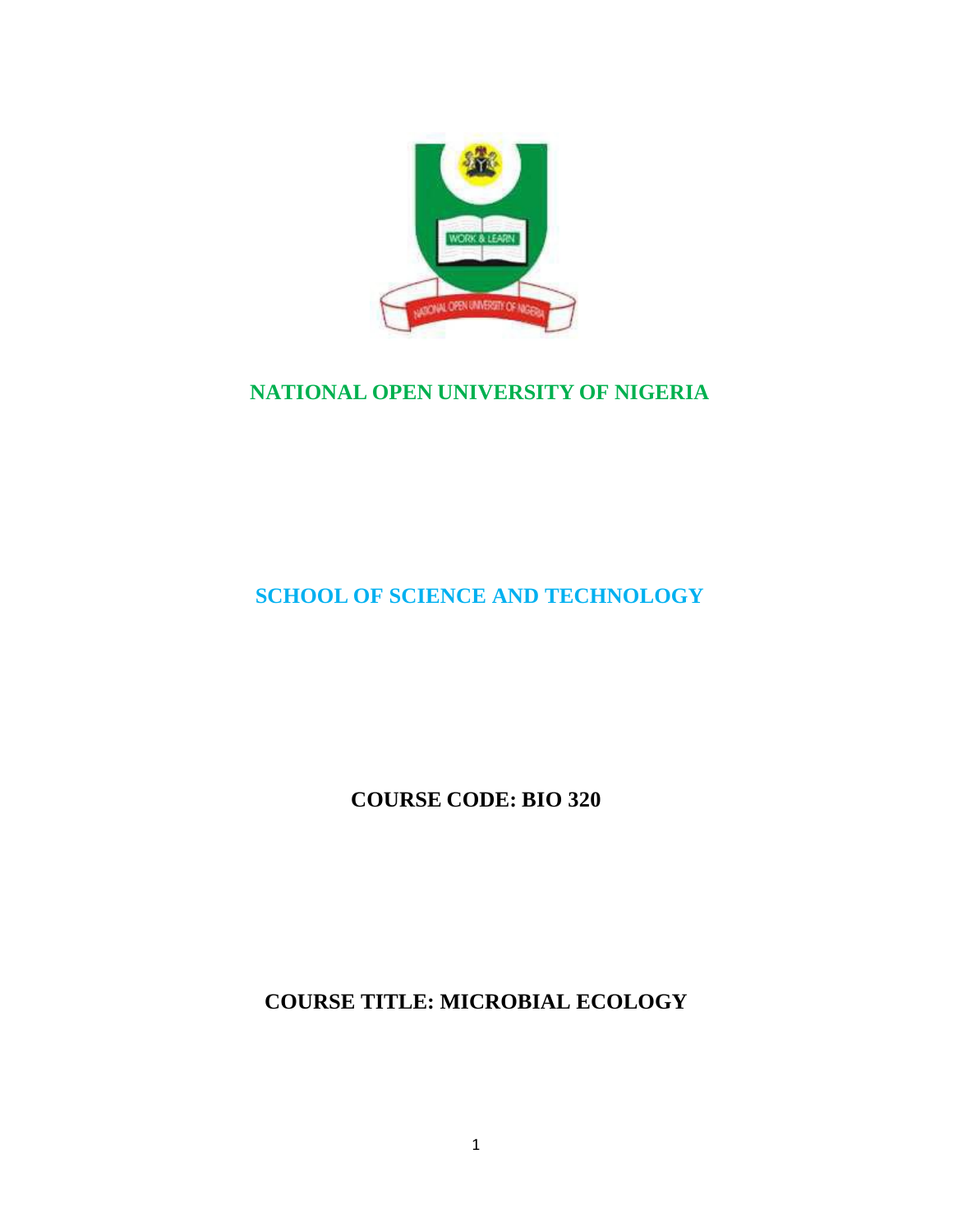**COURSE CODE: BIO 320** 

**COURSE TITTLE: MICROBIAL ECOLOGY (3UNITS)** 

**COURSE WRITER: EJEIKWU EMMANUEL OLOJA** 

 **BIOLOGICAL SCIENCES DEPARTMENT** 

 **UNIVERSITY OF ABUJA, ABUJA**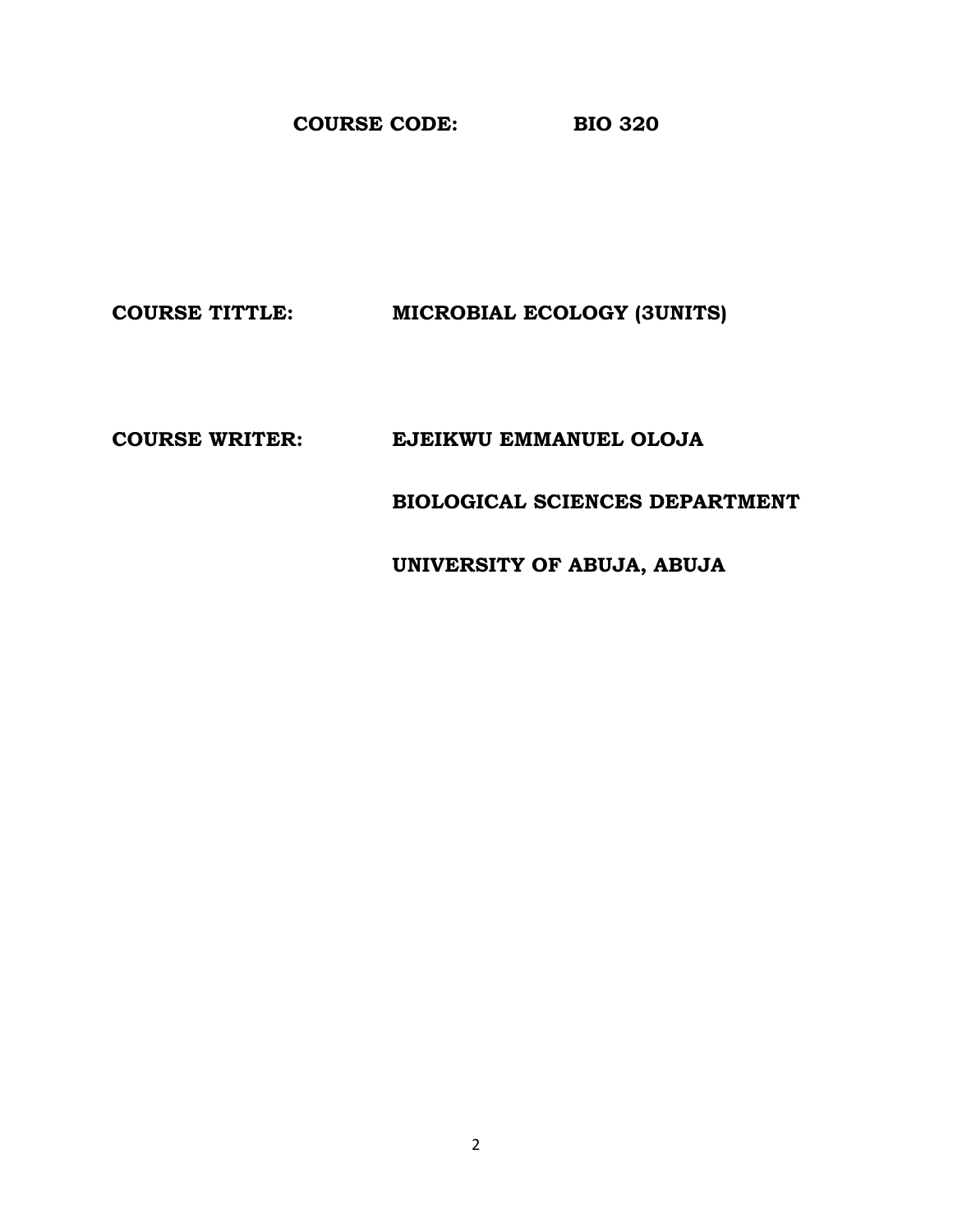#### **TABLE OF CONTENTS**

| Unit 1 | Microbes and Ecological Theory                          |
|--------|---------------------------------------------------------|
| Unit 2 | Micro-organism in Ecosystem                             |
| Unit 3 | Physiological, Morphological and Genetic adaptations of |
|        | Microorganism to their Environments.                    |
| Unit 4 | Bioconversion                                           |

Unit 5 Microbial Interactions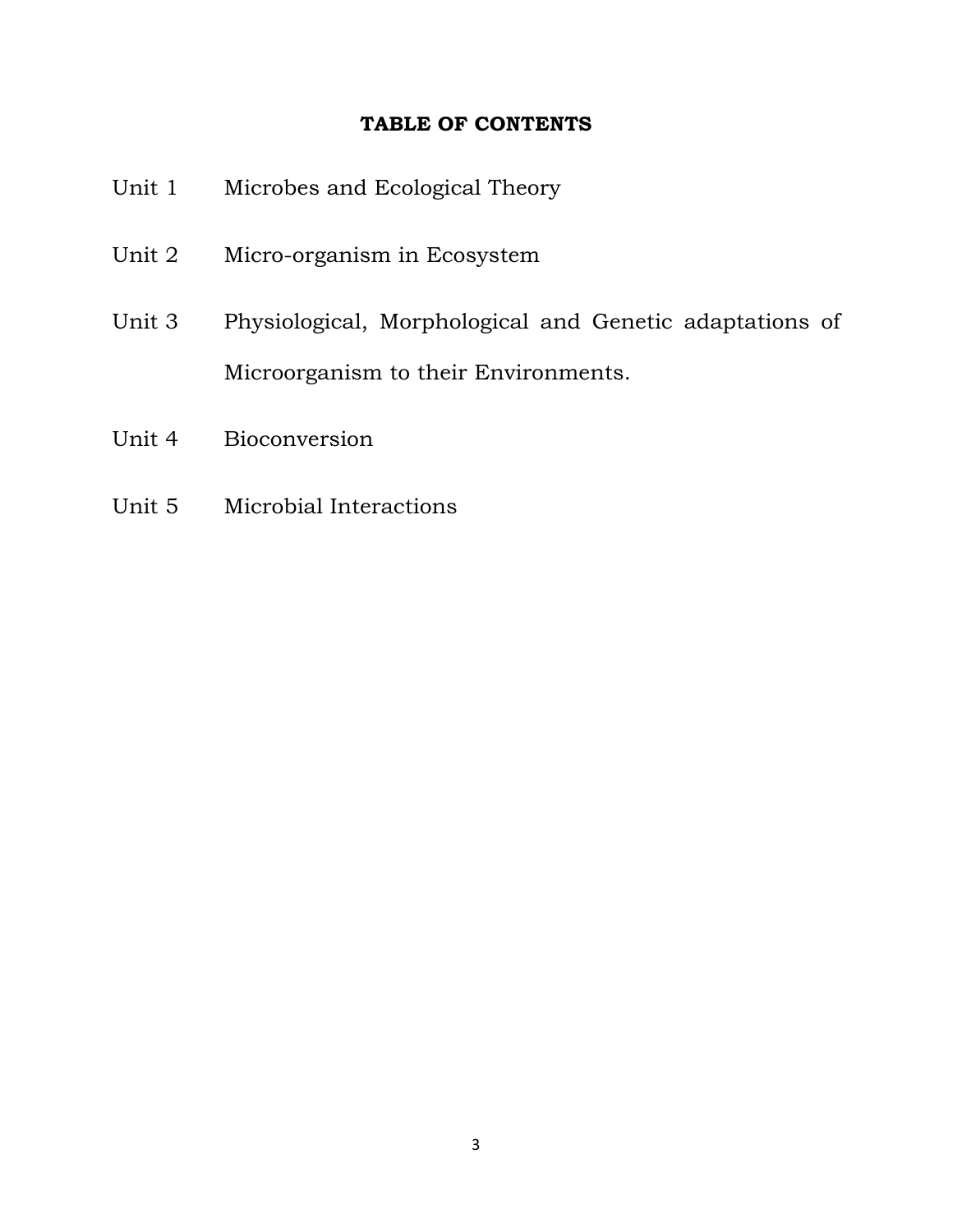## **Unit 1 MICROBES AND ECOLOGICAL THEORY**

## **Contents**

- 1.0 Introduction
- 1.1 Objective
- 1.2 Main contents
	- Principles of microbial ecology
	- Colonization and succession
	- Succession in natural habitats
	- Succession of Microorganism on cellophane film
	- Succession of Micro-organism on drung
	- Colonization of sterile human hair
- 1.3 Conclusion
- 1.4 Summary
- 1.5 Tutor-marked questions
- 1.6 Further Readings /References

## **UNIT 2 MICRO-ORGANISMS IN ECOSYSTEMS**

- 2.0 Introduction
- 2.1 Objectives
- 2.2 Main Content
	- **A**eromicrobiology
	- **Aquatic microbiology**
	- Soil microbiology
- 2.3 Conclusion
- 2.4 Summary
- 2.5 Tutor- marked questions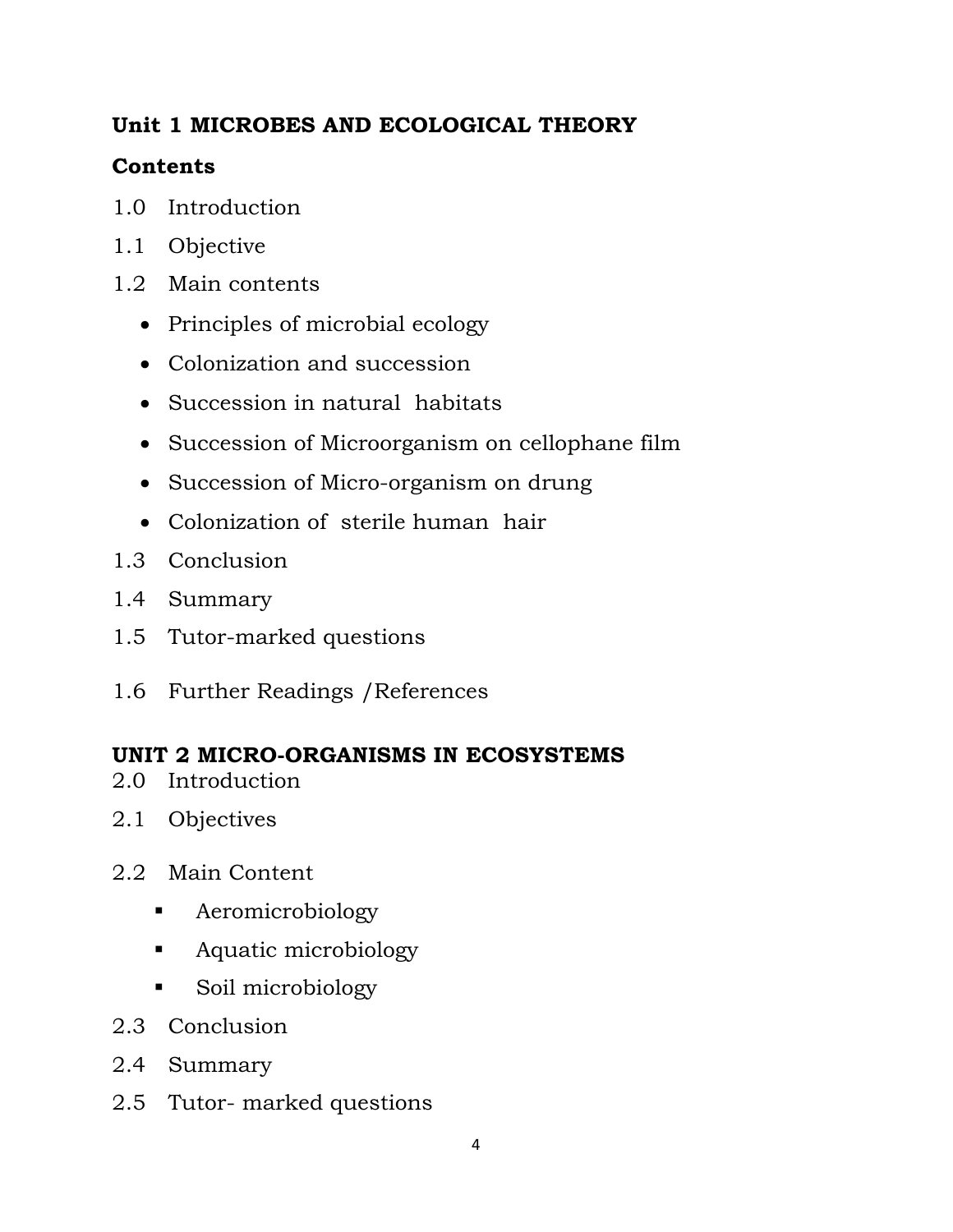### 2.6 Further Readings / References

# **UNIT 3. PHYSIOLOGICAL, MORPHOLOGICAL AND GENETIC ADAPTATIONS OF MICRO-ORGANISMS TO THEIR ENVIRONMENTS.**

- 3.0 Introduction
- 3.1 Objectives
- 3.2 Main Contents
	- Microbial adaptations to marine and fresh water environments
	- Survival of Micro-organism in soil
	- Survival of Micro-organism in air
- 3.3 Conclusion
- 3.4 Summary
- 3.5 Tutor-marked questions
- 3.6 Further Readings/ References

#### **UNIT 4. BIOCONVERSION**

#### **Contents**

- 4.0 Introduction
- 4.1 Objectives
- 4.2 Main contents
	- Biodeterioration
	- Biodegradation
- 4.3 Conclusion
- 4.4 Summary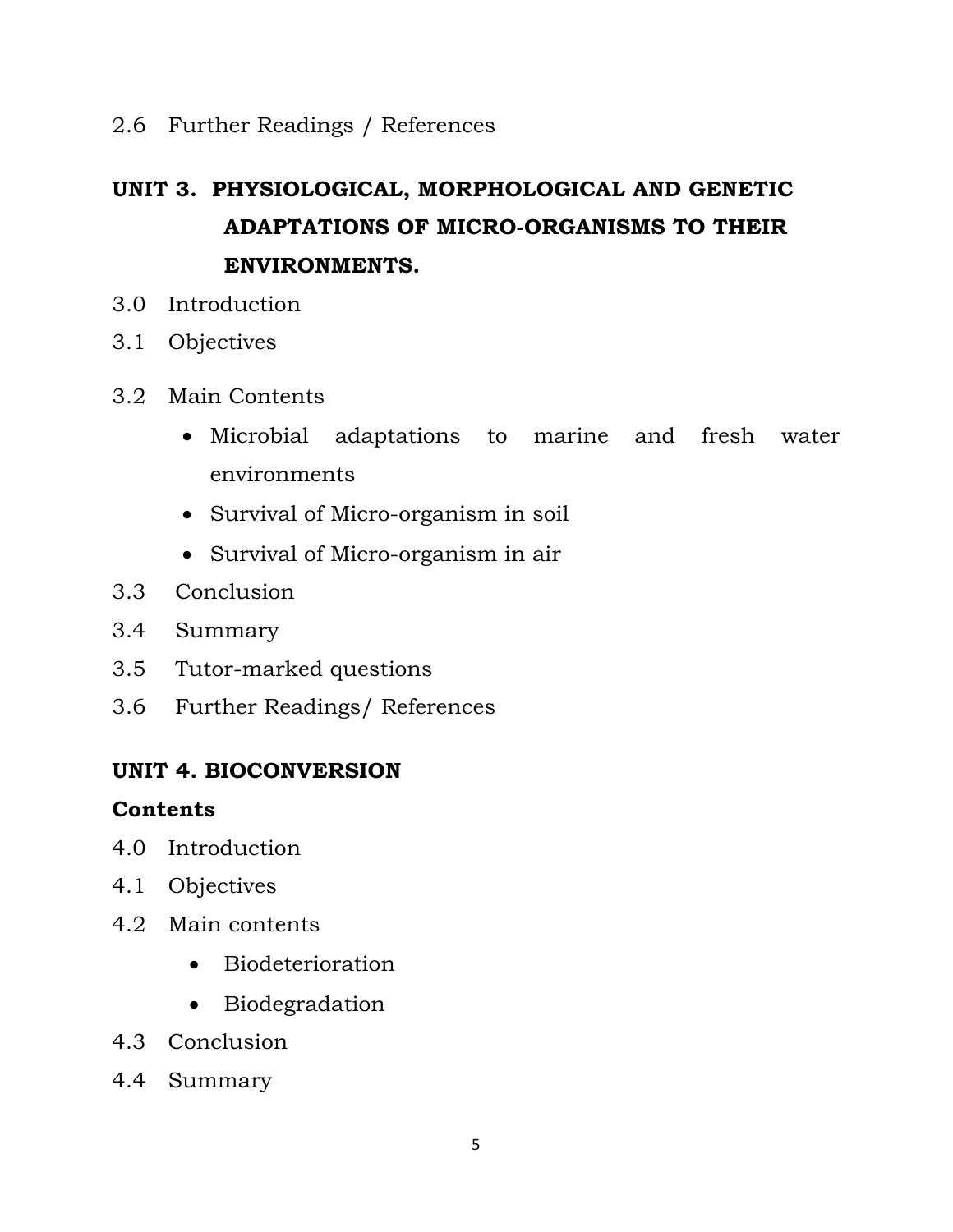- 4.5 Tutor-marked questions
- 4.6 Further Readings/References

## **UNIT 5. MICROBIAL INTERACTIONS**

## **Contents**

- 5.0 Introduction
- 5.1 Objectives
- 5.2 Main contents
	- Neutralism (00 interaction)
	- Mutualism (++ interaction)
	- Commensalism (+ 0 interaction)
	- Amensalism (0-interaction)
	- Prey=predator relationships (+-interaction)
	- Competition (- interaction)
- 5.3 Conclusion
- 5.4 Summary
- 5.5 Tutor-marked questions
- 5.6 Further Readings/References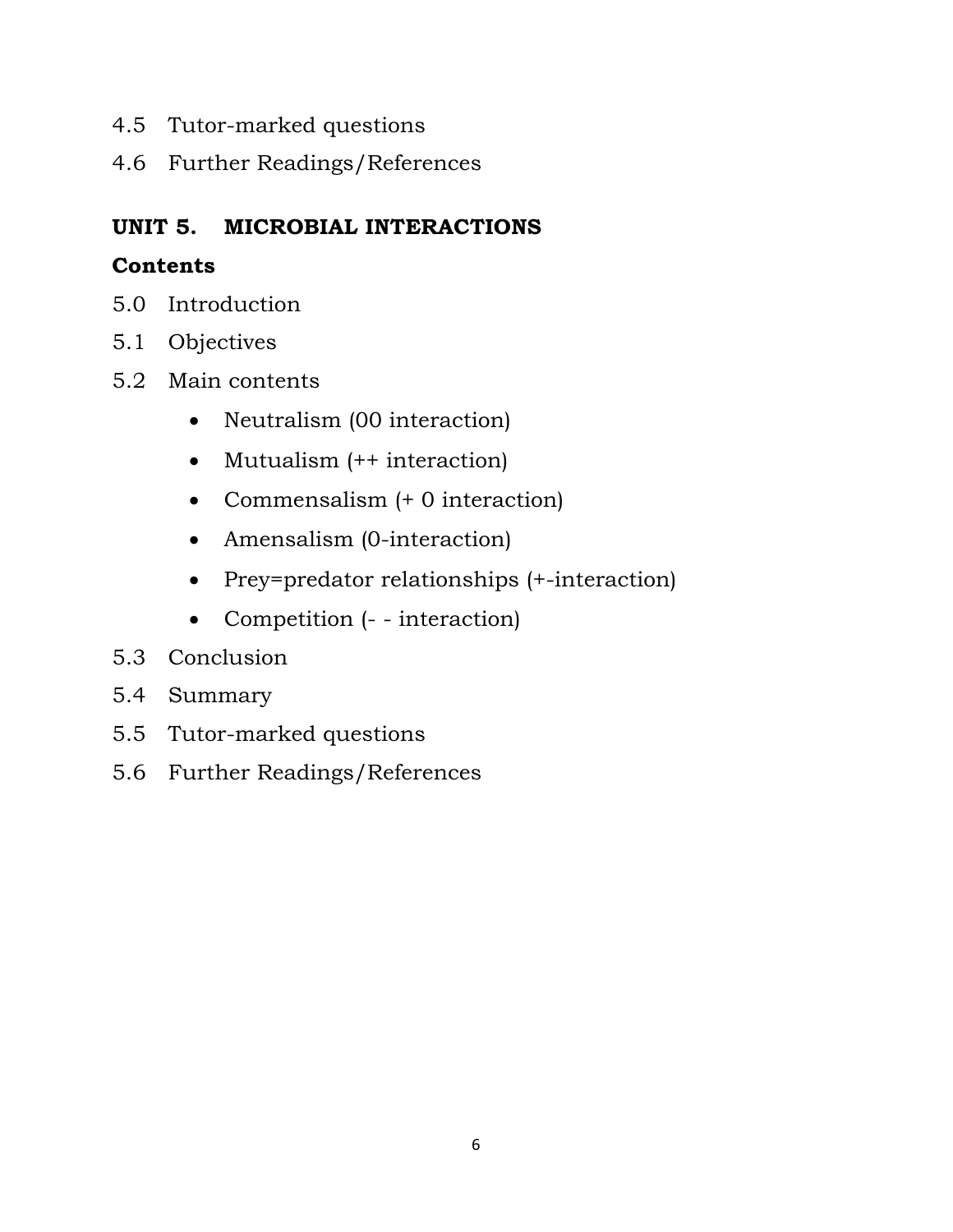# **MICROBIAL ECOLOGY**

#### **General Introduction**

In this course, we shall consider the existence of microorganisms exist in communities. Recent estimates suggest that most microbial communities have between  $10^{10}$  to  $10^{17}$  individuals representing at least 107 different taxa. How can such huge populations exist and more over, survive together in a productive fashion? To answer this question, we must know which microbes are present and how they interact. That is, we need to study microbial ecology, a multidisciplinary field which discusses some aspects of environmental microbiology.

Microbes deal with small or minute organisms, while ecology is a branch of biology dealing with organisms, their relationship with one another and that of their environment. There are several approaches to the teaching and learning of microbial ecology. One approach is to consider the activities of the microorganism in nutrient cycles and food chains; another approach is to look at it from the factors which govern microorganisms and their environments.

Generally speaking, microbial ecology is seldom primarily concerned with the organism *per se* rather it is concerned with their activities in terms of the resultant chemical and physical changes they make in the environment and those aspects of nutrient cycles, polluted water sources, diseased patients, biochemical capacities of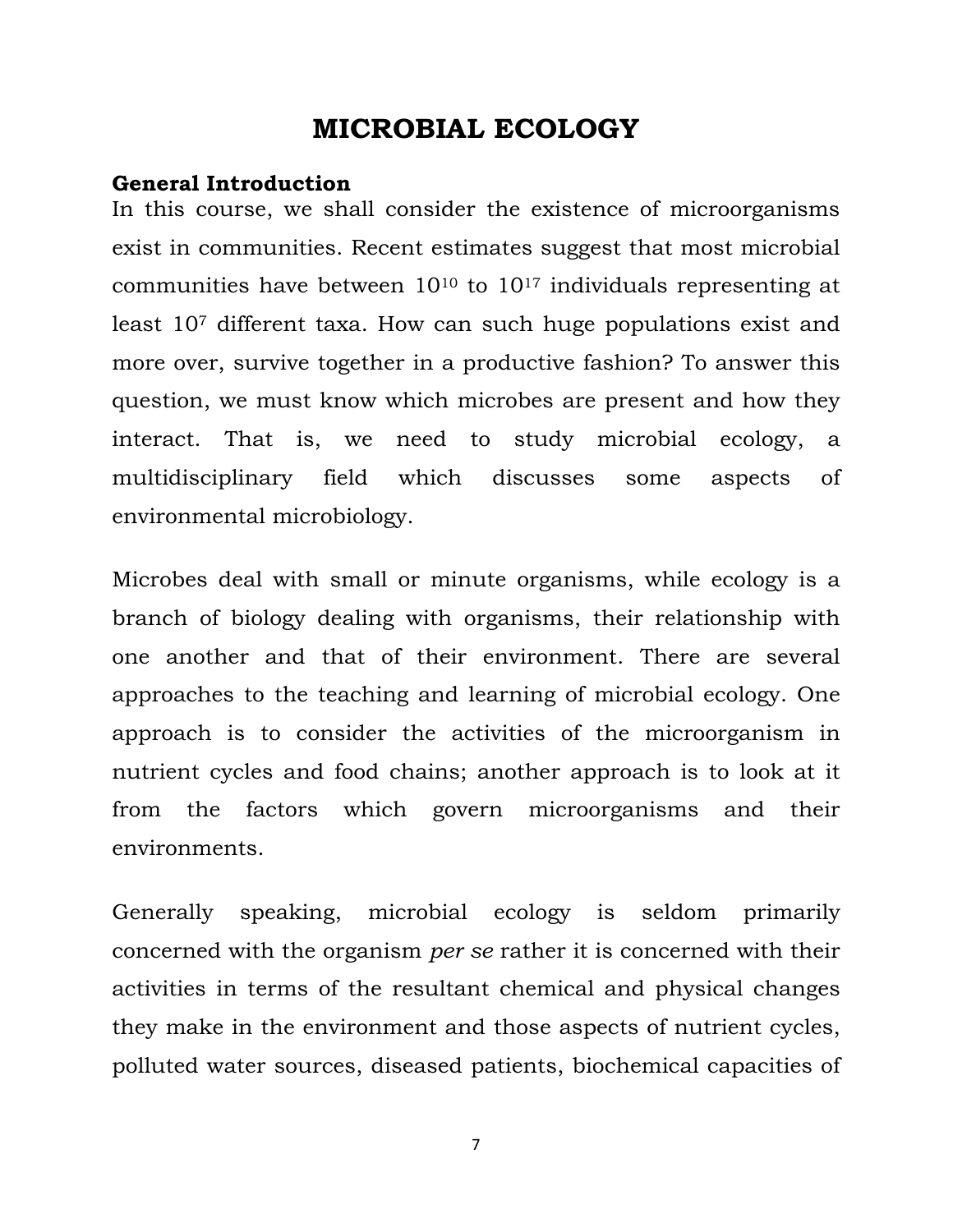causative organisms to induce infection and so on are all considered as aspects of microbial ecology.

Some of the important tools and techniques used to study microbial ecology are presented.

## **General Objectives**

The objective of this course is to study microbial community dynamics and the interactions of microbes with each other and with plants, animals and the environments in which they live.

For the purpose of this course the soil, air, water, animal and plant surfaces are considered as specific environments.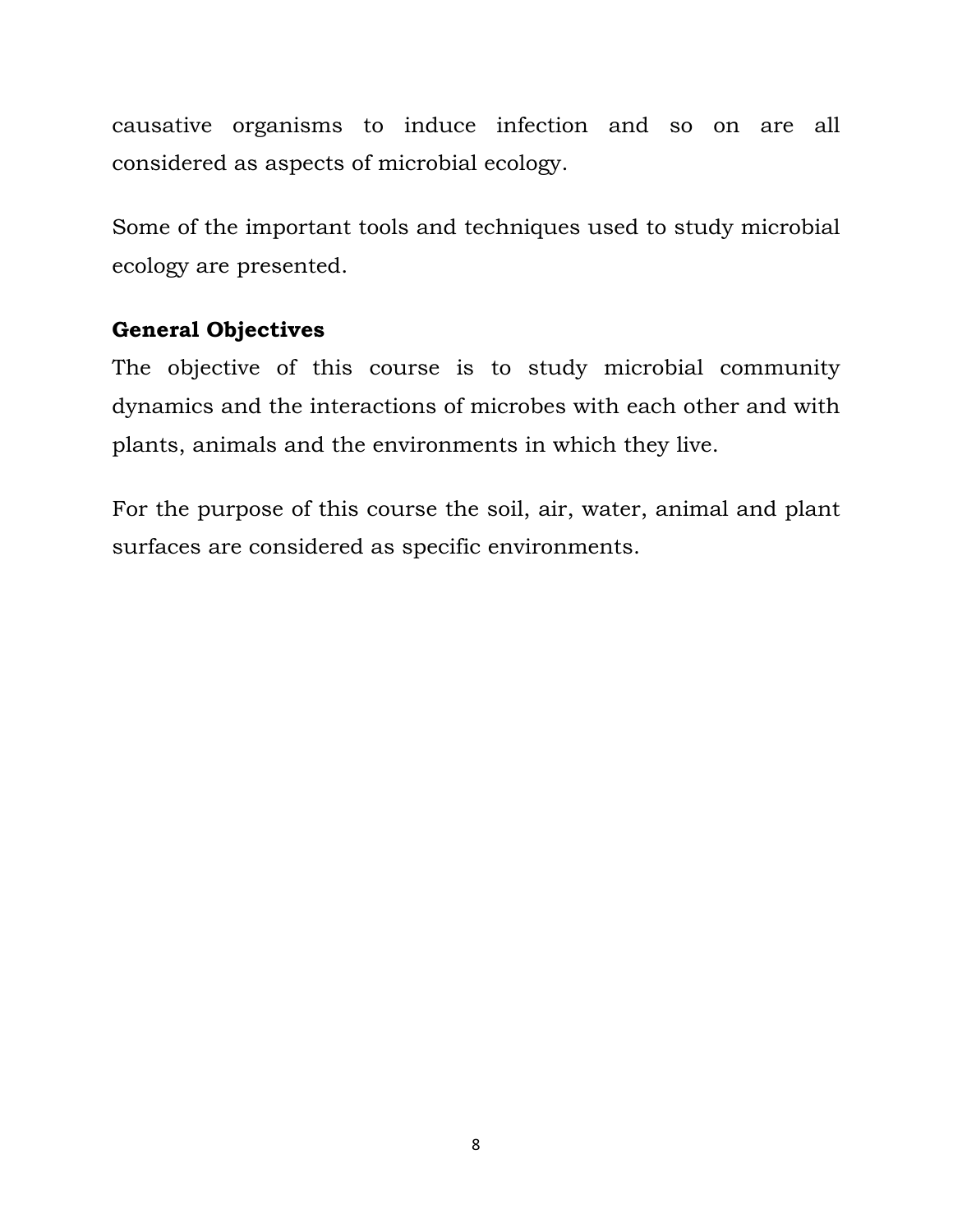# **UNIT 1. MICROBES AND ECOLOGICAL THEORY**

# **Introduction**

In this unit, we shall define some basic terms used in microbial ecology. We shall also consider colonization and succession as natural phenomena in ecosystems. Some specific examples are presented.

# **Objectives**

The objectives here is to equip students with the appropriate use and application of some basic ecological terms; and to enable us understand that colonization and succession are natural events which progress from a freshly exposed surface to a pioneer community and finally terminate in a climax community.

# **Main Contents**

# **Basic Definition in the Study of Microbial Ecology**

- 1. **Ecosystem**: This is a combination of biotic and abiotic components of a specific environment. Normally, such a unit has a collection of organisms and abiotic components which are unique to it and as such, one eco-system is different from the other.
- 2. **Community** This is a collection of microorganism inhabiting a given site in the ecosystem (that is the ecosystem without the environmental factors or abiotic factors).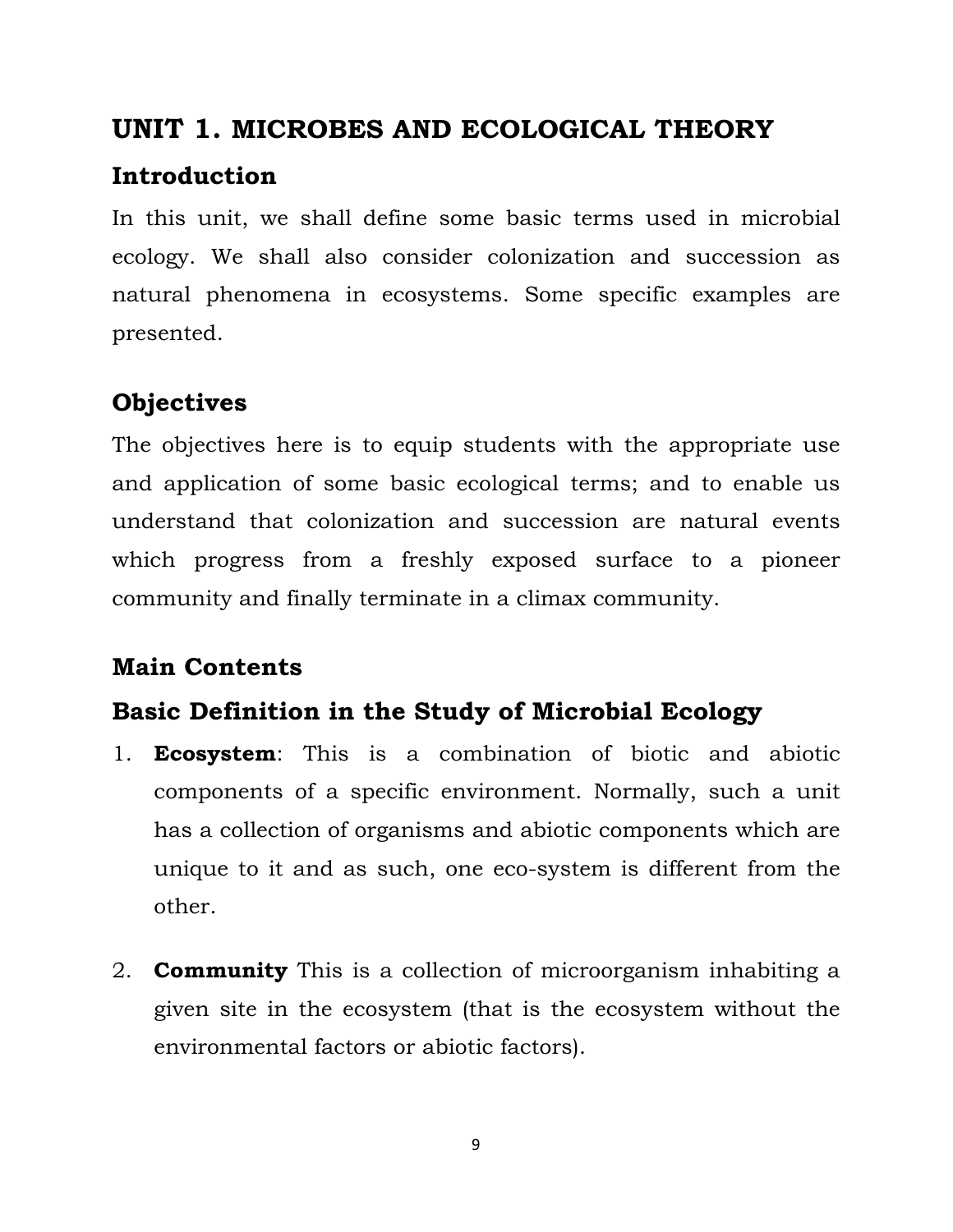- 3. **Population**: This is the individual microbial species. Unlike the community, it is more homogenous and specific.
- 4. **Individual**: This refers to the individual organisms in the population. Each ecosystem has, associated with it certain physical, chemical and biological characteristics. These factors govern the composition of the community by dictating which of the individual microorganisms will be successfully established, and out of those established, some will be dominant while others are limited and other groups are totally eliminated. Therefore, selection by environmental factors is important. Those organisms that are established are those that are better adapted to the abiotic conditions (PH, temperature, moisture, water activity, oxygen concentration etc) in that particular environment.

Organisms that cannot cope with the prevailing conditions are eliminated. The environment builds the community through selection. It is as a result of this relationship with a community that we have certain Species of micro-organism as dominant.

**The Habitat**: A habitat is an area having a degree of uniformity in terms of the abiotic components. They are therefore also considered to be of ecological significance e.g. surfaces of plants and animals, soil, open sea, blood, air, nasal passages, alimentary cannal and so on. The size of the habitat is not important because it varies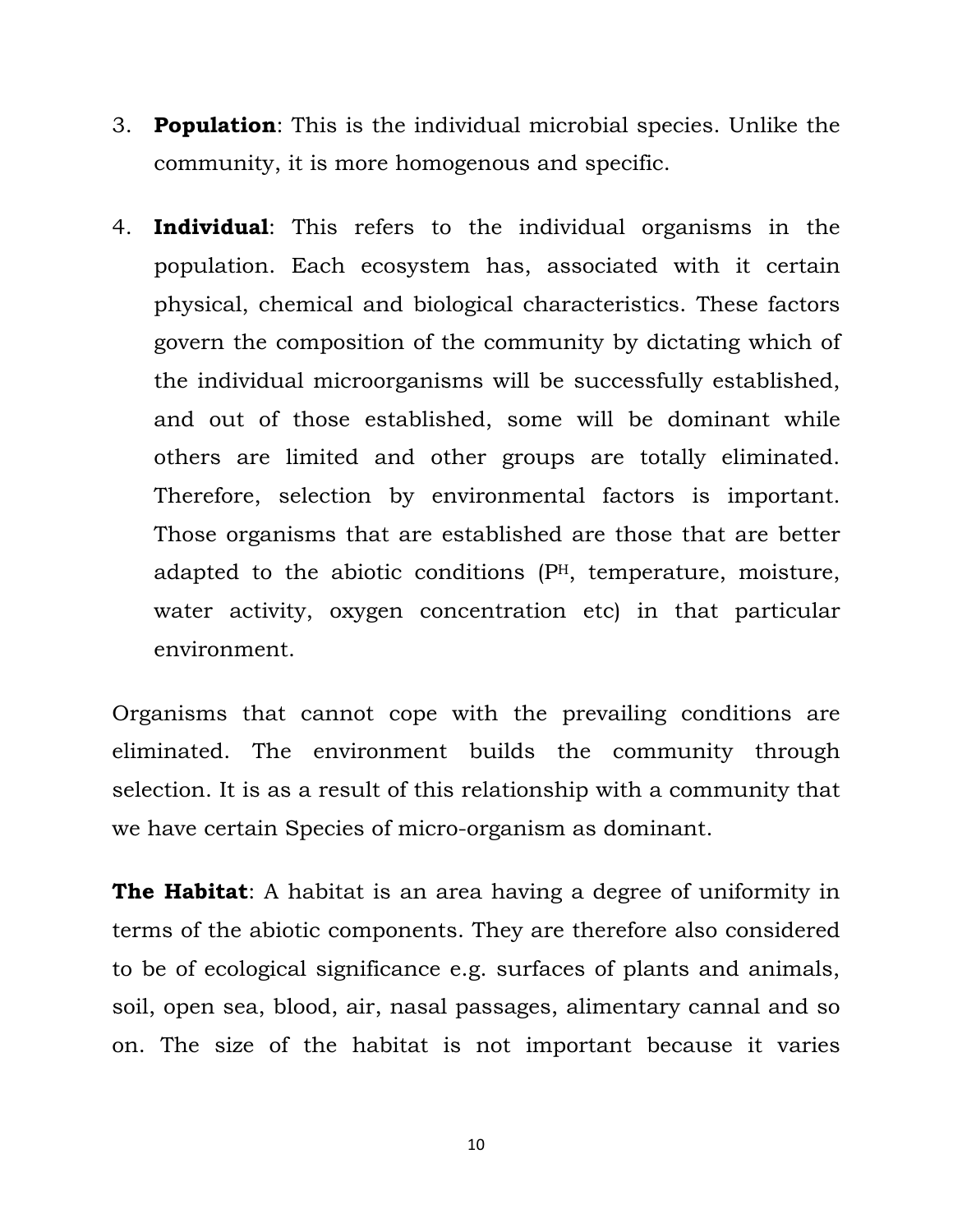considerably. The important factor is that certain sets of conditions are uniform to that area.

**Niche.** The ability of microorganisms to make use of resources available in their habitat is varied and this has lead to the idea of niche. The role of a particular organisms in a particular place is the niche.

Microorganism could be divided into types depending on their functions in the different habitats, those with narrow and those with broad range of tolerance. Those with narrow niche are highly specialized and perform single function or role e.g. obligate parasites, autotrophic organisms, while those that carryout a range of functions are said to have a broad niche e.g. heterotrophic organism. Those that occupy a narrow niche are easily eliminated if there is a change in environmental conditions especially as it affects their survival, but they however, flourish luxuriantly when their conditional requirements are met. Examples are photosynthetic micro-organisms which are adversely affected when the source of light is blocked but they grow rapidly when there is light. On the other hand, those that have a broad niche are not severely affected by changes in the environmental conditions.

#### **1.2 COLONIZATION AND SUCCESSION.**

When an area is denuded or freshly exposed e.g. when a tissue is freshly exposed or wounded or when we have an earth quake which exposes the earth's surface, a number of microorganism will be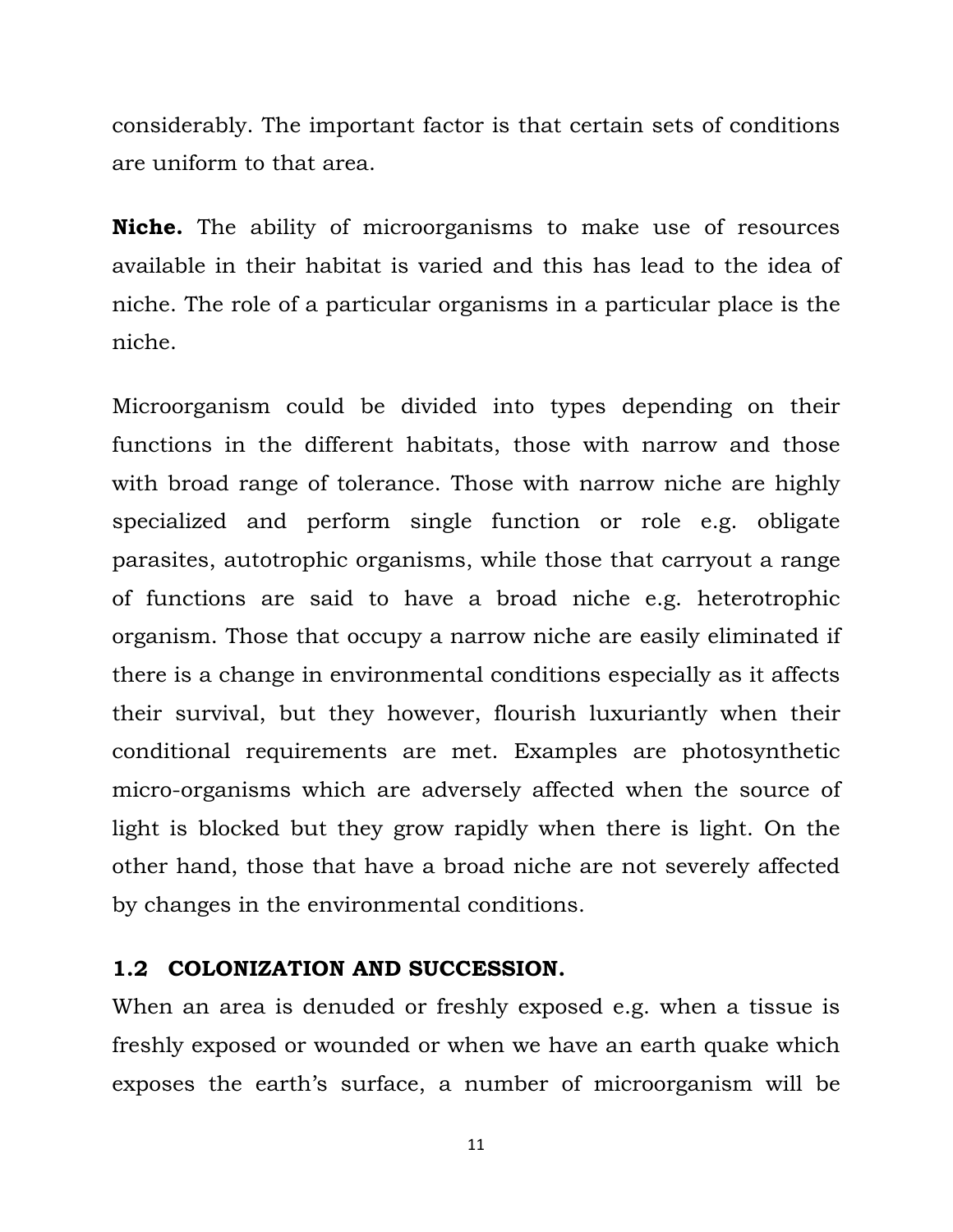deposited on such surfaces. The first microorganisms to arrive on such surfaces are called pioneers. These organisms grow and multiply to form the pioneer community and from the time the exposed areas are occupied by microorganisms, it is said to be colonized.

After the establishment of the pioneer community, they feed on the substrates, produced byproducts and other waste materials or metabolites and so the environment becomes modified. The modified environment paves way for colonization by other organisms, while the pioneer communities are gradually eliminated. Thus we have a situation whereby one community will out-grow and replace another. This phenomenon is referred to as succession.

#### **Climax Community**.

When colonization has taken place, succession follows and there is a continuous modification of the environment. However, at a stage the community remains constant for at least some time and the process of succession is stopped; and a community that characteristics that habitat results. This is called the climax community. The species composition at this stage is maintained reasonably constant for a period of time. The stability in composition does not mean that the organisms do not die but the number of organisms dying is quickly replaced and this is a reflection of dynamic equilibrium. The climax community therefore is a self-replicating entity where the microorganisms and the physical environment are in constant equilibrium.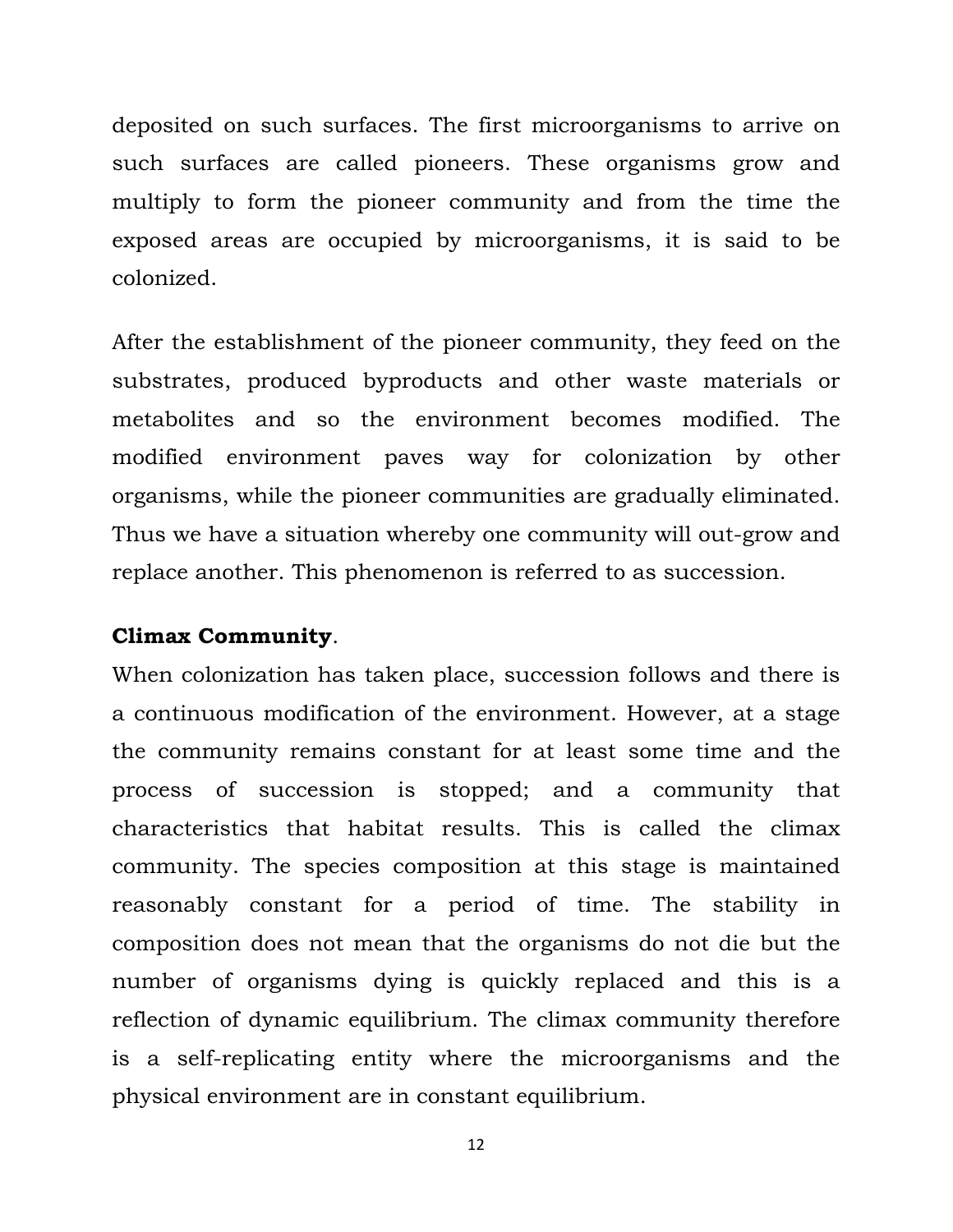Often, there are alternations in the physical conditions e.g when a large quantity of pollutants is introduced into a stream, the organic matter component is eliminated and the climax community is distorted. However, such disturbances are temporary and the original climax community is restored with time or as soon as the disturbance is removed.

#### **1.3.0. SUCCESSION IN NATURAL HABITATS**

**1.3.1 Succession of Micro-organisms on Cellophane Film**. Tribe (1960) studied the colonization and breakdown of cellophane film (pure regenerated cellulose). The breakdown of cellophane buried in a number of soils was studied. Though variations existed in the soil type, a general pattern of colonization was observed. The first colonizers were fungi and out of these, based on morphological and vegetative characters, three (3) classes were identified.

- (a) Those Characterized by coarse mycelium which ramifies through the surface of the cellophane and rapidly initiates decomposition by lysis of the cellulose adjacent to their hyphae. Such fungi are mostly in the form genus *Rhizoctonia* and were clearly cellulolytic and dominant species at that stage.
- (b) Members of the second group are mostly species of the well known cellulolytic genera e.g *Chactomium species* and *Humicola species* which exist as co-dominants. These fungi did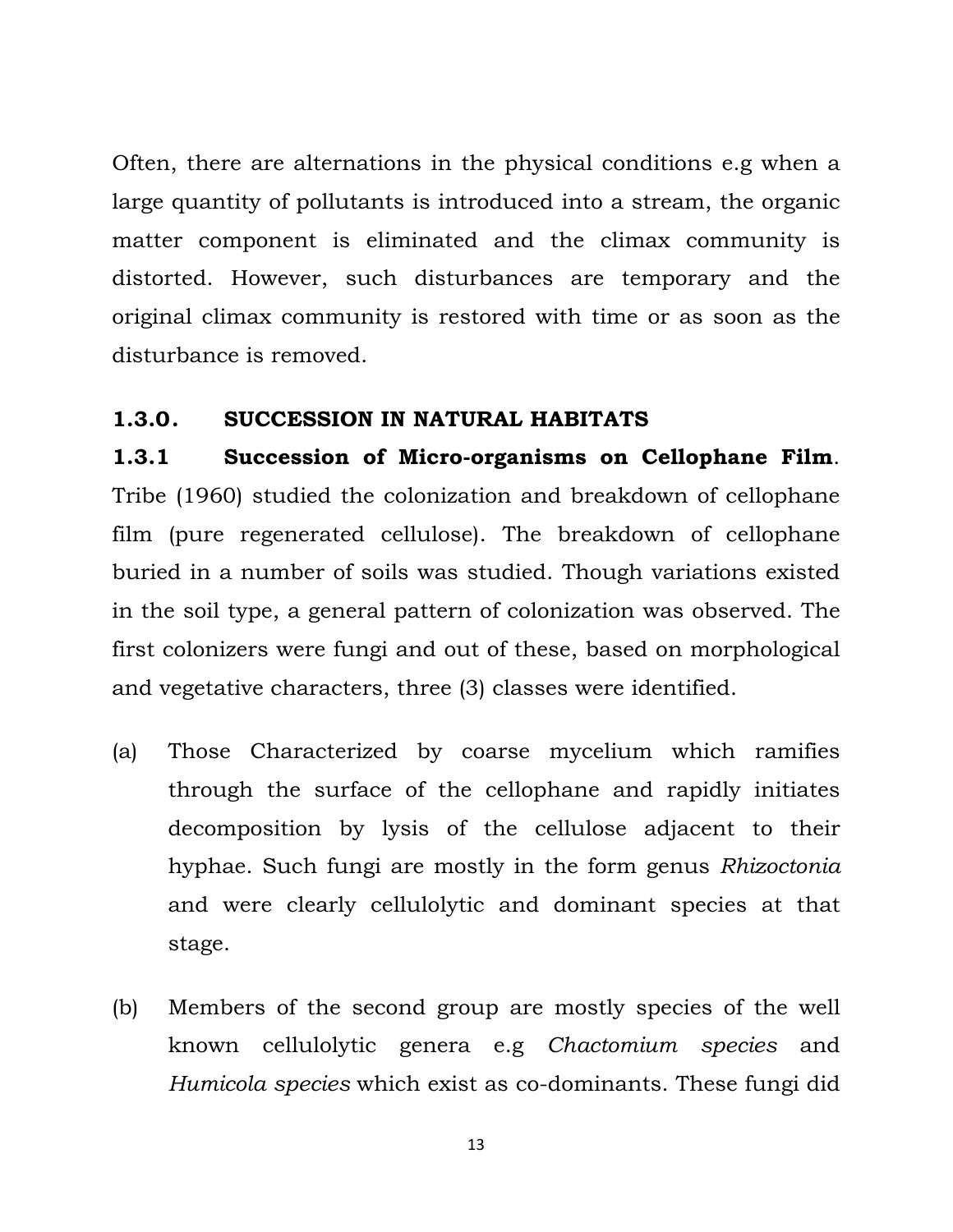not ramify extensively with the cellophane but rather they penetrated the thickness at scattered sites by means of "rooting" hyphae which then branches to form a kind of circular hyphal system.

(c) The third group consists of chytrids which develop on the cellophane pieces. At this stage, the cellophanes are no longer intact but in pieces.

The presence and activities of the initial colonizers (pioneer community) were obviously related to their ability to produce "*cellulases*". Though, other factors must have been involved because the soil contains other cellulolytic organisms which rarely appear on cellophane. Bacteria are relatively uncommon during this initial stage of fungal attack. During mycelium senescence however they rapidly increase and presumably utilize either materials diffusing from the hyphae or the hyphae itself.

2. The second colonizers are the bacteria. In turn bacteria support a population of nematodes and protozoa. After the micro-organisms have colonized the cellophane/cellulose, mites, springtails and other worms become active and the substrate becomes unrecognizable by their passage through the guts of these organisms. Cellophane decomposition therefore involves a wide range of micro-organisms and small animals whose occurrence depends on nutrient availability.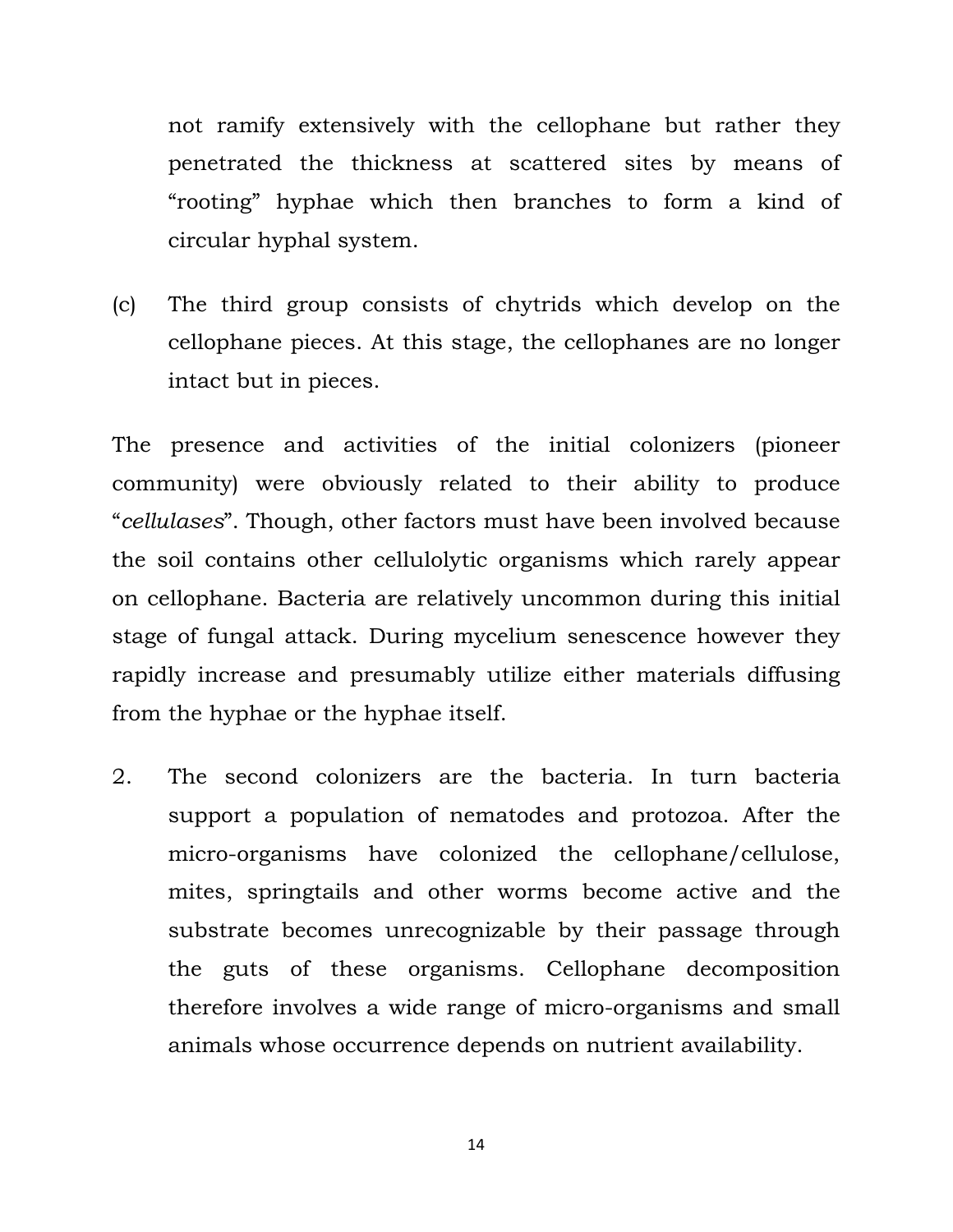#### **1.3.2 SUCCESSION OF MICRO-ORGANISMS ON DUNG.**

If a fresh dung is placed under a bell jar and a fairly suitable humidity is maintained, a succession of fungal fruitifications can be observed. The first to appear are Zygomycetes followed by Ascomycetes and then Basidiomycetes. Each group has been considered to represent sugar, cellulose and lignin utilizers respectively.

Harper and Webster (1964) while confirming the sequence have shown that it is not a succession based on nutritional factors. They grew a number of fungi involved under a variety of conditions and showed that each group had a characteristic minimum time before commencement of growth and appearance of fruiting bodies. If the fungi are listed in the order based on the minimum time, the sequences is also found to be the same as on dung.

According to these authors, the succession of fruiting bodies on dung is connected with the duration of necessary developmental periods rather than different assimilatory abilities.

#### **1.3.3 COLONIZATION OF STERILE HUMAN HAIR.**

Griffin (1960) made a sequential study of sterile human hair placed on the surface of various soils. In general, his observations showed that the first colonizers where *Fusarium* species, *Penicillium* species and some *Mucorales*. These species rely on simple sugars. The second group of colonizers includes *Chaetomium cochloides,*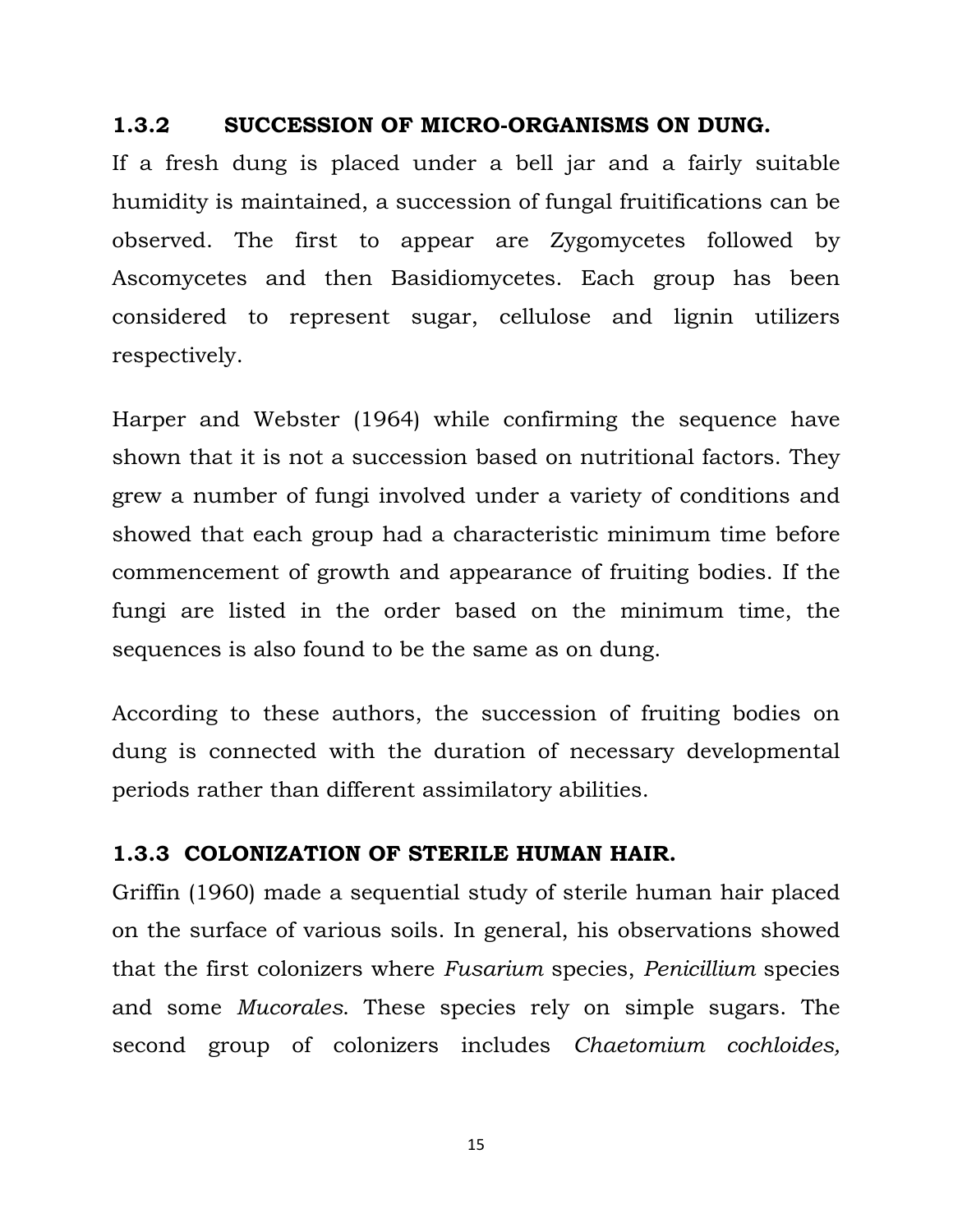*Humicola* species, *Gliocladium roseum* and *Penicillium* species. The first two are cellulolytic while the last two are polysaccharide users.

The third group are keratinolytic members of Gymnoascaccae which are mainly Ascomycetes. In this case, succession is based on nutrition. This is more clearly shown in the late predominance of species utilizing the most resistant component of the substrate (Keratin).

## **CONCLUSION**

Microbial ecology in the study of community dynamics and the interaction of microbes with each other and with plants, animals and the environment in which they live Micro-organism are an important part of ecosystem (self regulating biological communities and their physical environments). Microbial ecologist employ a variety of diverse analytical techniques to understand the critical role of microbes in specific ecosystems and in maintaining life on earth.

## **SUMMARY**

Microbial ecology is the study of microorganisms' interactions with their living and nonliving environments. Micro-organisms function in physical locations that can be described as microenvironments. The resources available in a microenvironment and their time of use by a microorganism describes the niche.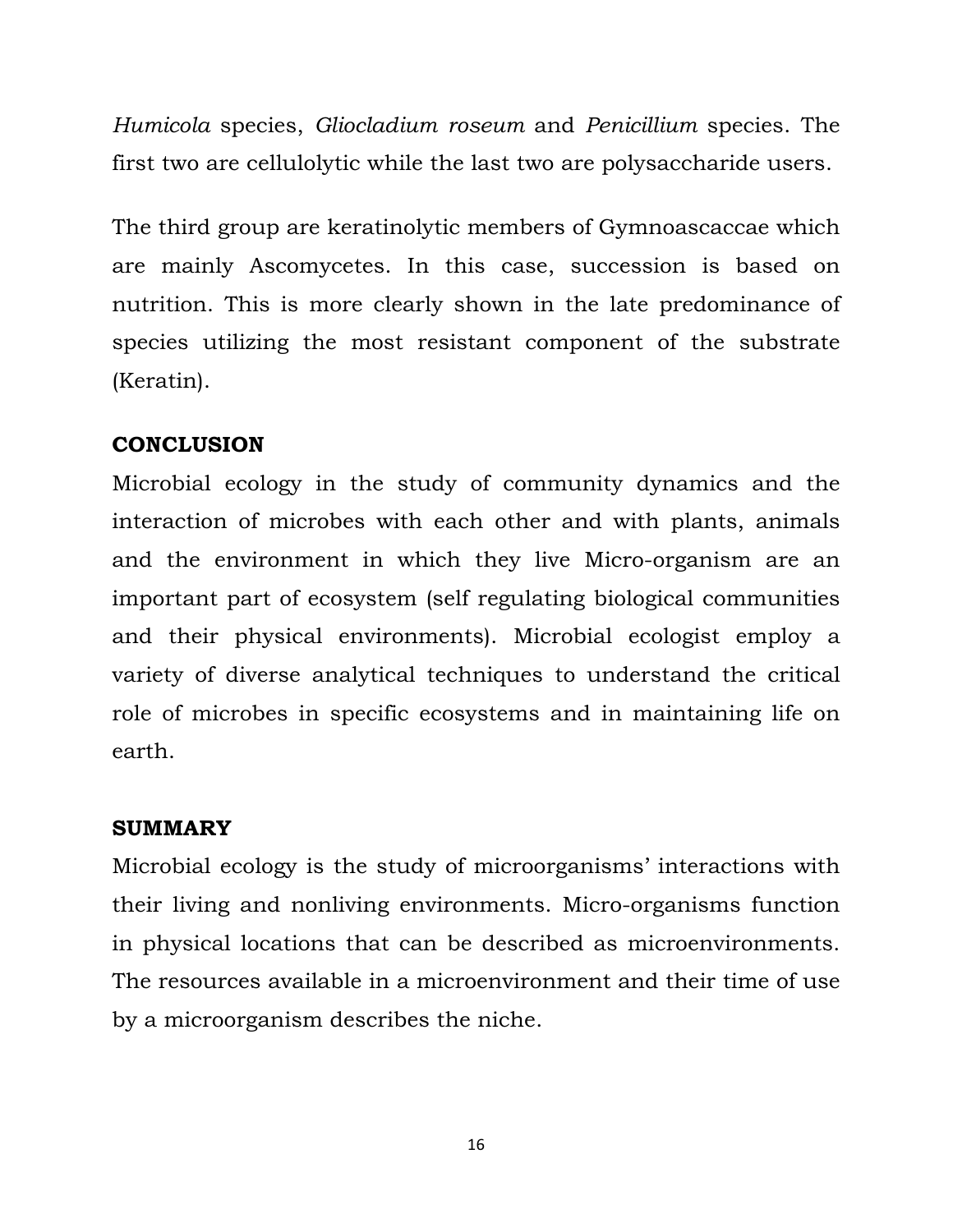## **TUTOR MARKED QUESTION**

1a. Define the following terms:

Ecosystem

Habitat

Niche

b. What is the order of successions and colonization of cellophane films as described by Tribes (1960)?; and on what basis is this succession taking place?

## **Answer**

a) An ecosystem is a combination of biotic and abiotic components of a specific environment.

A habitat is an area having a degree of uniformity in terms of the abiotic components.

A niche of a microorganism is the role of that microorganism in a particular place or habitat.

b) Tribe (1960) studied the colonization, succession and breakdown of cellophane films buried in a number of soils. He found out that the first colonizers were fungi belonging to three (3) classes. The first group were those characterized by coarse mycelium. They cause lysis of the cellulose adjacent to their hyphae and they were clearly cellulolytic.

Members of the second group are the *Chaetromium* and *Humicola* species which are the well known cellulolytic genera. These penetrate the thickness at scattered sites by means of "roofing hyphae". The third group of fungi are the chytrids which develop on the cellophane pieces as the cellophane is no longer intact.

These groups of fungi are the pioneers and they have ability to produce "cellulases". The next group of colonizers are the bacteria whose population increase during mycelium senescence. In turn,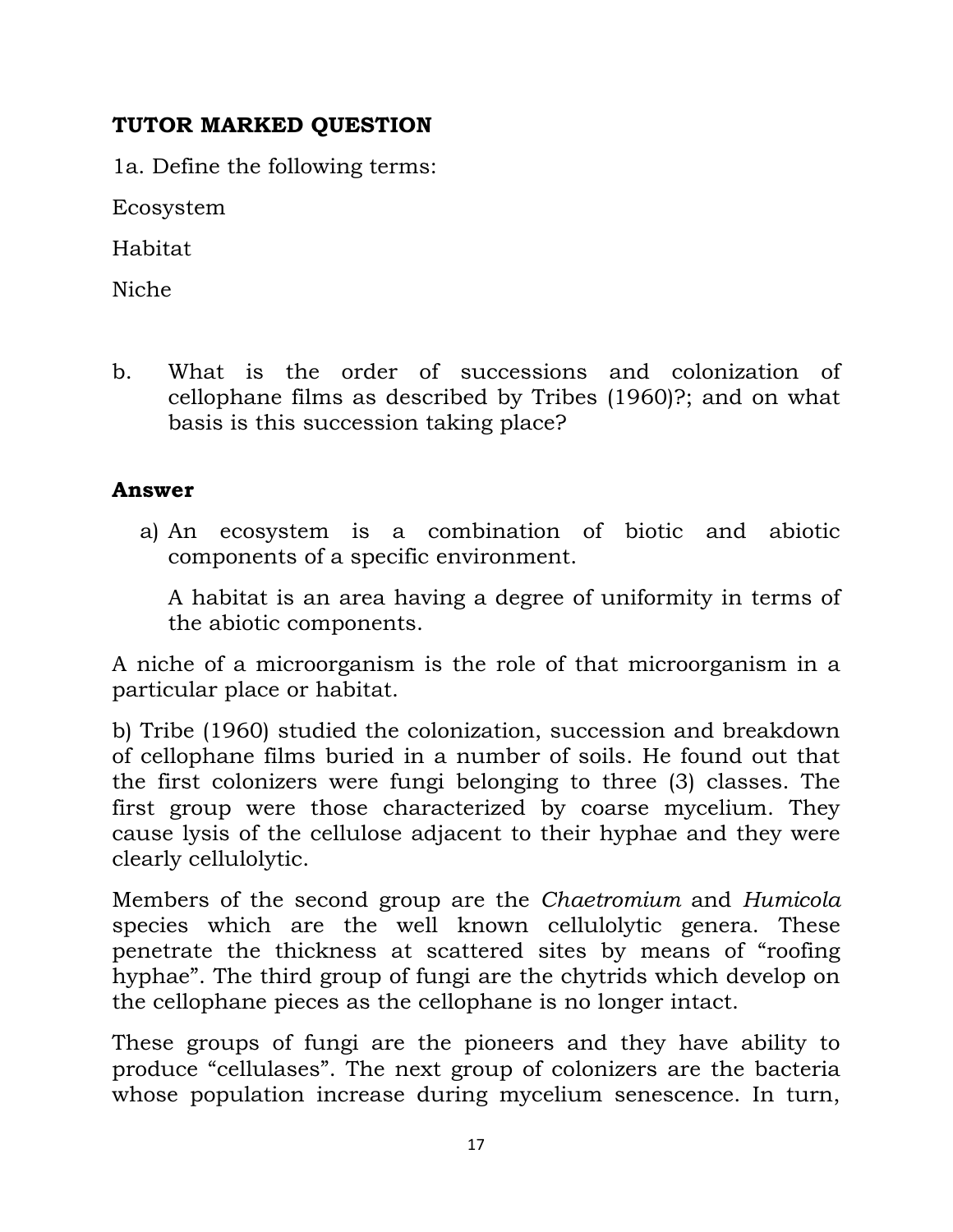the bacteria support a population of nematodes and protozoa. After the microorganisms, mites, springtails, and other worms become active and the substance becomes unrecognizable by their passage through the guts of these microorganisms.

 The succession and colonization of cellophane film is base on expects of nutrition.

### **FURTHER READINGS/REFERENCES.**

- Arms, K.; and Camp, P.S. 1979. *Biology.* W.B. Saunders co. New York, Atlanta, Chicago
- Curtis T.P.; and Sloan, W.T. 2005. Exploring microbial diversity A vast below. *Science. 309*: 1331-13333
- Delong, E.F. 2002. Microbial population genomic and ecology. *Curr. Opin. Microbial 5*:520-525
- Dutta, A.C 2000. *Botany for Degree Students*. 3rd Ed. University press. Calcutta, Oxford, New York.
- Griffin, D.M. 1972. *Ecology of Soil Fungi*. Chapman and Hall. London.
- Overbeck, J.; and Chrost, R.J editors, 1999. Aquatic Microbial ecology, biochemical and molecular approaches. New York, Springer- verlay.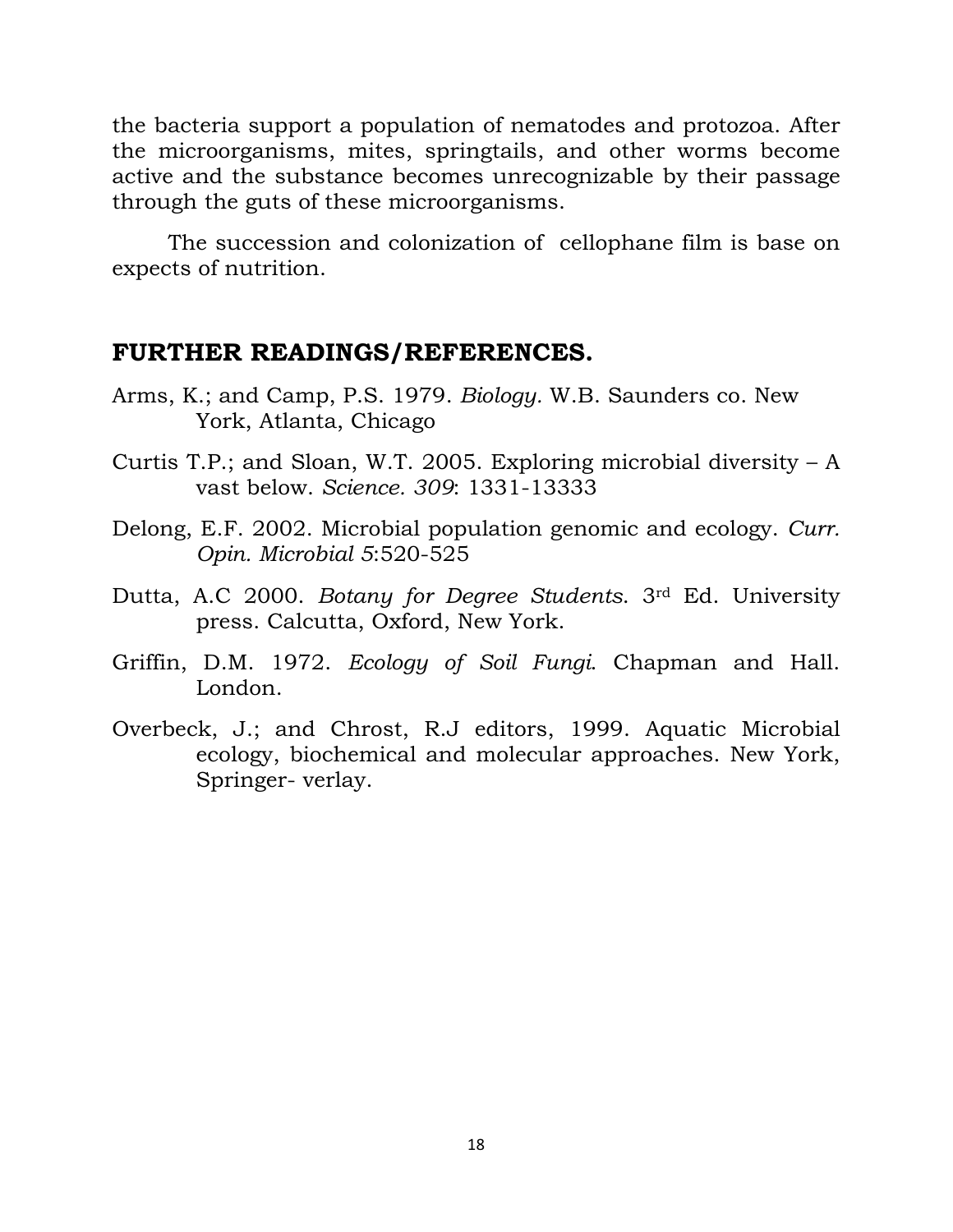# **UNIT** 2: **MICROORGANISMS IN ECOSYSTEMS**

#### **Introduction**

In this unit, we shall consider the various environments where microbes can exist. The microbial environment is complex and constantly changing. It often contains low nutrient concentrations (oligotrophic) and exposes microbes to many overlapping gradients of nutrients and other environmental factors. The physicochemical factors that govern the growth and survival of microbes in these environments and the methods employed in their isolation, study and quantification are discussed here.

#### **Objectives**

The objectives of this unit are to consider the various microbial environments, survey the effects on microbial growth of individual environmental factors such as water availability,  $p<sup>H</sup>$ , temperature, oxygen concentration etc; and also consider the techniques for isolation of microorganisms from the soil, air and water.

#### **Main Contents**

#### **2.1.0 SOIL MICROBIOLOGY**

The soil (as an ecosystem) is the natural medium for terrestrial plant growth. It is composed of varying proportions of organic and inorganic components which arise as a result of interactions between many complex processes such as weathering of rocks, decomposition of plants and animals materials, and redistribution of materials by water movement and human activities. Some of the particles forming soil come together to form aggregates or clumps.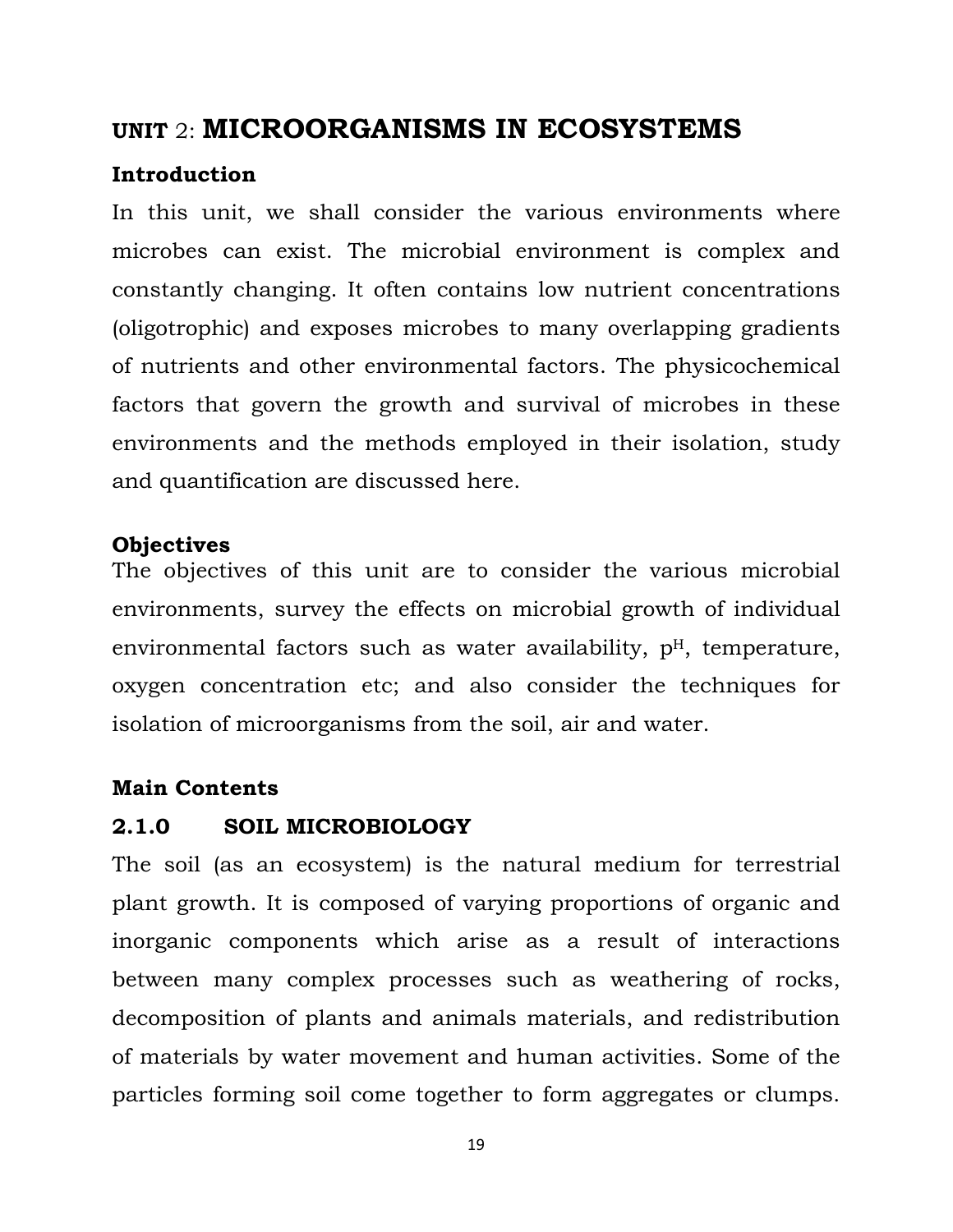The way in which they are arranged spatially gives the soil a structure.

Like many other types of environments, microorganisms (bacteria, fungi, algae, nematodes, actinomycetes, and protozoa) are also present in the soil and they are known to perform various functions and even contribute to the structure of the soil by producing gums and cement which apart from holding the soil together can also damage the structures by blocking the pores.

**Functions of soil Fungi**: Fungi are abundant in the soil, however not as bacteria. Different soils have different types of fungal species associated with it depending on the prevailing conditions. Fungi are active in the soil as mycelia and are usually dormant as spores.

- 1. One of the most important functions of soil fungi is the degradation of complex plant structures like hemicelluloses, pectin, lignin, cellulose etc into simple molecules which are made available to plants as nutrients.
- 2. They help in the formation of stable soil by binding the soil through hyphal penetration.
- 3. Fungi are able to breakdown complex proteinous materials, producing ammonia and sulphur compounds which could be used by higher plants.
- 4. Fungal degradation activities improves soil texture and organic composition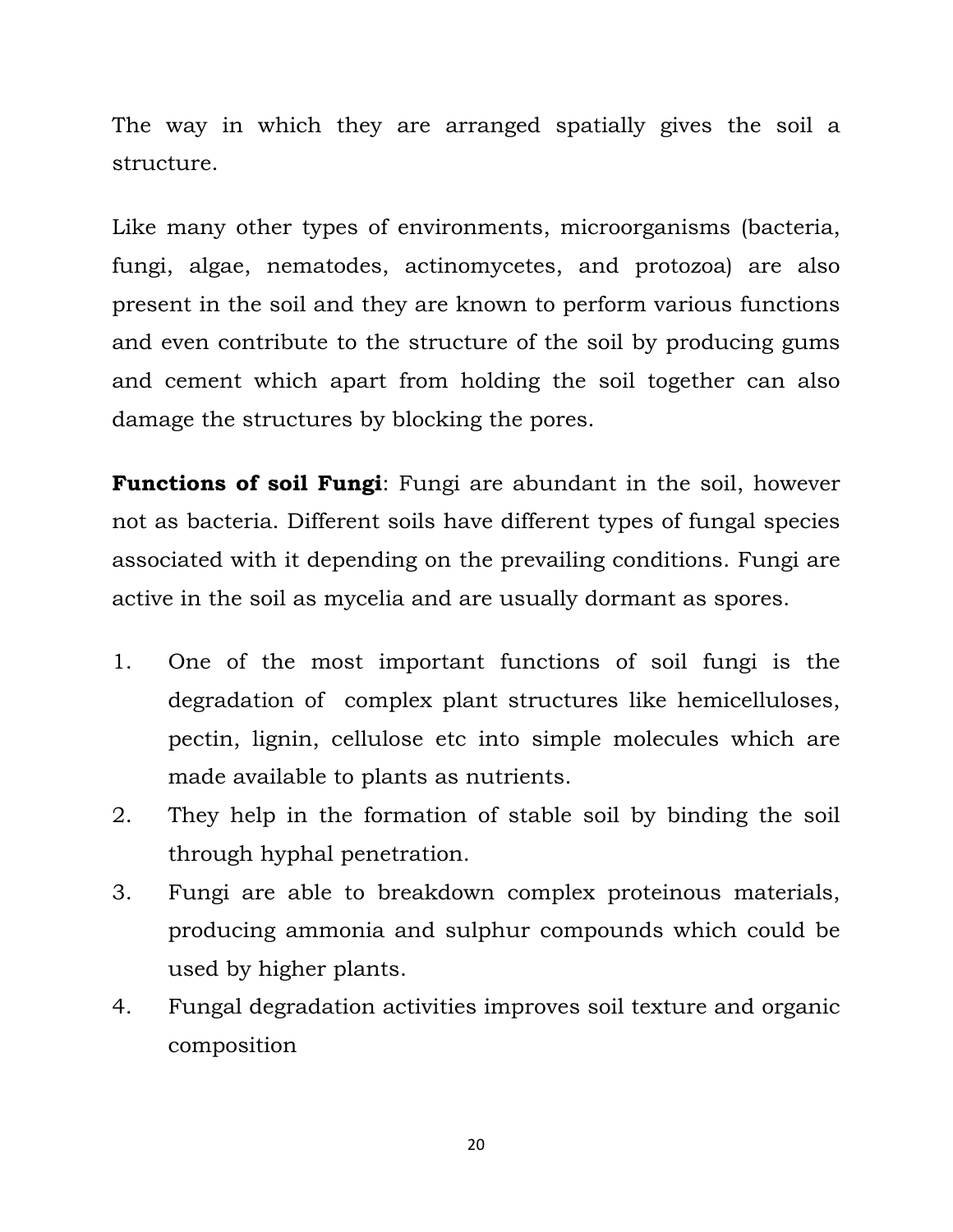- 5. Soil fungi may function as parasites in the soil under certain conditions to the disadvantage of higher plants
- 6. Often, fungi compete with higher plants for nutrients like nitrates and ammonia.
- 7. Under certain conditions, they are able to trap nematodes and protozoa in the soil (biological control).

**Soil Bacteriology**: Bacteria are known to be the most abundant type of soil micro-organisms. Hundreds of species of bacteria are present in 1gram of soil and they vary in different soils found in various parts of the world. The nature and extent of soil bacterial population however depends on prevailing environmental conditions, such as moisture,  $p<sup>H</sup>$ , temperature, aeration and nutrient availability. Soil fertility is largely dependent on bacterial activity, and soil bacteria are essential to all life processes because without putrification and decay, there will be no decomposition of dead plants and animal matter.

Soil bacteria by their activities also make simple chemical substances such as Nacl, Capo<sub>4</sub>, NaNo<sub>2</sub> etc available to plants.

# **2.1.1 METHODS OF STUDY AND ISOLATION OF SOIL MICROORGANISMS.**

The soil serves as a reservoir of many microbial pathogens of plants and animals which play an important role in soil economy. The ability to detect, and if possible isolate these microorganism in pure cultures has become important to soil microbiologists. There are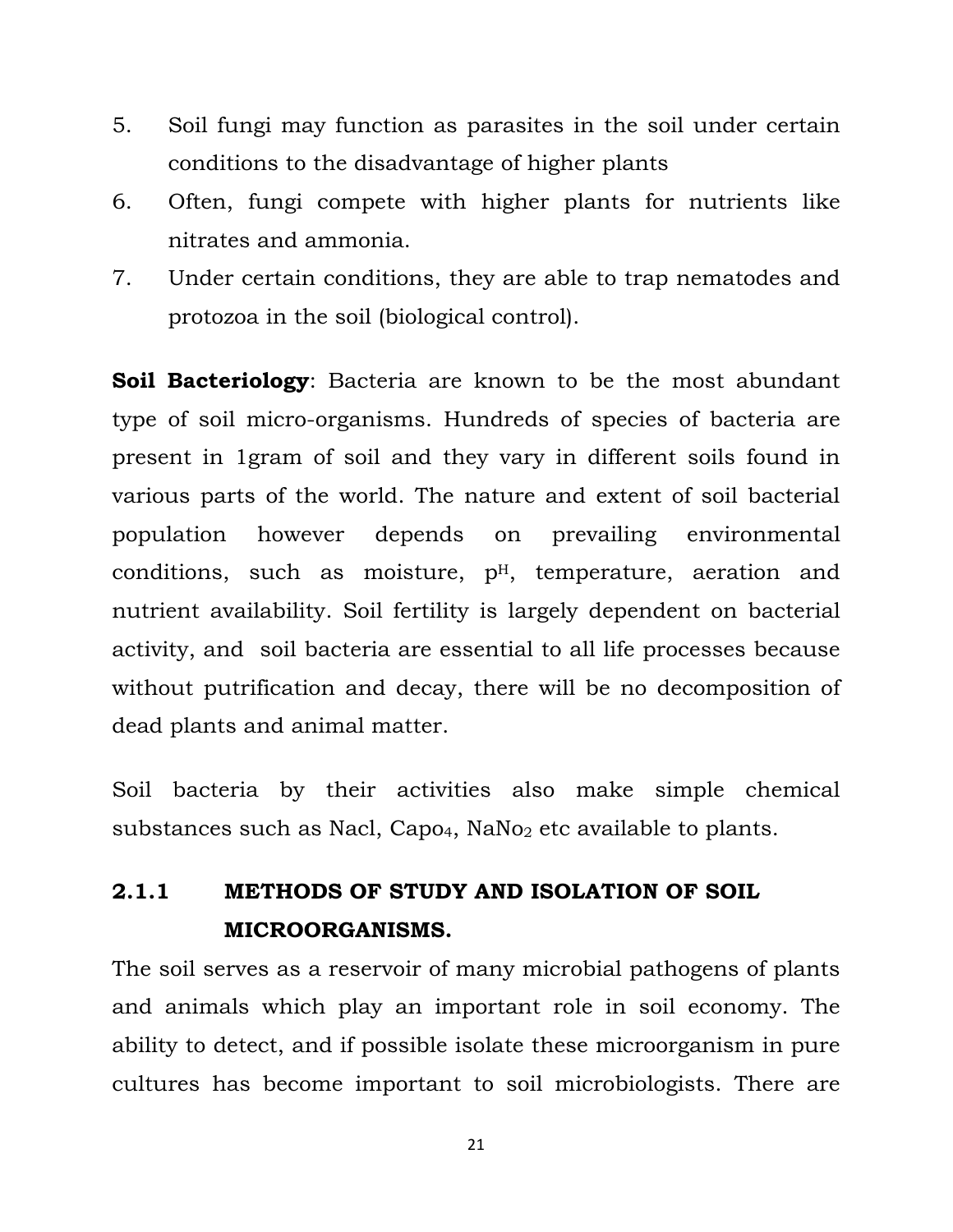however, various techniques for isolation, many of which are selective. There are some problems encountered too, in the isolation. Two main difficulties are commonly connected with isolation of soil microorganisms. These are:-

- (a) The inability of soil microorganism to grow and complete their life cycles in defined synthetic media.
- (b) Contamination especially by bacteria and fast growing fungi. The advent of antibiotics has taken care of the second problem while the first is yet to properly solve.

It should be however, noted that there is no single efficient technique of isolation of soil microorganisms, but a combination of many techniques may be beneficia. Results obtained and its interpretations depend on the technique used. The various techniques which can be used in the isolation of soil microorganisms include:-

# 1. **Soil Plate Dilution Method/Serial Dilution Method**. (**Waksman;1927).**

In this method, a known amount of soil is taken with a known volume of sterile distilled water; then serial of dilutions are made. Sample volumes of each dilution are then incooperated with just molten agar in Petri dishes, allowed to cool and then incubated. After a convenient interval, the number of colonies resulting are noted, and pure cultures can then be prepared for further identification. From the results, the number of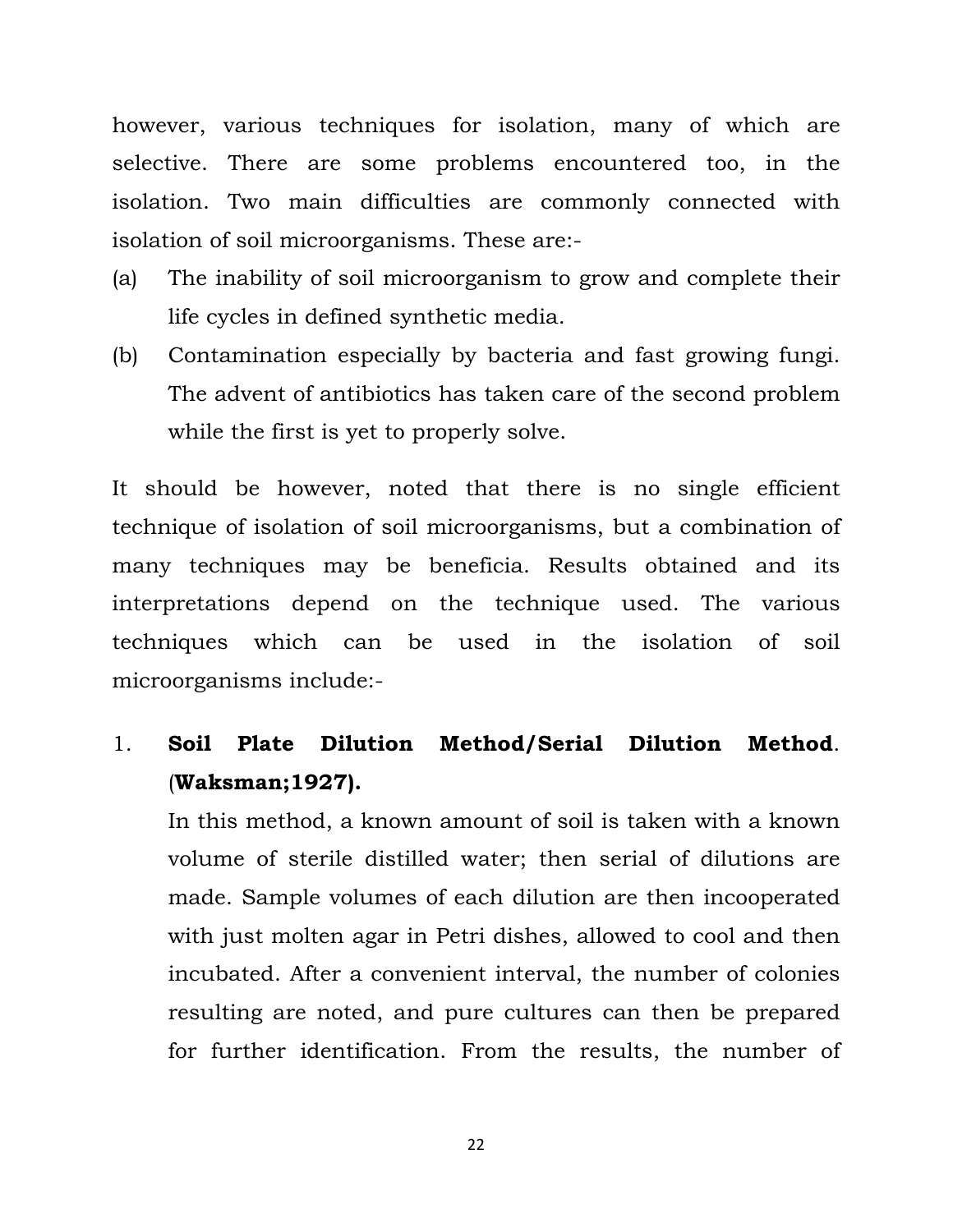colonies per plate, the species and the amount of microorganism per gram of soil can be calculated.

#### **Advantages**

This method describes the soil microorganisms in terms of species and frequency per gram of soil. Therefore, it gives both quantitative and qualitative accounts of the microbial spore load of the soil

#### **Disadvantages**

- a. The Petri dishes have specific nutrients and specific environmental conditions  $(p<sup>H</sup>$ , temperature. etc) so the fungal colonies appearing are those favoured by the environmental conditions and those not favoured are inhibited. This problem can be solved by using different media and varied experimental conditions.
- b. Because some microorganisms grow faster than others, the fast growing ones may over grow and suppress the slow growers.
- c. Colonies arising from soil plate techniques are predominantly from spores. Therefore the technique seems to favour species that spore heavily in soils. Members of *Mycelia sterila* and Basidiomycetes rarely appear.
- d. Spores attached to the large soil particles will not grow because they will settle a the bottom of the dish, while those attached to fine particles will be seen growing because those particles will be at the surface.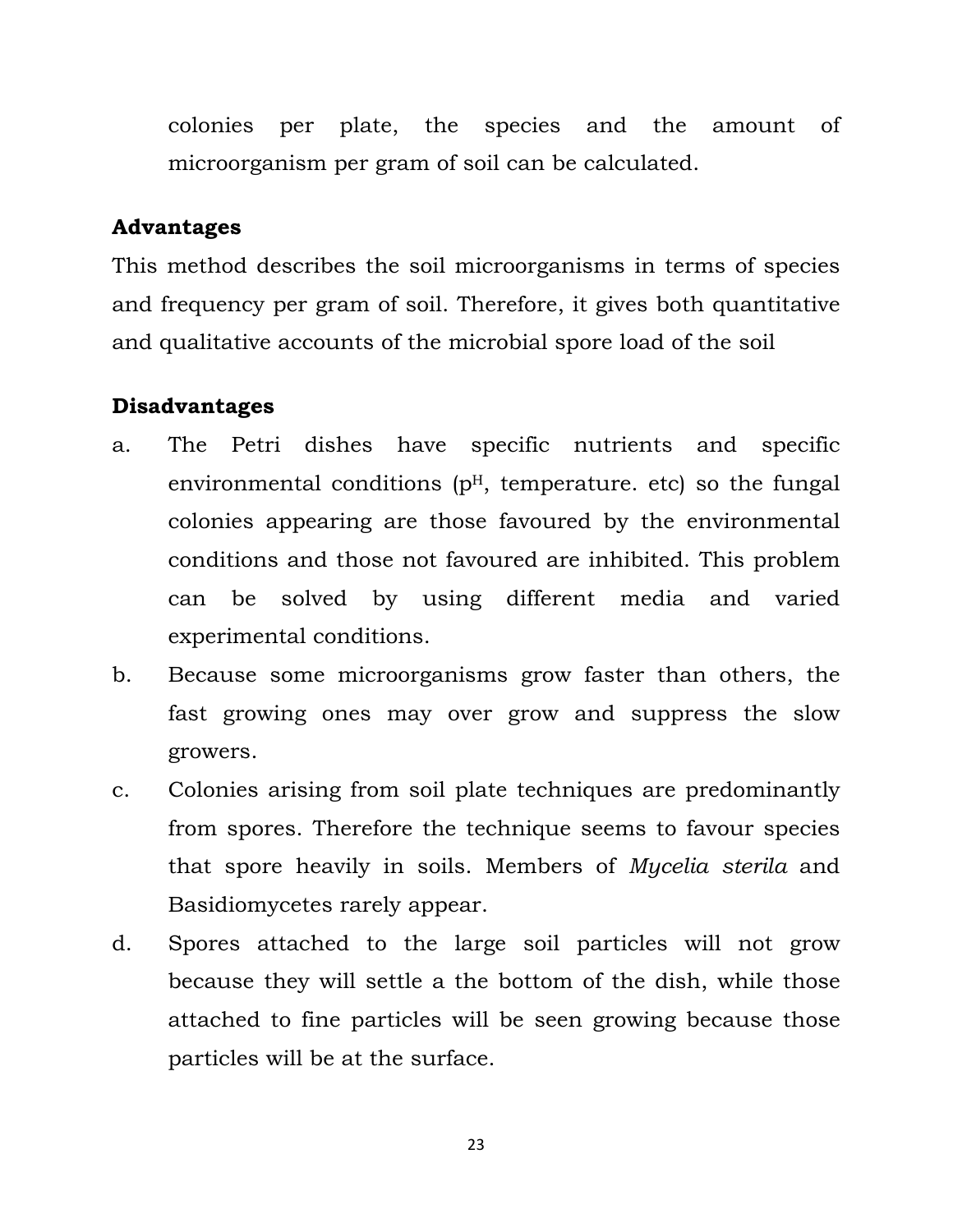2. **Soil Plate Method (WarCup; 1951).** In this method, some quantities of soil is dispersed in Petri dishes containing just molten agar and incubated for some days to allow for germination and growth of microbial spores.

#### **Advantages**

- a. The method gives both the total and the individual species of microorganisms present per gram of soil.
- b. It gives a more complete count because both spores attached coarse and fine particles will appear.

## **Disadvantages**

The method is also an indirect method and most of the disadvantages of the dilution method will be applicable.

## 3. **Rossi – Cholodny Slide (Rossi; 1928).**

According to Rossi, the method consists of pressing slides against undisturbed vertical soil surface. After removal and staining, the picture of microorganisms as they normally occur in the soil will be obtained. Cholodny modified this method by allowing the slide to stay in the soil for five days to three weeks before removal. Presently, this method has been greatly modified and may involve the burial of microscope slides coated with agar in the soil. The measure of the length of hyphae developing on the coated slide is a measure of the relative activity of the microbial species in the soil.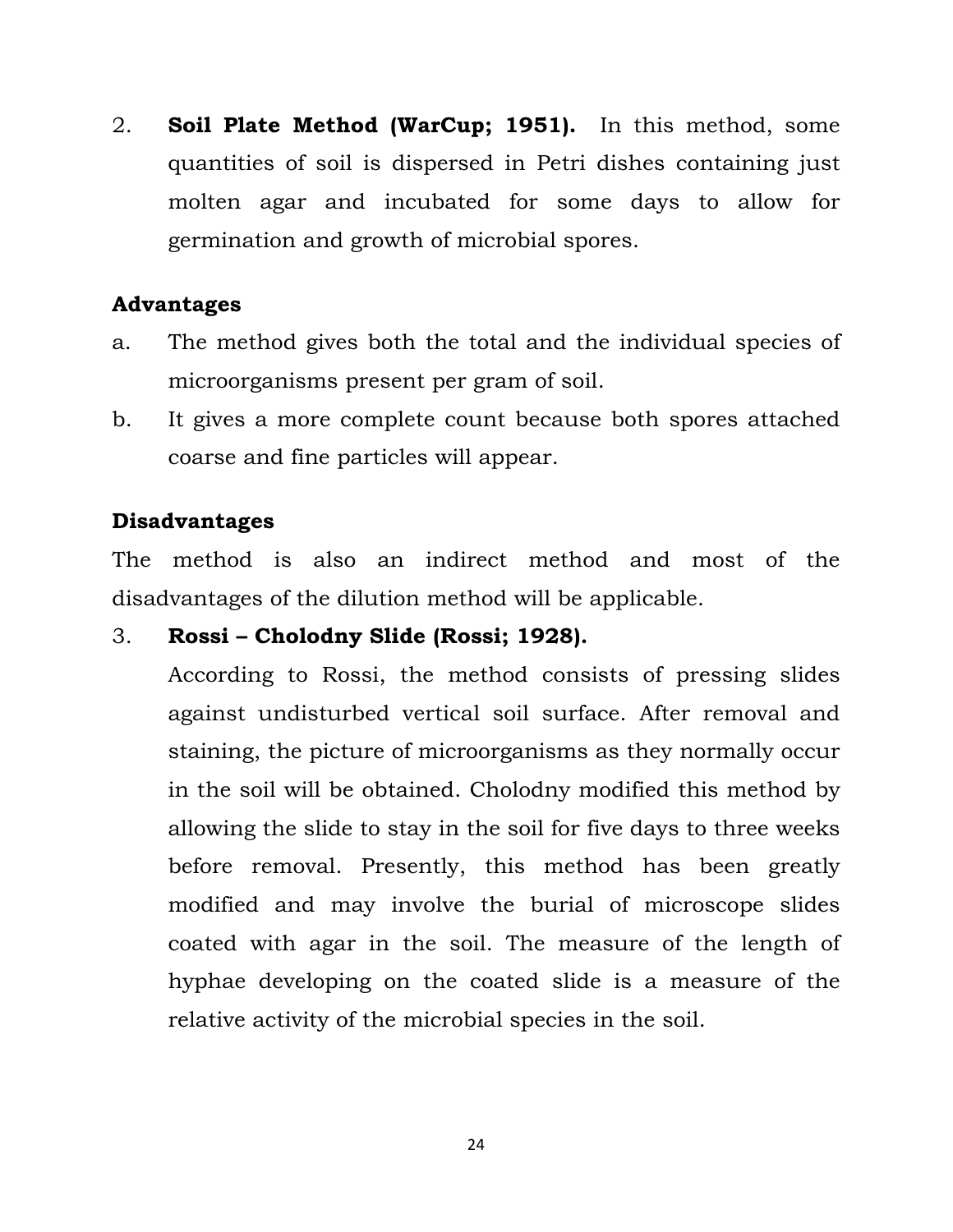#### **Limitations**:

- a. The substrates (agar) are not natural to the soil.
- b. Introduction of the slide to the soil is a kind of disturbance.
- c. The isolation of hyphae for subsequent colony differentiation might be difficult.
- 4. **Other Indirect Methods** of isolation of soil microorganisms are modifications of the three basic methods outlined above.
- a. **Perforated or Immersion Tube** (Chesters and Thorton; 1956). In this method, agar is protected from direct contact with the soil by pouring it into perforated tubes or by enclosing them in perforated boxes or plates. The aim of this method is to modify the Rossi-Cholody technique so as to isolate those fungal species which are active in the soil rather than those ones existing in dormant forms.

#### **Disadvantage**:

The problem of selectivity of the agar medium to different species of fungi.

- b. **Direct Method** (Casida; 1939). This method involves examination of soil samples with the microscope. It involves staining of prepared soil films. The method reveals only small percentage or proportion of hyphae and spores present in the soil sample. It also makes identification difficult except where reproductive structures are clearly visible.
- c. **Biological Method** (use of Bait = natural medium). In reality, this technique is similar to enrichment culture and mostly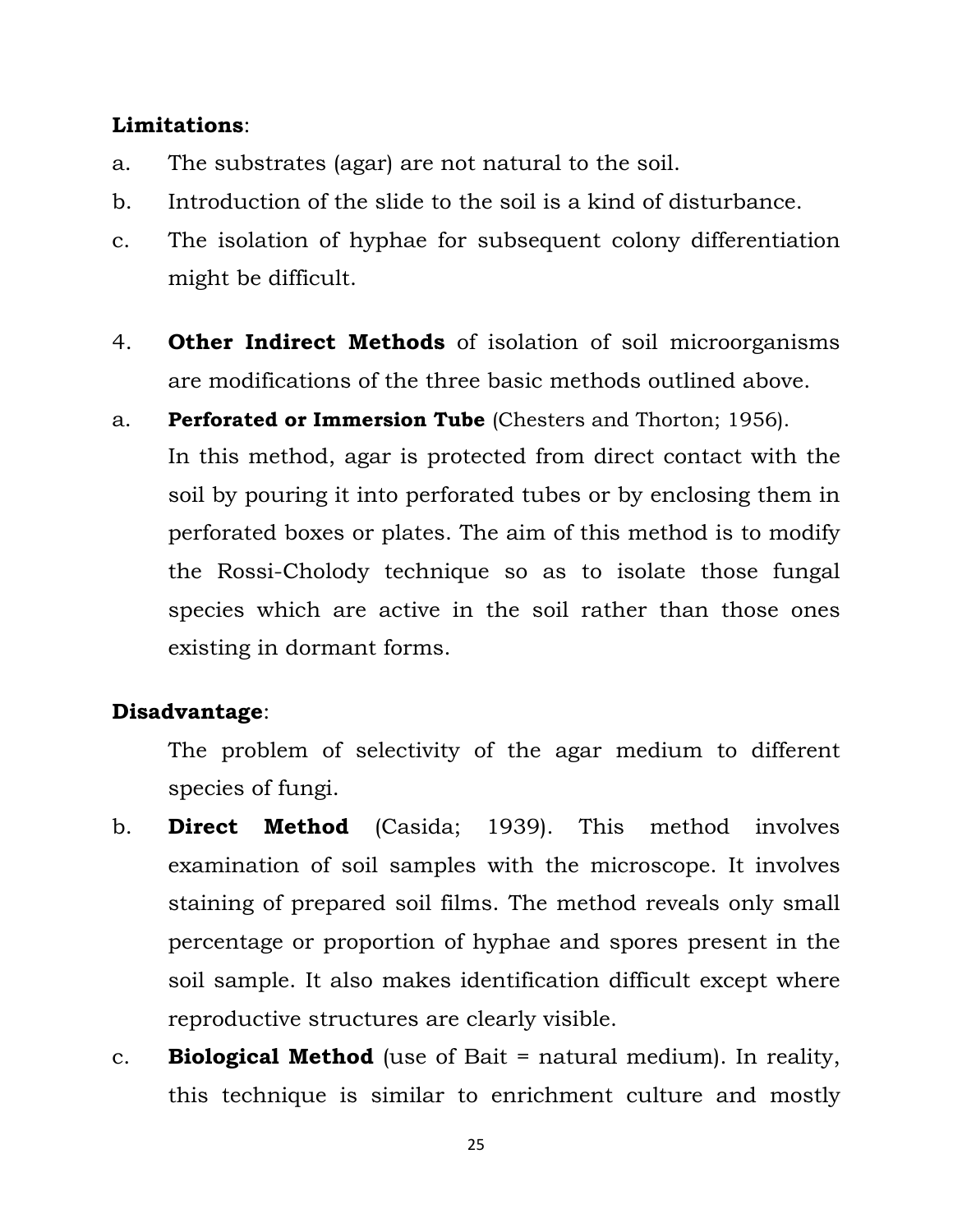living hosts or organic materials are used as baits to attract the particular microorganism one wants to isolate. In many case pure cultures can readily be obtained by subculturing directly from the bait after it has been in contact with infected soil, water or plant material for some time. Known examples of baits and the microorganisms they isolate includes:

Pears = *Erwinia amylovora* Hair/Nail = Keratinolytic fungi Cotton = cellulolytic Species Hemp seed = Saprolegniaceae Apple/pinaple = *phytopthora cinnamonii*

# **2.1.2 FACTORS AFFECTING MICROBIAL GROWTH IN THE SOIL (**Soil as an environment for micro organisms).

A combination of a number of factors physical, chemical and biological make it possible for microorganisms to survive in the soil. Among these factors are:

- a. Soil components (soil type and structure)
- b. Soil water/moisture content
- c. Aeration
- d. Soil temperature
- e. Soil pH
- f. Soil profile

Most of these components are constantly changing, and fluctuations in one component may result in fluctnations in the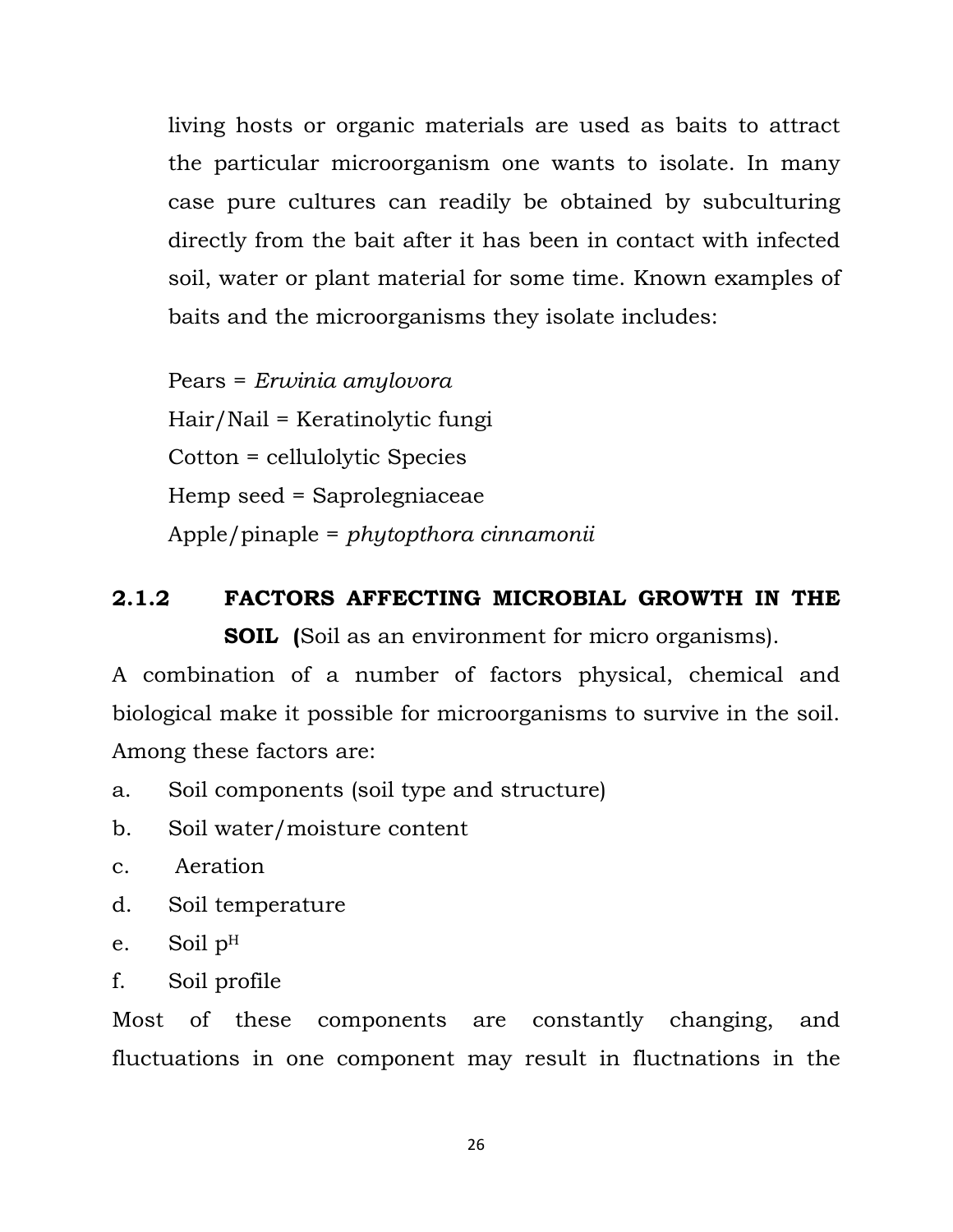other factors. Thus, an alteration in moisture content influences aeration, temperature, and chemical reactions in the soil.

**Soil Components:** The soil consist of a mixture of weathered rock of various sizes. The proportion of the size determines the soil texture. Clay particles are important components of soil environment; and they greatly influence other physical and chemical properties of the soil. Montmorillonite (a clay mineral) when present in the soil in low concentrations reduces the rate of the fungal respiration while stimulating bacteria either at low or high concentrations. This type of mineral preserves a  $p<sup>H</sup>$  condusive to bacterial growth. Organic matter and humus are formed from remains of plants and animals remains and are constantly supplied to the soil. Organic matter which is not completely decomposed contributes to the formation of amorphous humic materials which is usually important in soil studies. Humus is not a chemically defined entity. It is a complex mixture of many substances the bulk of which is insoluble dark colored materials. Generally speaking, organic materials in the soil decrease with soil dept.

**Soil water/moisture content**: Disolve a known weight of soil in a known volume of water (usually, soil: water in ration 1:2); dry to constant weight and then:

Moisture = less in weight on drying  $x 100\%$ Content initial weight Soil water is usually present as a thin film around the soil particles.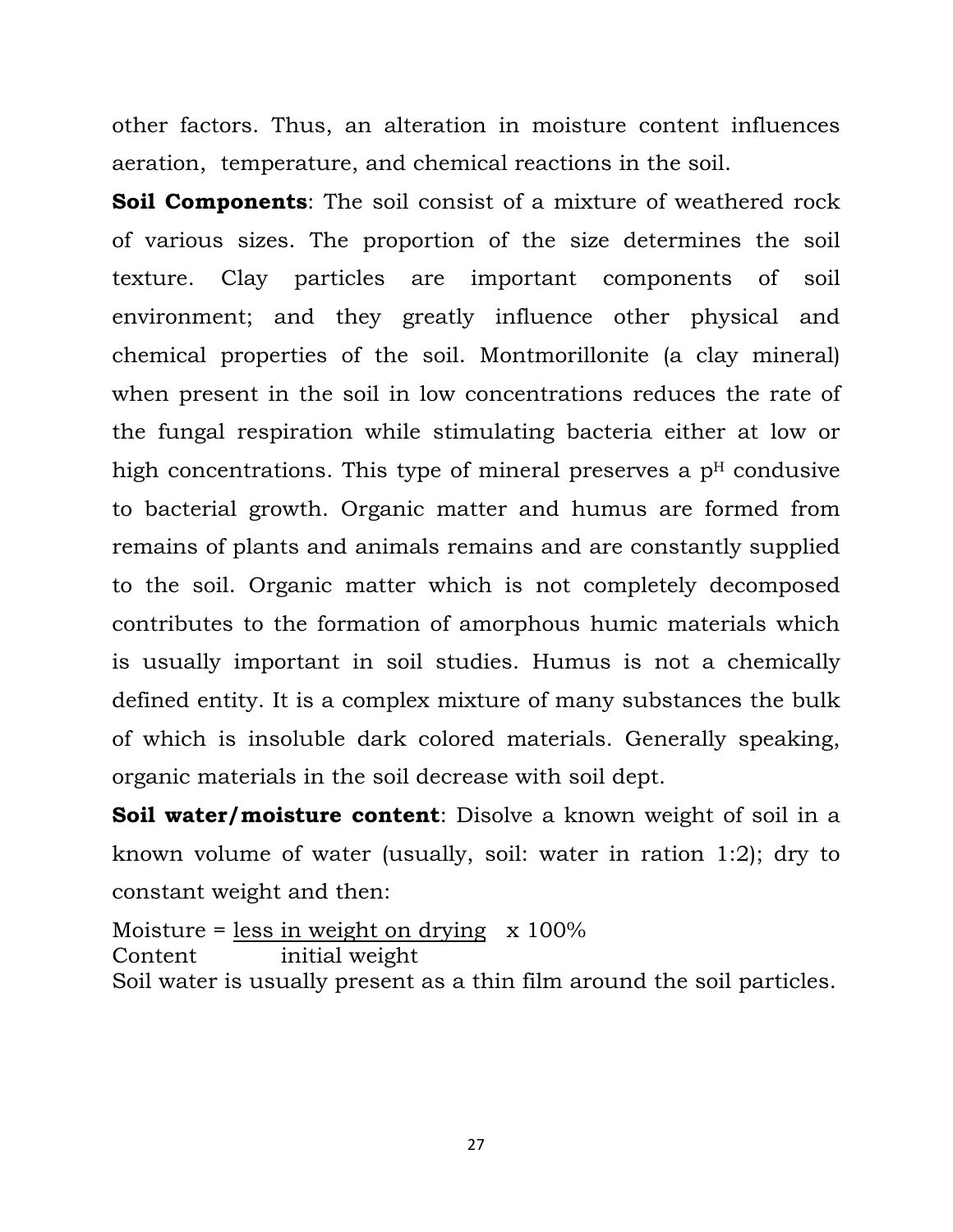

 **Aggregates of Soil Particles** 

Generally, soil water is subject to extreme fluctuations and this has some important effect on soil microbial populations. Many microbial cells are killed by desiccation and only those ones with resistant structure can survive drought. Warcup (1957) found out that fungal species survive in Australian soils as spores, rhizomorphs, sclerotia and resting hyphae. Based on soil water, microbial populations are known to fluctuate with the seasons of the year. Studies have also shown that remoistening dry soil results in the restoration of microbial activities. This is due to the fact that when water is available we have more soluble nutrients becoming available to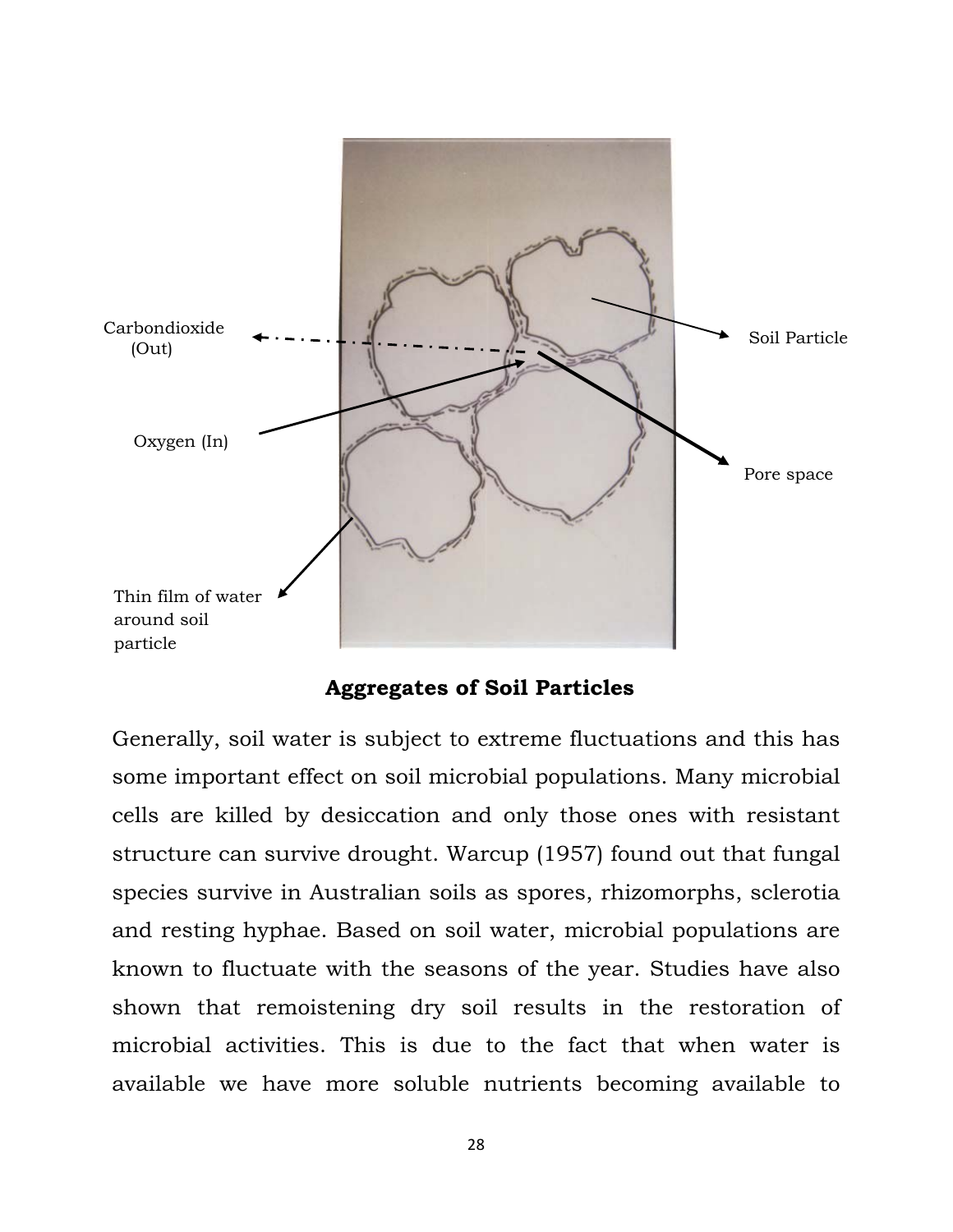microorganisms. On the other hand, drying of soil is known to kill some microorganisms which then produce a source of nutrients for the survivors.

Drying could also result in the evolution of certain types of microorganisms which can adapt themselves to low water requirements.

#### **ROLES OF SOIL WATER**

- Water is useful in keeping microbial cells turgid.
- Water plays some roles in dispersal of spores.
- Water provides a medium for movement of reproductive structures in some species.
- Water is useful in the diffusion of toxic metabolic wastes away from the cells.
- Soil water is also useful in the distribution of extracellular enzymes in the soil.
- Water is a universal solvent and it is the site and medium for organic reactions.
- Soil microorganisms live in the thin film of water around soil particles.

## **Soil Aeration**

The amount of air present in the soil varies, and this often has some relationship with soil water content. There is also an exchange of gases between the soil and the atmosphere through the air spaces in the soil. The amount of air present the soil varies with the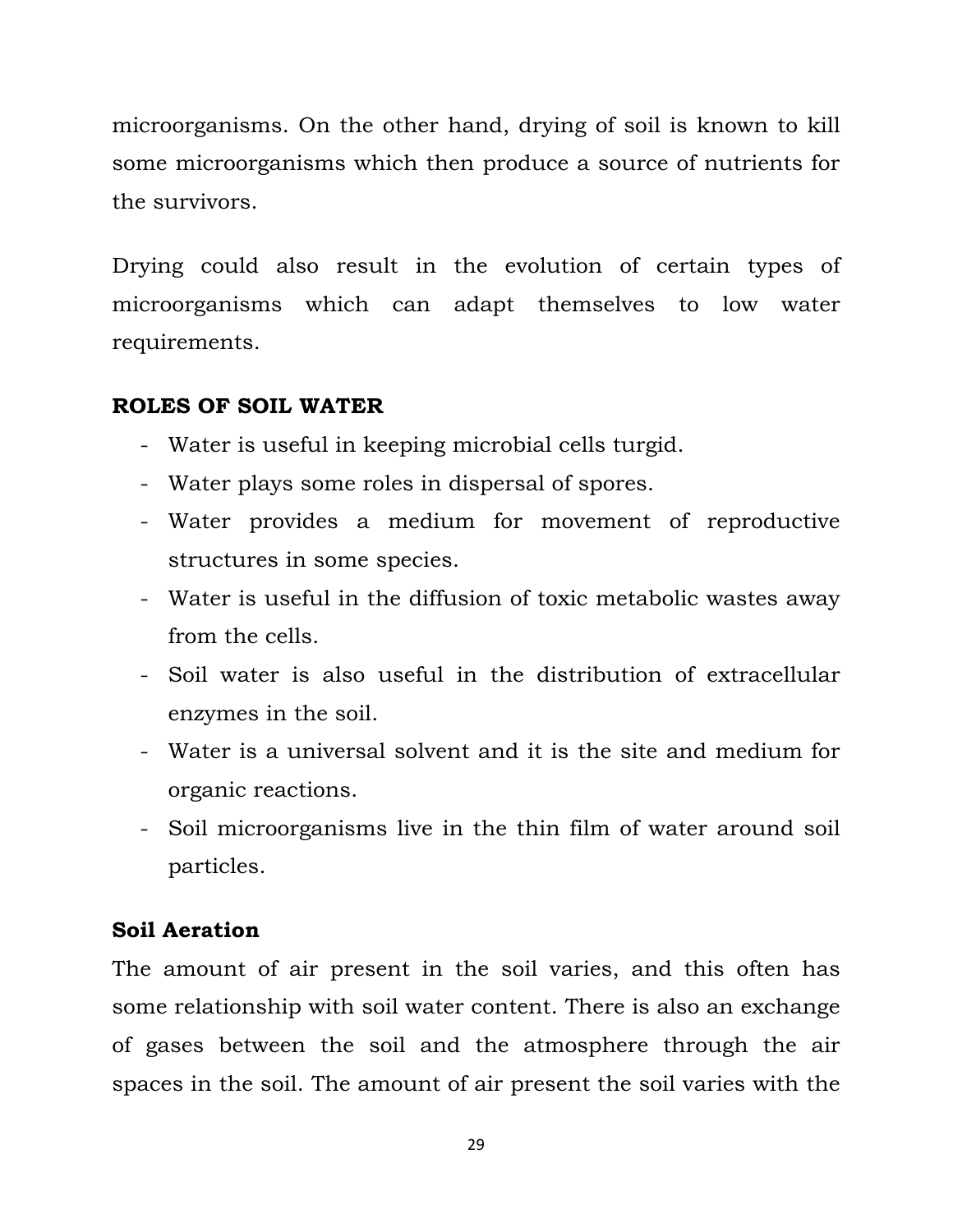soil type and the different points in the soil e.g in regions of intense microbial activity, especially near plant roots (rhizosphere) the concentration of the air will be drastically altered as a result of metabolism by rhizosphere organisms.

Microbes very considerably in their responses to changes in the concentration of air in the soil and atmosphere. Some bacterial species are strict anaerobes (e.g. *Clostridium botulinum* (food poisioning) while some are aerobic (e.g. *Pseudomonas fluorescence*). Most fungal species are aerobic.

Decomposition of substrates under anaerobic condition by microbes may result in the formation of incompletely oxidized end product e.g. when cellulose is decomposed by bacteria in aerobic condition the end products are  $CO<sub>2</sub>$  and  $H<sub>2</sub>O$ ; but under anaerobic condition oxidation is incomplete and organic acids such as acetic acid accumulates and this in turn affects soil  $p<sup>H</sup>$ . The concentration of oxygen in the soil also affects the oxidation reduction in the soil while concentration of  $CO<sub>2</sub>$  affects soil  $p<sup>H</sup>$ ,

- provides a source or environment for autotrophic microbes, and
- have some effect on heterotrophic micro-flora. The deeper you go into the soil there is a decrease in soil aeration.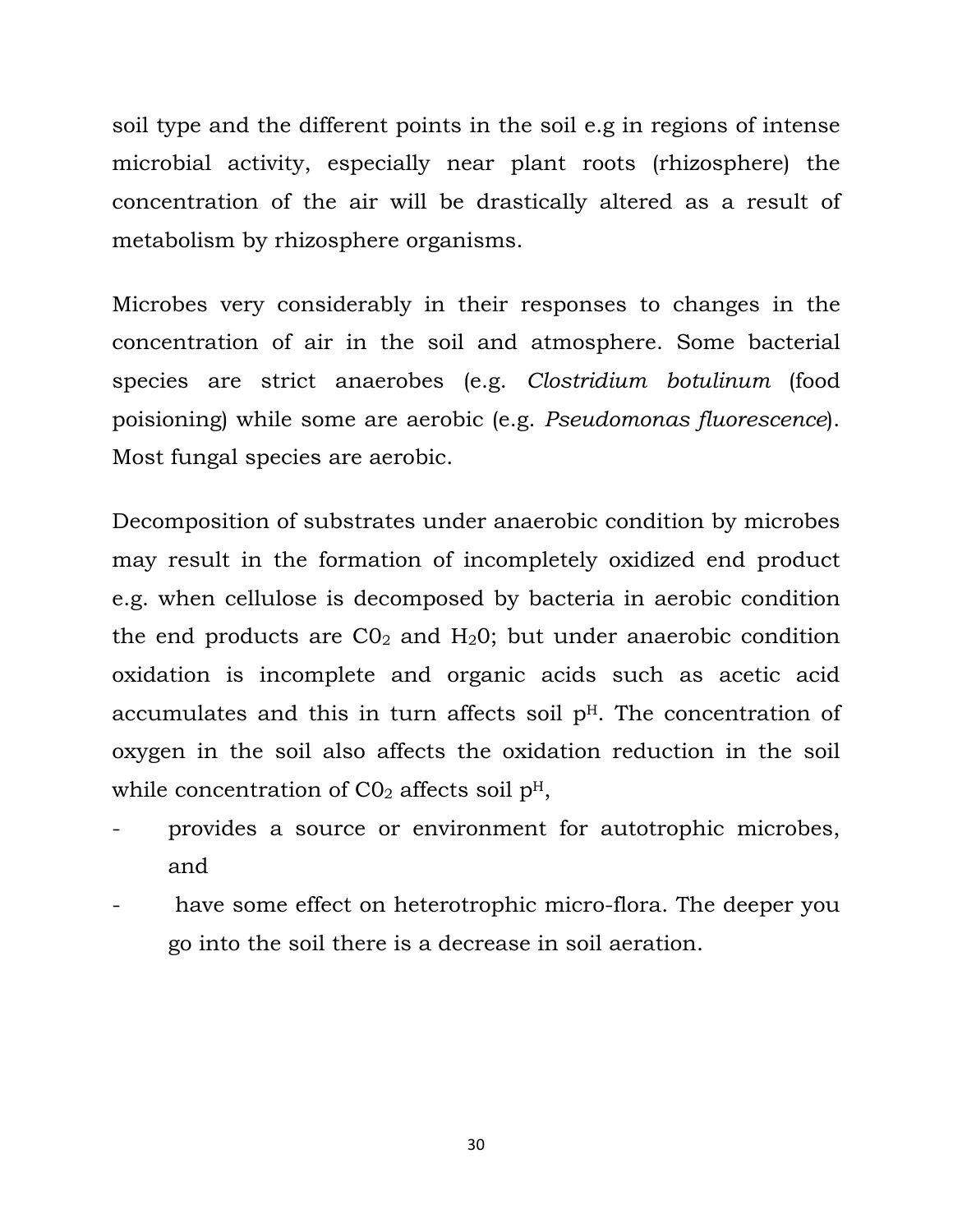#### Soil hydrogen ion  $(H^+)$  concentration

Suspend 5 grams of soil in 10 mls of water and mix thoroughly. Take the  $p<sup>H</sup>$  using a  $p<sup>H</sup>$  meter or litmus paper. Based on the  $p<sup>H</sup>$ tolerance of organisms, soil microorganisms have been classified into:

Acidophiles – low  $p<sup>H</sup>$  lovers Alkalinophiles – high  $p<sup>H</sup>$  lovers Halophiles - grow in high salt concentrations.

The soil  $p<sup>H</sup>$  has remarkable influence on soil microorganisms. Soil pH can be affected by a number of factors such as the salt concentration and concentration of  $CO<sub>2</sub>$  in the soil. Thus as these factors fluctuate soil  $p<sup>H</sup>$  also changes.

Leaching also affects the soil  $p<sup>H</sup>$ . As water moves through the soil, bases are leached out and replaced by H+, therefore constant soil leaching leads to the formation of acid soil. Such changes can also affect other physical properties of the soil.

Majority of soil microorganisms grow well at  $p<sup>H</sup>$  of 7. However, there are a number of exceptions especially *Thiobacillus* species. This organism is acidophilic and can grow at a  $p<sup>H</sup>$  of 0.6. Generally, soil bacteria and actinomycetes are less tolerant to acid conditions than fungi. Many species of fungi grow in acid conditions and acid soils such as Pod-sols where the  $p<sup>H</sup>$  may be as low as 3.0. However,  $p<sup>H</sup>$ preferences are varied among genus and even species. It should however be noted that the occurrence of a microbe in soil with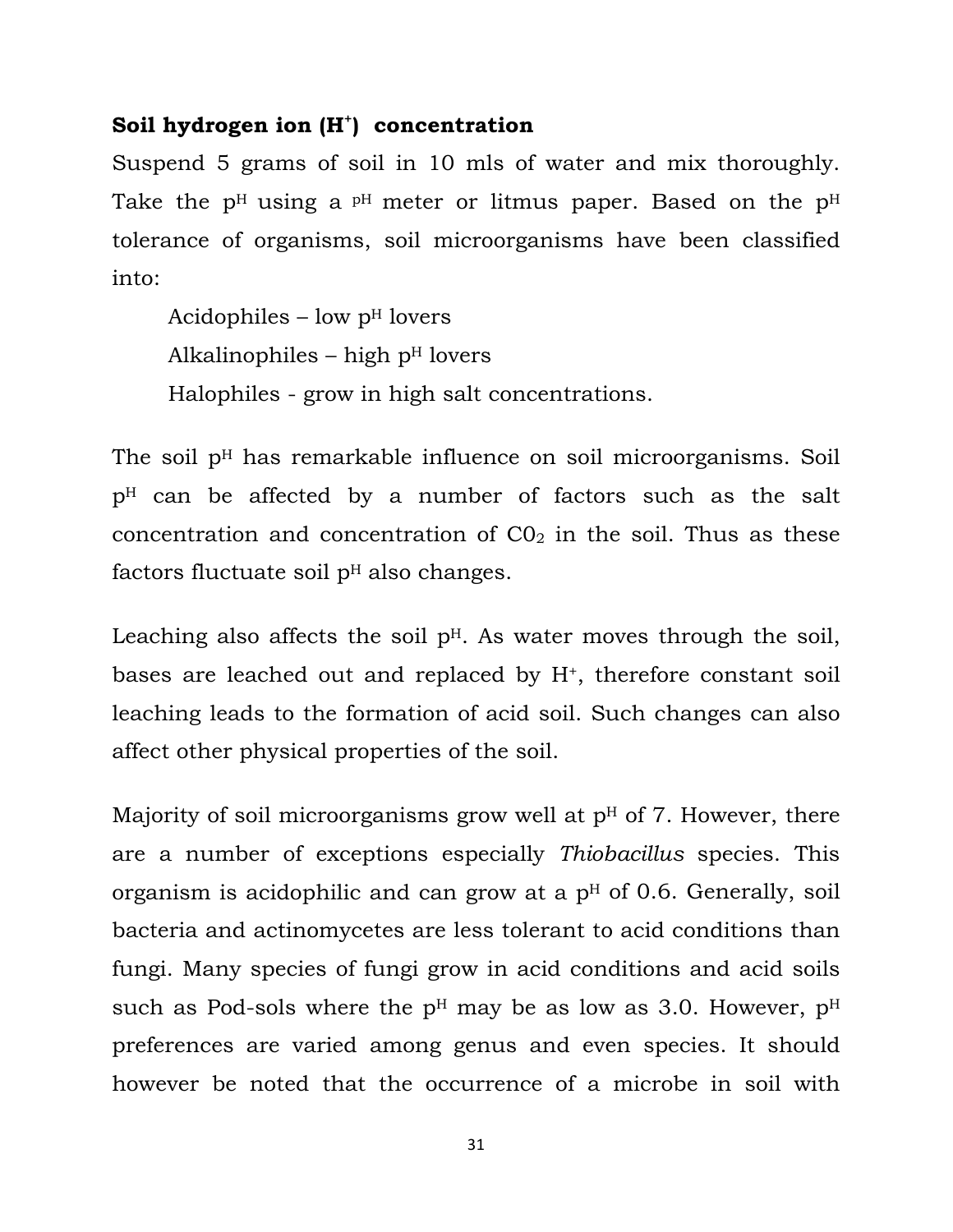certain  $p<sup>H</sup>$  does not mean the particular microorganism is carrying out all its activities at that pH.

Decomposition and other microbial activities taking place on the soil surface result in the release of acids and ammonia and these in turn results in an increase in the  $p<sup>H</sup>$  of the soil surface

**Soil temperature**: Use a good thermometer (Thermocouple) to record temperature. Based on temperature requirements, soil microbes have been classified into

Psychrophiles – cold lovers  $(0-20)$ <sup>o</sup>c)

Mesophiles – moderate temperature lovers  $(20 - 40^{\circ}C)$ 

- Optimum at  $25^0c - 37^0c$ 

Themophiles = High temperature lovers.

- $-20 50$ <sup>o</sup>c
- Optimum around 400c

Thermotolerants are mesophilic but capable of tolerating high temperature conditions.

The sun is the major source of soil temperature and several factors are responsible or determine the solar energy absorbed by the soil. Among there factors are:

- The angle at which the sun hits the land.
- The color of the soil; (light colored soils absorb heat less than dark colored soils);
- Vegetation cover; and
- Amount of soil litter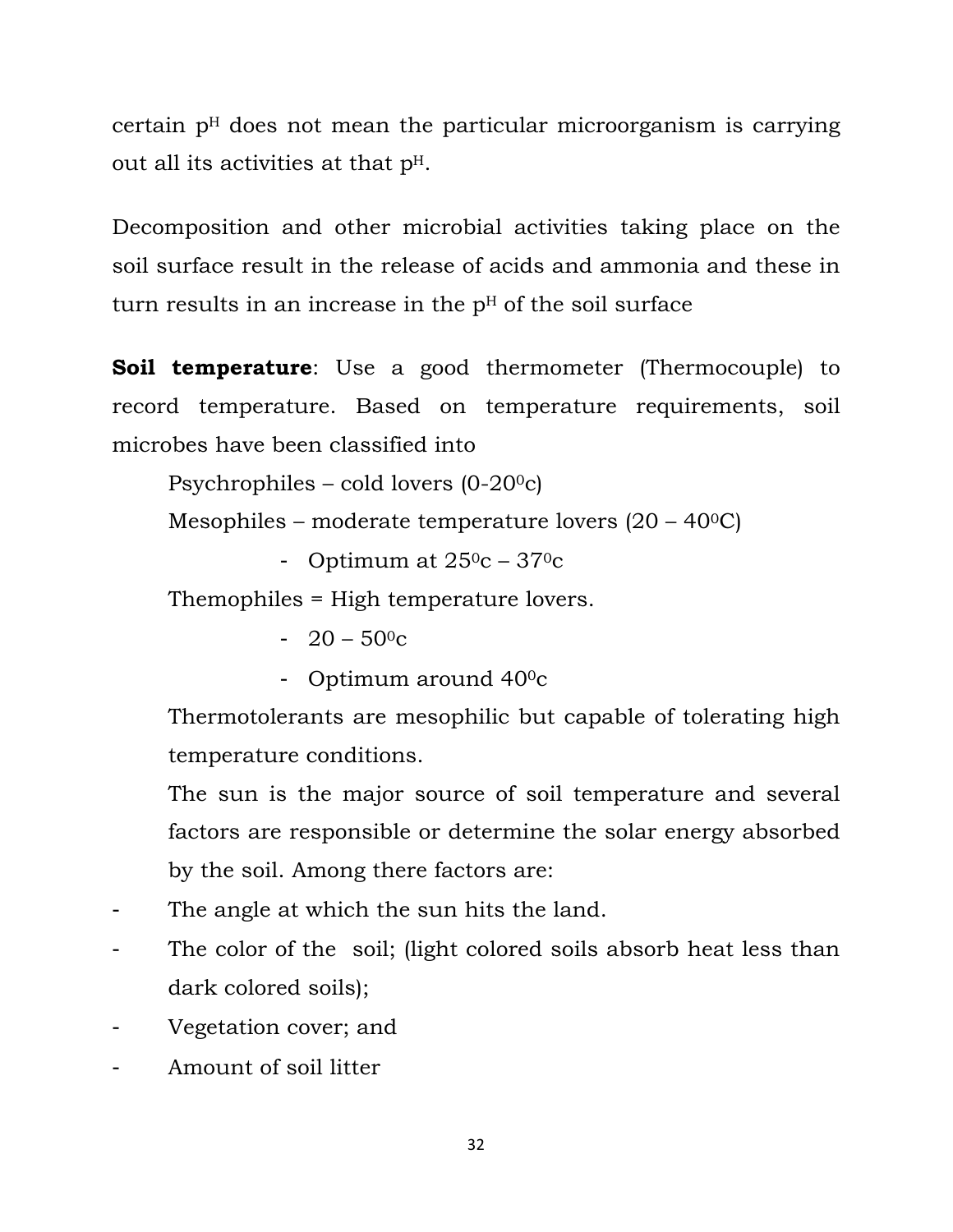The average monthly temperature on the surface of forest soils varies from  $2-19$ <sup>o</sup>c, and at 7.5cm depth, it is reduced to  $4-14$ <sup>o</sup>c. There is a close association existing between the soil moisture content and the heat absorbing capacity. About one calorie of heat is required to raise one gram of water to  $10^{\circ}$ c while 0.2 calorie is required to raise 1gram of dry soil to  $10^{\circ}$ . This implies that the thermal conductivity of wet soils is higher. As soil temperature rises so also the diffusion rate of gases rises. Therefore this results in a complex interaction between moisture, temperature and aeration. The higher its temperature, the more the microbial activities and the more the microbial population. Temperature requirements however varies among the different groups of microbes.

**Soil profile/depth**. This denotes changes as you go into the soil. Microbial populations in the soil decreases with increase in soil depth. That is, on the soil surface, a lot of microbial activities are taking place. Therefore the population of microorganisms in this zone is usually higher. Other reasons to explain these trends include:

- Presence of substrates which act as food for the microorganisms on the surface layer.
- The effect of sun rays on surface soil temperature has some relationship with enzymatic activities.
- Because of agricultural activities and microbial interactions, soil particles on the surface are not too closely held together and this gives room for aeration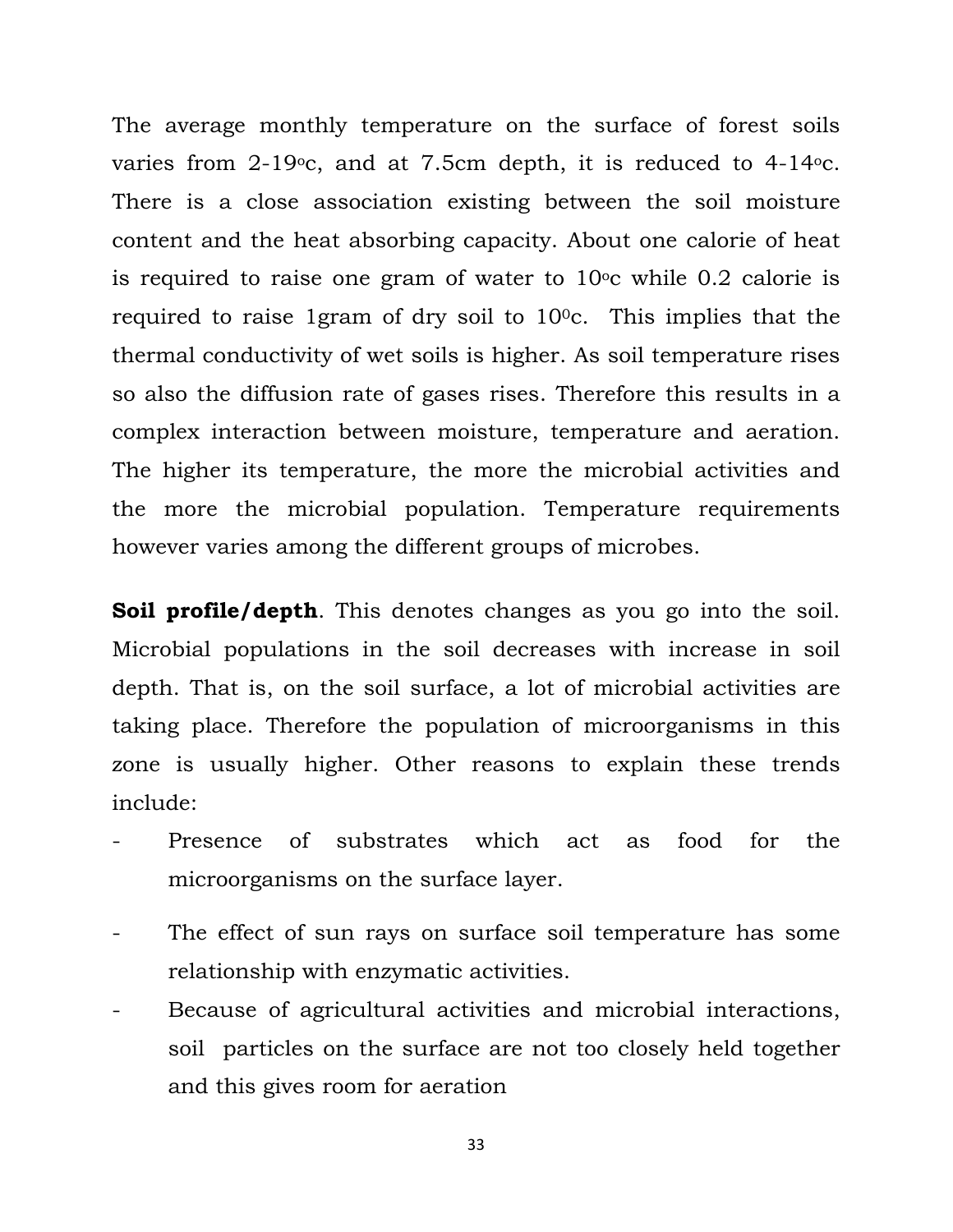The water content in soil surface contributes to microbial interactions

## **PRACTICAL 1&2**

Isolation of soil micro-organisms. Measurement of physical and chemical parameters.

**Procedure.** Collect soil samples (into beakers) at different depths.

- (a) Soil surface;
- (b) 15cm;
- (c) 30cm; from;
- (i) Any botanical garden
- (ii) Exposed ground (foot path) leading to the Botany garden.

For the different sampling sites, observe and record:-

- a. The color of the soil
- b. The nature of the soil particles (aggregated, sandy, clayey e.t.c.)
- c. The temperature at the surface and at 30cm depth. Record the difference and explain why.
- d.  $p<sup>H</sup>$  of the samples (for the 2 sites) at different depths.
- e. Moisture contents

Estimate, using soil dilution technique and soils plate method, the microfloral of the soil at different sites and depths.

(i) What are the disadvantages of your methods of study?

(ii) What are the possible roles of these micro-organisms in soil? Discuss your results and observations.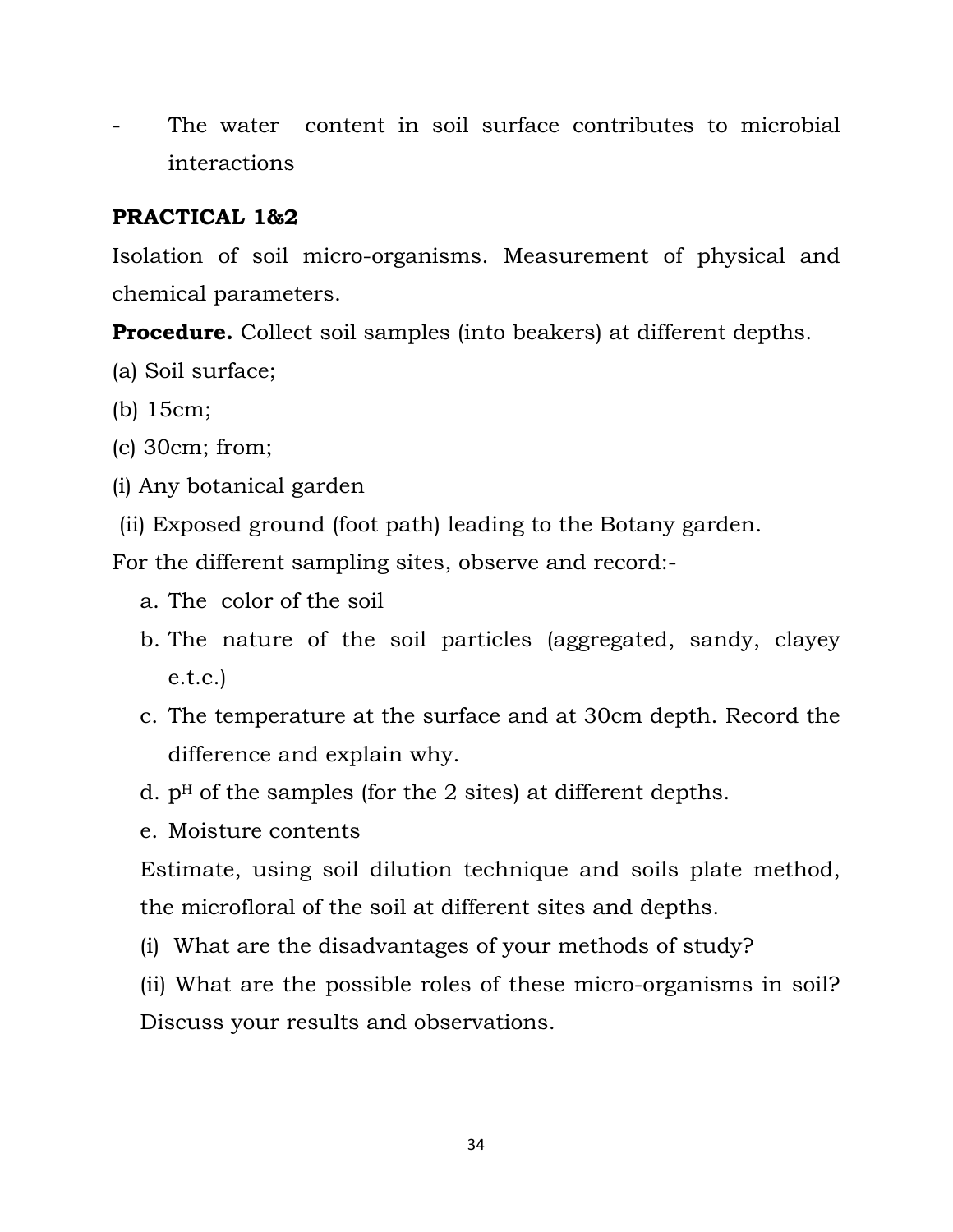## **2.2.0 AEROMICROBIOLOGY.**

This is the study of micro-organisms in the air. Like the soil and other environments, micro-organisms are represent in the air and perhaps because of their role in the transmission of some air-borne infectious diseases and the dispersal of microorganisms, the study of aeromicroorganisms has been receiving attention from microbiologists and scientists generally. The components of the aerial environment are varied and mostly include pollen grains, dust particles, fungal spores, bacterial spores, fungal hyphal fraqments, actinomycetes, spores of bryophytes and pteridophytes e.t.c

Usually, micro-organisms in the air are in a state of suspended animation. Many of them are easy killed by desiccation, ultra violent rays and other unfavorable conditions. Therefore the living micro-organisms are either usually resistant or have been in the air for some time. Resistant spores are capable of producing pigments and other means of adaptations.

The dispersal of air – borne particles involves 3 stages

- Liberation and take off into the air
- Dispersion in air current
- Deposition on surfaces at the end of the journey before germination and growth.

**LIBERATION:-** Before a particle becomes airborne, a number of problems have to be overcome. Example, energy is to required to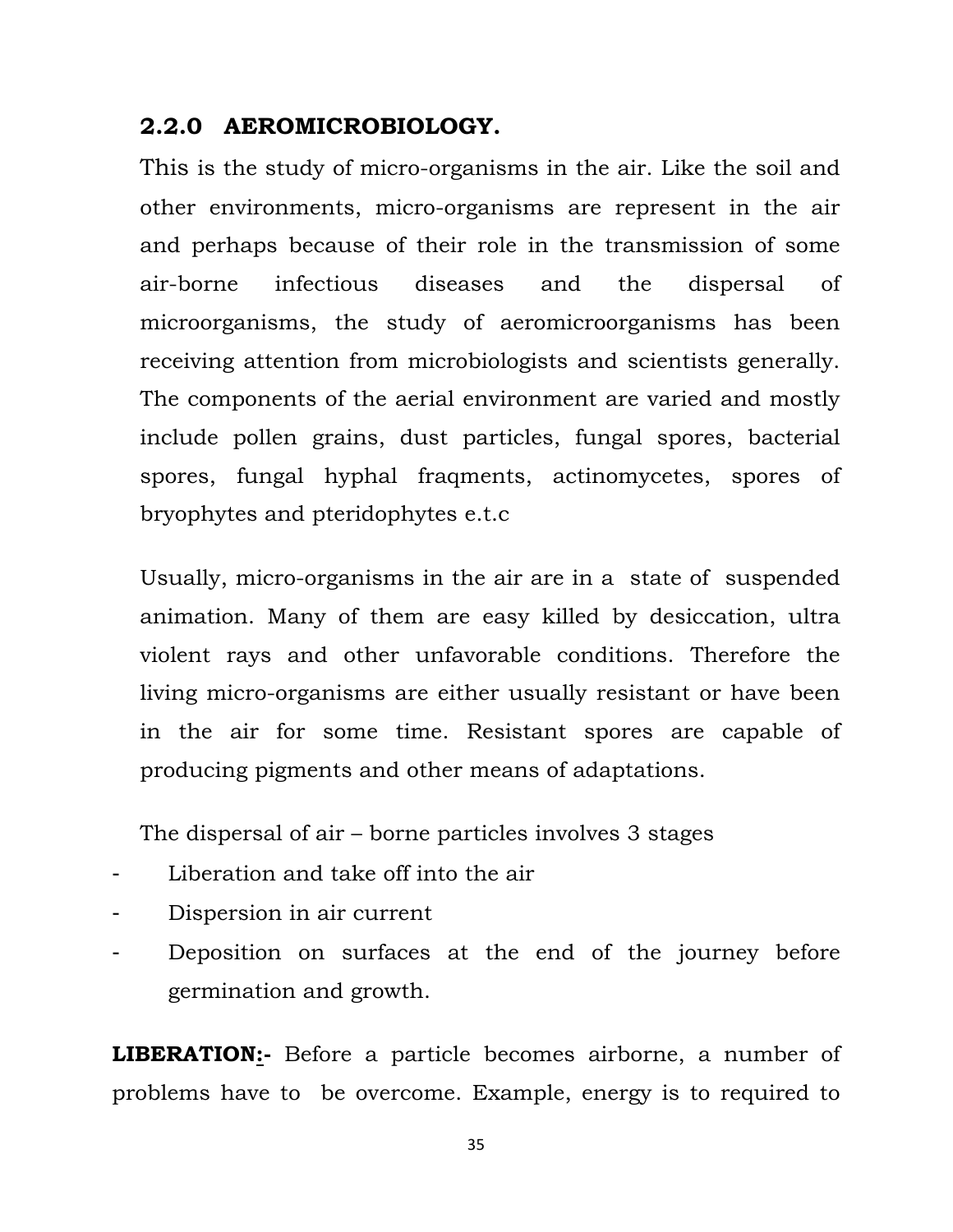over come the adhesive forces attaching the particles to the surface of the substrates; also the particle has to be of a size that will be airborne. The degree of adaptation to air borne dispersal varies greatly between different groups of micro-organisms and this is reflected in their relative abundance in the air.

Viruses and bacteria are poorly adapted while fungi have developed many adaptations mechanizing to enable their spores become readily air-borne. While some have long sporophores (stalk) which lift their spores well into the air, some others have ways of forcefully ejecting their spores into the air. Some others rely on passive means. Rain splash, mechanical disturbance and other physical adaptations help a lot in spore liberation into the air.

**Dispersion:**- The dispersion of air-borne micro-organisms can be considered at two levels.

Fate of individual spores; and the behavior of groups or cloud of spores.

These aspects are related and depend on the physical characteristics of the spores and that of the atmosphere. The important characteristics of spores in this respect are size, shape, degree of surface roughness, density and electrostatic charges; while those of the environment include wind movements, turbulences, layering convention, wind gradient near the ground and the pattern of atmospheric circulation. Because they are heavier than air, spores tend to settle under gravity but because they are also blown by air, they are affected by electrostatic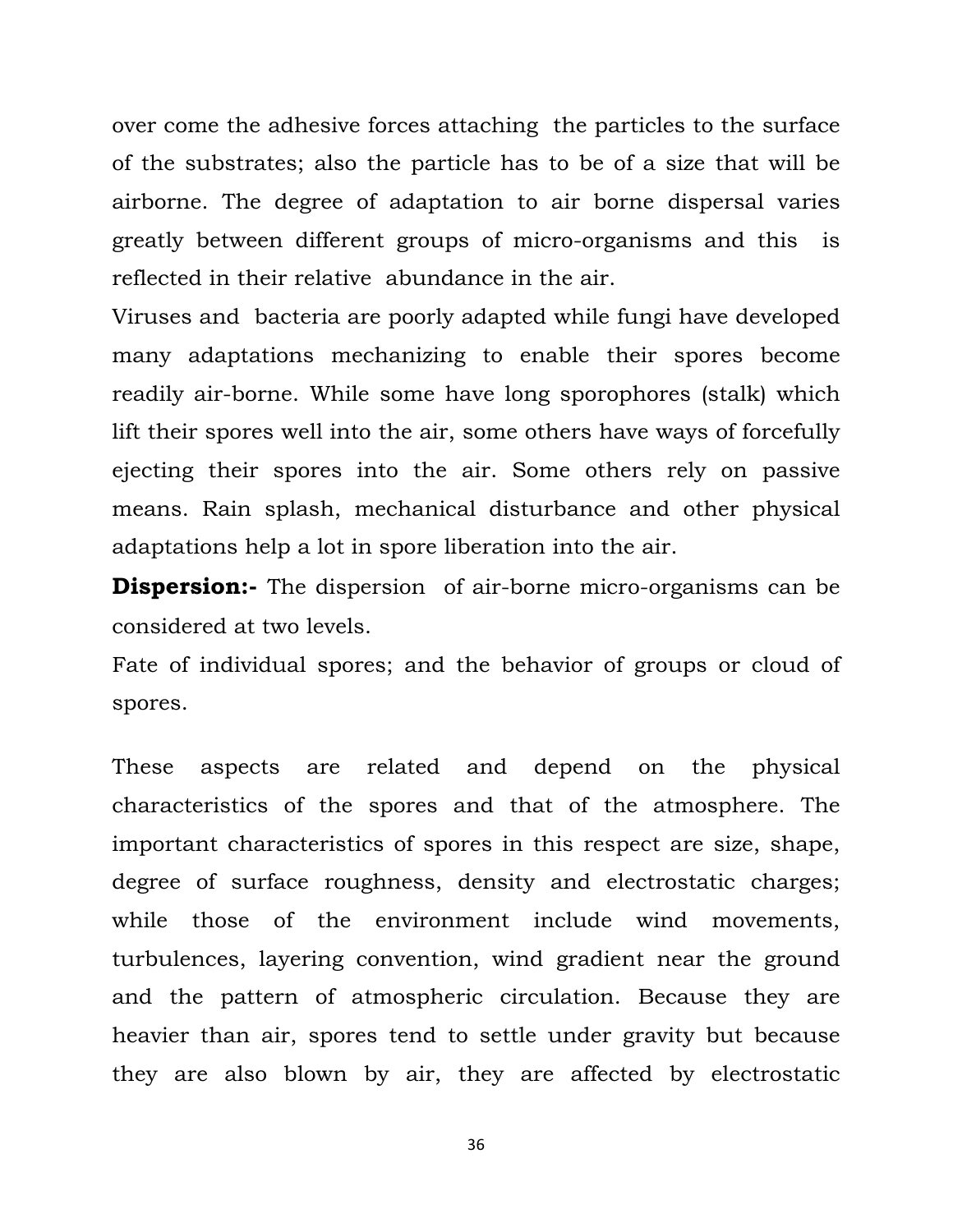charges. The distance traveled by a spore depends on the interrelationship of the various factors mentioned.

**Deposition:-** The final stage of airborne dispersal of microorganisms is deposition. The microbes are returned to the surface layer of plants, animals or soil so that they can no longer be blown by normal wind, though they may still be washed off. Deposition may occur in precipitation or from dry air by several different methods such as sedimentation, impaction, rain washing and so on.

# **2.2.1 FACTORS AFFECTING CONCENTRATION OF MICRO-ORGANISMS IN THE ATMOSPHERE.**

A number of factors can directly or indirectly affect the amount of micro-organisms and their survival structures in air. Such factors may include wind speed, rain, temperature, pigmentation, humidity, vegetation and human activities.

**Wind Speed.** Fast moving air blows force with it and so readily provides energy for detachment of spores from their vegetative structure and other surfaces. Usually, it is difficult for spores to be deposited at a spot except where there is an obstacle or a wind breaker along the wind course.

**Rain Splashes.** Rain washes air-borne spores to the soils and as such the amount of rain received by an area may have some influence on the number of air-borne spores and microorganisms. Where an area has a clearly defined raining and dry seasons, the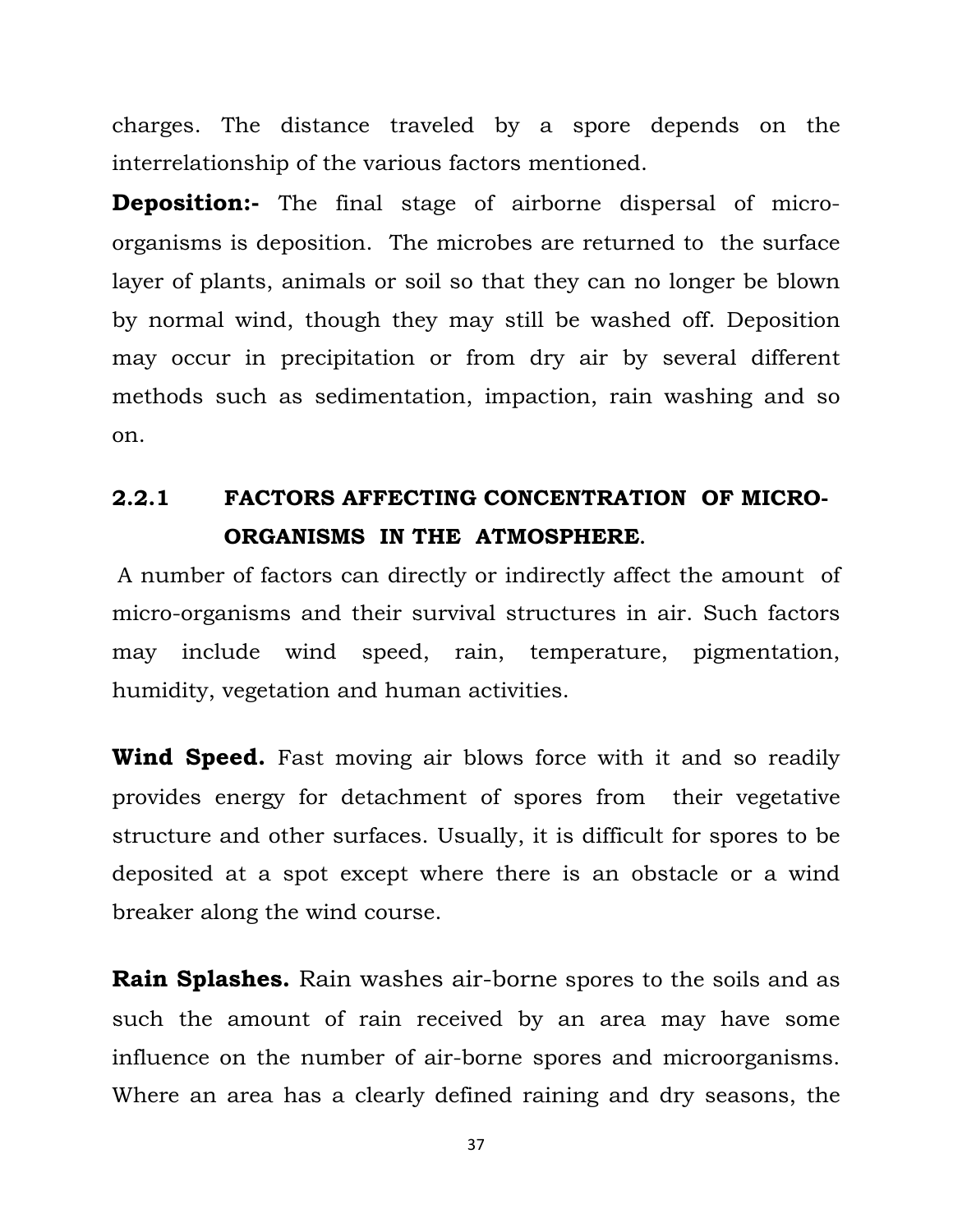amount of dust particles and spores in the air may vary with the seasons of the year.

**Temperature.** During the dry season, those air-borne spores that are thin walled are easily dehydrated to the advantage of those with thick warty walls which are more adapted to survive high temperatures. There is also a relationship between temperature and humidity, then temperature and wind movement. Freezing temperature is likely to be encountered by air-borne microbes above 3-5 km in the air (the higher you go the cooler). Depending on how well adapted the structures of the microbes are, the very low temperatures may or may not have a damaging effect on the survival structures of micro-organisms.

**Humidity**. The water amount in the air is usually referred to in terms of relative humidity that is the ratio of the actual vapour pressure when the air is saturated with water at the same temperature. Vapour pressure varies greatly with temperature and thus relative humidity is low when temperature is high and vicevisa. Relative humidity is a good indicator of the drying effect air on micro-organisms. A wide range of relative humidity may be founds in the atmosphere from 10- 20% in desert regions to saturation or super saturation where cloud formation occurs at ground level resulting in dews or frost.

Different micro-organisms have different relative humidity requirements for their survival in the air. The lower limit of relative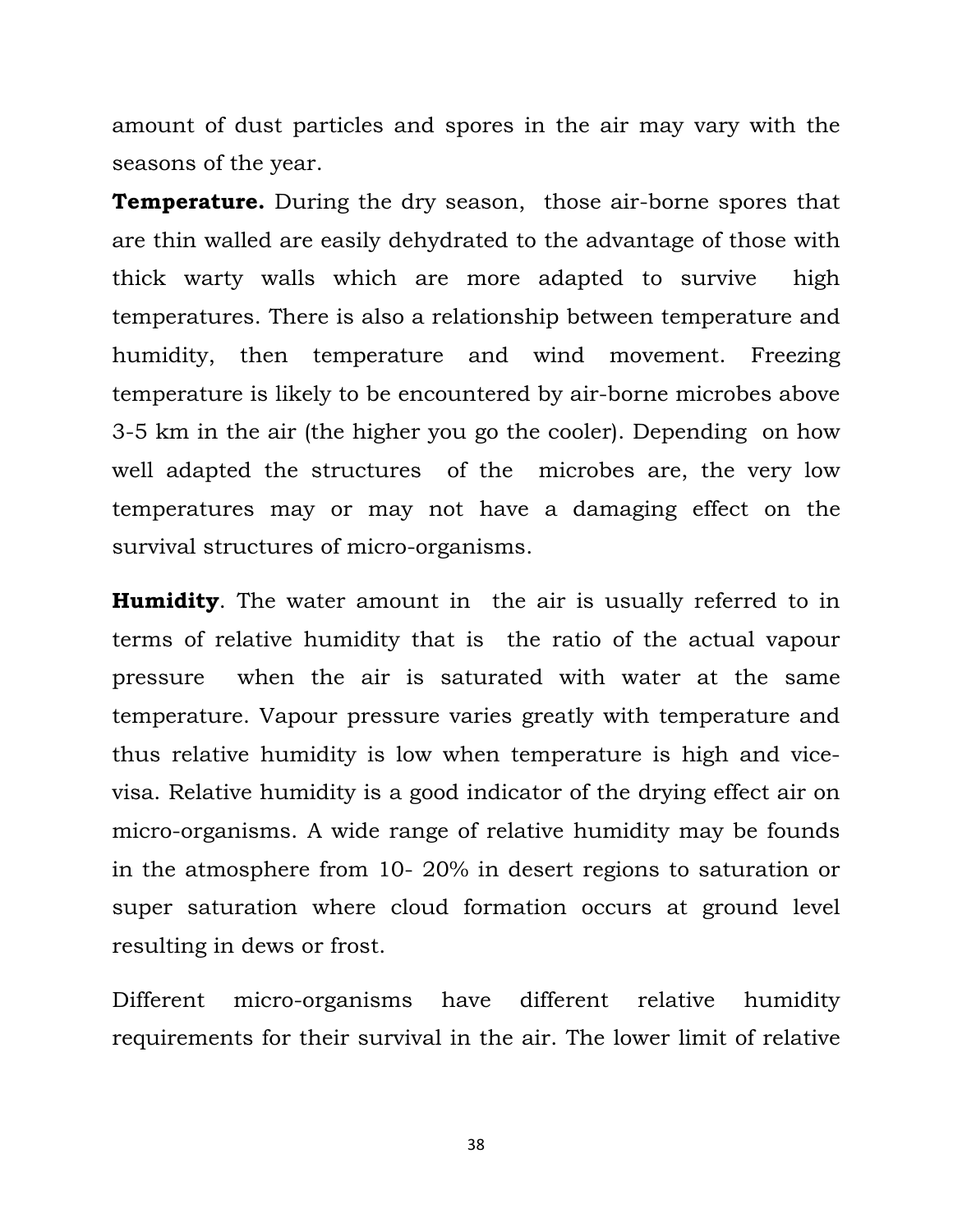humidity for fungal growth is about 65%, while bacterial species require more.

**Pigmentation and ultra-violent rays.** Ultra violent radiation in the air originate from the sun much of which is reflected or absorbed before reaching the earth's surface. Micro-organisms carried into the higher regions of the atmosphere may be exposed to the damaging doses of U.V radiation. Though ultra-violent radiation of about 265mm is most lethal, other short waves radiation even within the visible region can also be damaging. Pigmented spores especially those of dermatophytes can resist strong ultra- violent rays from the sun. Generally speaking, radiation, desiccation and temperature all interact to affect the survival of micro-organisms in the air. The manner of interaction is not well understood but desiccation and freezing may protect micro-organisms against radiation damage.

**Vegetation:** This can affect spores in air in two different ways. Leaves can trap spores when washed down by the rain. Some may germinate when conditions are suitable. On the other hand, when the leaves dry off the spores can be blown back into the atmosphere and thus increasing the number of air-borne spores.

**Man's Activities:** As a result of poor drainage systems, of rubbish dumps and so on, micro-organisms in rubbish dumps and dry feacal materials are blown up into air. Also during activation and soil digging, soil-borne spores are released into the atmosphere. This maybe used to explain why some farmers in some parts of the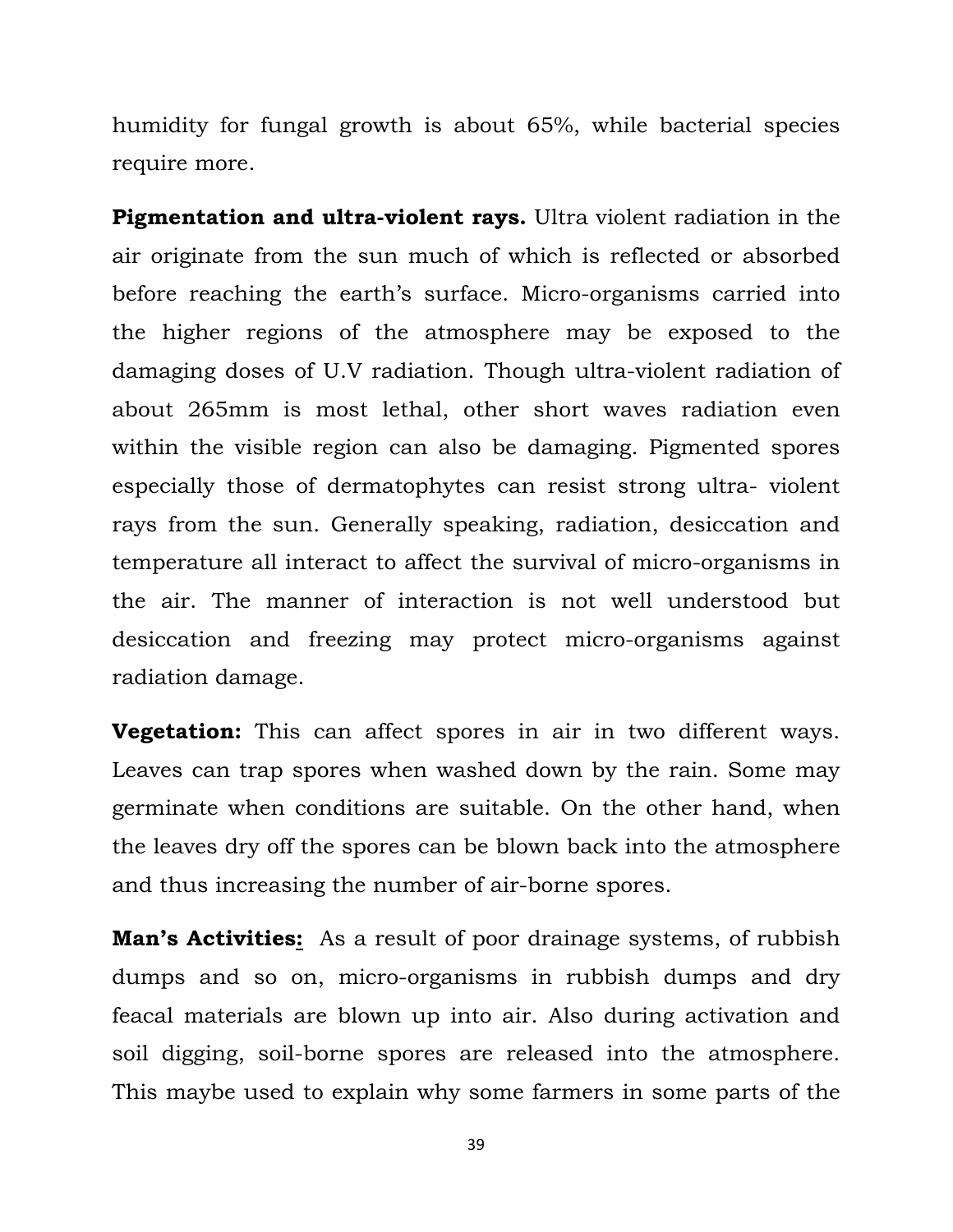world suffer from an infection of the lungs and pulmonary tracts caused by *Aspergillus* species, and the disease is called aspergillosis.

# **2.2.2 METHODS OF STUDY AND ISOLATION OF AERIAL MICRO-ORGANISMS.**

Studies on aerial micro-organisms result from the fact that structures of many disearse-causing organisms are borne in the atmosphere. Different techniques and equipments have therefore been designed and used for the isolation of various types of aerial micro-organisms; but generally speaking, the determination with accuracy of the number of aerial microorganisms is difficult expect with some sophisticated equipment. Simple comparison of aeroflora is however possible with simple equipment. The study of air-borne microbes necessities their separation from air for culturing, microscopic observation, counting and classification. Many air sampling instruments have been designed for industrial hygiene, gravimetrical, chemical and other types of analysis. Most of these instruments however have limited application in aerobiology.

Presently, a wide range of instruments are available for trapping airborne microbes. The different techniques utilize a variety of processes for trapping microorganisms, of which sedimentation, filtration and impingement into liquids and impaction on solid surfaces are probably the most important. It should be noted that the counts of air-borne microorganism vary widely with the time of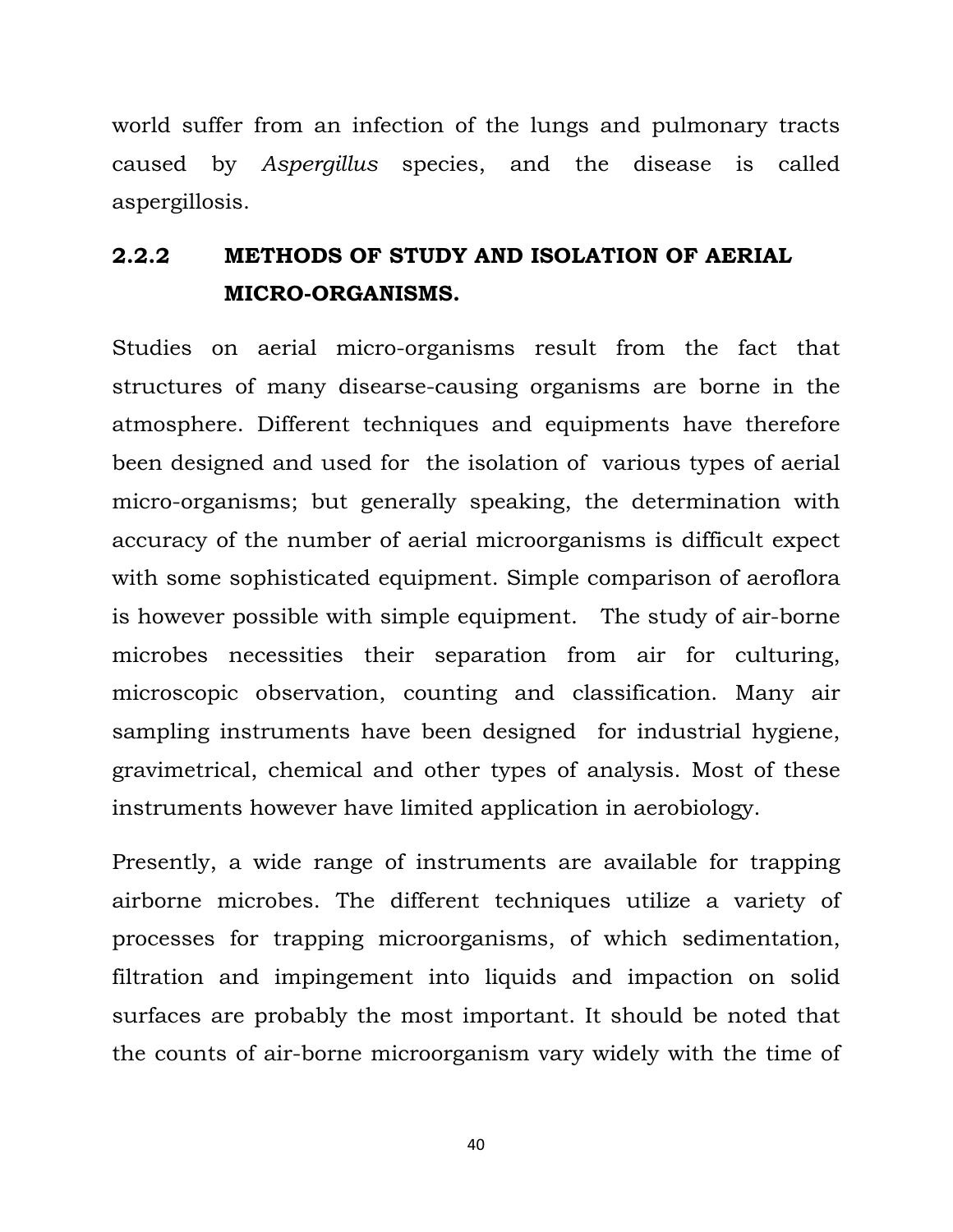the day, seasons of the year, prevailing weather conditions and other related factors.

**Settle Plate (Simple Gravity Plate) Technique**. This is the most widely used method for isolating air-borne micro-organisms. It involves exposing Petri dishes containing nutrient agar medium on a stool outside for a time interval. Particles are allowed to settle on the medium for the said time interval. The dishes are then collected incubated and after a particular time of incubation, colonies are counted and identified. The method is cheap and convenient but the interpretation may be difficult because catches cannot be related to the volume of air sampled, and the rate of deposition varies with terminal velocity, wind speed and turbulence. Larger particles are effectively collected from a larger volume of air than from small volumes of air.

Report have shown that 50 times more of *Puccinia* species spores can be collected than that of *Streptomyces* will be collected at a given time. Also, with this method short sampling periods are only possible so that diunal changes are difficult to detect.

The method gives a qualitative account of air-borne microorganisms.

**Filtration Techniques**. This may be filtration using membrane or glass fibers. However excessive desiccation of propagules may limit its usefulness to culturing only resistant cells. Filters may collect cell by sieving, impaction, diffusion or electrostatic attraction; each of these working alone or in combination with another depending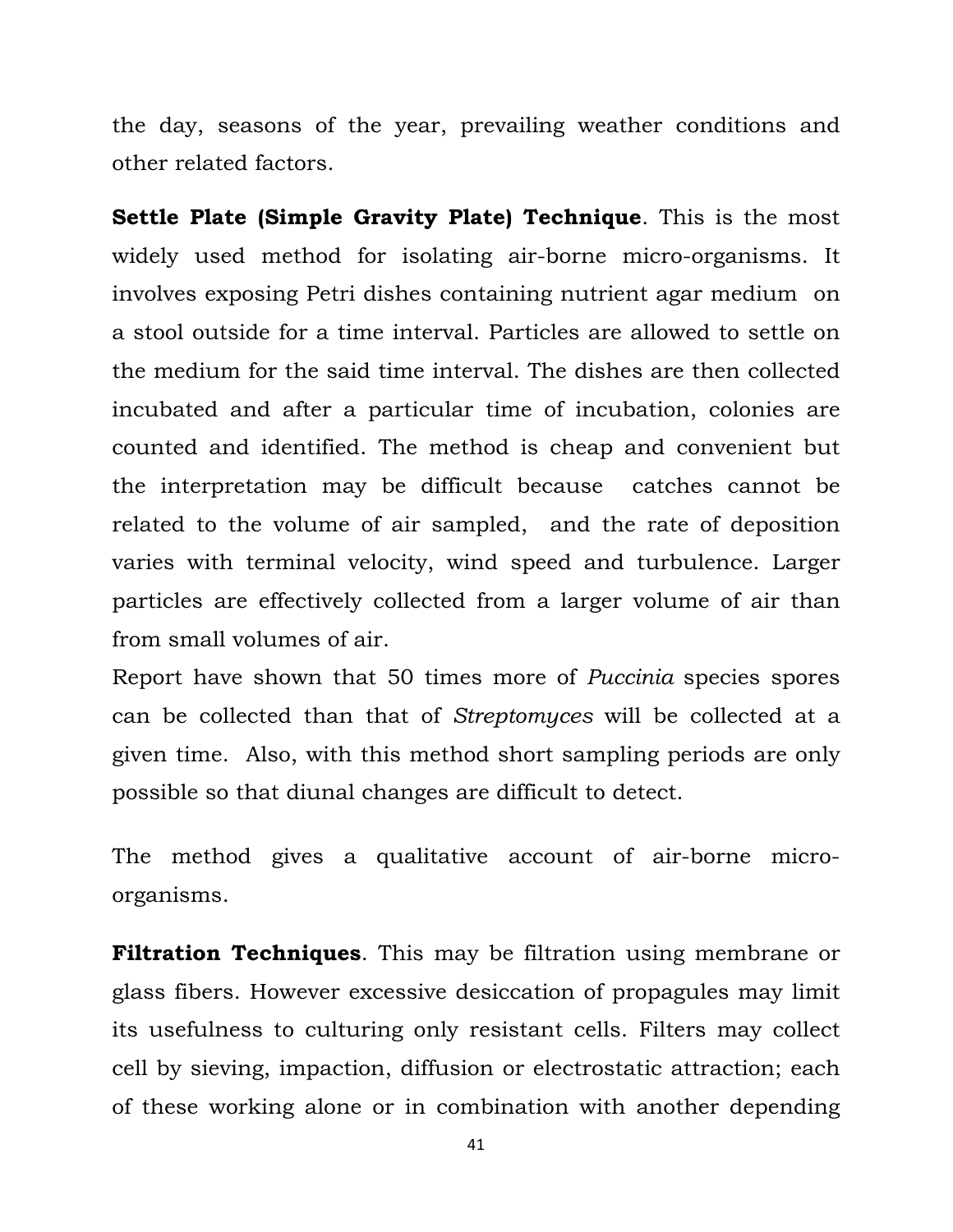on the types of filter. Membrane filters can be cleaned for microscopic examination or propagules can be grown after washing and plating on nutrient media. High volume samples may be useful where organisms in small numbers can be isolated on very selective media. Impingers are used to accelerate air through a Jell or a filter into a liquid which retains the particles. The liquid can be plated out on suitable media and later, the growing micro-organisms are examined microscopically. Since the liquid can be diluted before plating, long sampling periods are possible and also the particles are likely to be broken down to individual cells by agitation of the liquid.



**A Simple Impinger**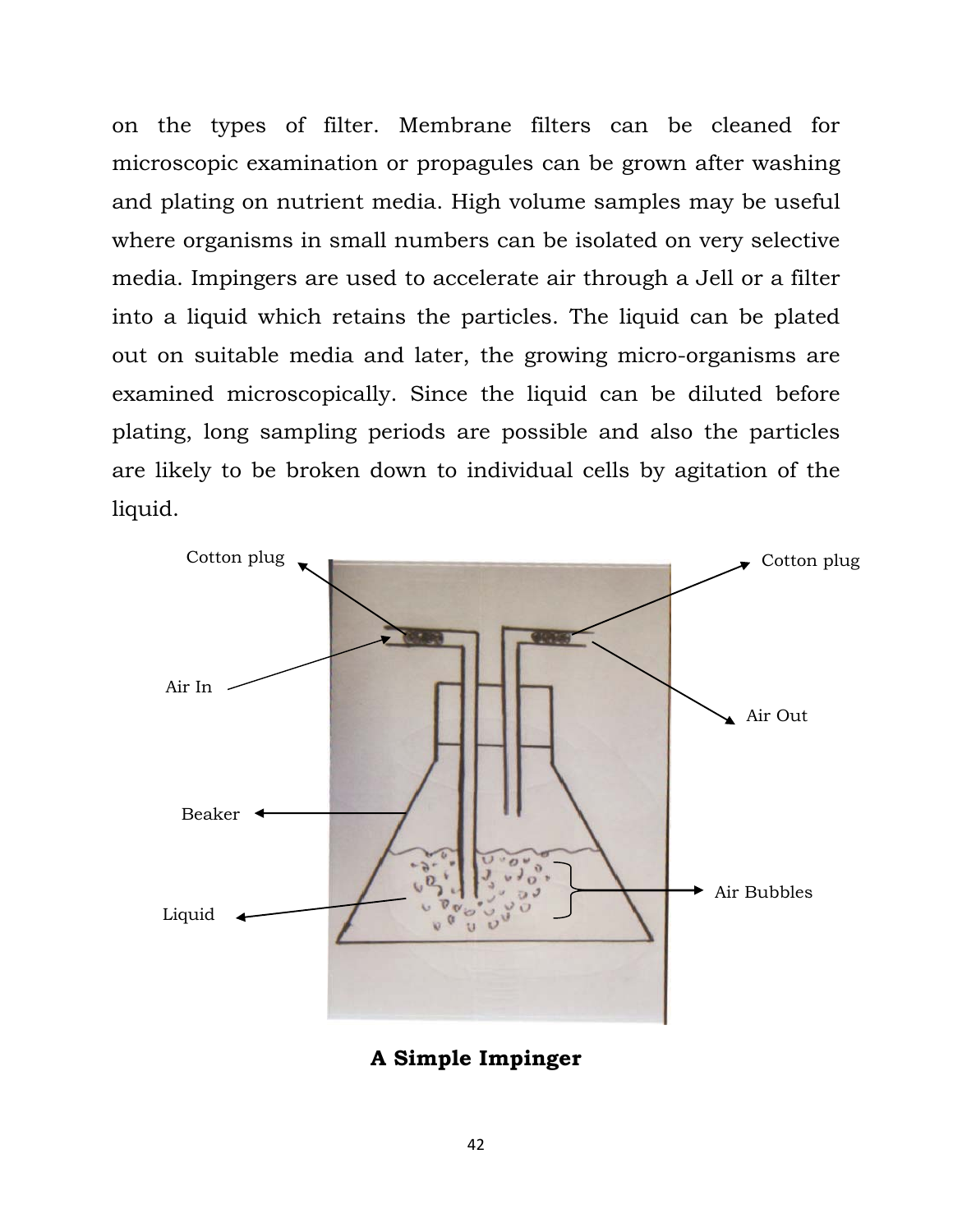

**An Aeroscope Bubbler** 

**Impastors** have also been widely used in aerobiology. Examples are the Cascade impactors and the automatic volumetric trap which traps spores on coated microscope slides. We have the Anderson slit sampler which has been designed to retain spores on agar media in Petri dishes. It also separates catches to different size fashions, while the automatic volumetric trap traps spore on a moving slide and therefore enable the time of traping to be determined. The impaction method essentially measures the number of particles in the air, although microscopic counting of particles in the air may also be possible.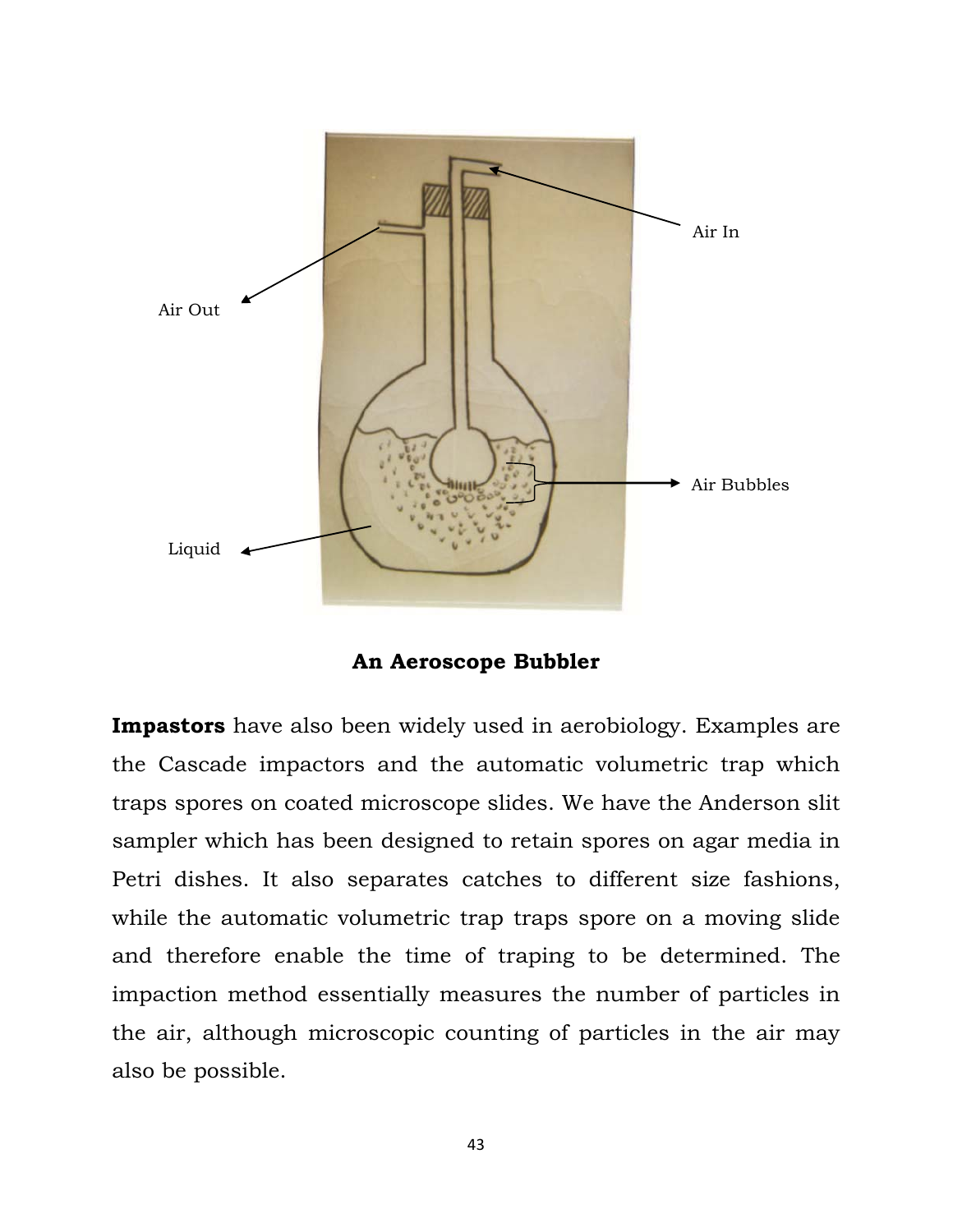

 **Anderson Slit Sampler**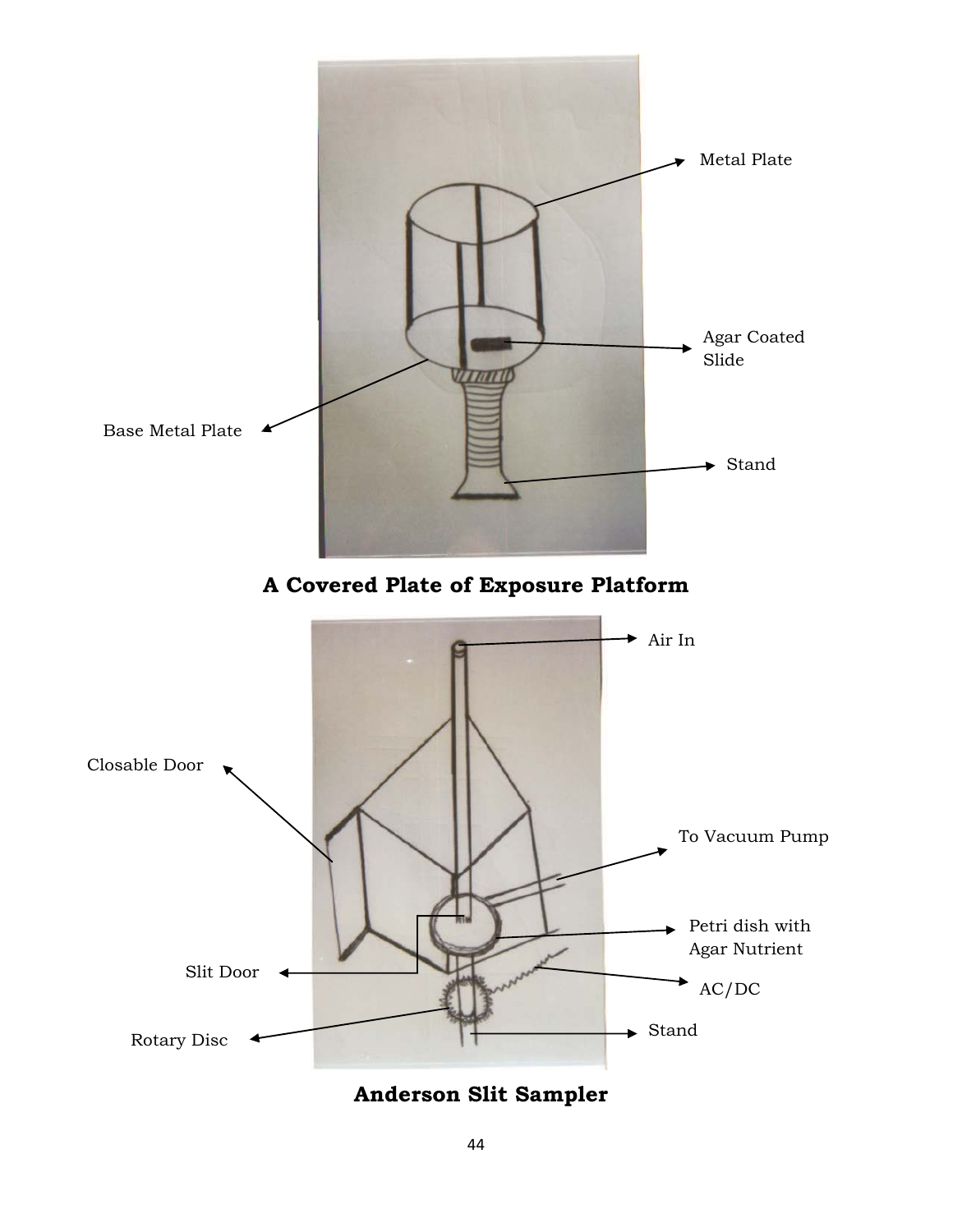## **CHOICE OF SAMPLING METHOD**

No one method is ideal for all needs. A number of questions have to be answered before one or more of the methods are selected. For instance, what are the reasons for investigation? Is it to investigate the total air flora or a particular group? Is it to determine the health hazards or presence the particular organisms in an area? Is it in relation to the occurrence or spread of a disease (epidemiology)?.

### **WHAT INFORMATION IS REQUIRED?**

- Is it the total number of air-borne micro- organisms or the viable ones?
- Is it the size of the particles or changes in concentrate with time?
- Are the microbes distinct microscopically or culturing is necessary for identification?
- Is selective identification/ isolation method required?

Most methods allowing microscopic assessment are the least selective and most suitable for studies of total air spora, particularly of pollen grains, cryptogams and spores of algae. However spores of a few fungi can be identified to species level, although those of many plant pathogens can at least be identified to genus level. Also bacteria may be carried on dust particles that obscure them on slides.

Isolation in culture enables specific identification, but the use of media and incubation conditions are specific for specific groups.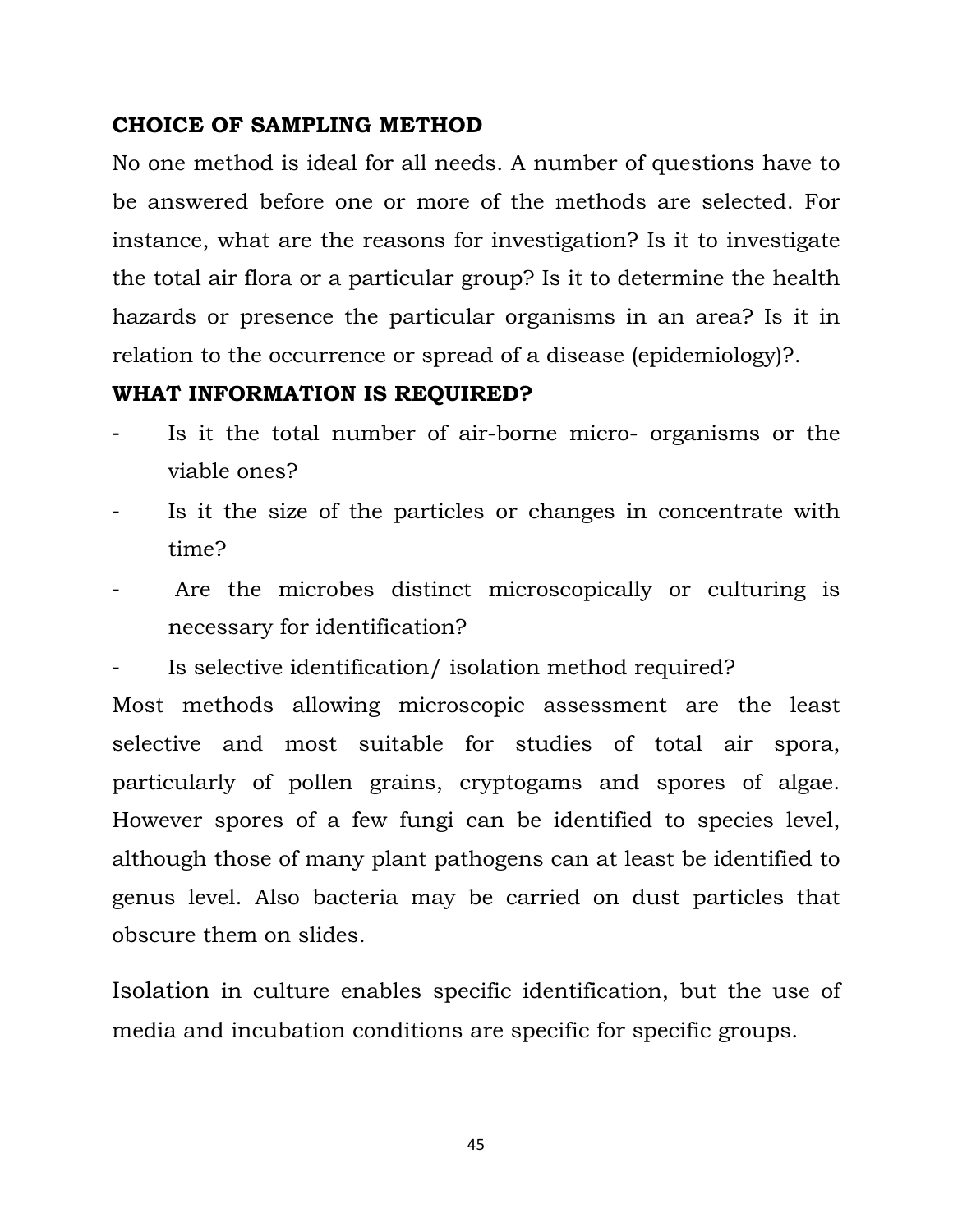One problem with most of these methods is that obligate pathogens do not grow and some fungi may not sporulate in culture.

# **PRACTICAL APPLICATION AND IMPORTANCE OF**

## **AEROMICROBIOLOGICAL STUDIES.**

The application of aero microbiology is of great importance in disease epidemiology, forecasting and modeling. Epidemiology is the study of incidence, distribution and control of diseases within populations or the sum of factors controlling the presence or absence of a disease or pathogen. Epidemiology therefore concerns the interaction between the pathogen, its host and the environment. Aerobiology can make valuable contributions to the epidemiology of animal as well as plant diseases. Sinnecker (1976) recognized six types of diseases with aerogenic transmission depending on:

- the resistance of infective agents in droplets;
- the drop's nuclei or dust;
- the ability to infect from secondary aerosols formed when dust is re-suspended;
- the host range;
- whether there are alternative means of transmission;
- and whether the infective agent can survival for long in droplet form. Even non-infectious diseases can occur epidemically as a result of air-borne infection e.g. coccidiomycosis and histoplamosis, when a population is exposed to large number of causal fungal spores. Aerobiological methods can be used to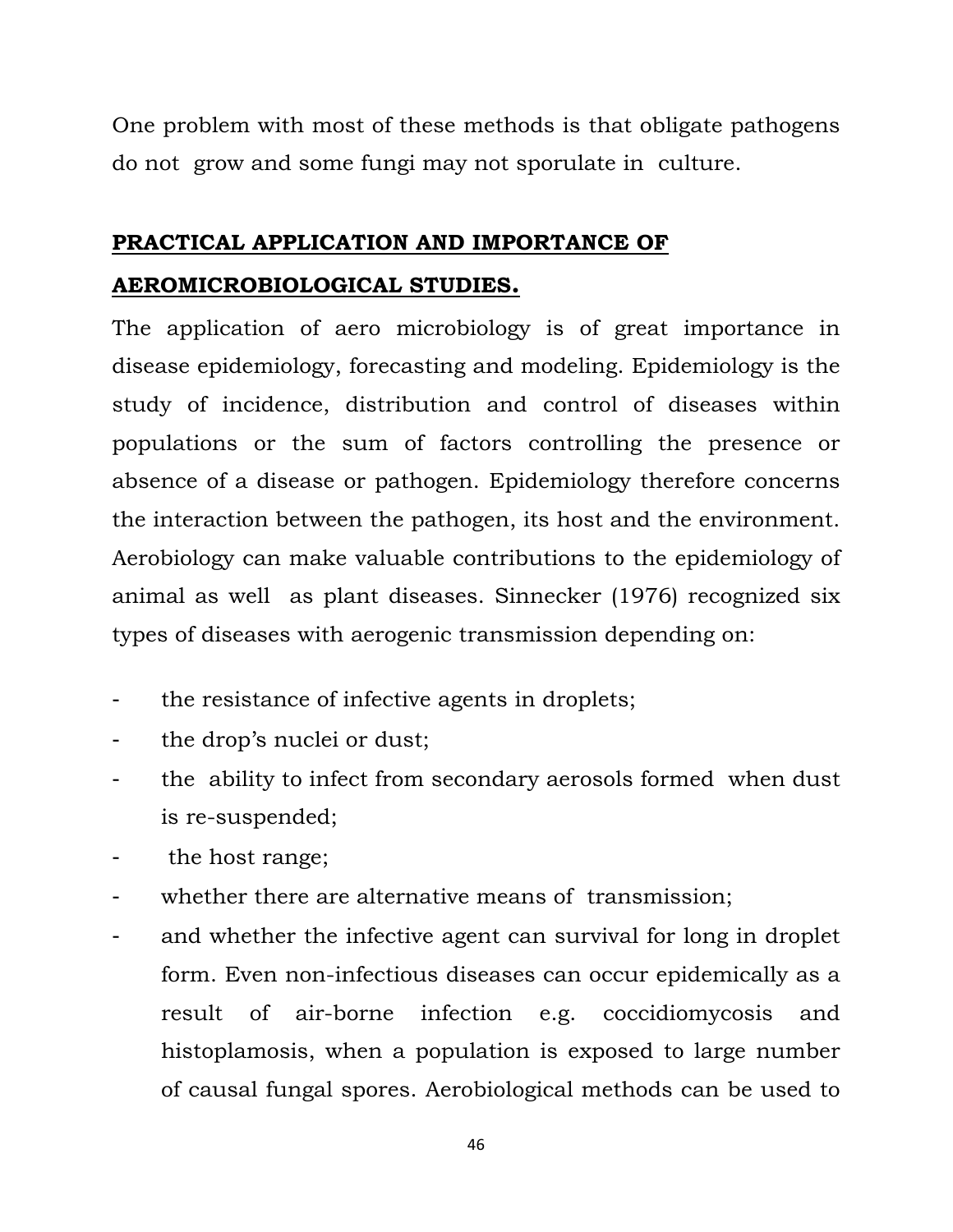detect the presence and quantity of infective agents in primary and secondary aerosols. Their persistence in air and relationship with infection can also be known.

In plant pathology, aero microbiological methods have been widely used to determine the number of spores of a plant pathogens in the air. Aero microbiological studies can also be used in forensic and theft detection by plating out pieces of cloths from suspects and matching the microbial isolates with those of the aerial environment where the theft was carried out.

# **2.3.0. AQUATIC MICROBIOLOGY (Micro-Organism in Natural Waters)**

Most microbial environments are aquatic, in that sometime, the vegetative organism live in aqueous media such as animal and plant fluids, soil, water and many other related habitats. Water is also usually required for the movement of various reproductive structures. Aquatic microbiology however refers to that microorganism which live in the earth's natural waters ranging from the small ponds to great oceans. Most of the earth's water is contained in the oceans (97.1-97.6%), while smaller quantities are maintained in polar regions as ice and glaciers (2.1%) and ground water (0.3- 0.8%) and in land waters

> Lakes  $-$  0.009% and Rivers - 0.00009%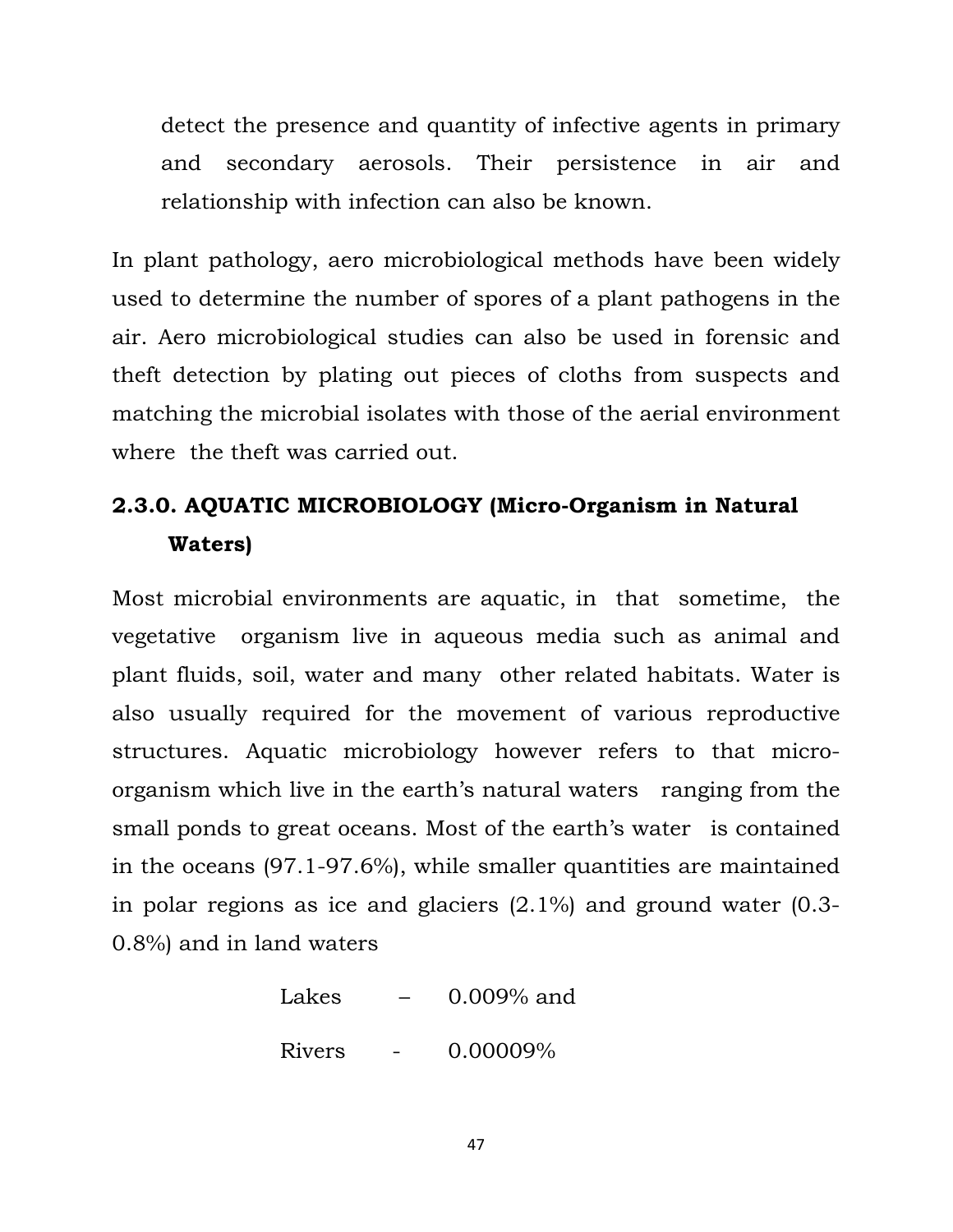Despite the wide range of conditions encountered in the various aquatic habitats, micro-organisms are found in all types of aquatic habitats.

#### **TYPES OF AQUATIC ENVIRONMENTS**

Aquatic environment are often individual into oceans and inland waters. Inland waters can be classified into ground and surface waters. Ground water is that water contained in permeable rocks below the water table. It accumulates as water in the soil perculates through it. Many of the nutrients are therefore filtered out. Because of this, ground water is only able to support a limited population of micro-organisms.

Surface water comprises of lotic or running waters consisting of springs, streams and rivers. The second group are lentic or standing waters comprising of lakes, ponds, swamps and bogs. Springs can occur where ground water breaks the surface and thus like ground water, they are nutrient poor near the origin. Specialized springs occur in certain regions such as hot springs in regions of volcanic activities. We can also have mineral springs and this depends on the surrounding geological conditions. They may occur when water accumulates dissolved mineral as it passes through geological formations. Example hard water and springs found in many lime stone areas. Springs eventually become rivers as their flow is supplemented by tributaries, land run offs and precipitation. A number of factors however determine the rate of flow. Such factor include gradients, transverse conditions of the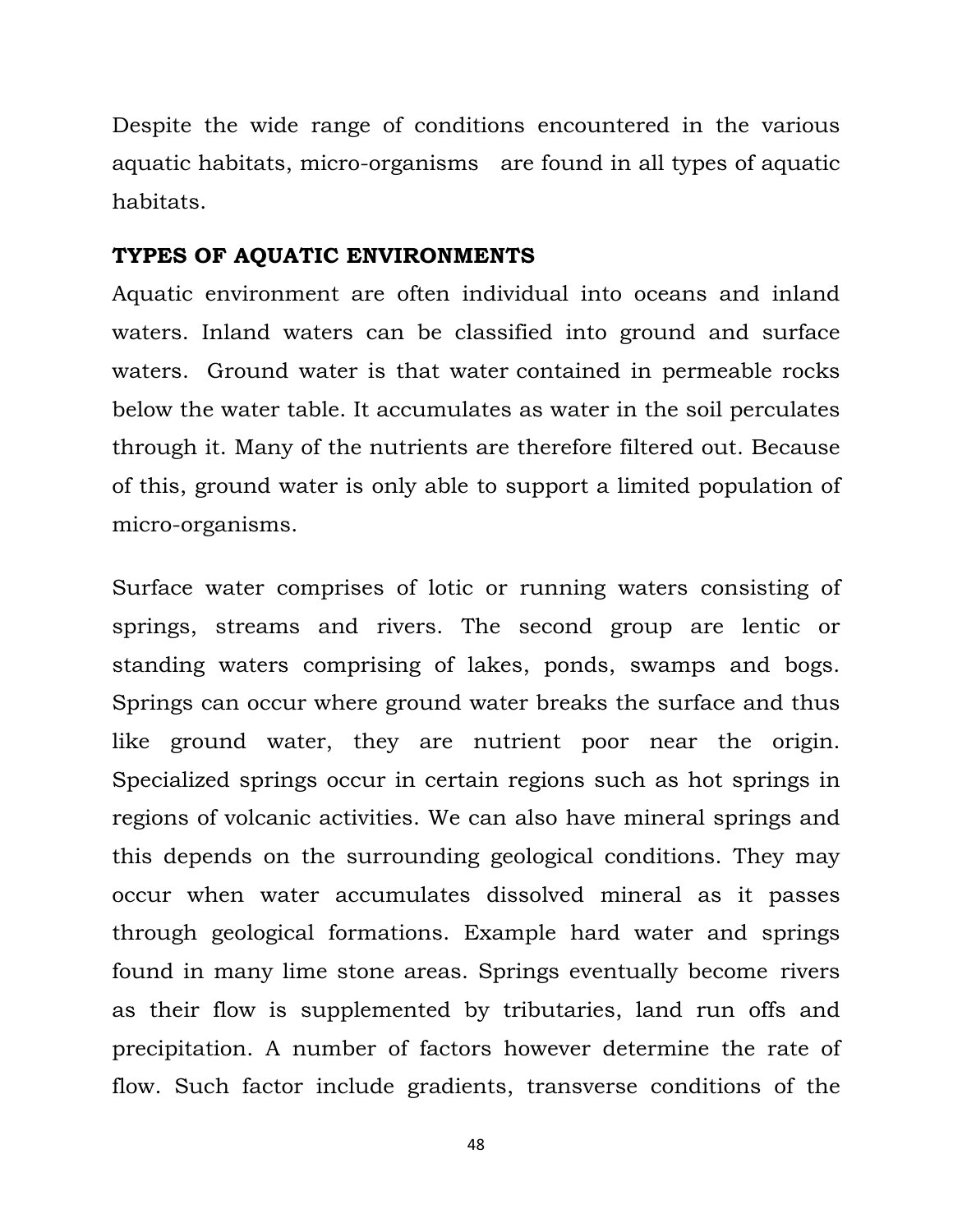river valleys etc. Lentic waters differ in size ranging from the smallest ponds to the deepest known lake. Often, distinction between lakes and ponds are not clear but generally, the bottom of ponds are colonized by submerged plants whereas lakes are too deep to be colonized by plants.

The oceans cover approximately 70% of the earth's surface and the depth is variable ranging from 200m to 10000m or more. Because of this great depth much of the sea is in near total darkness. Of great importance to abiotic and biotic components of oceans is the salt content which varies 32% to 38% with an average of 35%. Because of the additional dissolved salts in the sea, the specific heat capacity is high and the freezing point temperature is affected. Salinity is the major phenomenon which is often used to distinguish between water bodies. On this basis, Moore (1961) classified water bodies based on the salt content as follows:

 $0.5\%$  = fresh water

 $0.51\% = 29.9\% =$  brackish water

30.0% and above = marine (sea and ocean) water

#### **SPECIAL HABITATS IN AQUATIC ENVIRONMENTS**

Just like any other habitat, important special habitats can be found in aquatic environments and the micro-organism inhabiting such habitats have special features of survival in such areas. Such feature may be structural or physiological. One of such habitats in any water body is found in sediments and particulate matter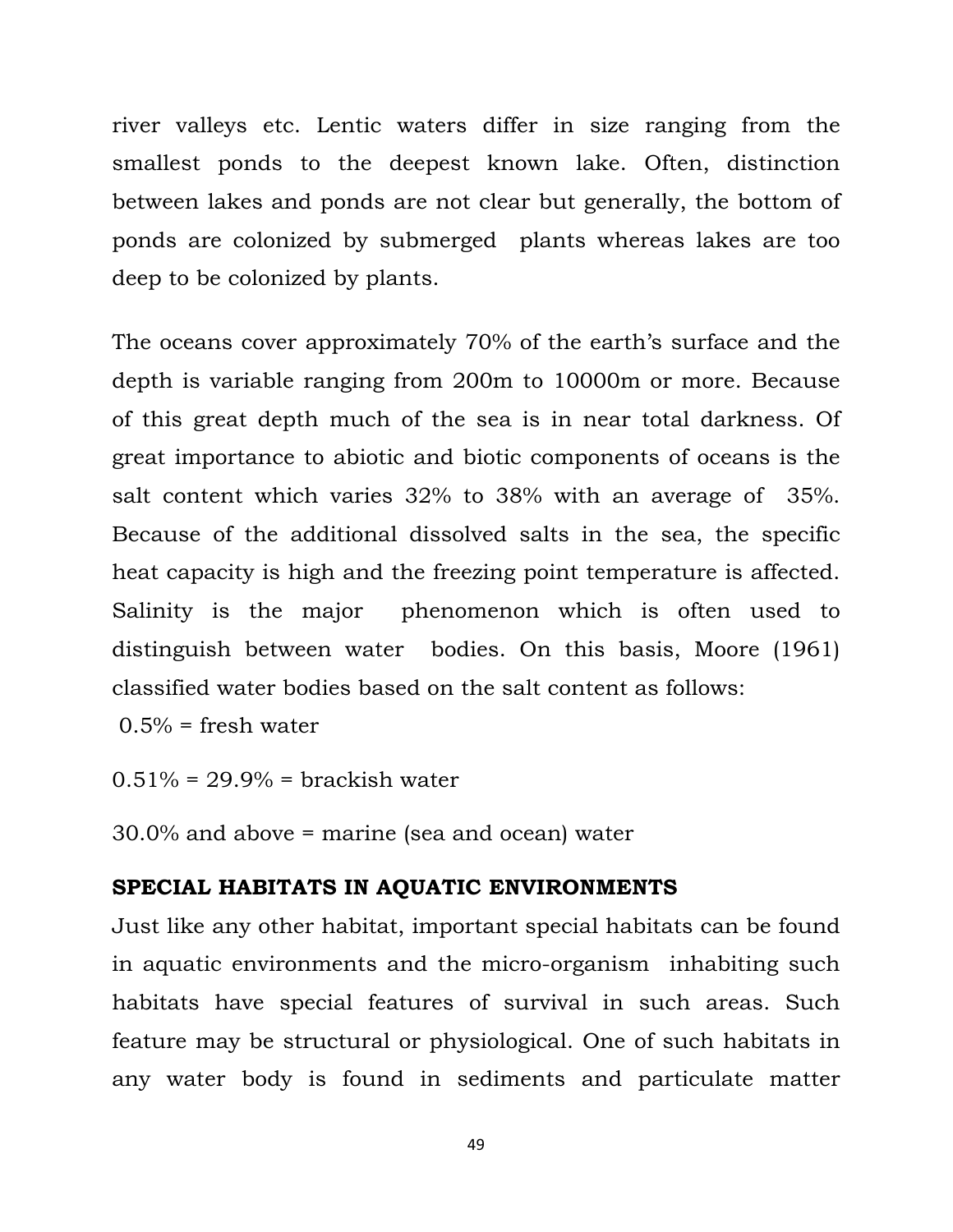comprising the bottom. These vary considerably from sand to mud and silt. These can be classified into three major components according to the origin.

- 1. **Lithogeneous Components:-** those primarily derived from rock, soil and volcanic ash.
- 2. **Biogenious Components:-** those composed of skeletal remains of macro-,and micro-organisms e.g. diatoms
- 3. **Hydrogenous Components:-** those components resulting from inorganic and chemical reactions occurring in the water. Bottom sediments may be a particularly important reservoir of organic and inorganic nutrients and when highly reduced they may provide habitat for anaerobic organisms. Another importance special habitat in aquatic environments is provided by surfaces of plants, animals and non biological structures such as stones. Enough bodies of water surface may be heavily colonized by micro-organisms and physical and chemical conditions occurring at the surface may provide micro-environment much like that of the surrounding water.

#### **Physical and Chemical Factors in aquatic environments**

Light. is a critical factors in determining the amount of carbon fixed into an inorganic compound through photosynthesis. Much of the sun's radiation does not reaches the earth's surface since it is absorbed and scattered by atmosphere and cloud cover. Some of the radiation which reach the water surface is reflected back to atmosphere and the small amount that penetrates, suffers further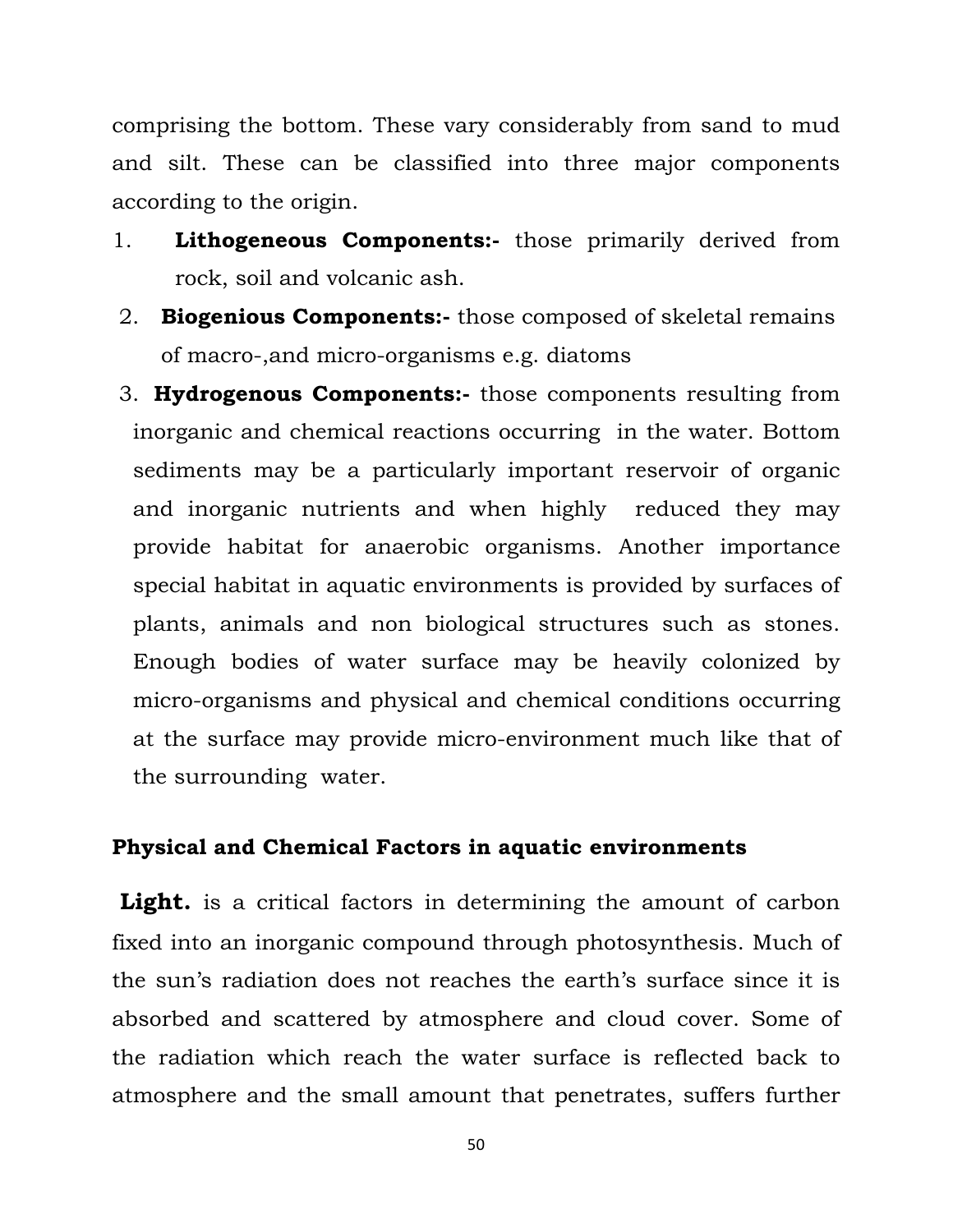the attenuation through scattering and differential absorption. In pure water, approximately 53% the total light is dissipated as heat and quenched at the first meter of water depth.

In most natural waters, light extinction may be considerably affected by the amount of dissolved solids and suspended materials; and in water with appreciable dissolved and particulate materials, the general effect on light penetration is that there is a general decrease is transmittance. The intensity and specific composition of light penetrating water surface and to any depth has a profound effect on all resident microbial activity since it is the available light which largely determine the potential for productivity.

Generally, photosynthesis increase in relation to light intensity until the photosynthetic system becomes light saturated. Turbidity measurement have been used as a measure of light penetrance, and transparency disc is often employed for this purpose.

**Temperature:** The amount of heat entering a body of water through insulation depends primarily on the latitude and the water conditions; while the distribution of heat within the water body is dependent on it morphological characteristics and mixing by wind turbulence. In shallow waters such as streams and ponds, there may be large temperature changes. In most case, it is the surface water that is temporarily variable, while deeper waters show alternations seasonally. Such differential heating often can lead to thermal stratification e.g. in a deep lakes, two stratified layers can be recognized viz: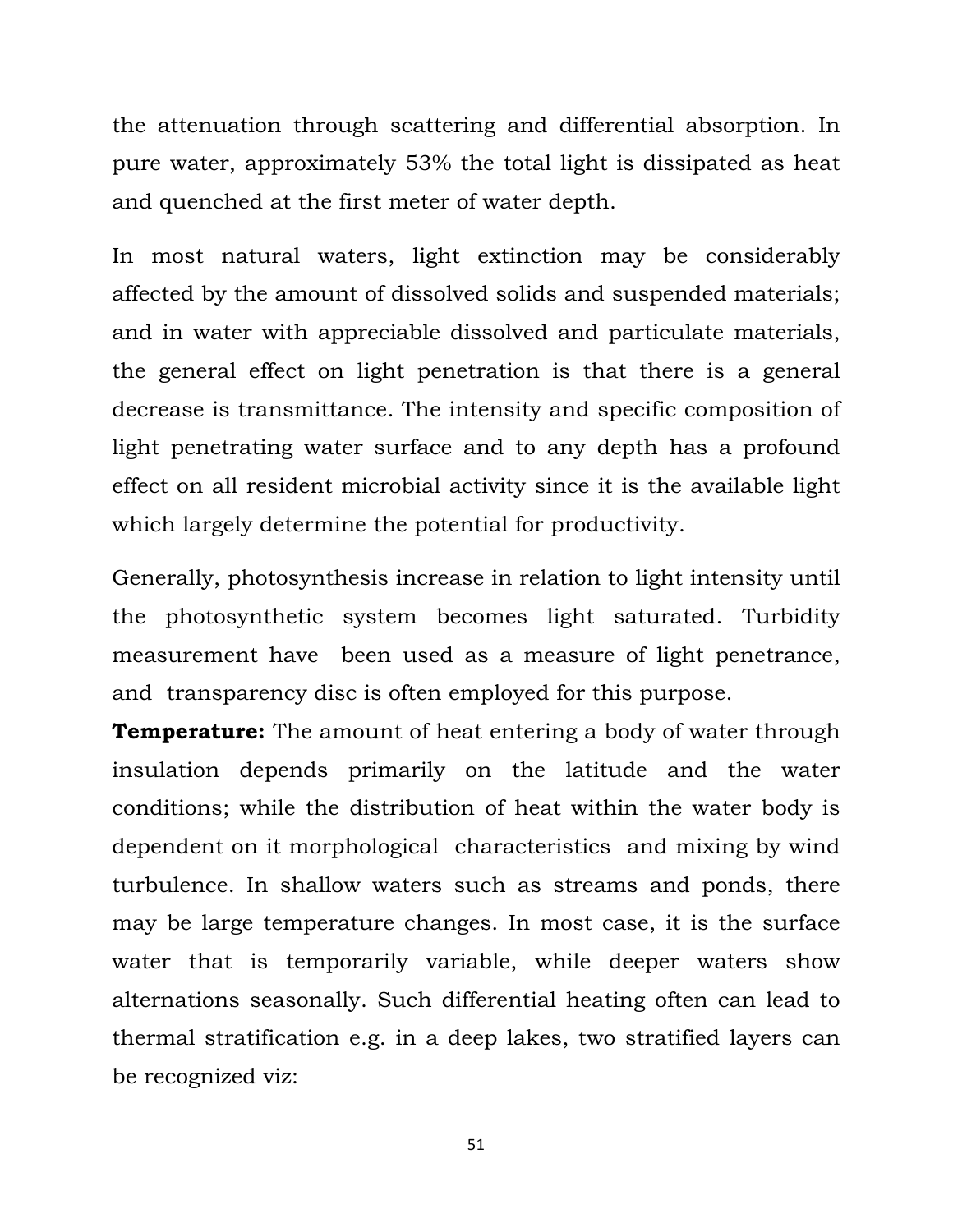The warm (upper) layer called epilimnion

The cool (deeper) layer called hypolimnion.

However, in shallow lakes there is no stratification because there is a steady mixing of the water. The range of temperature in oceanic surface water is from  $-1.7$ °c in polar regions to 25- 30°c in tropical and subtropical waters. Where as in deeper waters, temperature remains fairly constant at a few degrees above freezing point.

In the oceans and inland waters in cold climate areas where predominant water temperatures are less than 5<sup>o</sup>c, the resident bacterial are mainly psychrophiles and they can grow event at  $0^{\circ}$ c. In warmer inland waters, mesophilic bacteria and fungi are the predominant species. Usually if temperature is more than that required for the organisms, the cell components are destroyed or denatured and this results in death. Whereas dropping in temperature below the normal range may not necessarily kill the organisms, it slows down metabolic activity. Within a given range, bacterial metabolism increases with increase in temperature and so there is increase growth with increase temperature, but at temperatures higher than the optimum, growth rate is reduced. Temperature has a profound effect on enzymatic activity.

**PRESSURE.** Hydrostatic pressure is not an important factor in inland waters but can be of considerable importance in oceans at great depths. It increases at approximately one atmosphere with 10m increase in depth. Increase pressure affects dissociation constants of carbonic acid and therefore results in a decrease in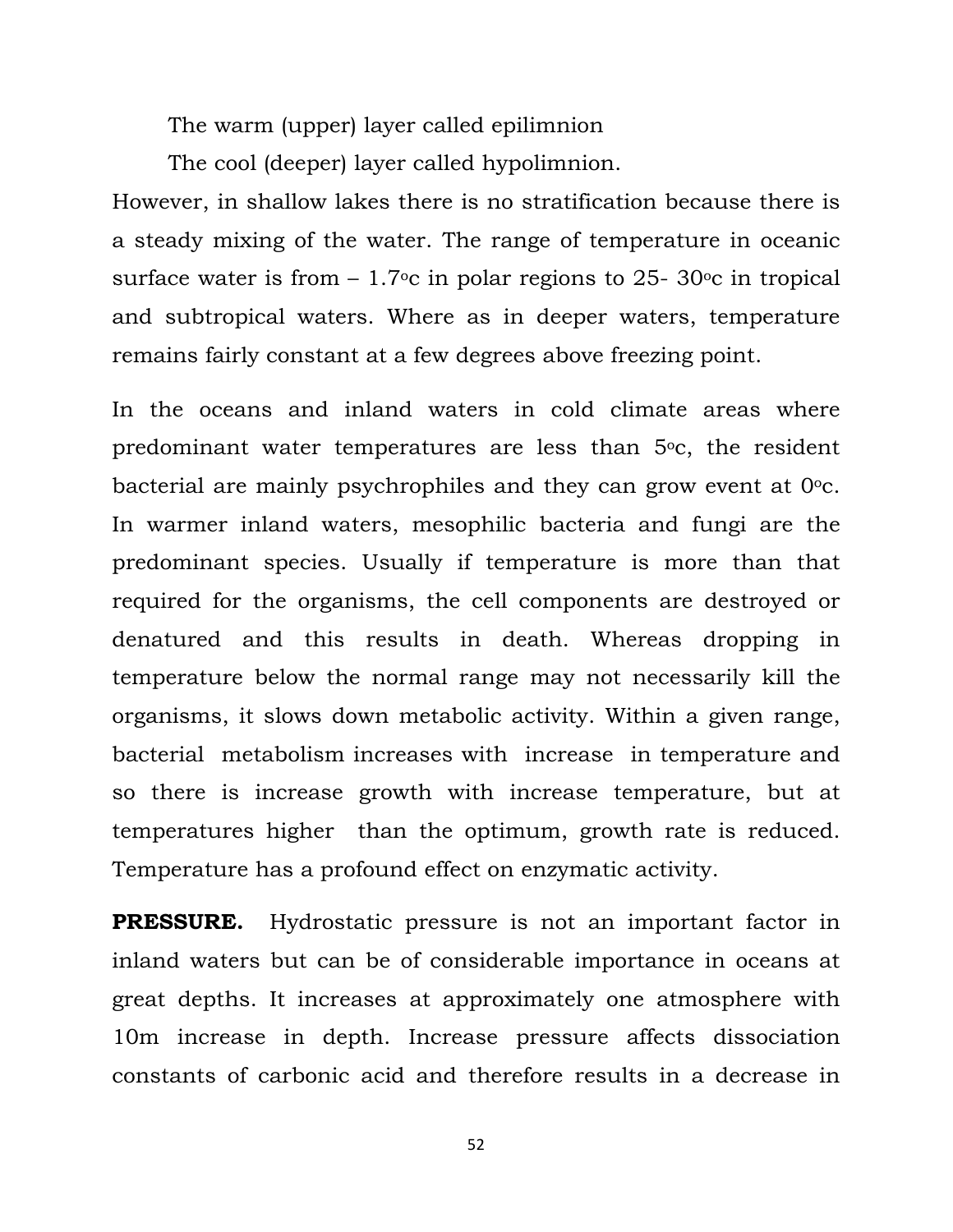pH. The pressure requirements of organisms differ greatly even among the species. The term barophilic is used to describe bacteria which grow preferably or exclusively at high pressures; While those which survive at high pressures without injury but are normally active at atmospheric pressure condition are called barotholerant or baroduric.

A number of barophilic bacteria have been isolated from deep seas and from brines in deep oil wells. Most bacteria from surface waters are adversely affected by high hydrostatic pressures but not all bacteria are affected to the same extent. In experiments dealing with bacterial growth rate at high pressures, the relationship between pressure and temperature was established. It was found out that high pressure tend to raise optimum temperature for growth.

**DISSOLVED GASES.** The two most important dissolved gases in aquatic environments are oxygen and carbon dioxide. Oxygen is impotent because of its importance in aerobic bioprocesses and in relation to oxidation – reduction potentials; while carbondioxide is important for photosynthesis and pH equilibrium. The concentration of oxygen in water is dependent on the water temperature, partial pressure, salinity and biological activities. oxygen concentration in water is usually expressed in terms of milliliters of oxygen is one liter of water. Carbondioxide it is very important in aquatic environments since it aids the regulation of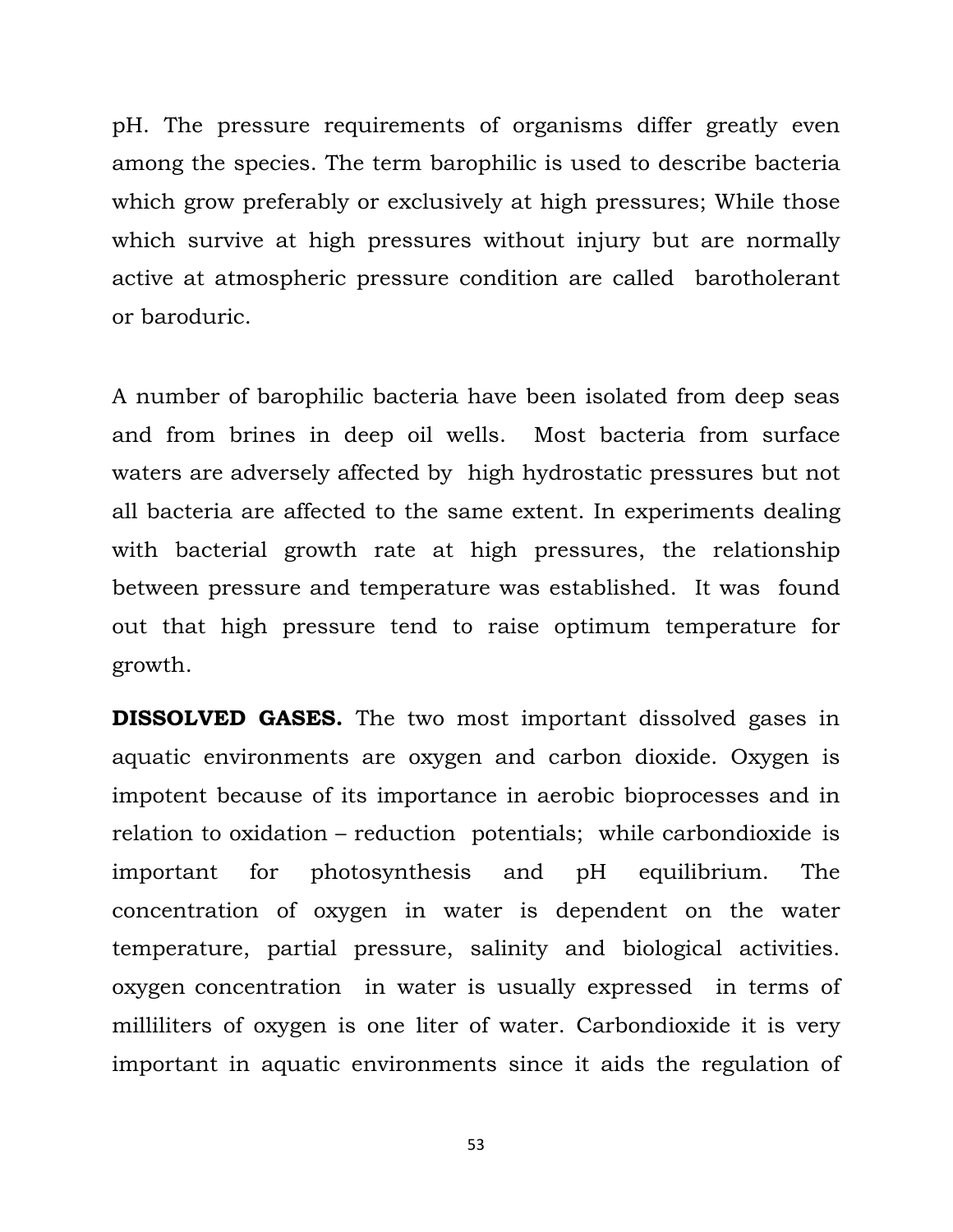hydrogen ion concentration. In water, an equilibrium is established between carbondioxide, carbonic acid and bicarbonate as follows:

$$
CO_{2+} H_2O = H_2CO_3 \xrightarrow{\longrightarrow} HCO_3 + H^+ \xrightarrow{\longrightarrow} CO_3^{2-} + 2H^+
$$

The solubility of carbondioxide in water is affected by temperature, salinity and other related factors. Apart from these two gases, a number of other dissolved gasses also occur in natural waters e.g. nitrogen which is not utilized by many aquatic micro- organisms but is involved in special microbial processes (nitrogen fixation). Other gasses produced by microbial activities are methane,  $H_2$ ,  $HN_3$ ,  $H_2S$ , NH<sub>4</sub> e.t.c.

Hydrogen Ion Concentration (P<sup>H</sup>). The optimum P<sup>H</sup> for most aquatic bacteria is between  $p<sup>H</sup>6.5-8.5$  and this corresponds with the PH of most large water bodies. The approximate PH of sea water usually lies below PH 8-8.3 while those of lakes is approximately pH7; although considerable fluctuations may occur.

 There are usually proportionally more fungal species in acid waters compared with neutral and alkaline waters. The effect of  $p<sup>H</sup>$ is also related to enzymatic activities, and drops in  $p<sup>H</sup>$  beyond the organism's normal range can affect its physiology, and when extreme, can lead to death. Morphological changes can also occur such as enlargement of cells and irregular swelling and branching.

Photosynthesis is affected by  $p<sup>H</sup>$  through its influence on carbon dioxide and carbonic acid equilibrium;  $p<sup>H</sup>$  varies inversely with dissolved carbondioxide concentration and directly with bicarbonate concentration. In aquatic environments, all photosynthetic plants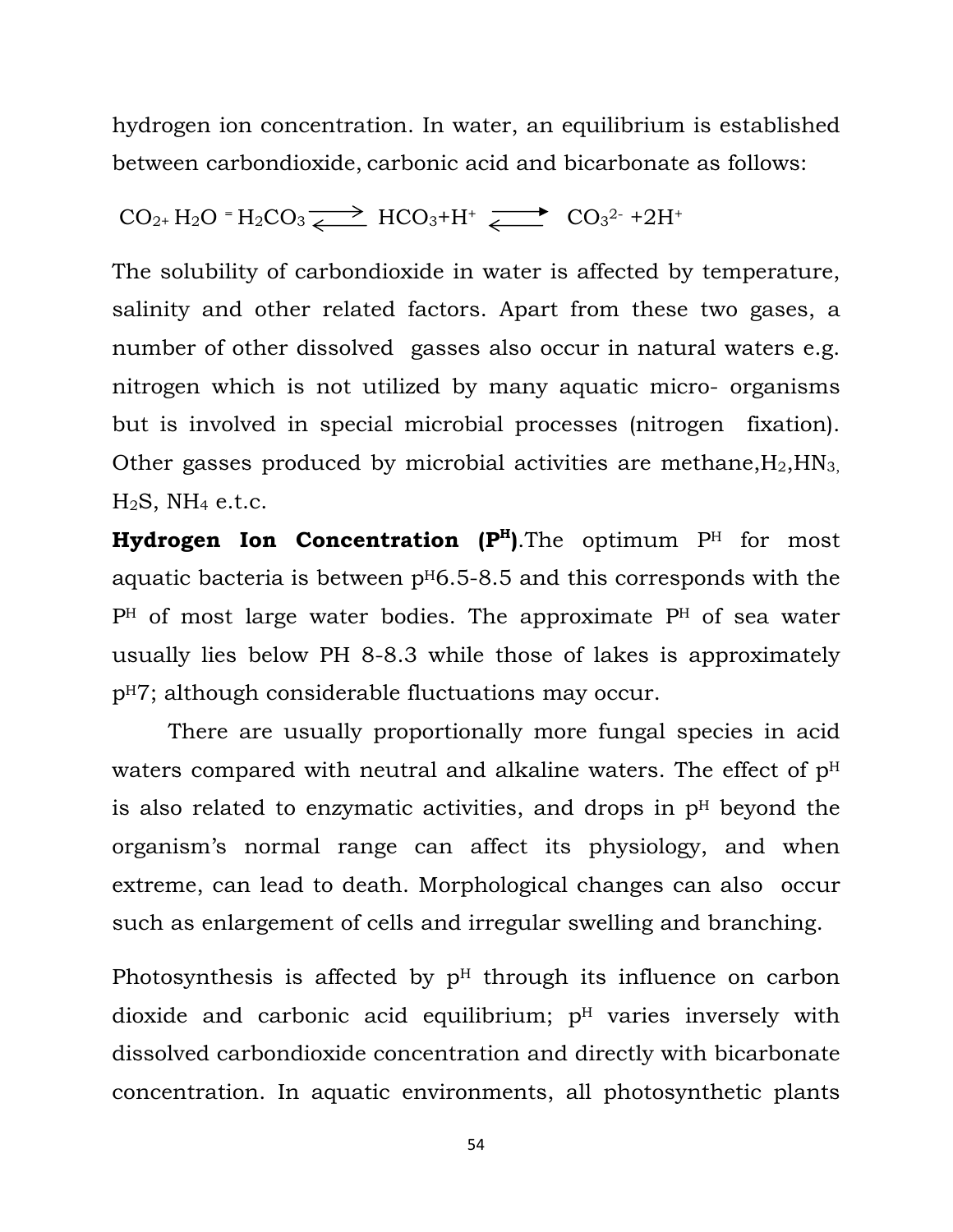use free carbondioxide with undissociated carbonic acid for photosynthesis. However lack of carbon dioxide at high PH is not a limiting factor for photosynthesis since plants have enzymes which convert bicarbonates to carbondioxide. Some plants such as *Scenedemus quadricanda* can utilize bicarbonates directly, while *Chlorella pyrenoidosa* can not.

**SALINITY.** Though salinity is not itself a physical factor, changes in salinity can have profound osmotic effect which sometimes can be lethal and can also be toxic through denaturation of cellular components. Most marine bacteria are halophytic and some have specific requirements for sodium ions and some will not tolerate too high salt concentrations. Moderate changes in salinity may have morphological and physiological effects e.g. rod-shaped bacteria may form filaments with an increase in salinity and the microbial oxidation of organic acids and sugars are affected

#### **MICROFLORA IN AQUATIC ENVIRONMENT**

Micro- organisms present in aquatic environment are mainly phytoplanktons. They include bacteria, algae and fungi; others are protozoa and viruses.

**Bacteria**: - Usually, the bacterial flora of a river may show a peculiar close relationship with the surrounding terrestrial population because of constant injection of soil, water run offs and organic matters. Some aquatic bacteria are phototrophic while the chemotrophic ones are also widely distributed, but generally the distribution and abundance of the majority of the heterotrophs is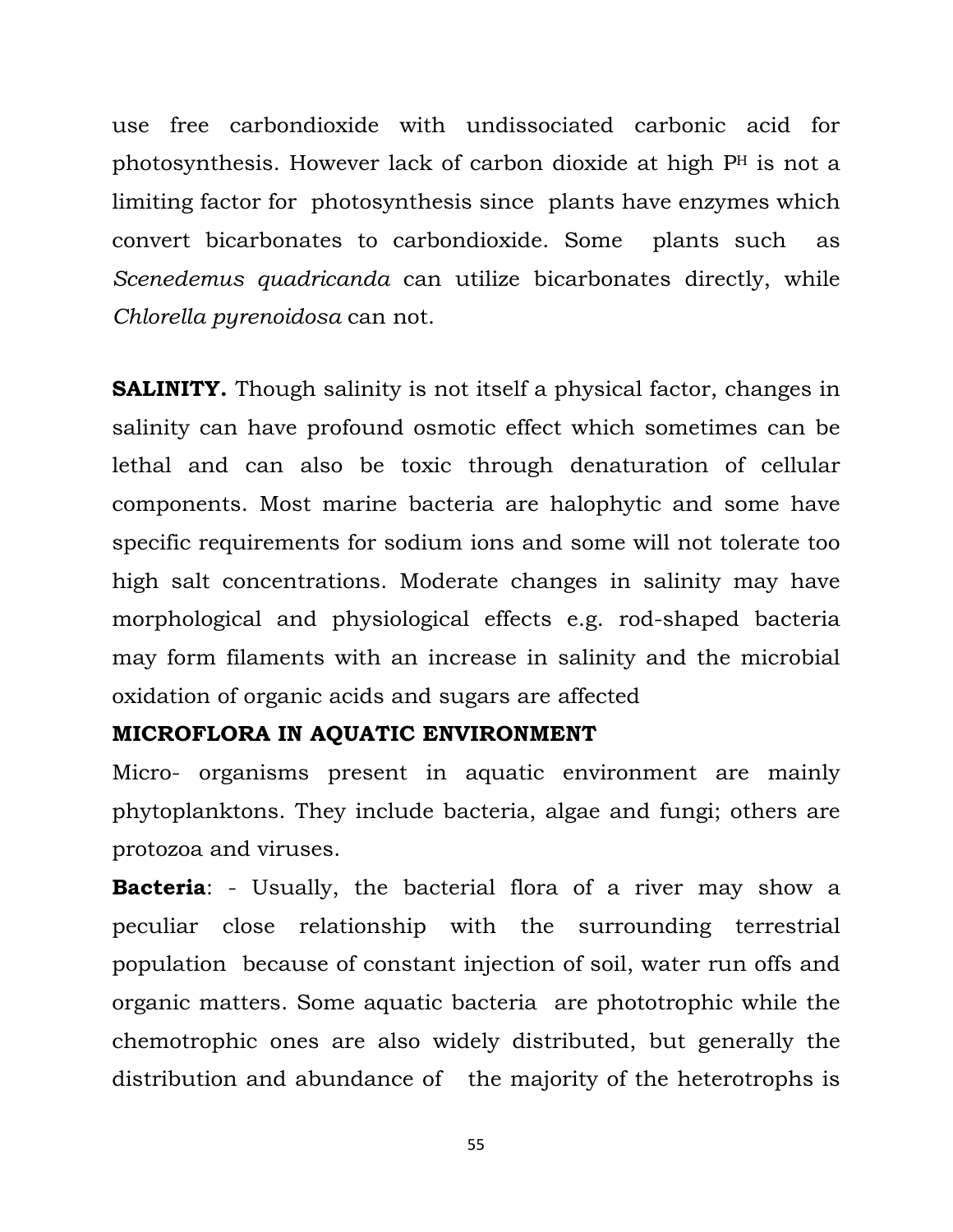largely controlled by the concentration of available organic materials, therefore in a nutrients poor spring, the bacteria present are mainly of Gram negative rods such as *Gallionella, Pseudomonas* etc. Along the cause of the stream, as nutrient content increases, there is a general increase in the number of species particularly those bacteria belonging to the families psendomonaceae, bacillaceae and enterobacteriaceae. Further down the cause of the river, some other species start to appear. These may include *Azotobacter, Vibrio, Spirilium, Thiobacillus, Streptomyces, Nocardia Spirochaetes* and nitrifying bacteria.

Generally, rivers have more fluctuating conditions because of inflowing tributaries and sewage outflows; and bacteria populations are variable depending on local conditions. As for the lakes, they are more selfcontained than streams and rivers and in clean waters, most of the bacteria encountered are Gram negative such as *Pseudomonas, Flavobacterium, Micrococcus, Streptrococcus* etc.

The vertical distribution of bacteria varies seasonally with stratification and nutrient distribution. Bacteria are usually high in sediments where organic materials are abundant. In the marine environment, the bacteria species present are only slightly halophilic as compared with the true halophiles such as *Halobacterium* species. Most bacteria present in this kind of environment are Gram negative rods which are motile and facultative psychrophiles. Their numbers are slightly high where organic nutrients are available particularly near water stored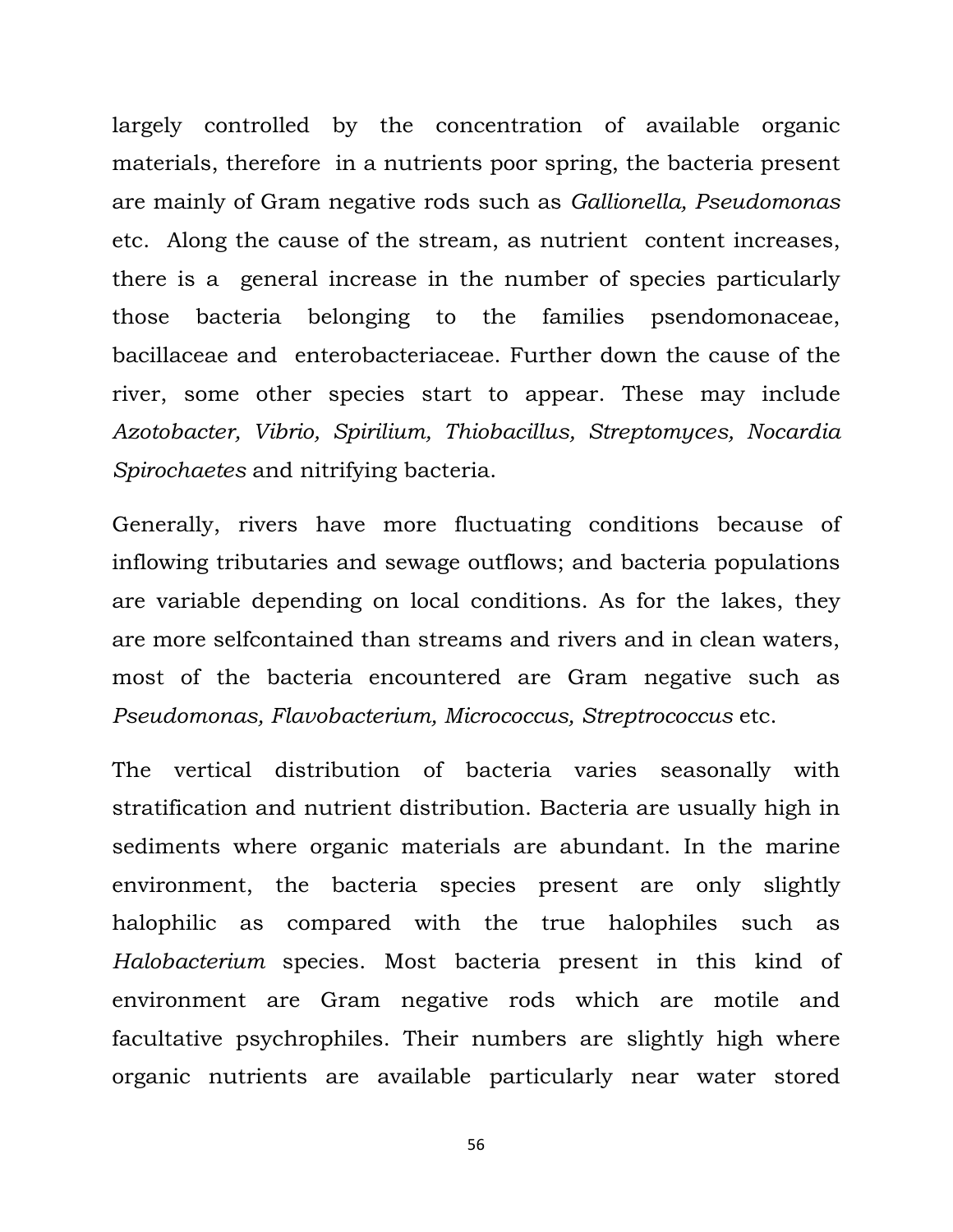sediments. Some of the common genera are *Micrococcus, Corynebacterium, Spirillum, Norcardia, Streptomyces etc.* 

**Microalgae: -** The aquatic microalgae play an extremely important role in aquatic environments as primary producers of organic compounds. They are basically autotrophic, but a few of them can be heterotrophic. In small bodies of water, such as ponds, much of the primary productivity may be carried out by benthic algae but in large bodies of water e.g. large lakes and oceans, algal phytoplanktons are the main producers. In the fresh water; the most in important phylla are the blue green, yellow-brown algae and diatoms. Whereas in the sea, the most important representatives are the diatoms and the dinoflagellates. The distribution of algae is determined by environmental factors such as temperature and nutrients supply. In fast flowing habitats, microalgae are usually found on stones or living in bottom sediments but in calm water where conditions are favorable, growth of plantonic algae may be very rapids resulting in large accumulation of cells called "algal blooms" e.g. blue-green algal blooms which occurs in neutrophic fresh waters.

**Fungi: -** All fugal species are heterotrophic. The algae are the producers. Aquatic fungi are important in decompositionbecause they are able to break down fat, cellulose, hemicellulose, liqnin, chitin, proteins and carbohydrates etc in water. Fungi are more important than bacteria in the breakdown of complex materials. su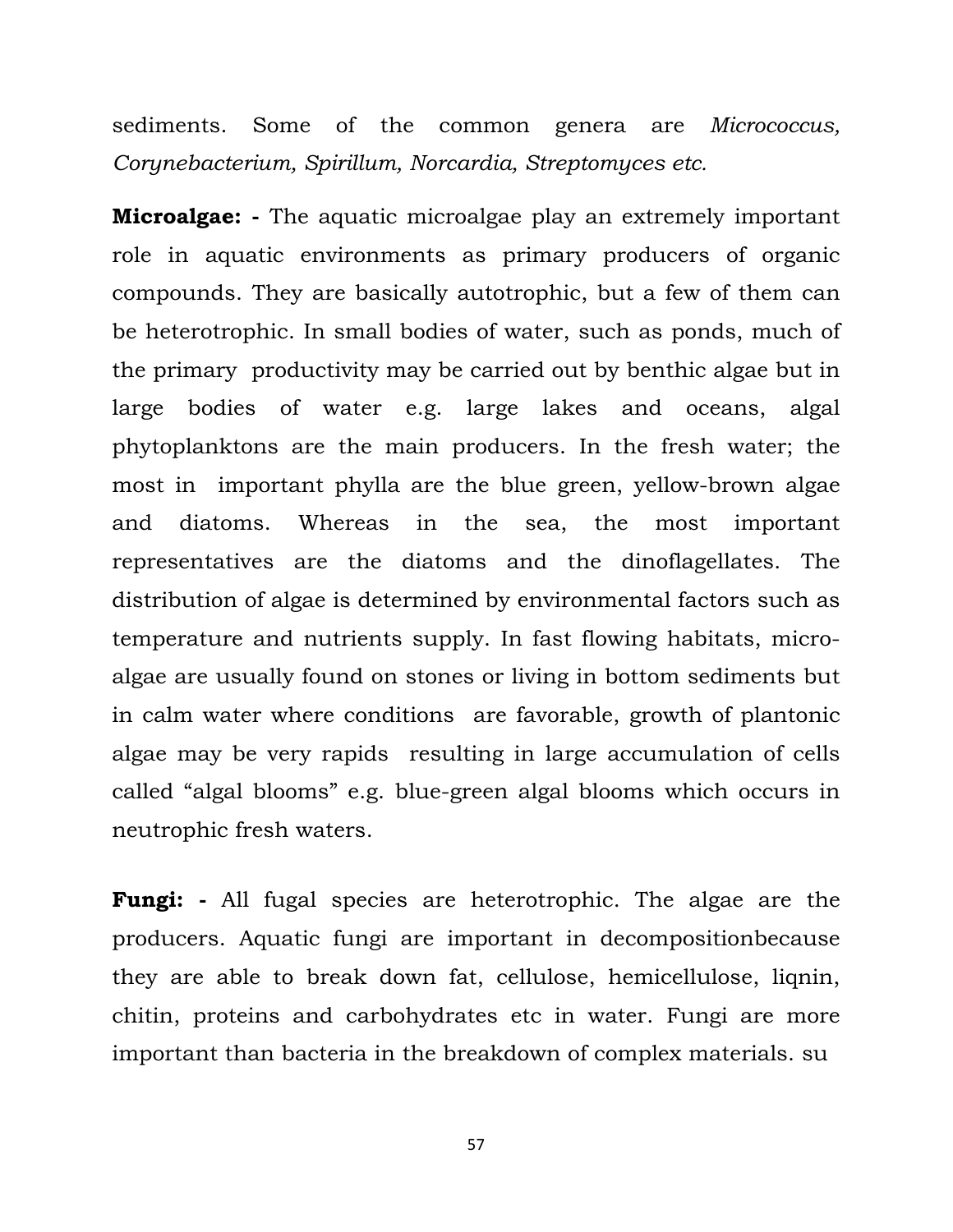Representatives of four major classes of fungi are found in aquatic environments, either free living or more often growing on surfaces. But strictly speaking, the real aquatic fungi are the primitive phycomycetes such as blastocladiales, chytridiales and saprolegniales. The distribution of members of the saprolegunales is dependent on the presence of plant and animal materials which they parasitize or consume when dead. They are therefore rare in ground water and springs, because of low nutrients contents, but in rivers, the lower fungi are important. While yeasts may be quite common in sewage out flows, in lakes and oceans, phycomycetes may be common particularly those belonging to chytridiales and saprolegniales. Marine fungi are both halophilic and halotolerant. Many of the phycomycetes are parasite of plants and animals.

#### **CONCLUSION**

Water bodies all over the planet support larger and diverse microbial populations. In addition, microbial communities in marine and fresh water sediments make a significant contribution to the earth's total biomass. Microbial communities in fresh waters and marine ecosystems are greatly influenced by complex interactions between dissolved gases and nutrients flux. Gas solubility especially that of oxygen has a profound impact on microbial activities. The marine environment is well buttered by the carbonate equilibrium.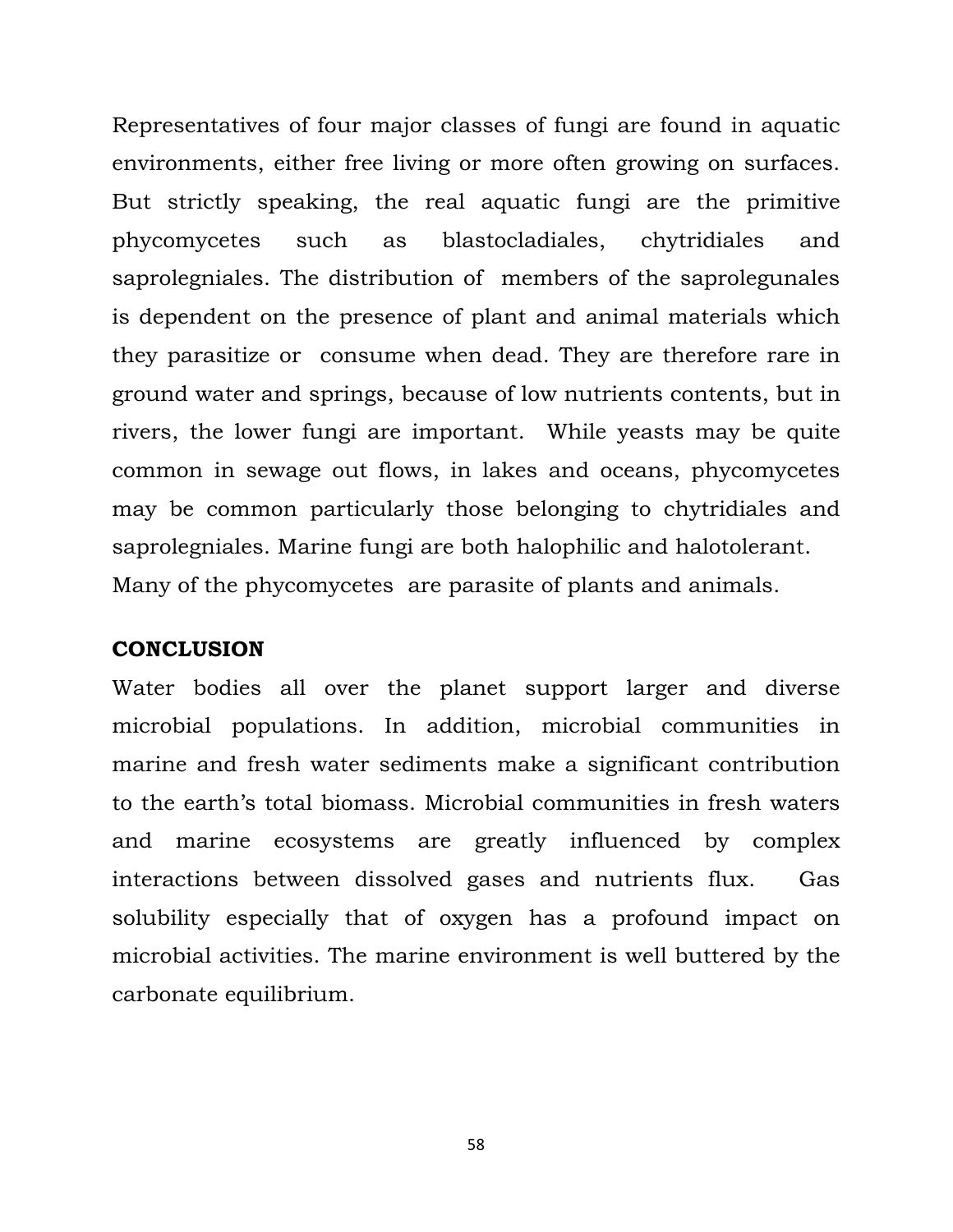The soil is a complex environment offering a variety of micro habitats. This explains why microbial diversity in the soil is much greater than that found in aquatic environments. Microbes inhabitat the pores between soil particle; others live in association with plants. The rhizosphere is an important site for microbial growth and activities.

#### **SUMMARY**

Oxygen solubility and diffusion rates in surface waters are limited. Water are low oxygen diffusion rate environments in comparison with soils. Carbondioxide, nitrogen, hydrogen and methane are also important gasses for microbial activities in waters. The carbonate equilibrium system keeps the oceans buffered at  $P$ <sup>H</sup> 7.6 to 8.3. Penetration of light into the surface water determines the depth of the photic zone. Warming of the surface water can lead to the development of thermocline. The nutrient composition of the ocean influence the C.N.P ratio of the phytoplankton which is called the "red field ratio". The ratio is important for predicting nutrient cycling in oceans

Tidal mixing in estuaries, a characteristic of salt wedge, is osmotically stressful to microbes in this habitat. Thus they have evolved mechanisms to cope with rapid change in salinity.

Terrestrial environments are dominated by the solid phase, consisting of organic and inorganic components. In idea soils, micro-organisms function in thin films of water that have close contact with air. Soil organic matter (SOM) helps retain nutrients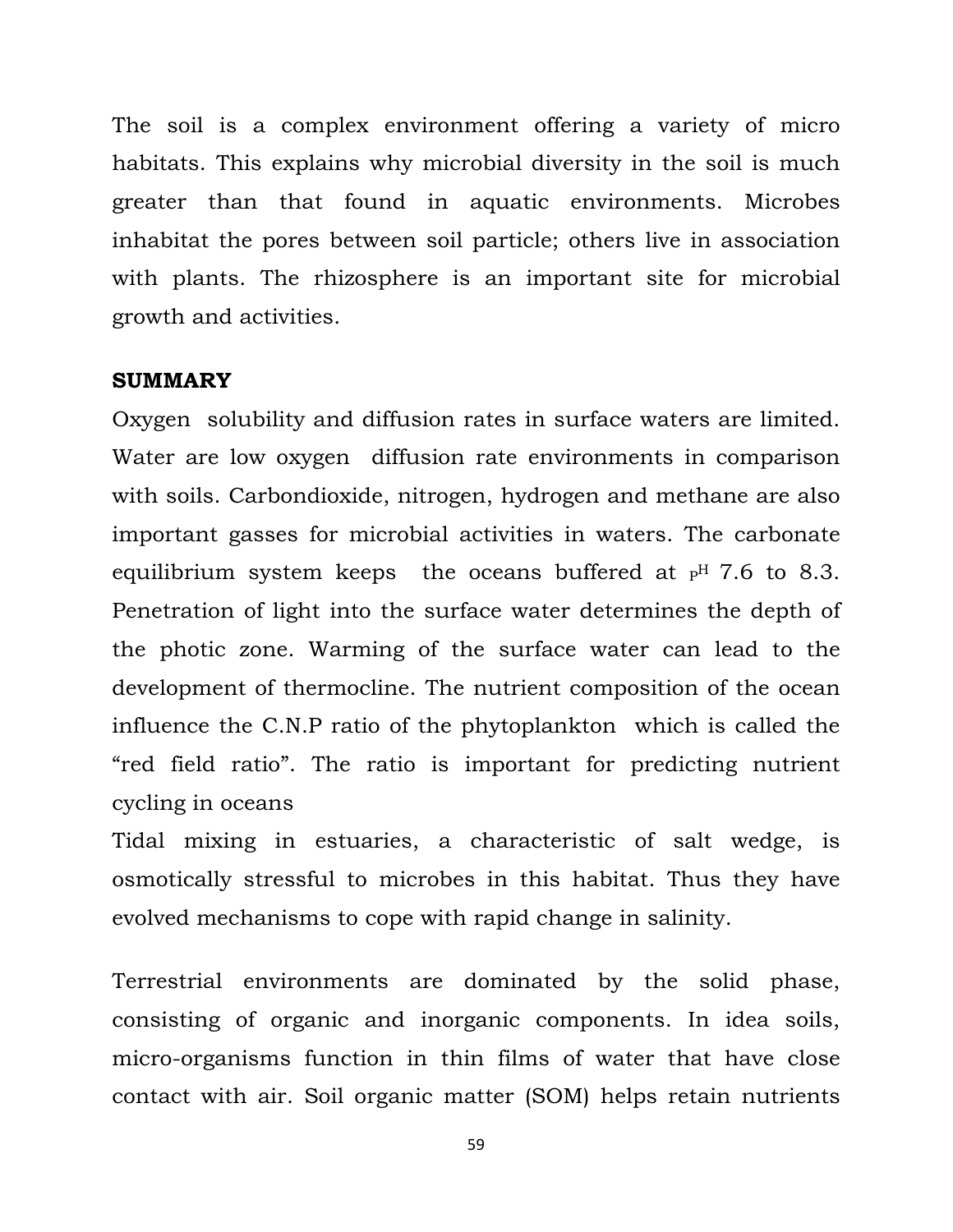and water and maintains soil structure. They are either humic or non humic materials.

Microbial degradation of SOM occurs in three phases starting with the degradation and consumption of soluble compounds, followed by the intracellular attack of more resistant materials such as cellulose and finally the slow degradation of structurally complex molecules such as lignin. Micro-organism play major roles in the dynamics (production and consumption) of greenhouse gasses (carbon dioxide, nitrous oxide, nitric oxide and methane).

#### **TUTOR MARKED QUESTION**

Q1. Discuss the stages involves in the dispersed of air-borne particles and aerial micro-organisms

#### **Answer:**

The dispersed of air-borne particles and micro-organisms involves three (3) stages

- Liberation and take –off into the air;
- Dispersion in air current; and
- Deposition on surfaces at the end of the journey before germination and growth.

**Liberation**. Before a particle becomes air–borne, a number of problems have to be overcome. Example, energy is needed to overcome the adhesive forces attaching the particles to substrates surfaces. The particle has to also be of a size that can be air-borne. Fungi have developed many adaptations mechanizing to enable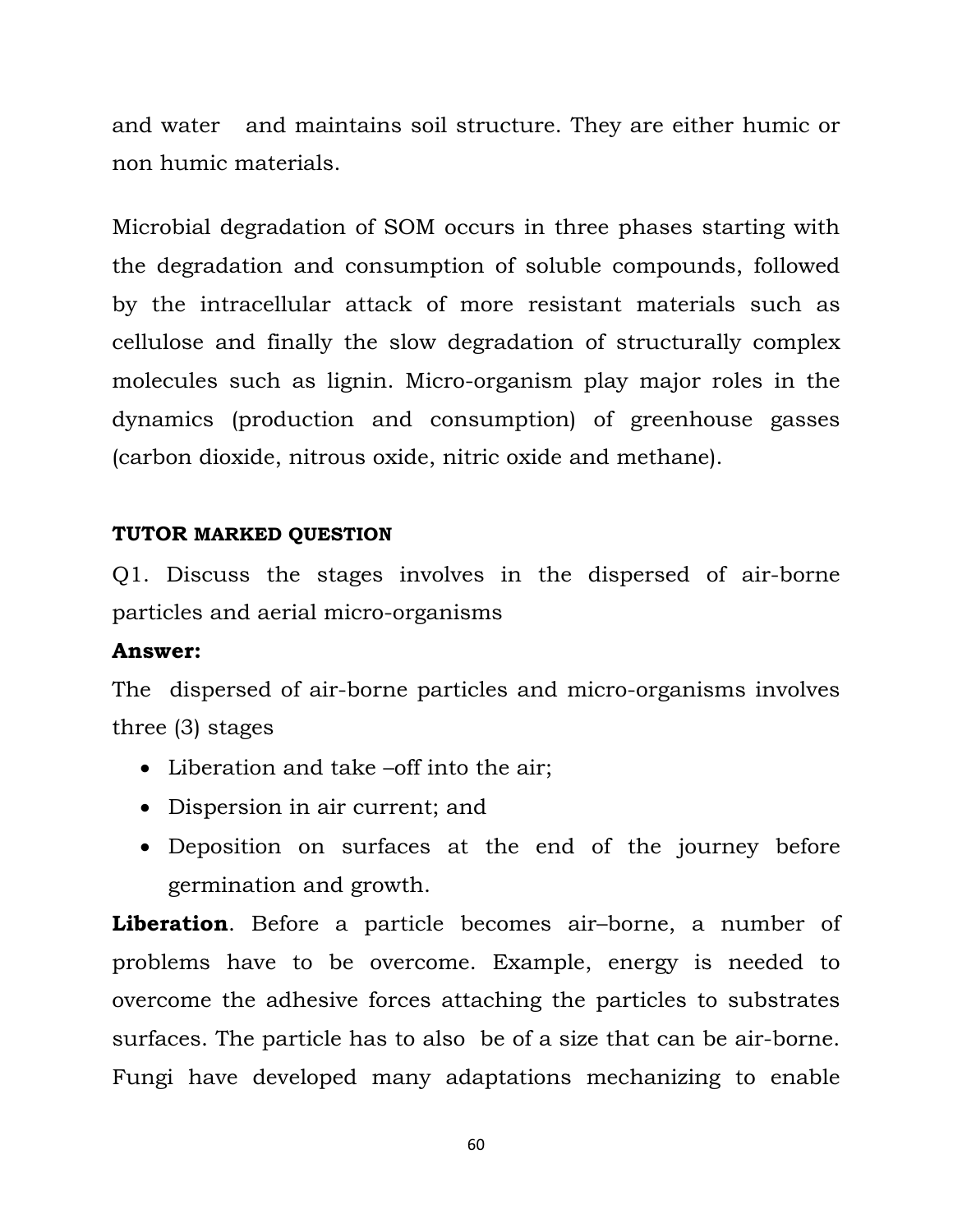their spores becomes readily air-borne. Some have long sporophores (stalks) which lift their spores well into the air, other have ways of forcefully ejecting their spores into air. Some others rely on passive means such as rain splash, mechanical disturbance and other physical adaptations.

**Dispersion.** This is at two levels; the fate of individual spores and the behavior of groups or cloud of spores. These two aspects are related and depend on the physical characteristics of the spores and that of the atmosphere. The important characteristics of the spores is in respect of size, shape, degree of surface roughness, density and electrostatic attraction. Those of the environment are wind movements, turbulence, layering convention, wind gradient near the ground and the pattern of atmospheric circulation.

**Deposition.** This is the final stage of airborne disposal of microorganisms. The microbes and particle are returned to the surface layers of plants, animals or the soil so that they can no longer be blown by normal wind, through they can still be washed of by rain etc.

### **FURTHER READINGS /REFERENCES**

- Allen, M.F.2000. *Mycorrhizae.* In Encyclopedia of Microbiology. 2nd ed. Vol 3. J. Lederberg, editor – in- chief: 328-336. Sandiego. Academic press.
- Burges, A. 1958. *Microorganisms in the Soil*. Hutchinson. University Library. London.

An International Symposium. Liverpool University Press 1960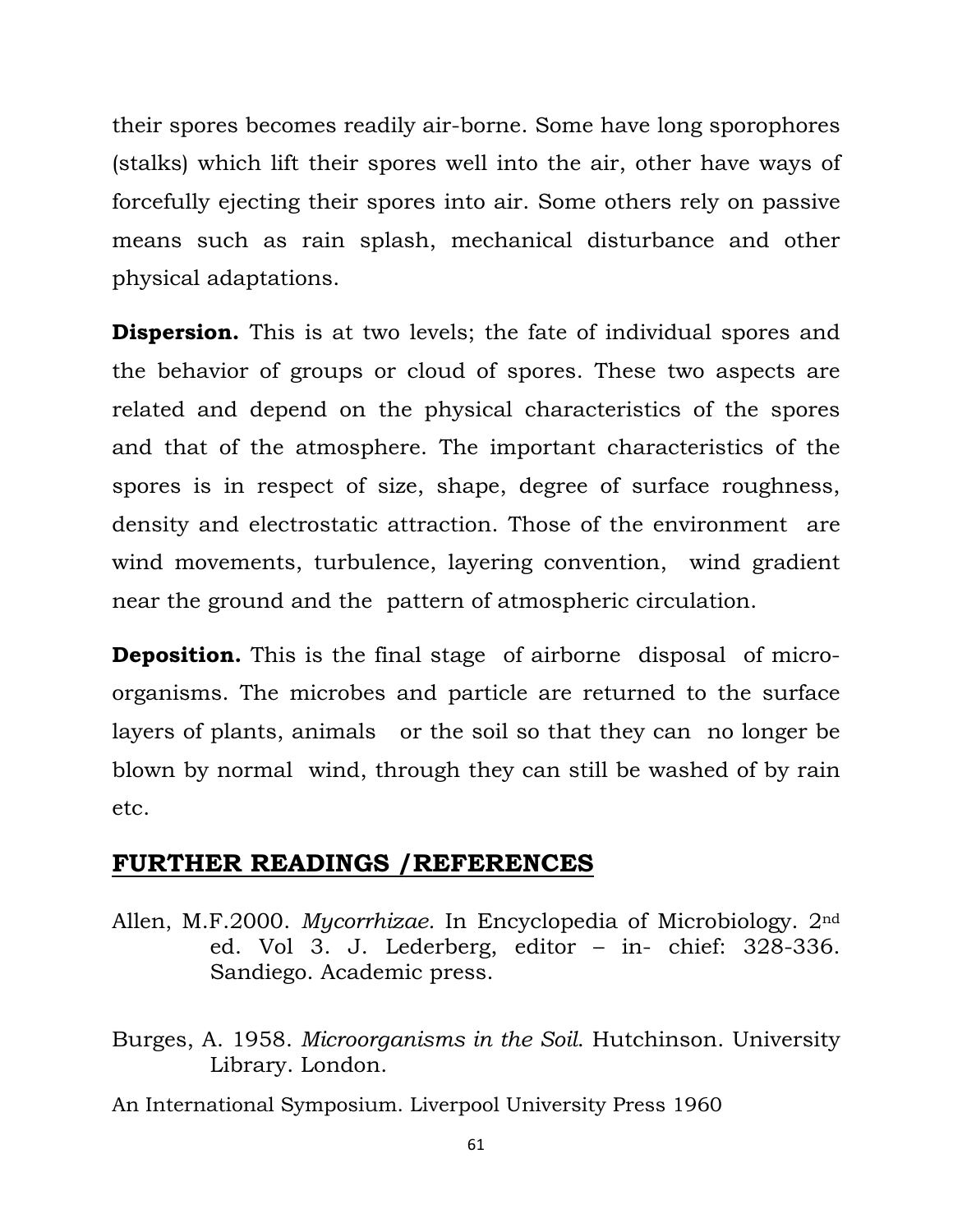- Dubin R.D 1961 Techniques for Observation and Isolation of Soil Microorganisms *Botanical Review. 27*:528-60.
- Chester and Thorton. (1956). A comparison of Techniques for Isolating Soil Fungi. *British Mycol Soc. 39*: 301 -313
- Casida L.E (1969) Observation of Microorganism in soil and other Natural Habitats. *Applied microbiology 18*: 106-1071
- Burges, A.; and Nicholas. 1961. Use of Soil Sections in Studying Amount of Fungal Hyphae in Soil. *Soil Sci. 92*: 25-29.
- Somerville, D.A.; and Marples M.J. 1962. The effects of soil enrichment on Isolation of Keratinophilic fungi from soil samples. *Sabouradia 6:* 70- 76
- Ecology of Soil Fungi. An International Symposium. Liverpool University press. 1960.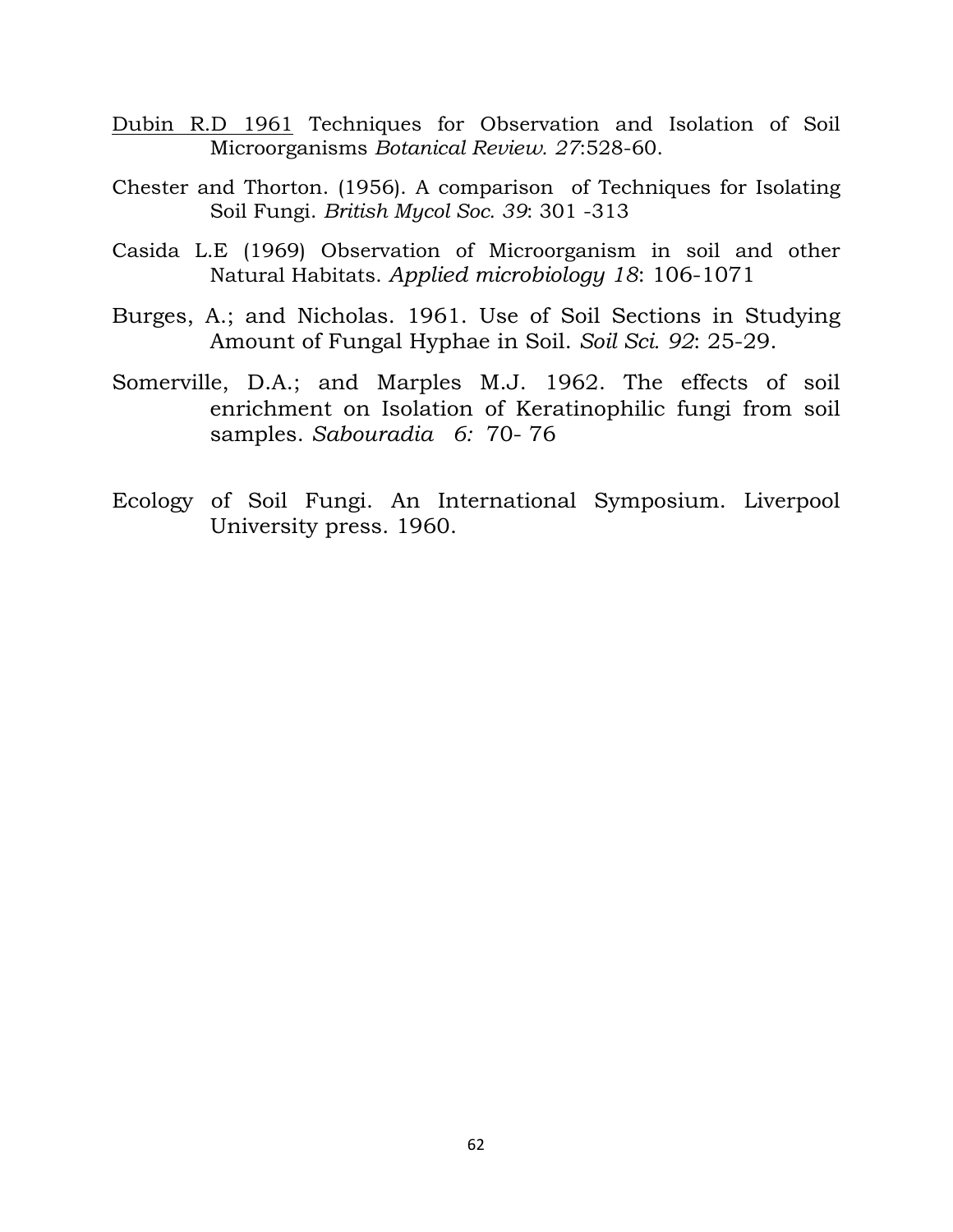### **UNIT3. MORPHOLOGICAL, PHYSIOLOGICAL AND GENETIC ADAPTATIONS OF MICROORGANISMS TO THEIR ENVIRONMENTS**.

### **Introduction**

Aquatic, terrestrial and aerial ecosystems all over the planet support large and diverse microbial populations. In this units, we shall considered the various adaptations of micro-organisms that enable them to survive in these ecosystems.

#### **Objectives**

The objective of this units to make the audience understand and comprehend the various ways and mechanisms micro-organisms have developed or evolved either physiologically, morphologically or genetically to be able to withstand extreme conditions in their environments.

#### **Microbial adaptation to Marine and Freshwater Environments.**

Marine and freshwater environments have varied surface areas and volumes. They are found in location as diverse as the human body, beverages and the usual places one would expect- rivers, lakes and the oceans. They also occur in water- saturated zones in materials we usually describe as soils. These environments can range from alkaline to extremely acidic, with temperatures from  $-5$  to  $-15^{\circ}$ c at the lower range, to at least  $121\degree$ c in geothermal area. Some of the most intriguing microbes have come from the study of high temperature environments, including the now classic studies of Thomas Brock and his co-workers at Yellowstone National Park.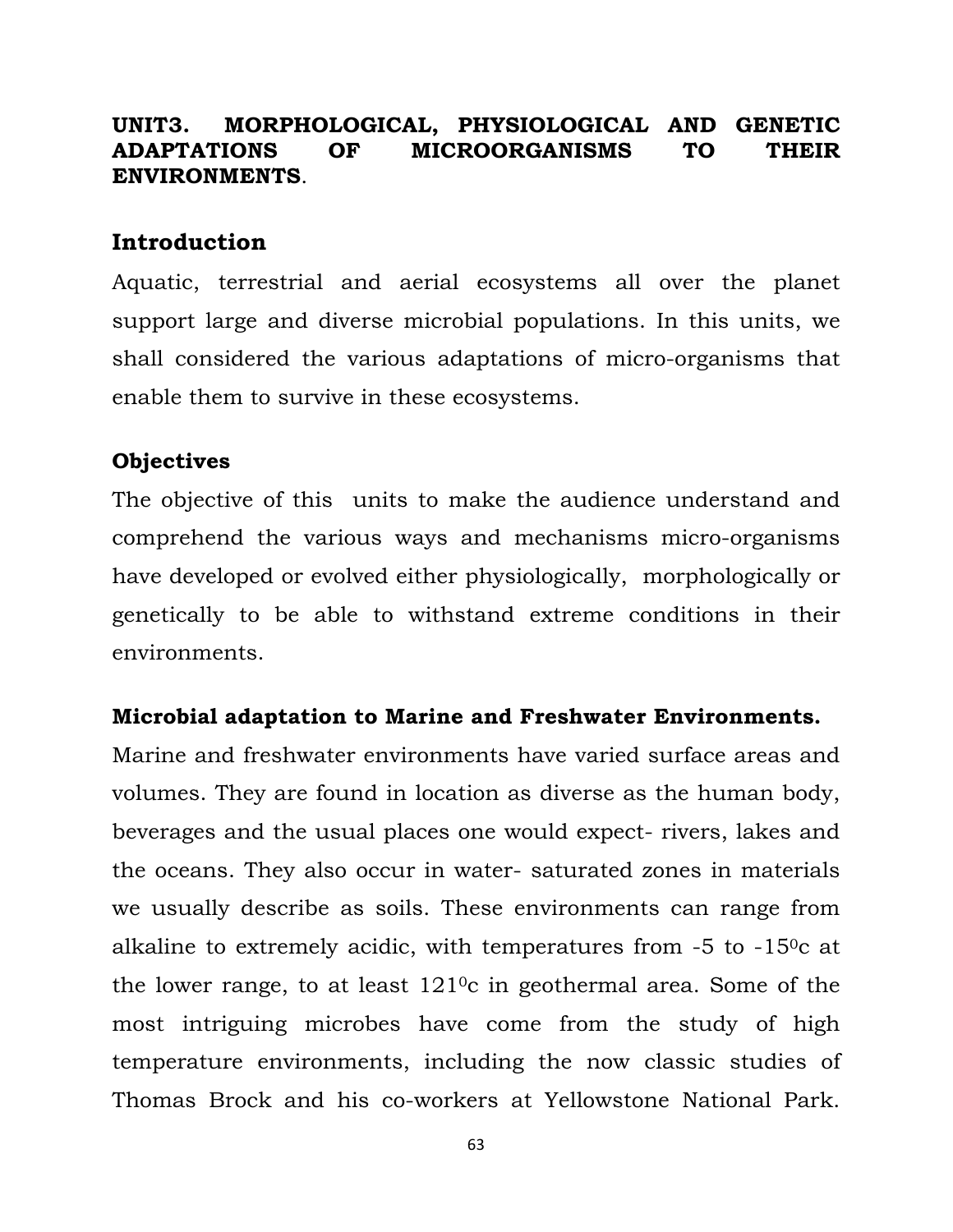Their work led to the discovery of *Thermus aquaticus,* the source of the temperature-stable DNA polymerase which makes Polymerase Chain Reaction (PCR) possible. In addition to temperature, the penetration of sunlight and the mixing of nutrients, oxygen and waste products that occur in freshwater and marine environments are dominant factors controlling the microbial community.

Water provides an environment in which a wide variety of microorganisms survive and function. Microbial diversity depends on available nutrients, their varied concentrations, the transition from oxic to anoxic zone and the mixing of electron donors and acceptors in this dynamic environment. In addition, the penetration of light into many anoxic zones creates environments for certain types of photosynthetic micro-organisms.

One of the adaptation of marine micro-organisms is how small most oceanic microbes are. They are so small that not until the development of very fine filtration systems and the application of direct counting methods (such as epiflourescence microscopy) that the abundance of ultramicrobacteria was discovered. The small size is an adaptation because microbial cells must assimilate all nutrients across their plasma membrane.

 Cells with a large surface area relative to their total intercellular volume are able to maximize nutrients uptake and can therefore grow more quickly than their larger neighbours. Thus, the majority of microbes growing in nutrient- limited or oligotrophic open oceans are between 0.3micrometer and 0.6micrometer Such microbes have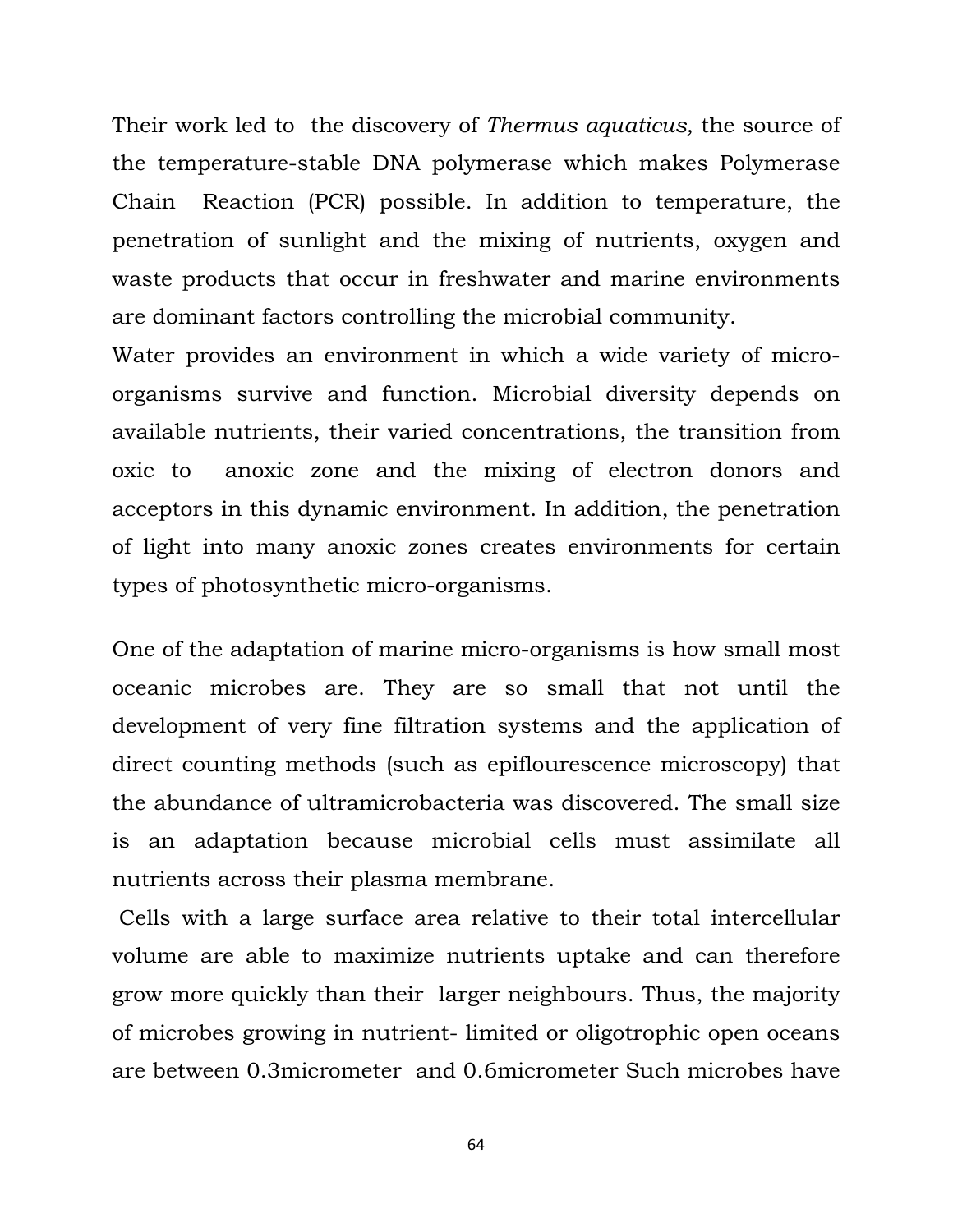evolved to maximize their surface area to volume ratio to oligotrophic conditions.

At the other extreme is an usual marine microbe found off the coast of Namibia in West Africa. *Thiomargarita namibiensis,* which means the "Sulphur pearl of Namibia" is considered to be the world's largest bacterium. Individual cells are usually 100-300 micrometer in diameter. Sulfide and nitrate are used by the organism as electron door and acceptor respectively. In this case, nitrate from the overlying seawater, penetrates the anoxic sulfide-containing mud' only during storms. When this short term mixing occurs, *Thiomargarita* takes up and stores the nitrate in a large internal vacuole which occupies 98% of the organisms volume. The vascular nitrate can approach a concentration of 800mili micron. The elementary sulfur granules appear near the cell edge in a thin layer of cytoplasm. Between storms, the organism lives using the stored nitrate as an electron acceptor. These unique bacteria are important in sulfur and nitrogen cycling in these environments.

Another critical adaptation of micro-organisms in aquatic systems is the ability to link and use resources that are in separate locations or that are available at the same location only for short intervals such as during storms. One interesting bacterium linking widely separated resources in *Thioploca* species (the spaghetti bacterium) which lives in bundles surrounded by a common sheath. These microbes are found along the coast of Chile, where oxygen poor, nitrate rich waters are in contact with sulfide – rich bottom mud. A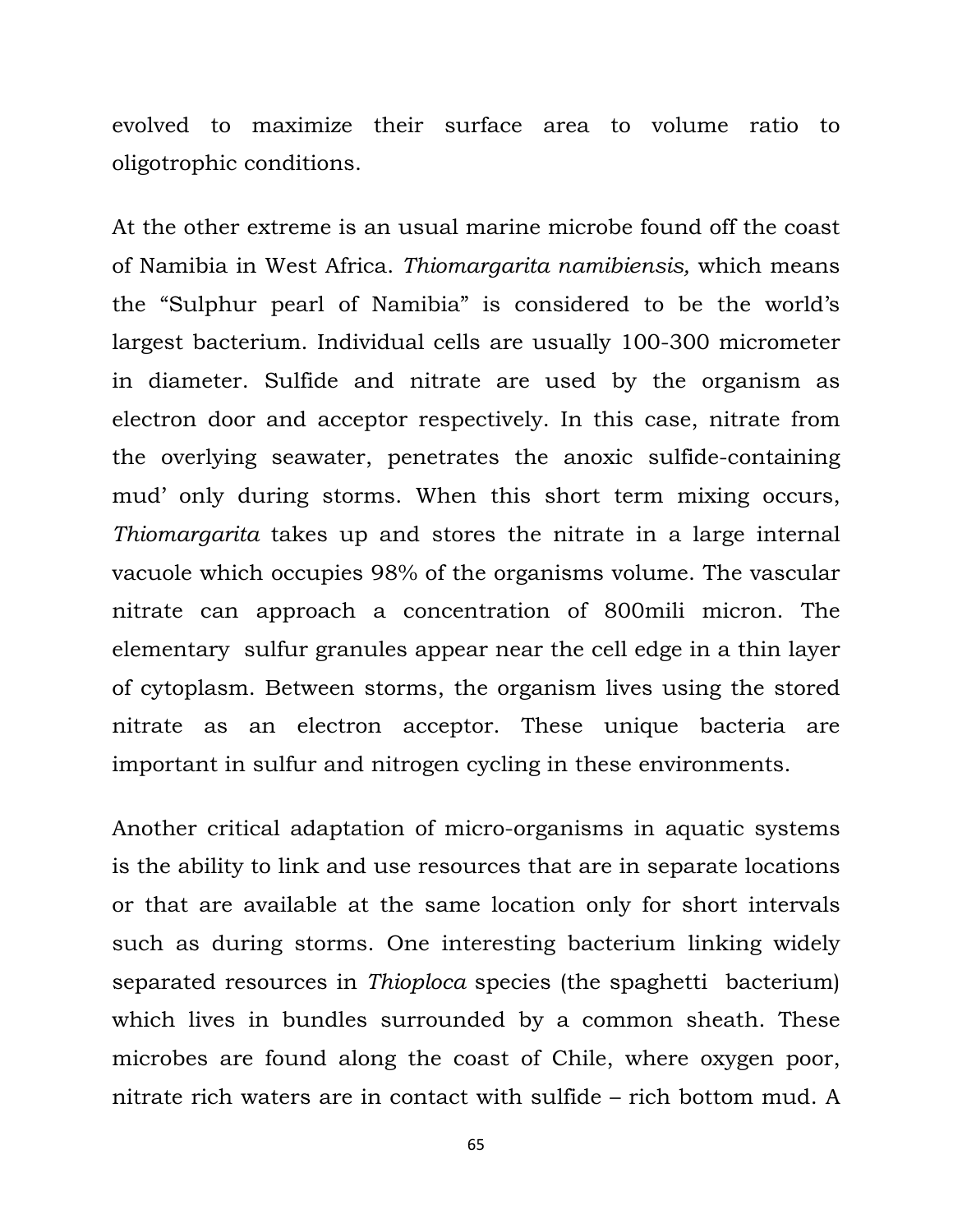similar situation obtains in the coast of West Africa. Such bacteria form filamentous sheath structures, and the individual cells can slide 5-15cm deep into the sulfide- rich sediments.

Again, Zoosporic organisms adapt to life in the water by having asexual reproductive spores with a single whiplash flagellum e.g. chytrids. Another important group is the filamentatous fungi that sporulate under water. These hyphomycetes include the "Ingoldian fungi" named after C.T Ingold in 1942. The ecology of these aquatic fungi is very interesting. They produce a unique tetraradiate conidium on the vegetative mycelium which grows inside decomposing leaves. When the vegetative hyphae differentiate into an aerial mycelium, conidia are released into the water. The released conidia are then transported and often are present in surface foams. When they contact leaves, the conidia attach and establishe new centers of growth.

It is important to note that about 97% of the Earth's water is in marine environment (estuaries, open oceans and dark cold high pressure benthos) much of which is in the deep sea. The surface waters have been studied more intensely by microbiologist, because this is where the photosynthesis that drive all the marine ecosystems takes place. It is only recently that scientist had the capacity to probe the deep sea sediments and the subsurface (the benthos).

An estuary is a semi enclosed coastal region where a river meets the sea. They are defined by tidal mixing between fresh-water and salt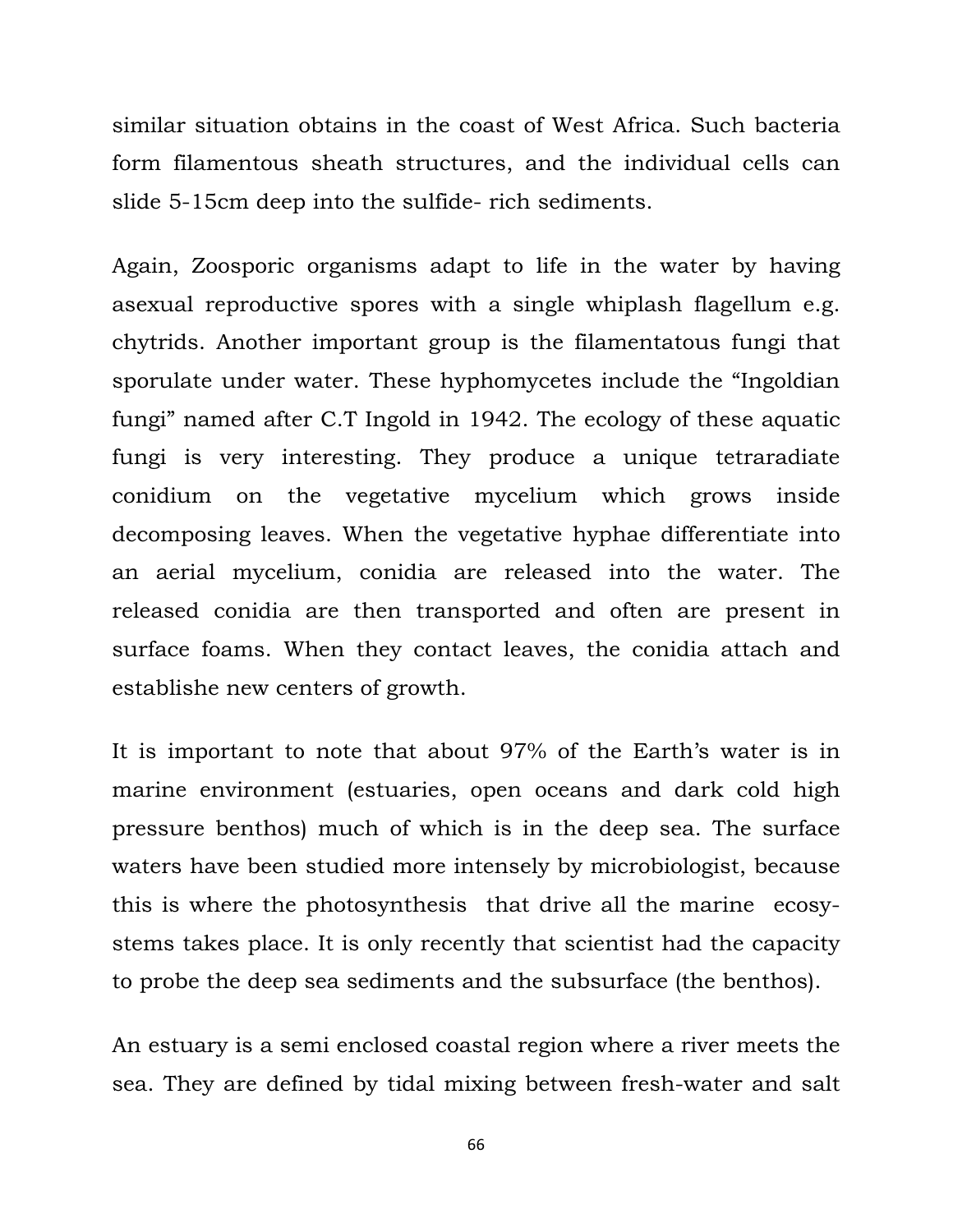water. They feature a characteristic salinity profile called a "salt wedge". The salt wedges are formed because salt is denser than freshwater, so sea water sinks below the overlying freshwater. As the contribution from the freshwater increases, and that of the ocean declines, the relative amount of seawater declines with the estuary's increased distance from the sea. The distance the salt wedge intrudes up the estuary is not static.

Most estuaries undergo large scale tidal flushings and this forces organisms to adapt to changes in salt concentrations on a daily basis. Microbes living under such conditions combat the resulting osmotic stress by adjusting their intracellular osmolarity to limit the difference with that of the surrounding water. Most protists and fungi produce osmotically active carbohydrates for this purpose; whereas prokaryotic microbes regulate internal concentrations of potasium or special amino acids (ecoine and betaine). Most other microbes that inhabit estuaries are halotolerant, distinct from halophilic. Halotolerant microbes can with-stand significant changes in salinity, halophilic micro-organisms have an absolute requirement for high salt concentrations.

Estuaries are unigue in many respects. Their calm nutrient-rich waters serve as nurseries for juvenile forms of many commercially important fish and invertebrates. However, they are the most polluted marine environments. They are the ultimate receivers of wastes that are dumped in rivers, and pollutants discharged from industries.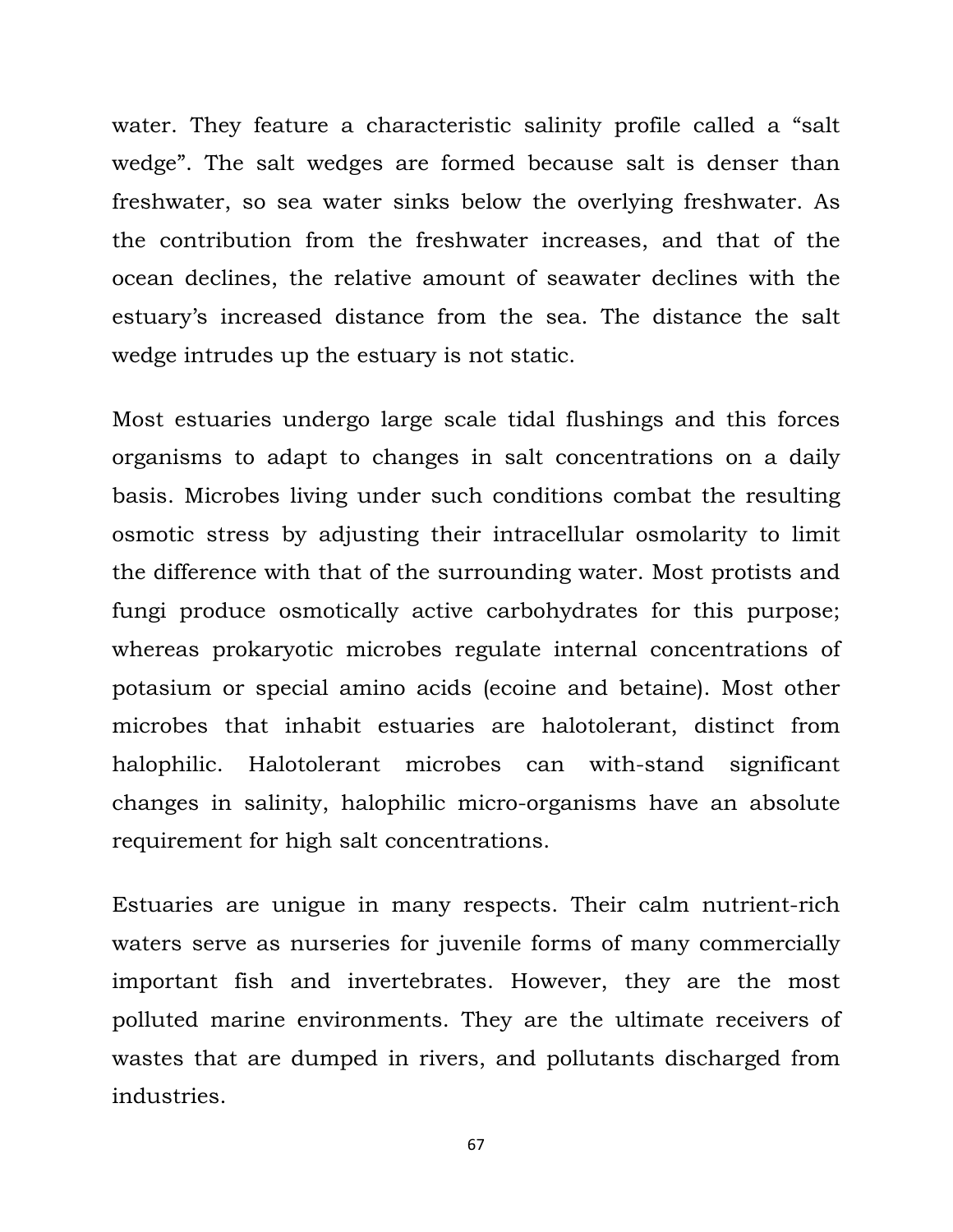#### **CONCLUSION**

There is great diversity of morphology and chemical ability found in micro-organisms. These are extra-ordinary attributes which enable them to have or at least survival in a remarkable variety of habitats or environments. Micro-organisms are thus present on earth where animals and plants exist as well as in much less hospitable places such as the deep ocean sediment or upper layers of the atmosphere. It appears that some can survive the condition in space and they have been transported to places like the moon where they were found to survive outside the space craft. A large number of studies have been conducted for many years on factors of the environment which effect survival of micro-organisms. Many of such studies have focused on understanding the physiological basis for the survival of micro-organisms as well as on the effects of chemical and physical factors on microbial survival *per se.* The environmental factors considered include temperature,  $p<sup>H</sup>$ , types and amount of nutrients available, moisture content e.t.c. Many variations in these factors have been studied and the results show that micro-organisms adjust to these changes in order to survival and where the variation persists for a considerable length of time, it might lead to selection of types which are capable of growing at such extremes of environment.

#### **SUMMARY**

An organism subjected to the effect of lethal conditions impose by variations in its environment can react in several ways. These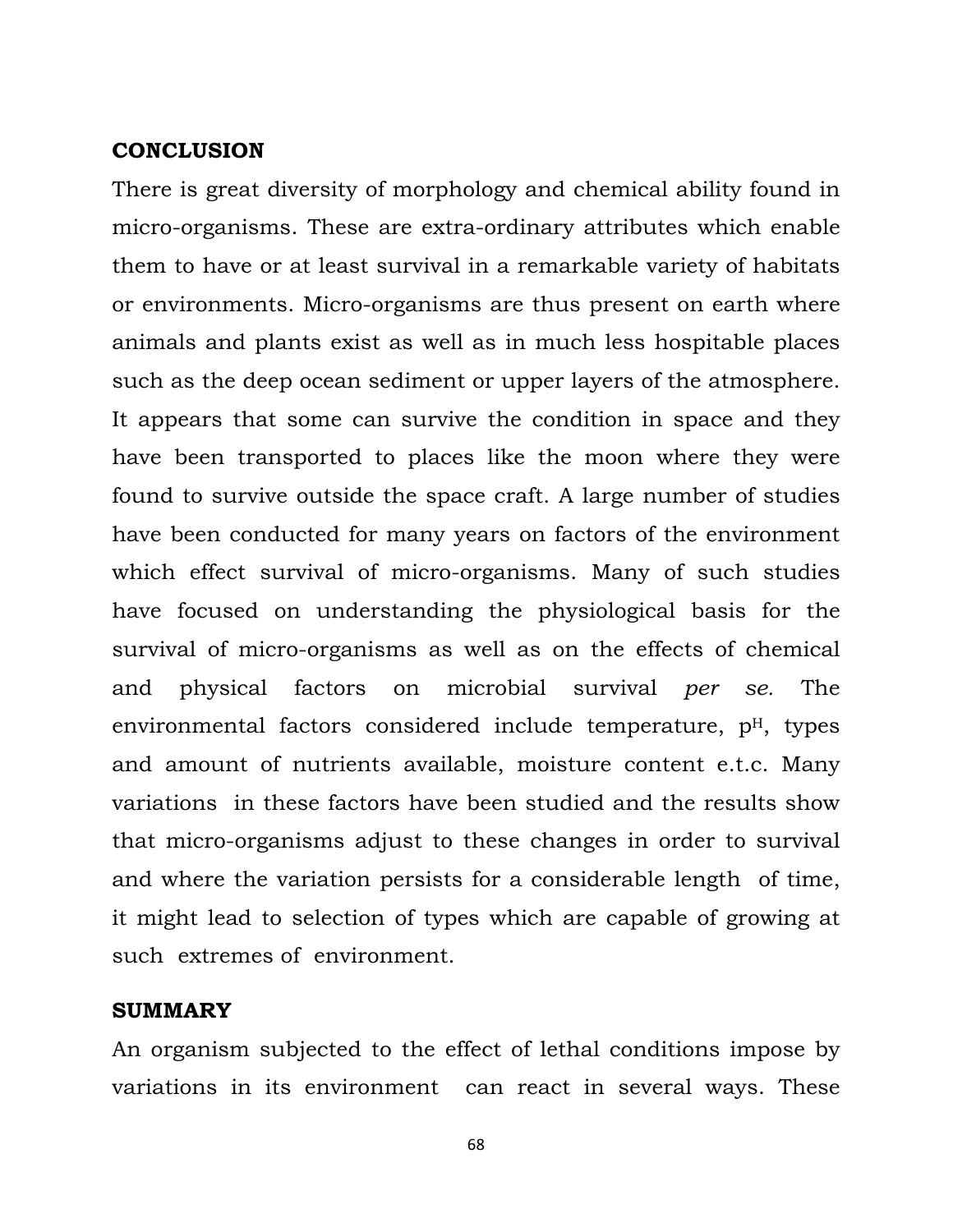adaptive measures for survival and growth differ from one organism to another and largely depends on a number of factors including.

- nature of the variable
- nature of the organisms
- stability of other factors which also influence growth.

In a nutshell, some of the extreme changes in the environment, the damage caused and the organisms that resist such changes can be illustrated as presented in the table blow.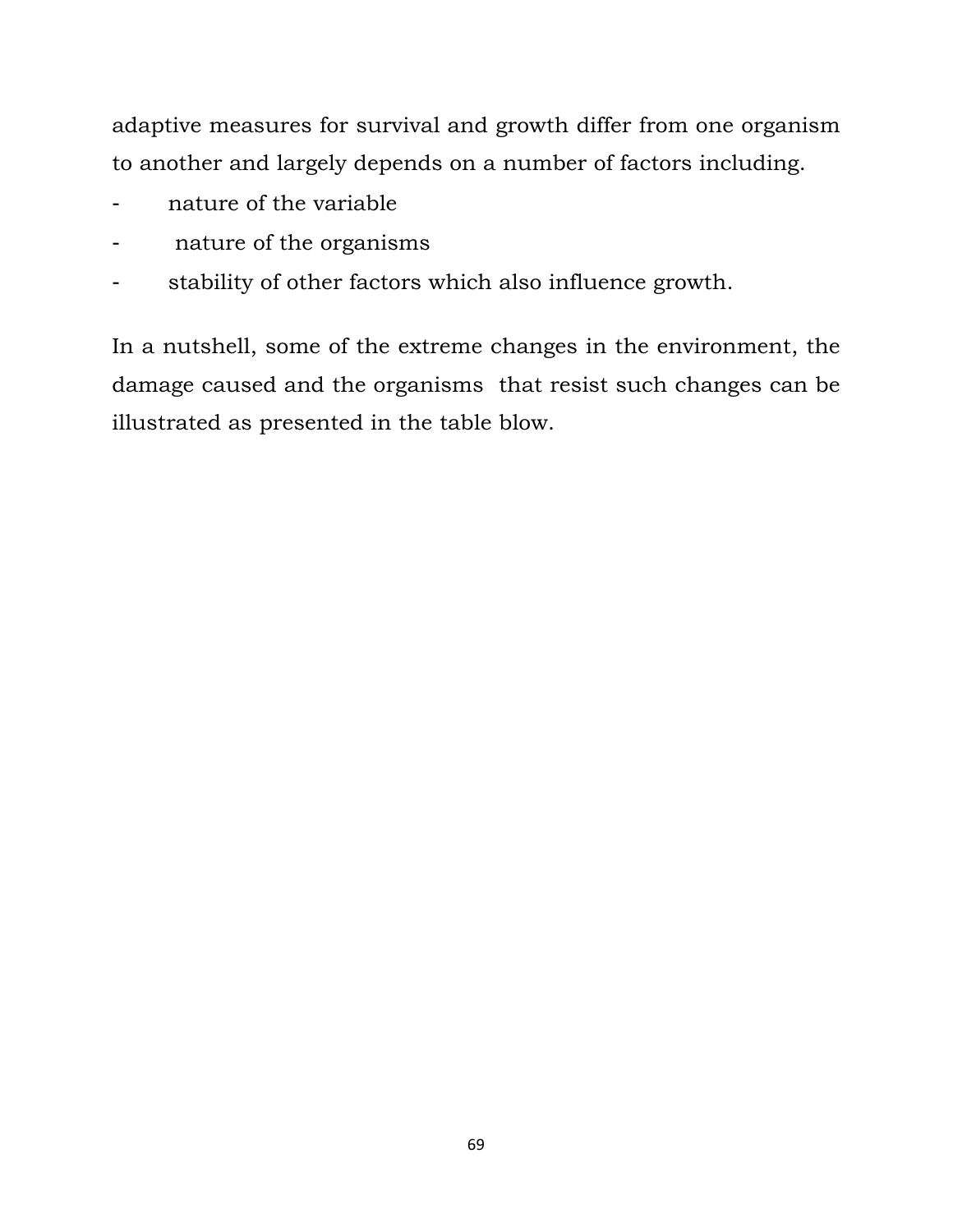| Environment<br><b>Extreme</b>                       | Damage<br>caused                                                                                                                |                                                                                   | <b>Resistant</b><br>forms                          |
|-----------------------------------------------------|---------------------------------------------------------------------------------------------------------------------------------|-----------------------------------------------------------------------------------|----------------------------------------------------|
| 1. Temperature<br>a. high temp. Enzyme denaturation |                                                                                                                                 |                                                                                   | Thermophiles                                       |
| b. Low temp.                                        | Loss of regulation,<br>Decrease in membrane<br>permeability as a result of<br>crystallization of major<br>cytoplasm components. |                                                                                   | Psychrophiles                                      |
| 2. Low $\mathrm{^aw}$                               | enzyme activity.                                                                                                                | Dehydration, Inhibits                                                             | (a) Halophiles<br>(b) Osmophiles<br>(c) Xenophiles |
| 3. Low $pH$                                         | inhibits enzyme<br>activity.                                                                                                    | Protein denaturation,                                                             | Acidophiles                                        |
| 4. Ionizing<br>radiation                            |                                                                                                                                 | Free-radical or photon<br>induced damage to DNA & protein                         | Radio-tolerant<br>microbes                         |
| 5. Extreme hydrostatic<br>Pressure                  |                                                                                                                                 | Inhibits reactions of<br>biosynthetic pathways<br>through enzyme<br>denaturation. | Barophiles                                         |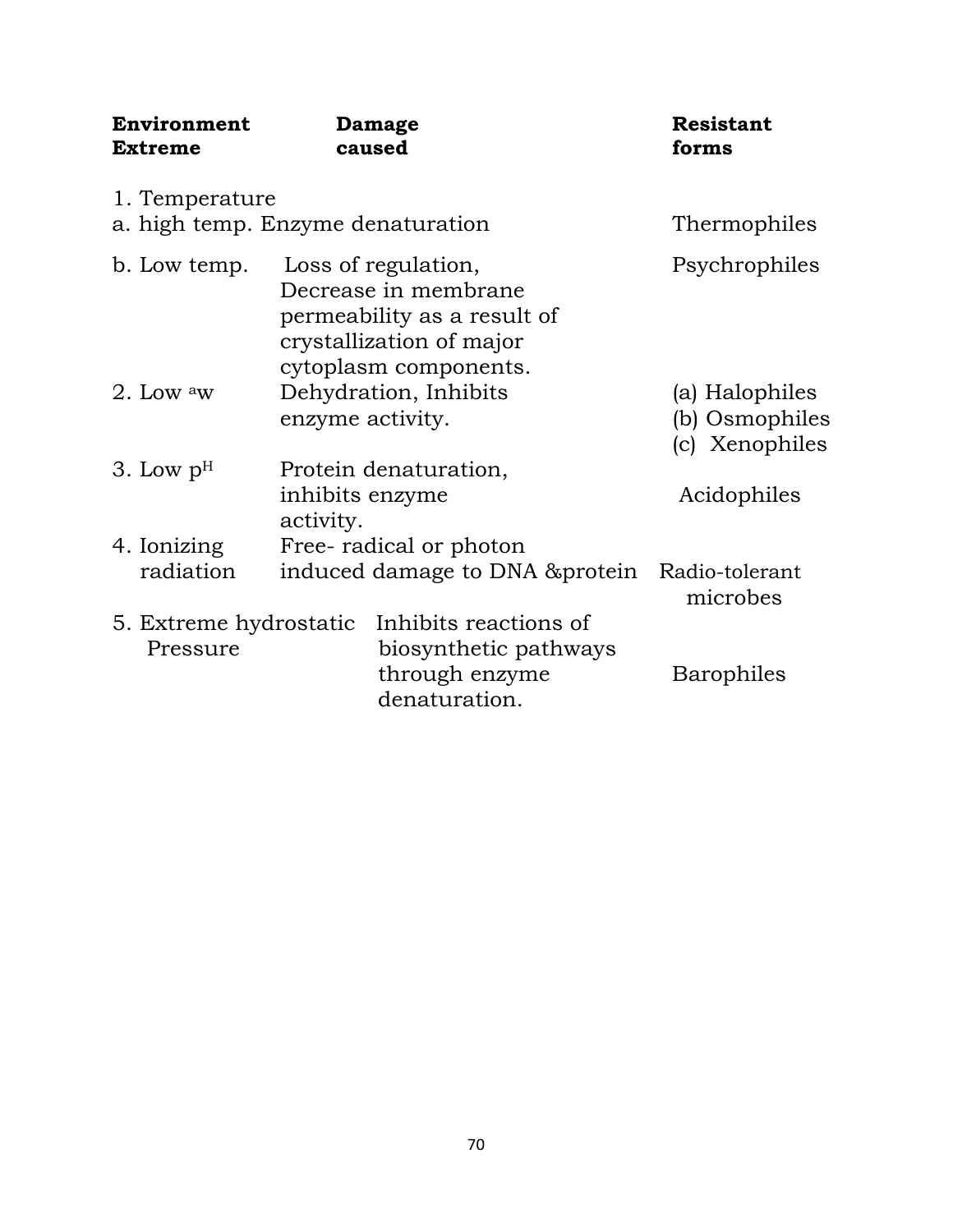# **TUTOR-MARKED QUESTION**

Qa). Define salt wedge and explain it's influence on marine organisms.

#### **Answer:**

A salt wedge is a salinity profile characteristic of estuaries ( semi enclosed coastal regions where a river meets a sea). They are formed because salt is denser than fresh water, so sea water (salt water) sinks below the overlying fresh water.

Their calm, nutrient rich water serve as nurseries for juvenile forms of many commercially important fish and invertebrates.

 b) Describe some morphological adaptations of micro-organisms in the water environment.

#### **Answer**:

The size (small) of most oceanic microbes is an adaptation because microbes must assimilate nutrients across their plasma membrane. Cells with large surface area relative to their total intercellular volume are able to maximize nutrients uptake and can grow faster than their larger neighbours. So microbes that grow in nutrient limited or oligotrophic open oceans are below 0.3 micrometre – 0.6 micrometre in size. They maximize their surface area to volume ratio as an adoptive strategy in oligotrophic conditions.

At the other extreme in the large "sulphur pearl" of Namibia, the largest bacterium yet known. The cells range between 100-300 micrometre in diameter. Sulphide and nitrate are used by the organism as electron donor and acceptor respectively. The nitrate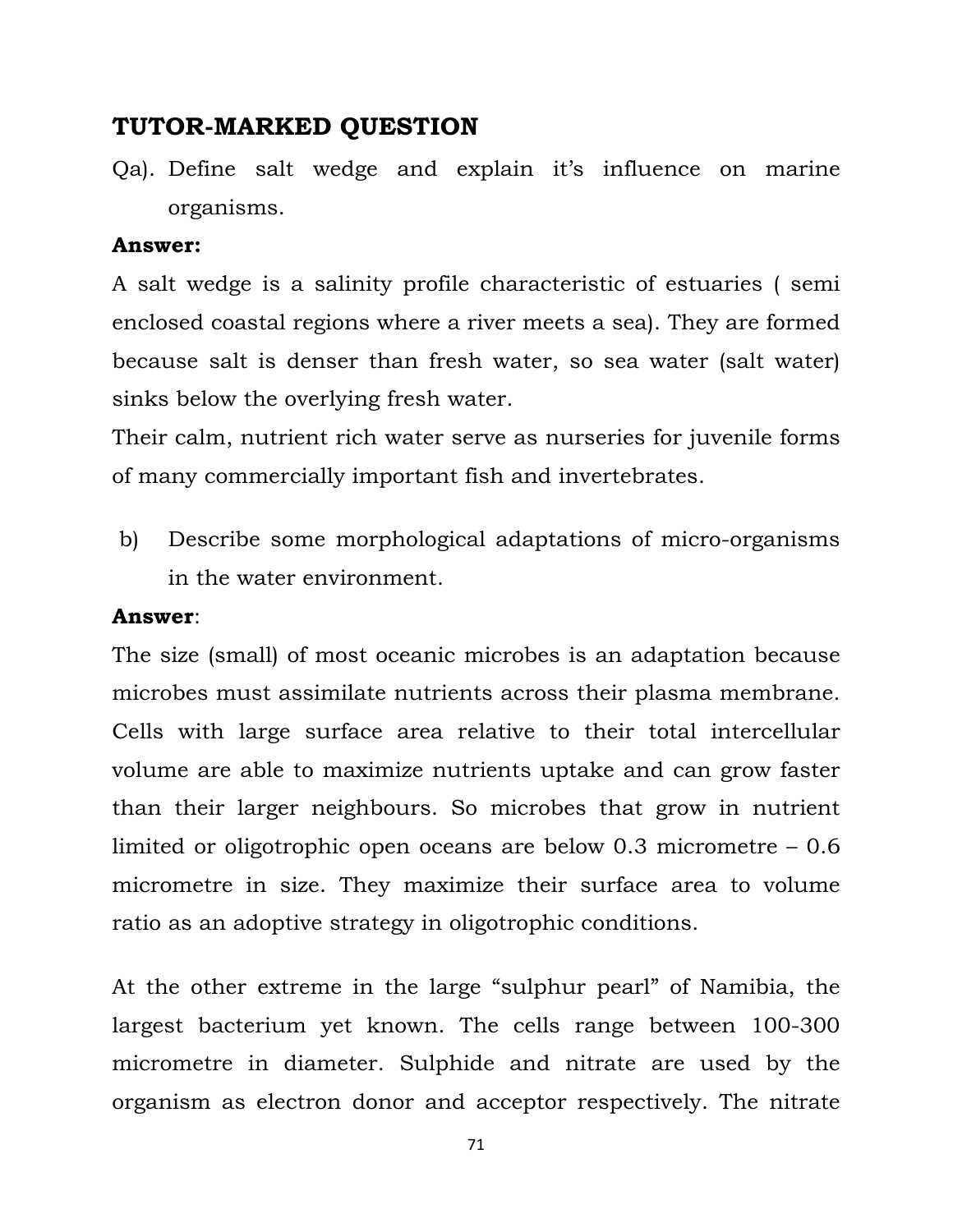from the overlying sea water penetrates the anoxic sulphidecontaining muds only during storms. When this short term mixing occurs, this bacterium, *Thiomargarita* takes up and stores the nitrate in a large internal vacuole which occupy's 98% or the organism's volume. The vascular nitrate can approach a concentration of 800 milimicrons. The elemental surfur granules appear near the cell edge in a thin layer of cytoplasm. Between storms, the organism survives using the stored nitrate as an electron acceptor.

Another adaptation of aquatic microorganisms is the ability to link and use resources separate locations. Example *Thioploca* species (the spaghetti bacterium) which lives in bundles surrounded by a common sheath, along the loast of Chile and West Africa. Here, oxygen-poor, nitrate-rich waters are in contact with sulfide-rich bottom mud. The bacterium forms filamentous sheath structures and the cells can glide 5 – 15cm deep into the sulfide-rich sediment.

Zoosporic organisms adopt to life in water by producing a sexual reproductive spores with single whiplash flagellum e.g chytrides. Again, the "ingoldian fungi" a hyphomycete can sporulate under water.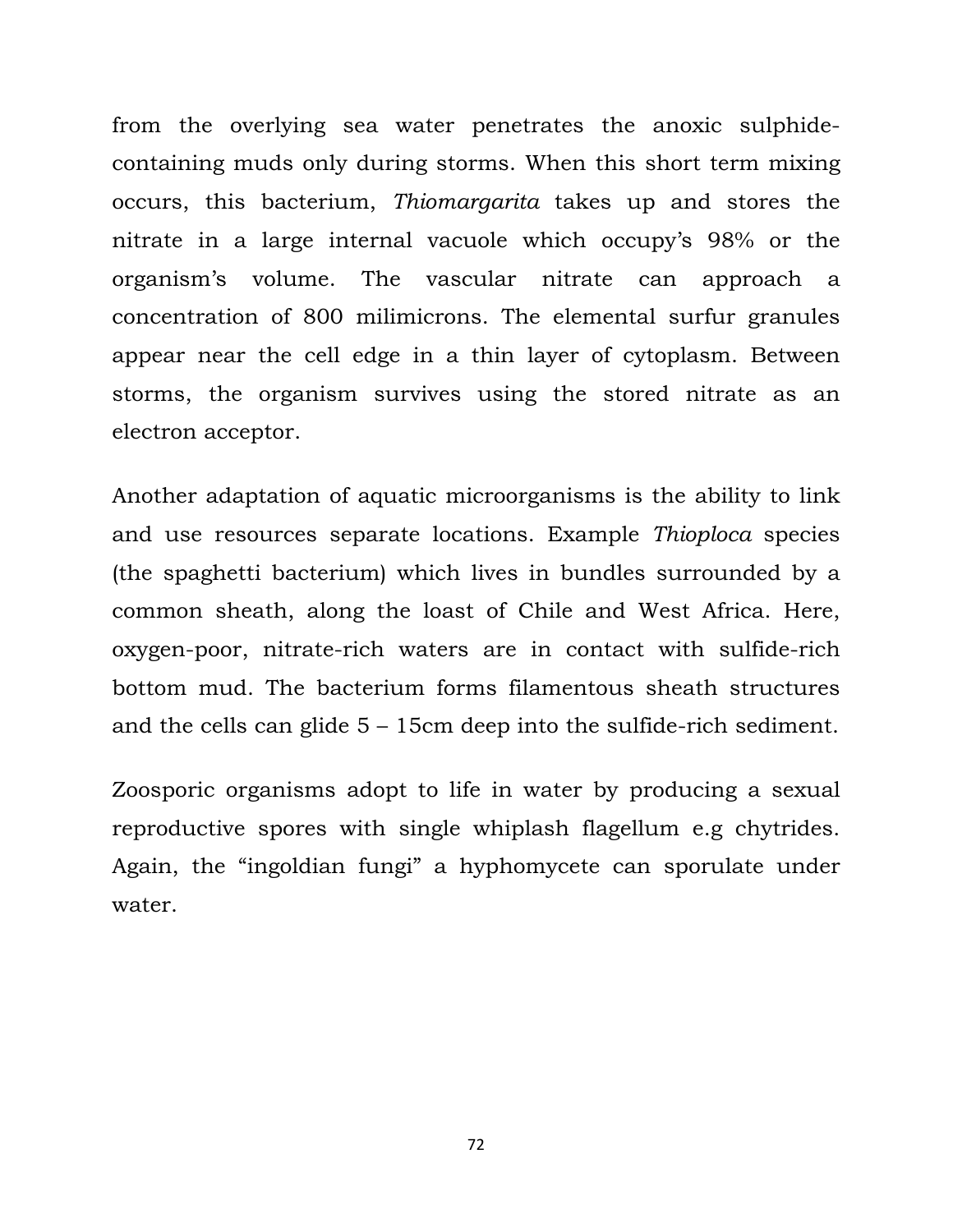## **FURTHER READINGS/REFERENCES**

Arrigo, K.R. 2005 Marine Microorganisms and global nutrient cycles. *Nature.437*: 349-355.

Edwards, K.J., Bach, W. and McCollom, T.M. 2005. Geomicrobiology in oceanography; microbe-mineral interactions at and below the sea floor. *Trends microbial. 13*:449-456.

- Schippers, A; Neritin, L.N; Kallmeyer, J;. Ferdelman, T. G; Cragg, B.A; Parkes, R.J; and Torgenden, B.B 2005. Prokaryotic cells of the deep sub-sea floor biosphere identified as living bacteria. *Nature. 433*:861-864.
- Willey, J.M; Sherwood, L.M. and Woolverfon, C.J 2008 *Microbiology.* McGrawHill Co. Inc. New York.
- Cammack, R.H., 1955. Seasonal change in 3 common constituents of air spora of southern Nigeria. *Nature. 176*:1270-1272.
- Dransfiled, M. 1960. The fungi air spora at Sammara, Northern Nigeria. *Trans. Brit Mycol. Soc. 49*(1):121-132.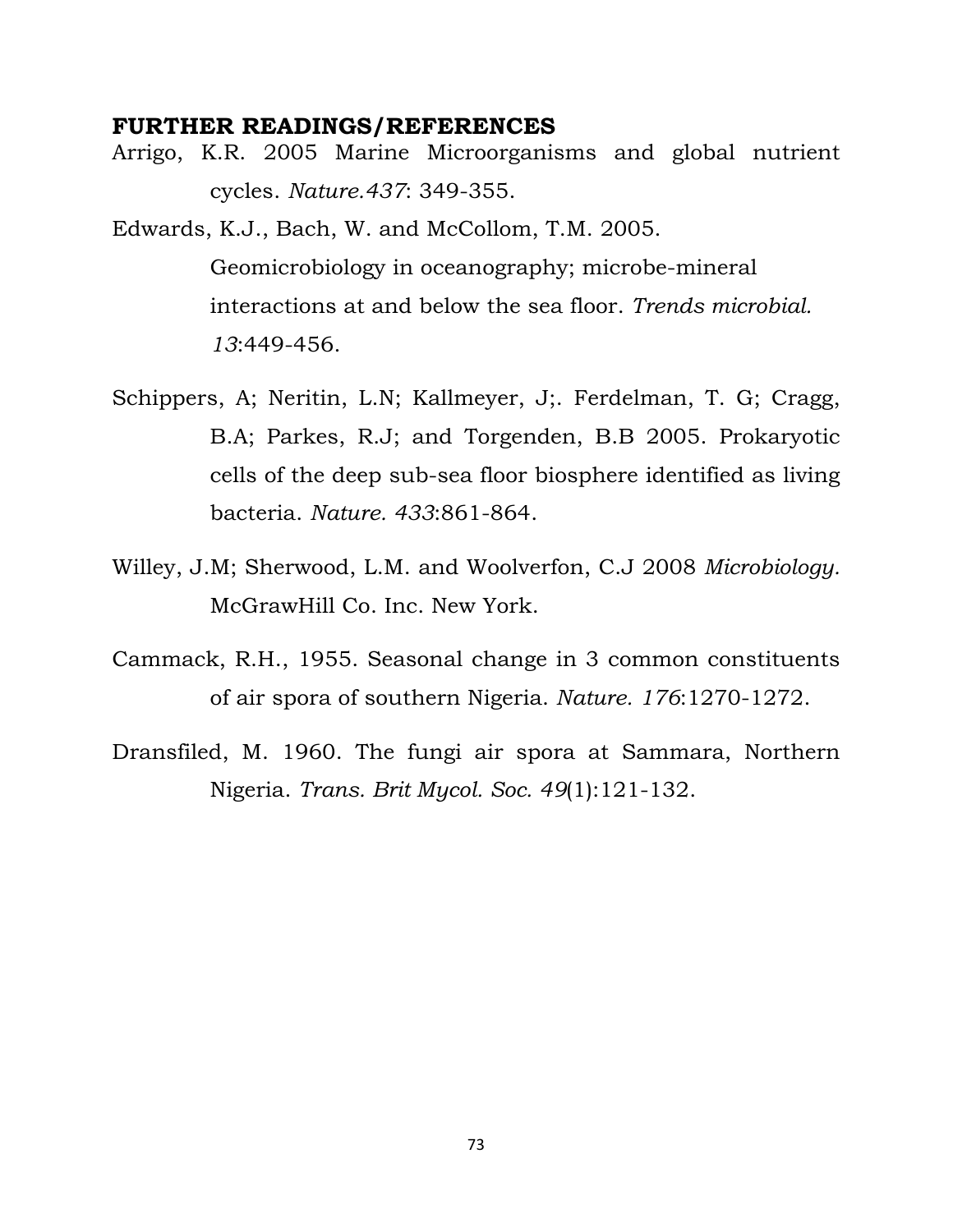# **UNIT 4. BIOCONVERSION**

## **Introduction**

In this unit, we shall consider the technical distinction between the two aspect of bioconversion-biodeterioration and biodegradation. Bioconversion is an aspect of microbial ecology which deals with biodeteration and biodeterdation.

In the present time, it seems appropriate to consider afresh the awkward, but irreplaceable, terms biodeterioration and biodegradation. The attempt here is not primarily to find a neat form of words as a definition, for definitions follows usage, but rather to explore what the current usage is, and to satisfy us that the terms usefully describe a group of phenomena which have important, practical and philosophical features in common.

For a word to be useful, it must stand for a concept which itself serves a useful purpose. In practice, if the concept of biodeterioration is to be useful, it must include a group of phenomena which have practical features in common especially methods of study and control. The same considerations apply, quite equally, though with a different emphasis, to instances of biodegradation which are usually not 'problems'.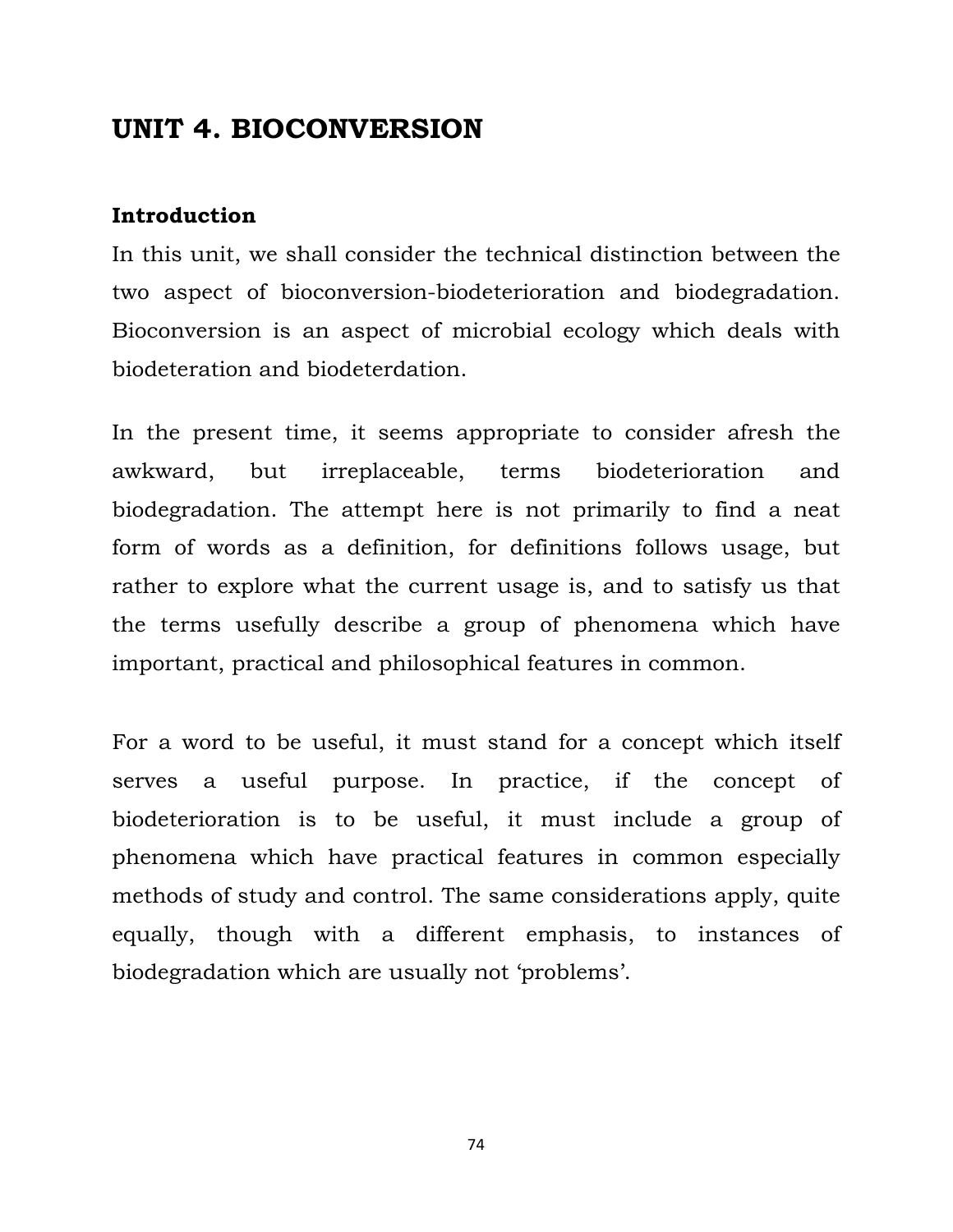#### **Objective**

The objective of this chapter is to technically distinguished between the two aspect of bioconversions – biodeterioration and biodegradation with appropriate, and as many example as possible in each case.

## **Main Content**

Biodeterioration has been defined as being the deterioration of materials by economic importance by organisms. While this definition certainly embraces many of the phenomena which we recognize as biodeterioration, it excludes some which must logically be included because the appropriate method of study and control are in principle the same as those concerned with the deterioration of materials. To accommodate these other phenomena we must add to materials the words processes or activities and also constructions. To illustrate this, consider three examples; bird strike of aircraft, invasion of highways and paths by higher plants and the blocking of filters by algae and bacteria. Each of these is generally recognized as a form of biodeterioration, but the damage to materials is quite insignificant compared to the major damage caused. The significant feature which these phenomena have in common is the fact that the causative agent is, in each case, a living organism so that the methods of study and control are those appropriate to organisms. A convenient expansion of the first definition to include these ideas is deterioration of materials, constructions or processes of economic importance.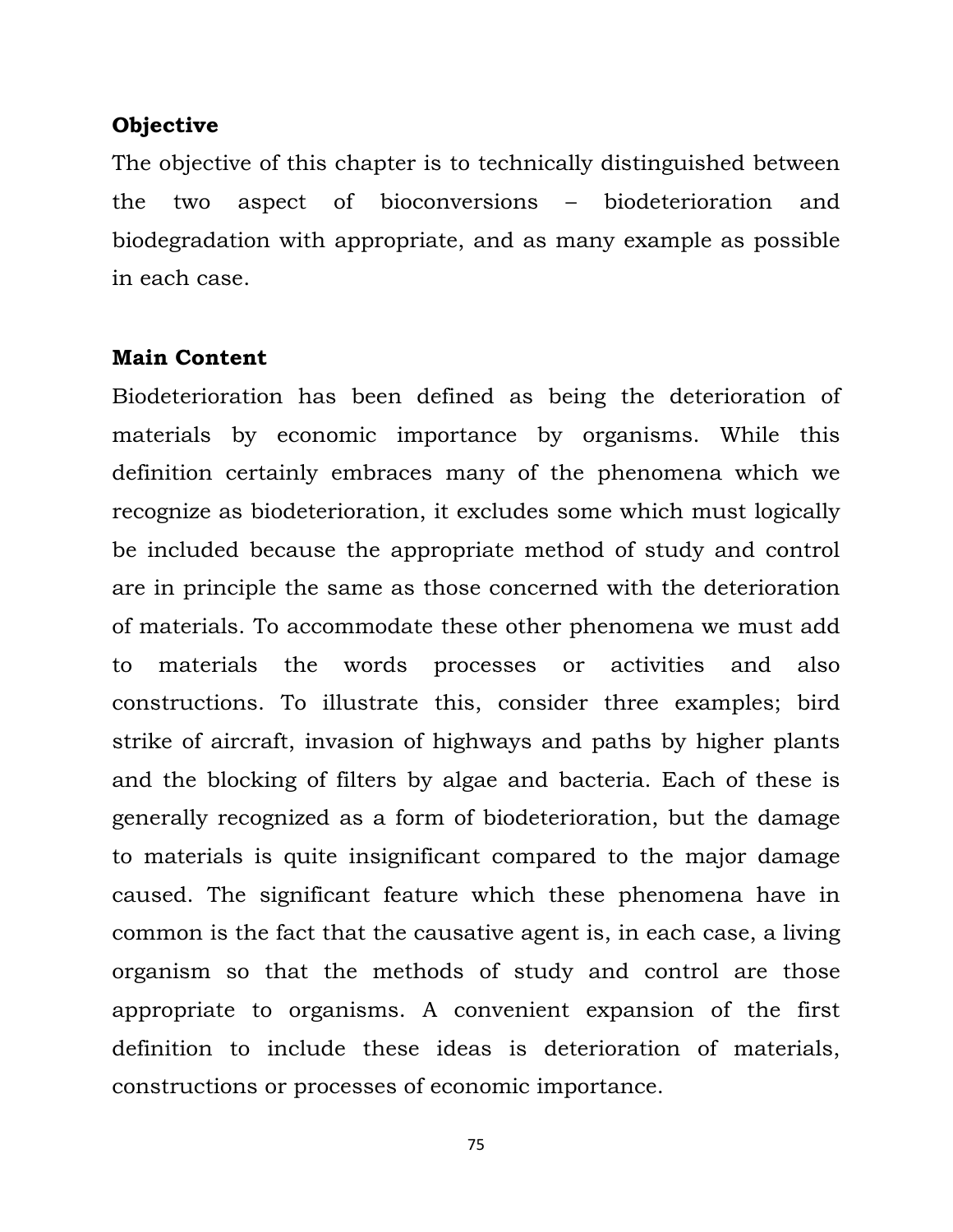#### **THE IMPORTANCE OF BIOLOGICAL CAUSATION**

The decay of wood by organisms, a form of biodeterioration, can be countered by, for example, lowering the water activity, exclusion of oxygen, exclusion of the organisms, or by the use of very small quantities of particular substances known as biocides. A somewhat similar form of decay of wood can be caused by chlorine in the atmosphere, but none of these methods (except exclusion) would be appropriate to prevent chlorine attack. In deciding how best to prevent the biological decay, it will be useful to know something of the physiology, ecology and biology of the organisms concerned, and to know how they are distributed (which may have little in common with physical laws). The knowledge required to deal with the chlorine problem is completely different in kind and complexity.

The three following examples will serve to emphasis the importance of the common factor of causation by organisms. Birds may cause a severe nuisance and pollution in a food factory. To counter this, it will be necessary first to understand the behaviour of the birds, know where they breed, find what physical or chemical treatments could be expected to repel them, to introduce predators, or to make use of biocides which will be conveyed to the birds in ways which require knowledge of their behaviour. The biocides themselves, and also any predators, may cause serious contamination of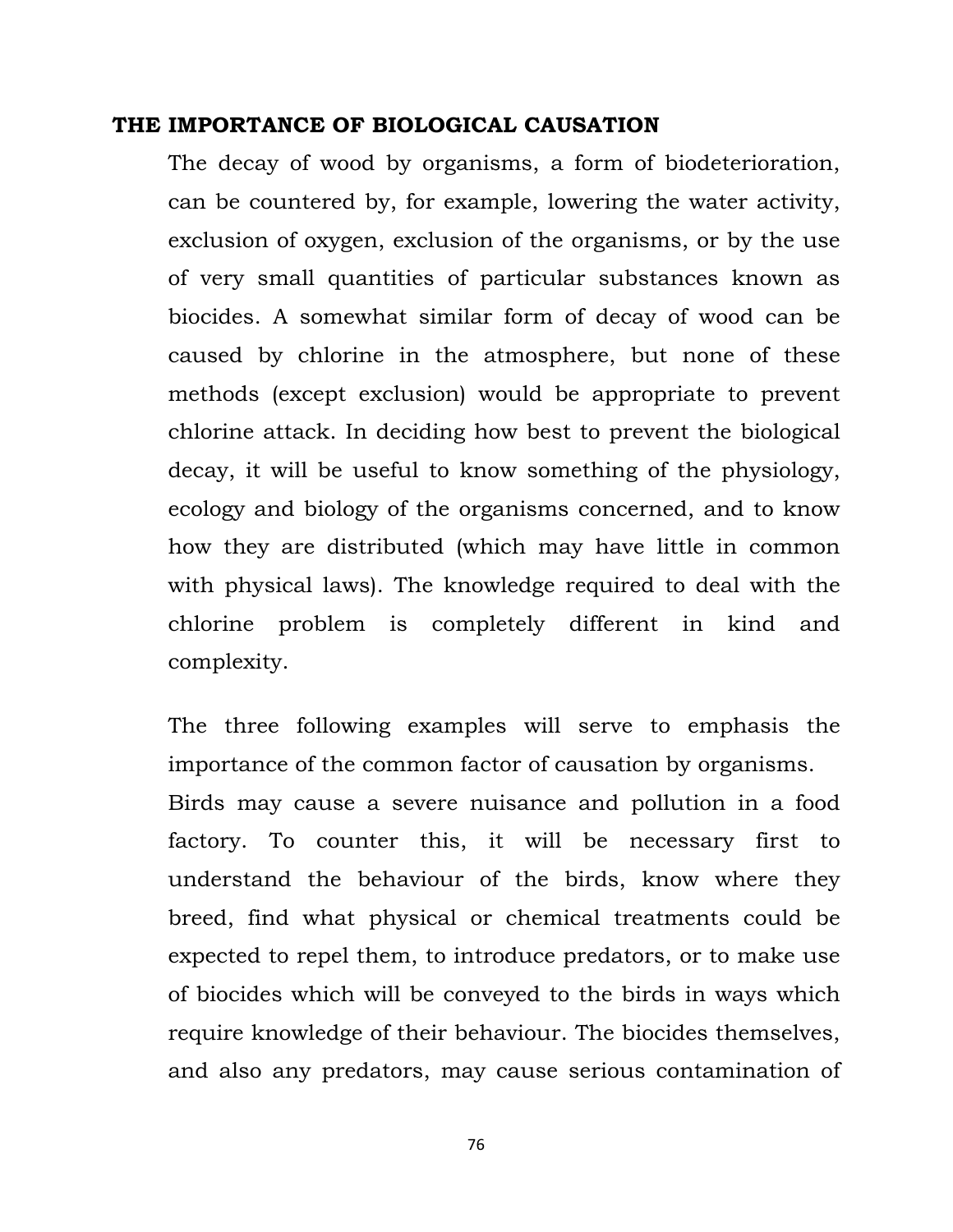the premises. A similar degree of nuisance and pollution might be caused in the same premises by smoke or fumes from a chemical works, or even from the firm's own heating system. The methods to counter this form of nuisance would have nothing in common with the biological techniques demanded by the bird infestation.

 Damage and loss of value may be caused to a shipments of grains by infestation with insects. Damage closely parallel in value and extent could occur in another shipment by physical contamination with coal, glass, or other physical impurity which is difficult to separate from the grain. In the former instance, the counter measure will include identification of the insect concerned, so that its habits and physiology may be known from literature records, manipulation of water activity and/or temperature, and perhaps cautious use of biocides, bearing in mind the limitations which are imposed by the fact that the grain is to be used as food. To overcome the physical contamination problem, engineering methods are used to produce sophisticated separating machines.

These three examples may be multiplied many times, and in every instance the common factors in the biological problems are:

- 1. The need to understand the biology of the causative organism (or the group to which it belongs),
- 2. To manipulate physical conditions,
- 3. To exclude entry, and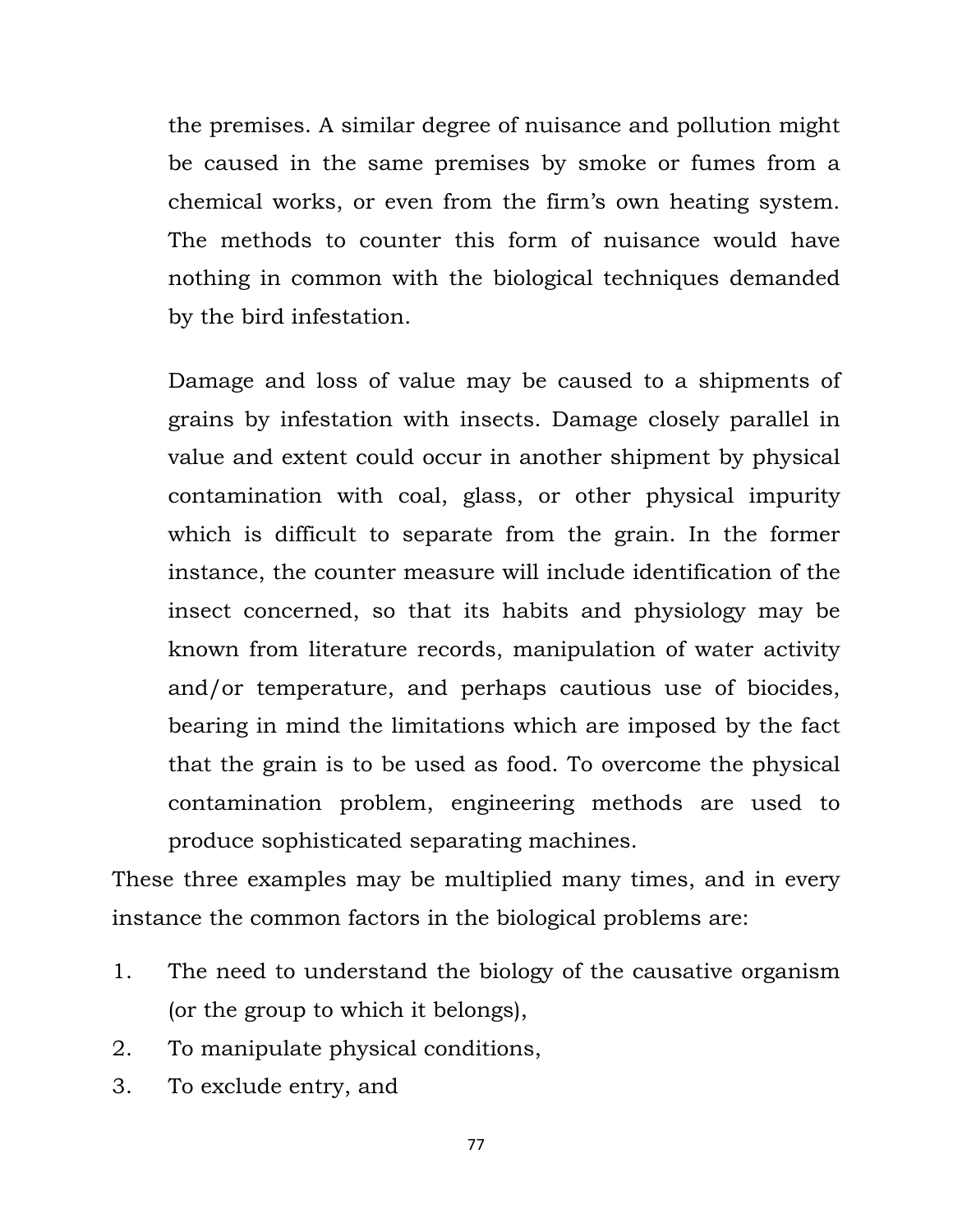4. To use biocides with due regard to possible contamination of the environment or of the material being protected.

The foregoing. and comparable examples, seen to justify the concept of biodeteriomation and the simple definition already given. But further examination shows that this definition requires further amplification.

The word 'deterioration' implies that there has being some loss of economic value. That is, from the human point of view, the action is negative. Such deterioration may be caused by mechanical action, where on organism removes or distorts a material or construction; or by chemical action where an organism assimilates at a molecular level all or parts of a material, usually as a foodstuff for itself, or dissimilates at a molecular level, substances whose presence deteriorates a material or construction. But in addition, there may be soiling, or fouling, where the presence of the organism, or parts of the organism cause aesthetic damage or loss of function or value.

The word 'material' is commonly defined as a substance used in man's economy; thus it includes food stuffs, although the more highly processed the foodstuff, is the less important biodeterioration becomes relative the likelihood of the food becoming a carrier of human pathogens and thus becoming a public health matter.

Materials are usually defined as being dead. But from the biodeterioration standpoint, some materials are assumed to be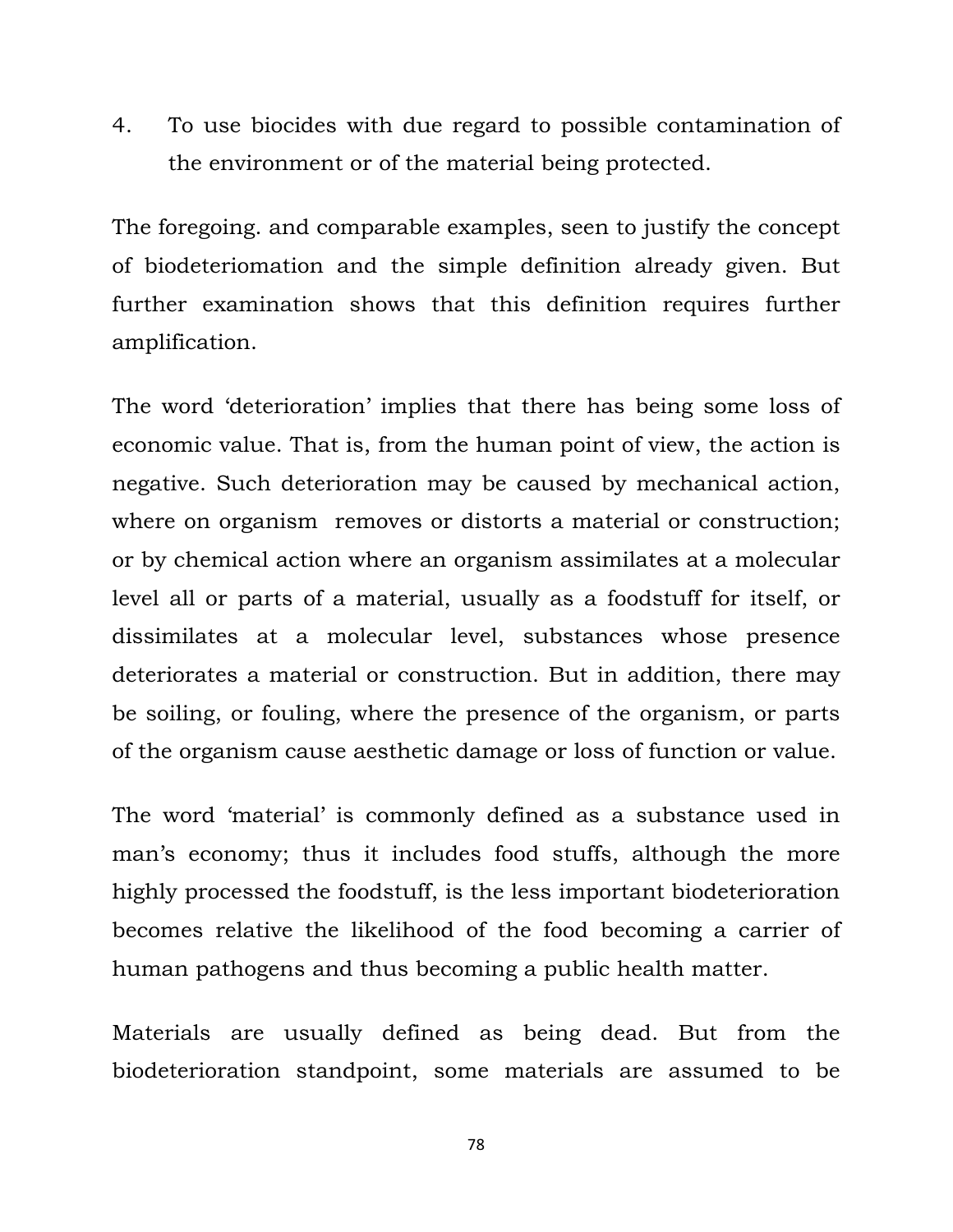dead, even if they are technical living (e.g. grains and tubers) if their viability is of no concern economically. But in this area of the living and non-living, there are some difficult boundaries to be defined, and it is useful to see biodeterioration as a counter part of pathology. In pathology, living organisms attack other living organisms; but in biodeterioration, they attack materials which may be organisms, or parts of organisms, which were once living.

Interestingly there is not always in practice, a clear boundary between pathology and biodeterioration. Thus an organism which attacks a crop before harvesting (an example of a plant pathogen) may well continue to damage the crop after harvest. When the viability is not important, it is properly a biodeteriogen. But it could well be more convenient if the pathologist follows up such an extension of plant pathology which is often termed 'post-harvest decay. This is especially true of the high moisture content crops such as fruits and vegetables in which pathogens are at ease in the storage environment. But in the case of drier materials where pathogens are usually less well favoured, damage by organisms is usually regarded as biodeterioration even though the materials are still alive. In fact in the case of stored grains, a different flora is concerned in store (the storage fungi) from those which infest the grains in the field (the field fungi).

The distinction between grains, tubers, and similar resting plant stages which depends on their intended use has practical value. Such crops may be stored and treated quite differently depending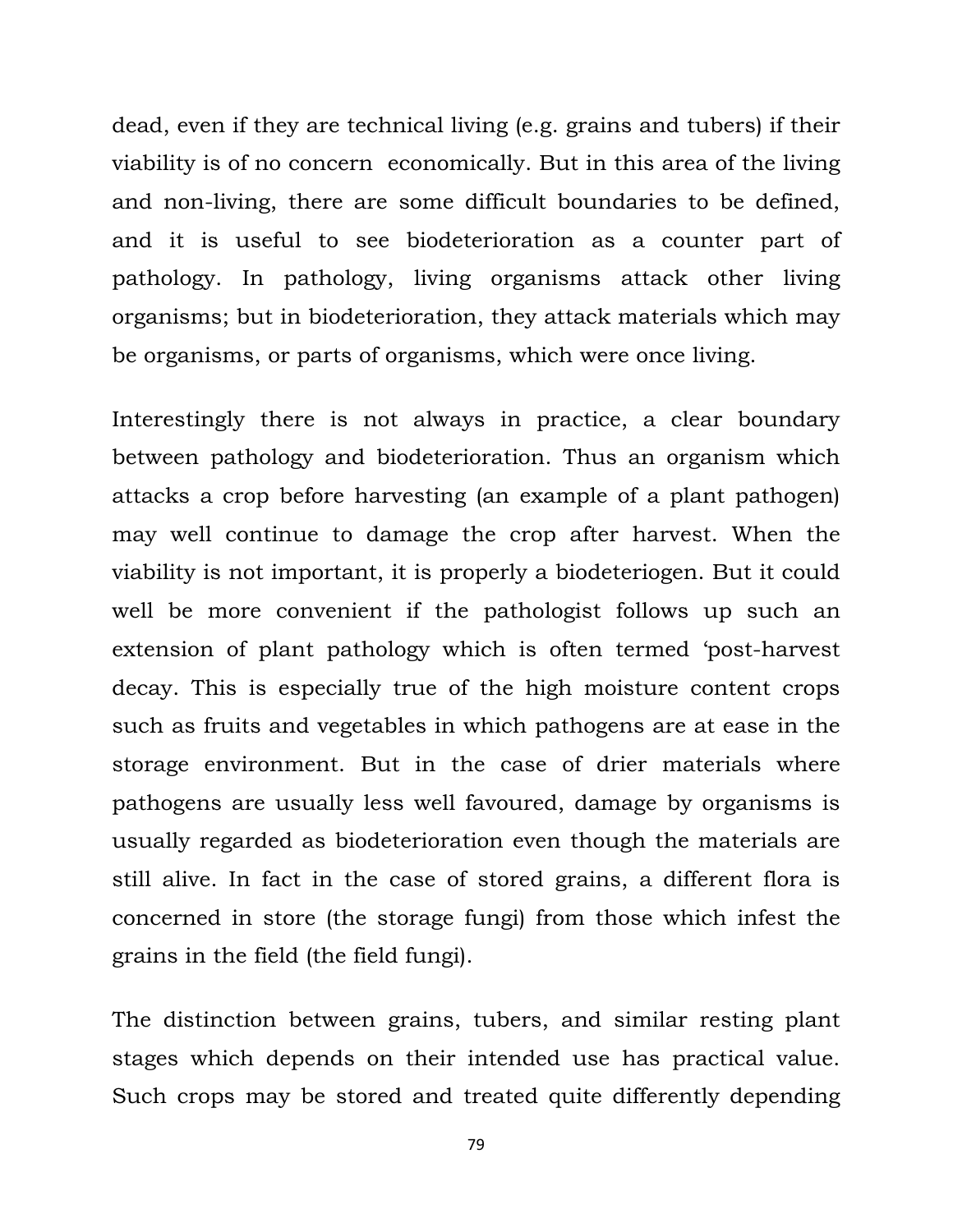upon whether they are destined as food or industrial raw materials on the one hand, or plant propagulcs on the other.

The blurred boundary between pathology and biodeterioration exists also when a food approaches consumption. Here, however, the boundary is not between the pathology of the plant and biodeterioration of its product, but between the possible pathology of the consumer of the food and its biodeterioration. The closer a food comes to ultimate consumption, and the more highly processed it is, the less the significance of biodeterioration and the greater the potential danger of the food becoming a carrier of disease to the consumer. This brings the problem strictly into the realm of pathology and public health hygiene and the food industry should be equipped and well organized to handle these problems. However, biodeterioration problems strictly defined, such as rat attack on foodstuffs and packagings, microbial decay of wall point and photochromic lenses may very well have a public health implication due to the contamination with human disease-causing organisms.

In this blurred boundary, as in that at harvest, these distinctions are in practice useful. In biodeterioration problems, we look for changes in a foodstuff which are relatively 'easily' measurable, whilst with a public health problem, the pathologist must be equipped to detect and deal with a few disease organisms which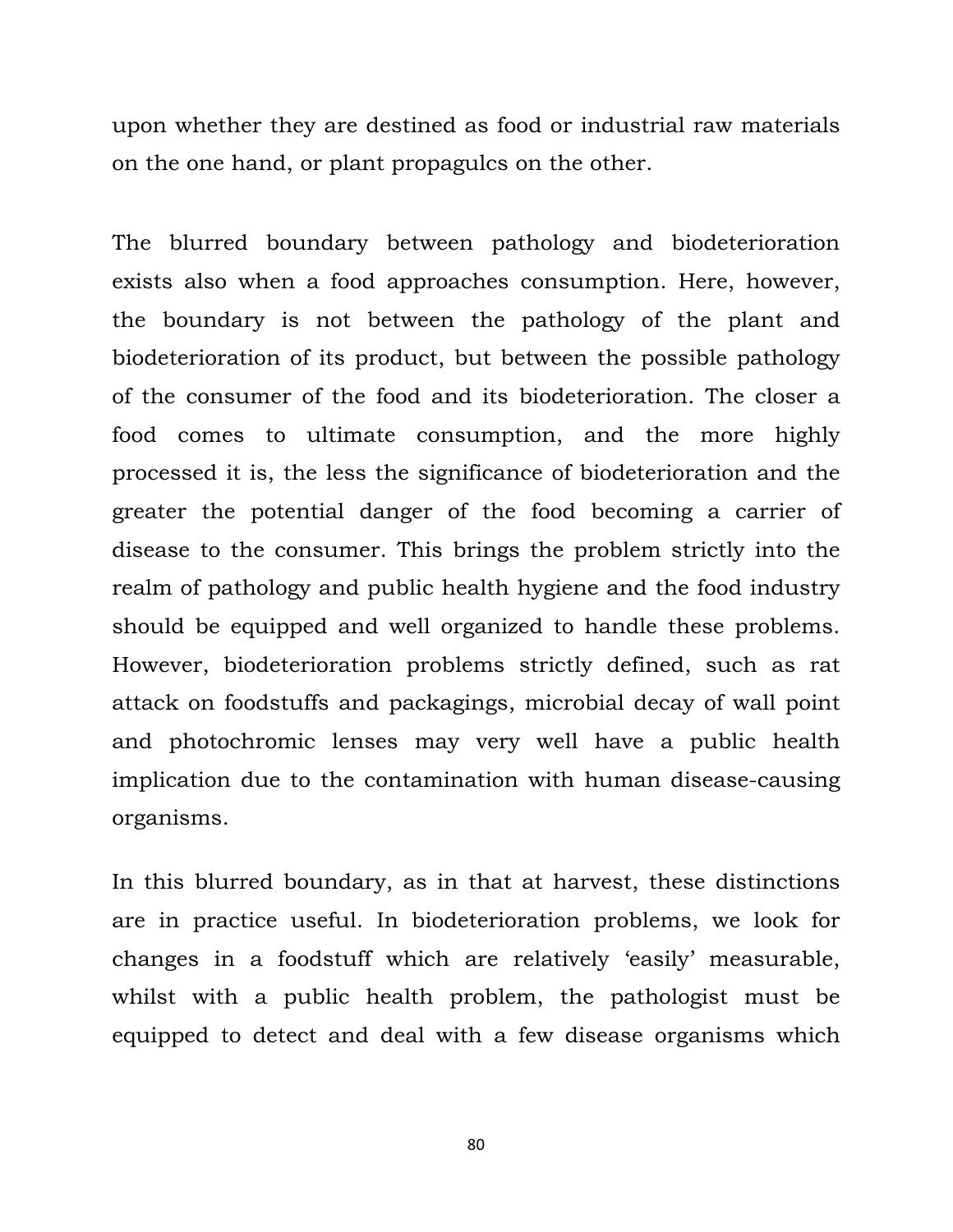may be dormant and quite negligible in biomass and quantitative effect *in vitro.*

 "Construction" is an important word in the definition of biodeterioration because the proper operation of constructions in the widest sense is of great importance to human beings and this may be impaired by living organisms quite apart from effects on the materials of which they are composed. The type of damage is usually blocking, distorting, defiling or disfiguring; it ranges from total inhibition of function, as when a filter is blocked, to purely aesthetic damage as when a building is disfigured by fungal or algal growth. The techniques for control of this type of biodeterioration are the same as those appropriate for control of damage to materials.

"Processes" or "activities" may be interfered with by organisms in ways closely related to their effect on constructions as, for example, when the activity of playing tennis is interfered with by weeds growing in the tennis court; but sometimes the organism damages an activity without necessarily affecting the construction associated with it; for examine, when birds interfere with the activity of flying without much direct effect on the aircraft. Similarly, gross proliferation of water weeds will interfere with boating or swimming, and bacterial slime can interfere with the impregnation of timber with preservatives.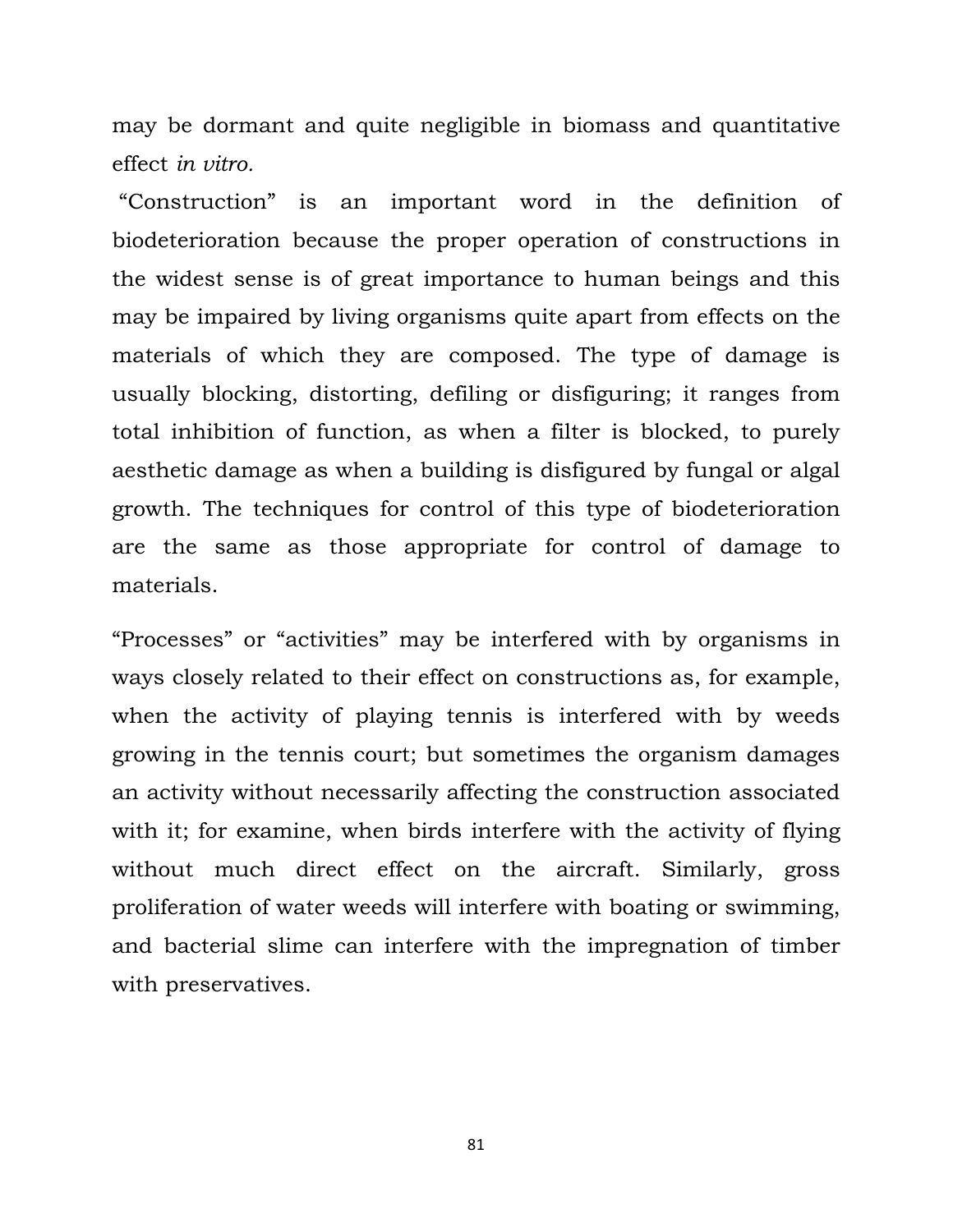#### **BIODEGRADATION**

We have seen that biodeterioration is a concept which depends on man's economy. But the study of biology, and of the science of materials, can both exist without reference to man's economy. Therefore we can view deterioration as an area in the biosphere defined solely in terms of the requirements of human beings. Viewed in this way, biodeterioration is simply that part of the entire world cycling process which man desires to be temporarily arrested, or removed from his experience. It is the unwelcome aspect of the recycling of materials in nature.

But in due course, human beings no longer desire particular materials, constructions, or activities. Then, men are glad to be rid of them; they are glad to see the biological cycle renewed and happy to see wild life return where factories and airfields formerly required its exclusion. Surplus or redundant materials are best disposed of, that is, degraded, by biological agencies which are usually cheap and almost automatic, and they have some merit in keeping many molecules intact rather than the total mineralization which results from burning.

Hence arises the term 'biodegradation'. It is biologically exactly the same process as biodeterioration, but it is positive from man's point of view because the outcome is desired. It is especially desirable when the material disposed of is a dangerous waste which would otherwise have had harmful effects on the environment. Those who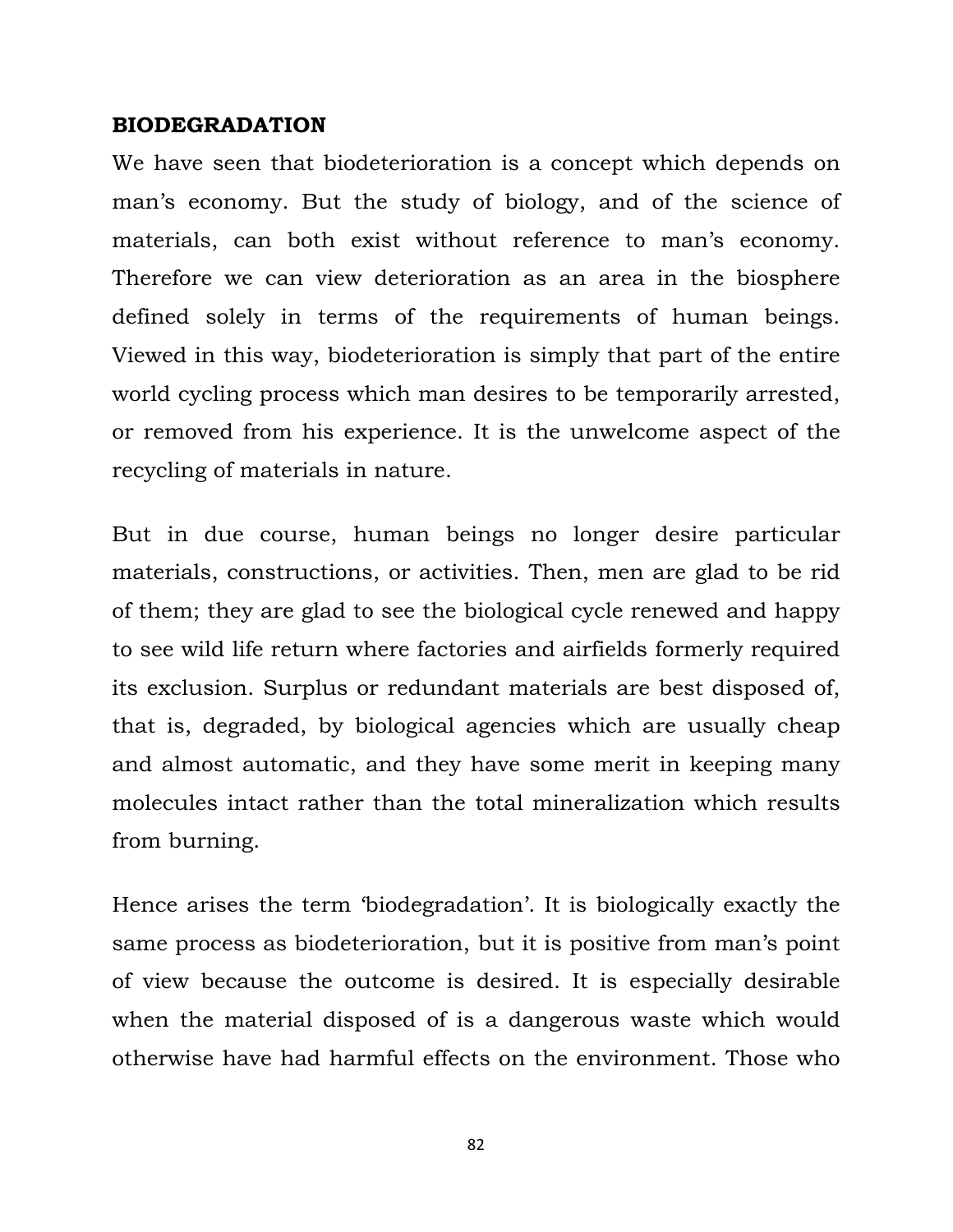have the responsibility for ensuring that these wastes do not linger in the environment welcome biodegradation as their ally.

The safe use of biologically active and dangerous molecules such as those of biocides, and in a less degree, those of undesirable molecules such as detergents, depends very largely on biodegradation of these molecules in the environment. The biodegradability of such molecules is an important criterion of their safety in use. Those with a concern for the environment welcome biodegradable forms of products.

Thus, although biodegradation may be seen by human beings as a direct opposite of biodeterioration, it is impossible to make a scientific distinction between them. Indeed, they are usually the same processes, changed in meaning and significance solely by human need.

Human need is often expressed in terms of value; often this is monetary value but not invariably, for example, it is difficult to put a monetary value on the improvement of the environment. But the concept of value is readily understandable even when it is difficult to quantify and it is a concept which may be used to clarify the distinction between biodeterioration and biodegradation.

Biodeterioration is a process which reduces value, biodegradation is one which enhances it. Therefore, it is usually materials, process or constructions of reasonably high value which will attract attention when they are subjected to biodeterioration and consequent loss of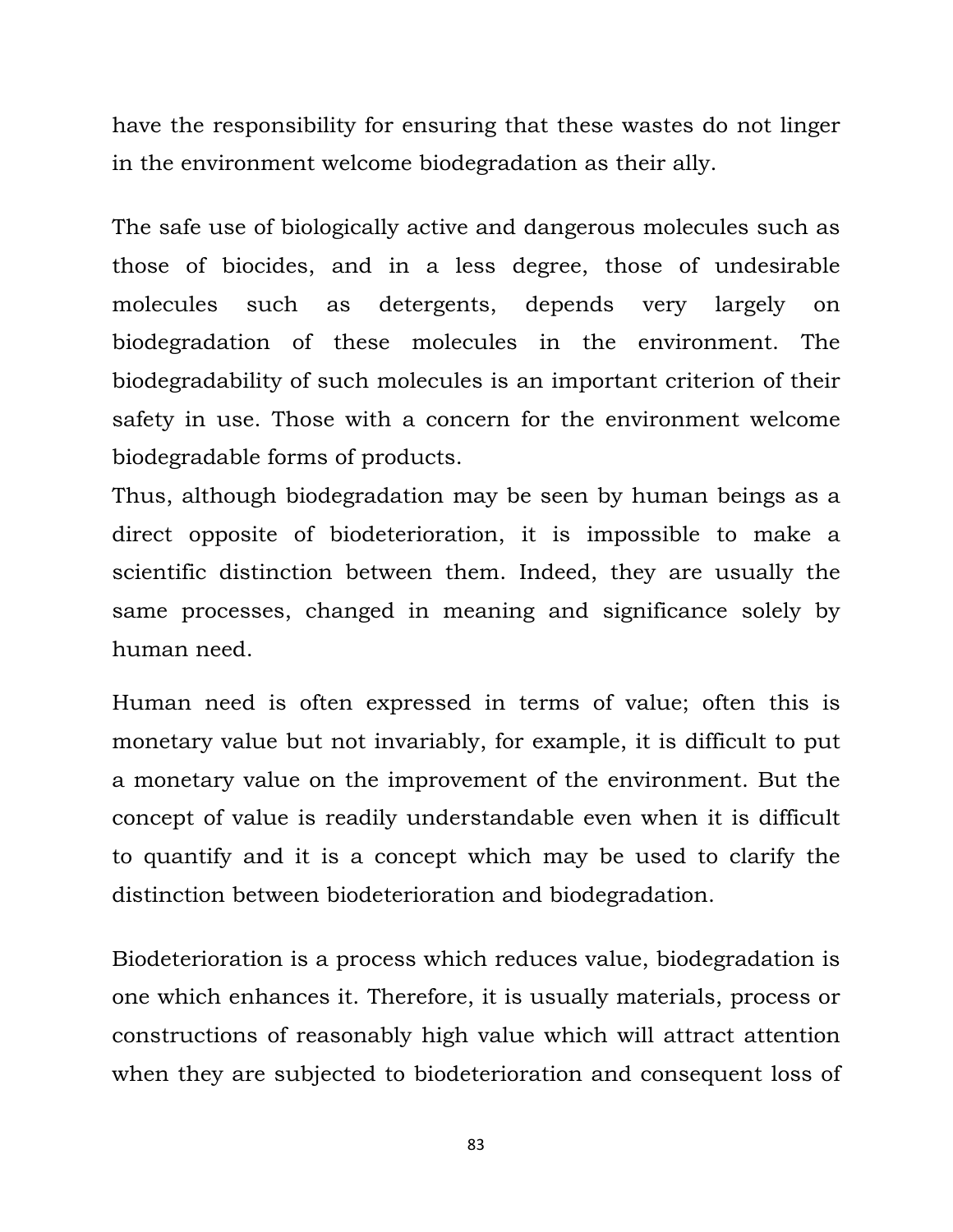value. Materials of low or negative value (in the sense that they are an embarrassment and will cost money to be disposed of) are obvious candidates for biodegradation and consequent value enhancement. In the particular example of waste disposal the net value might still be negative after a biodegradative process even though there may be a saving in the cost of disposal.

From this point of view, it seems easy to define biodegradation, but there are some difficult boundaries when it is compared with other forms of biotechnology. Thus, the degrading of straw, provided it is a waste (i.e. of negative value) is a process which rids the farm of unnecessary bulk and therefore increases net value even if there is no product. But it happens that it is usually possible to degrade straw to produce a more valuable product, an animal feed, for example, or a fertilizer. Biodegradation in this instance becomes a process of 'bioenhancement'. This is not unusual; there are many instances when the biological disposal of one material can yield a more valuable product. But biodegradation to enhance value can occur higher up the value scale such as, for example, when a flax plant is selectively degraded to yield isolated fibers in the process known as 'retting'.

The idea of biodegradation operating higher up the value scale leads to a difficult boundary with biosynthesis and biological processing generally. Where the value of the product exceeds that of the original raw material, the disposal aspect becomes negligible and the use of the term biodegradation becomes inappropriate.

<sup>84</sup>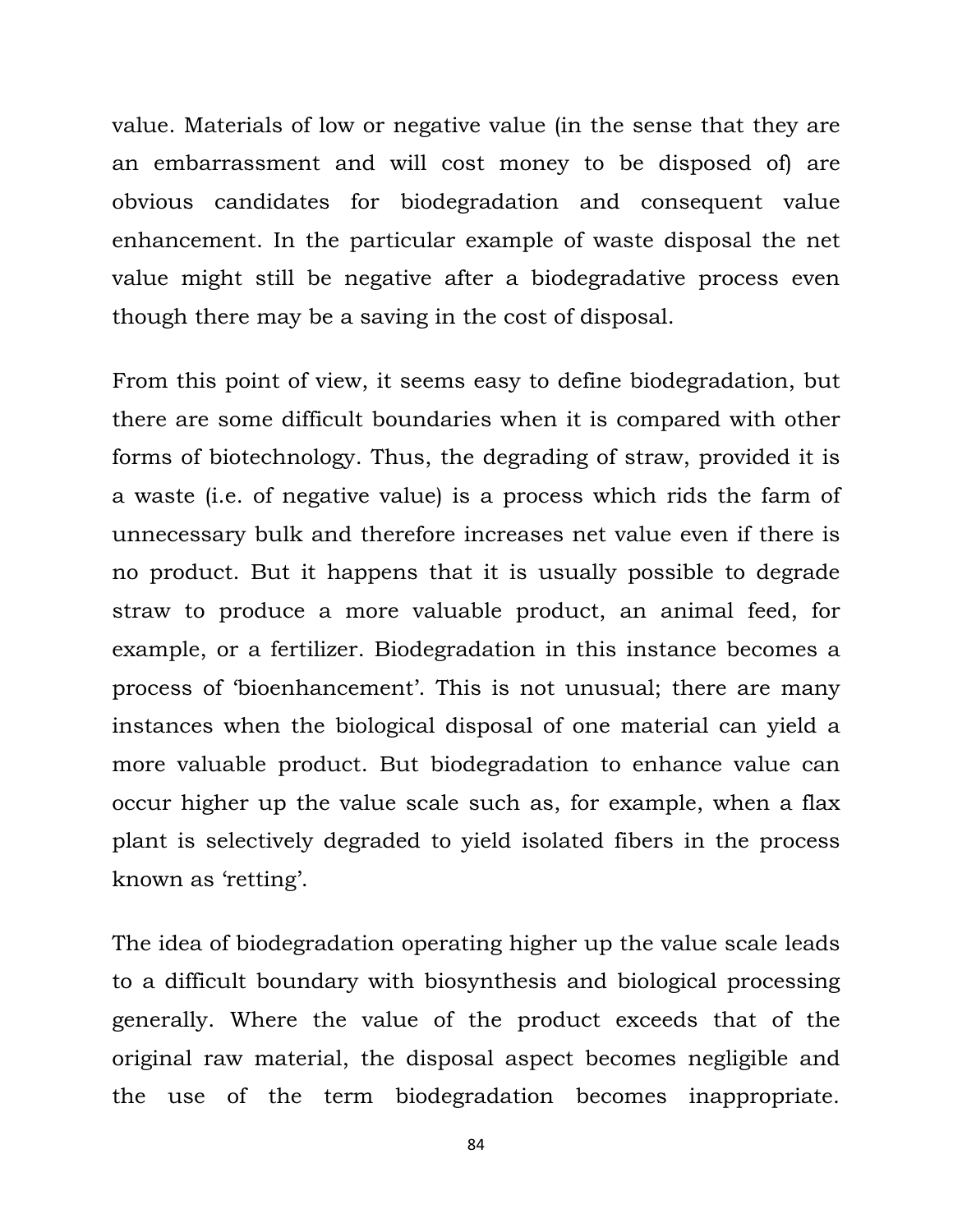Conventional use thus confines the term biodegradation to those instances where the original material is of relatively low or negative value and there is an element of disposal in the process. If there is a valuable product, this is a bonus.

The term seems etymologically inappropriate because degradation' does not appear to be compatible with value enhancement. The explanation lies in its history. The term was coined before the enhancement aspects of the process were clearly recognized. "Degradation" in this context refers to the breakdown of complex molecules to mostly smaller and simpler ones, the original complex molecules being often environmentally objectionable. The use of the term as now conventionally extended and limited, is to be welcomed because it defines a valuable and realistic concept.

Biodegradation is sometimes described as a process of 'harnessing' the degradative powers of microorganisms to achieve desirable objectives. The idea of harnessing, however, implies the deliberate bringing together of substrate and chosen organisms; this certainly happens in some instances but very often the organisms are those occurring by chance in the environment and the "bringing together" is simply a matter of providing suitable conditions for degradation to occur. The deliberate use of biodegradation comes close to the indefinite boundary with bio-processing and biotechnology from which it is usually most easily separated by use of the idea that low value substances can be the subject of biodegradation.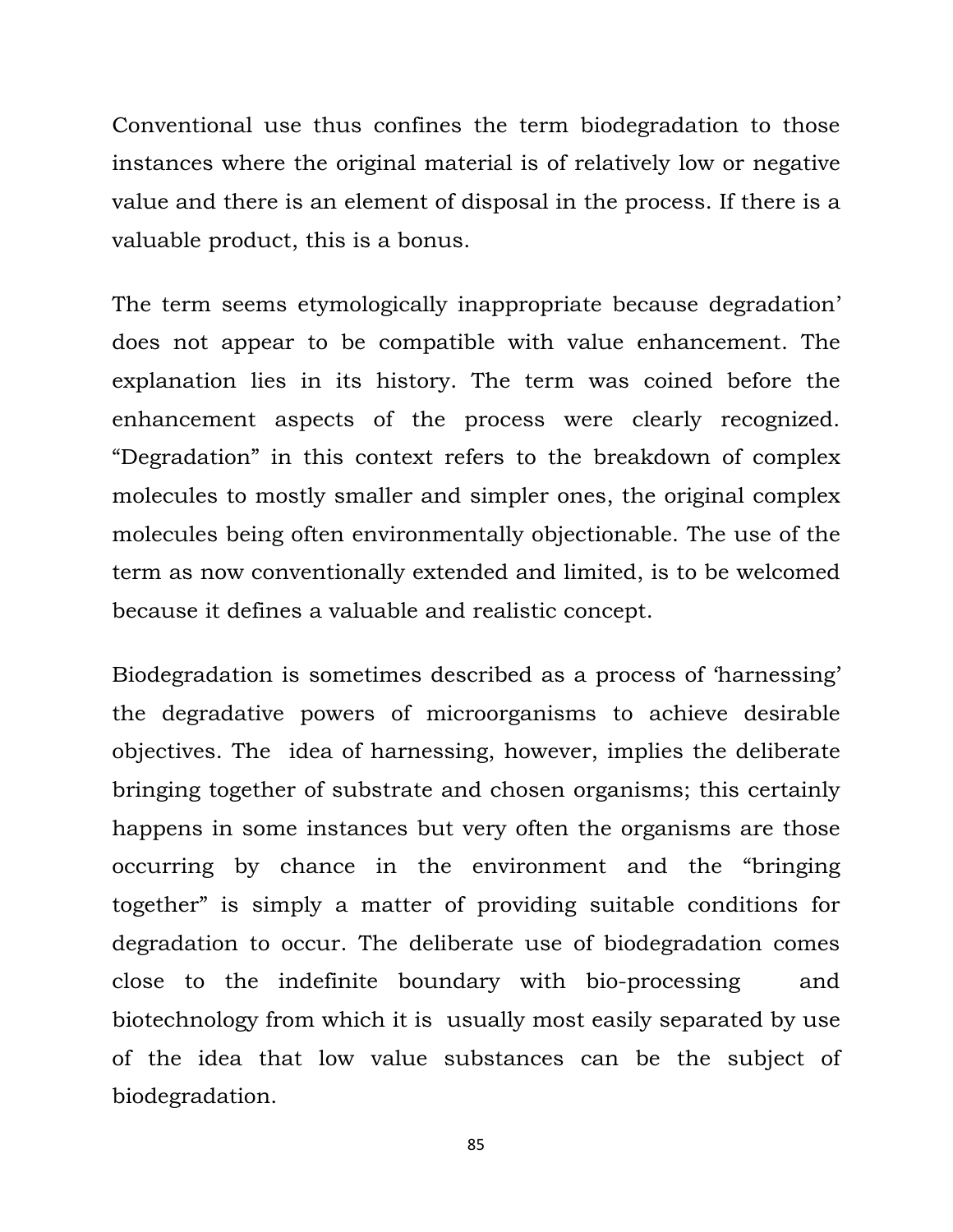Much effort is devoted to the design and production of biodegradable substances. These are substance which when they become wastes (for example disused containers or surplus detergents) are able to be degraded by the typical organisms, and in the typical conditions of the environment.

#### **CONCLUSION**

We have noted that blurred boundaries with concepts are common with biodeterioration and biodegradation. It is perhaps a natural consequence of a concept being recognized solely in practical human terms that blurring of boundaries should result. Many scientific activities have observational and philosophical bases and are precisely defined; one can, imagine that the definitions came very early in their development and that later observations and ideas have been fitted in afterwards. But when the concept is one which derives from practical human need, a reaction to a human problem, is not surprising that it should impact on existing definitions with little regard for existing boundaries.

This enquiry began by saying that we are less concerned to find a definition than to explore the present usage of the terms biodeterioration and biodegradation and the practices which they present. We must conclude that although precise definitions are impossible, their usage is now sufficiently widely agreed for practical purposes.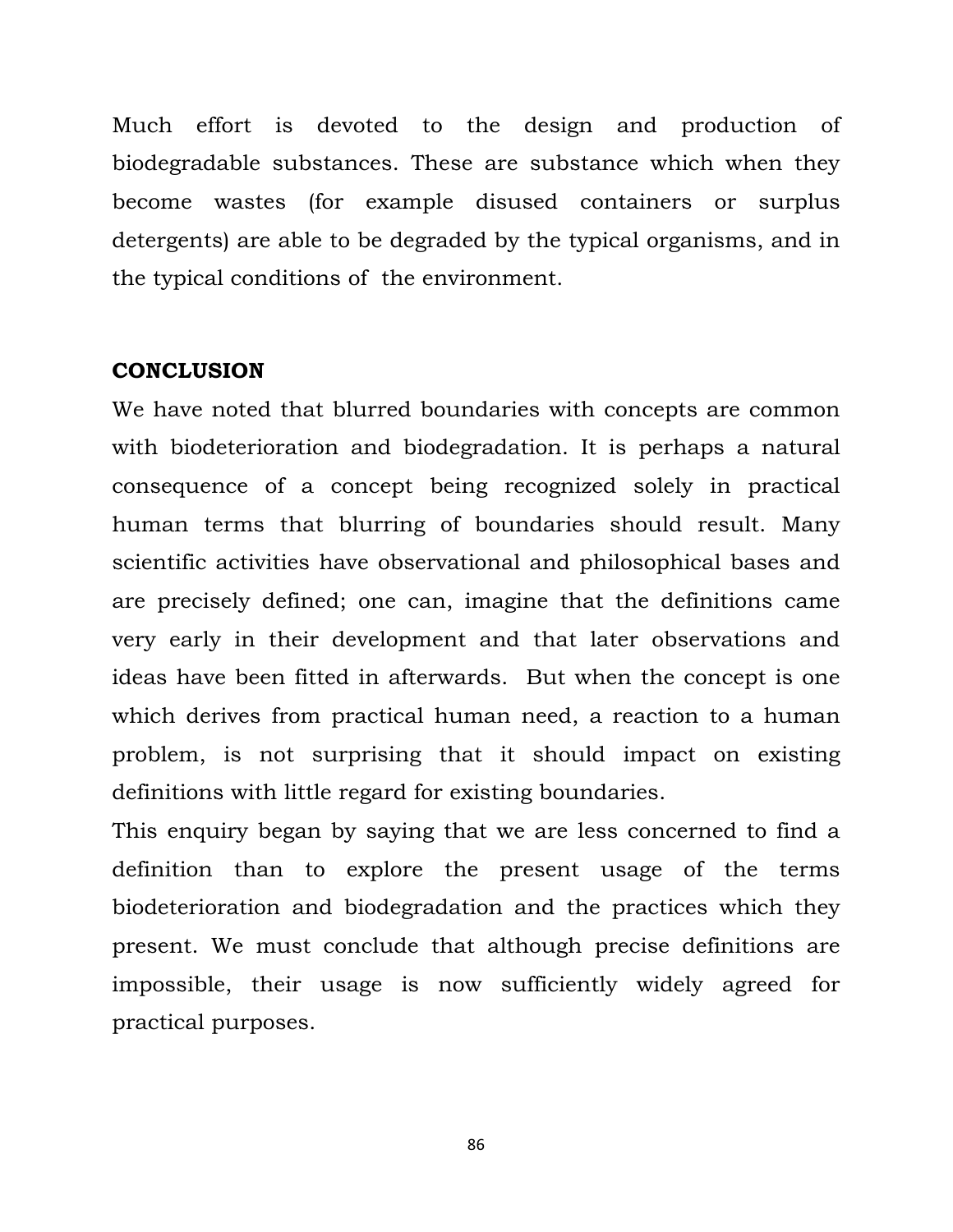## **SUMMARY**

The usefulness and current usage of the terms biodeterioration and biodegradation are discussed. Biodeterioration is seen as a process which decreases value, and biodegradation as one which increases it; the distinction being based solely on human needs. Conventionally, biodeterioration refers to damage to materials, constructions, and processes of relatively high value, whereas biodegradation refers to materials only, and is distinguished from biological processing mainly because it applies to materials of low or even negative value.

# **TUTOR MARKED QUESTION**

Q. Using examples, state the technical boundary between the two aspects of bioconversion.

## **Answer**

The two aspects of bioconversion are biodeterioration and biodegradation. Biodeterioration is the deterioration of materials, processes and constructions by economic value; while biodegrading is the enhancement of the value of an otherwise valueless material. The technical distinction between them is that biodeterioration refers to materials, processes and constructions; while biodegradation refers to materials only. From the point of view of man's economy, biodegradation enhances value while biodeterioration reduces value e.g. bird strike of air craft, invasion of highways and paths by higher plants, blocking of filters by algae and bacteria, contamination of foodstuff by microorganisms etc. are all biodeteriorative actions. The fermentation of rotten fruits to produce alcohol, disposal of surplus or redundant materials by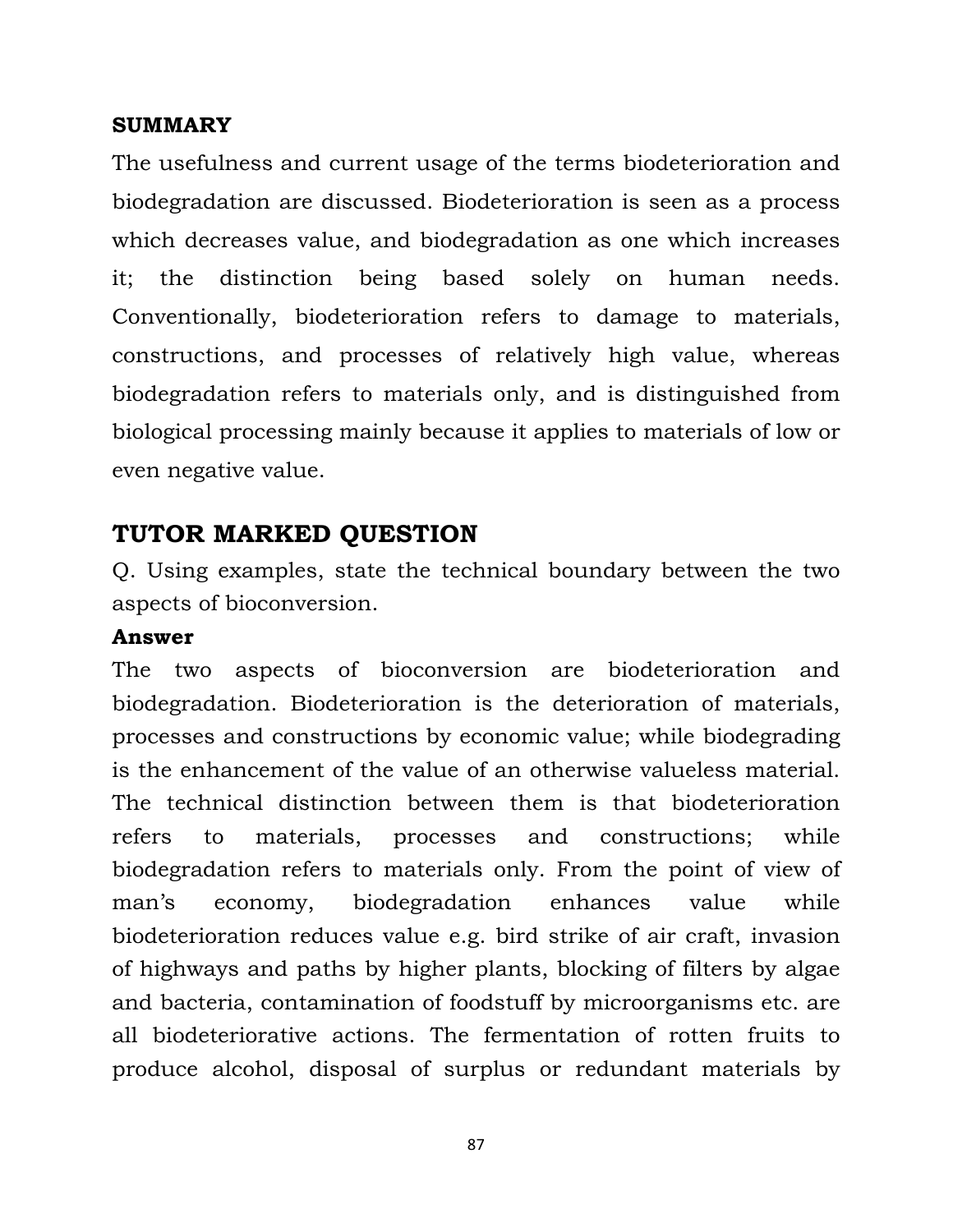degradative processes using biological agents etc are examples of biodegradaion.

## **FURTHER READINGS/REFERENCES**

- Eggins, H.O.W; and Oxley, T.A. 1980. Biodeterioration and Biodegradation. International Biodeterioration Bulletin. ISSN 0020-6164 16(2).
- Gross R.A. and Kalra, B. 2002. Biodegradable polymers for the environment. *Sciences 297*: 803-807.
- Hurst C.J.; Crawford, R.L.; Knudsen, G.R; McLnerney M.J., and Stetzenbach, L.D. 2002. *Manual of Environmental Microbiology*. 2nd ed. Washigton, D.C ASM press.
- Nester E.W; Roberts, C.E; Pearsall, N.N.; Anderson, D.G; and Nester M.T 1998. *Microbiology. A human perspective*. McGrawHill Co. Inc New York, Boston, Califonia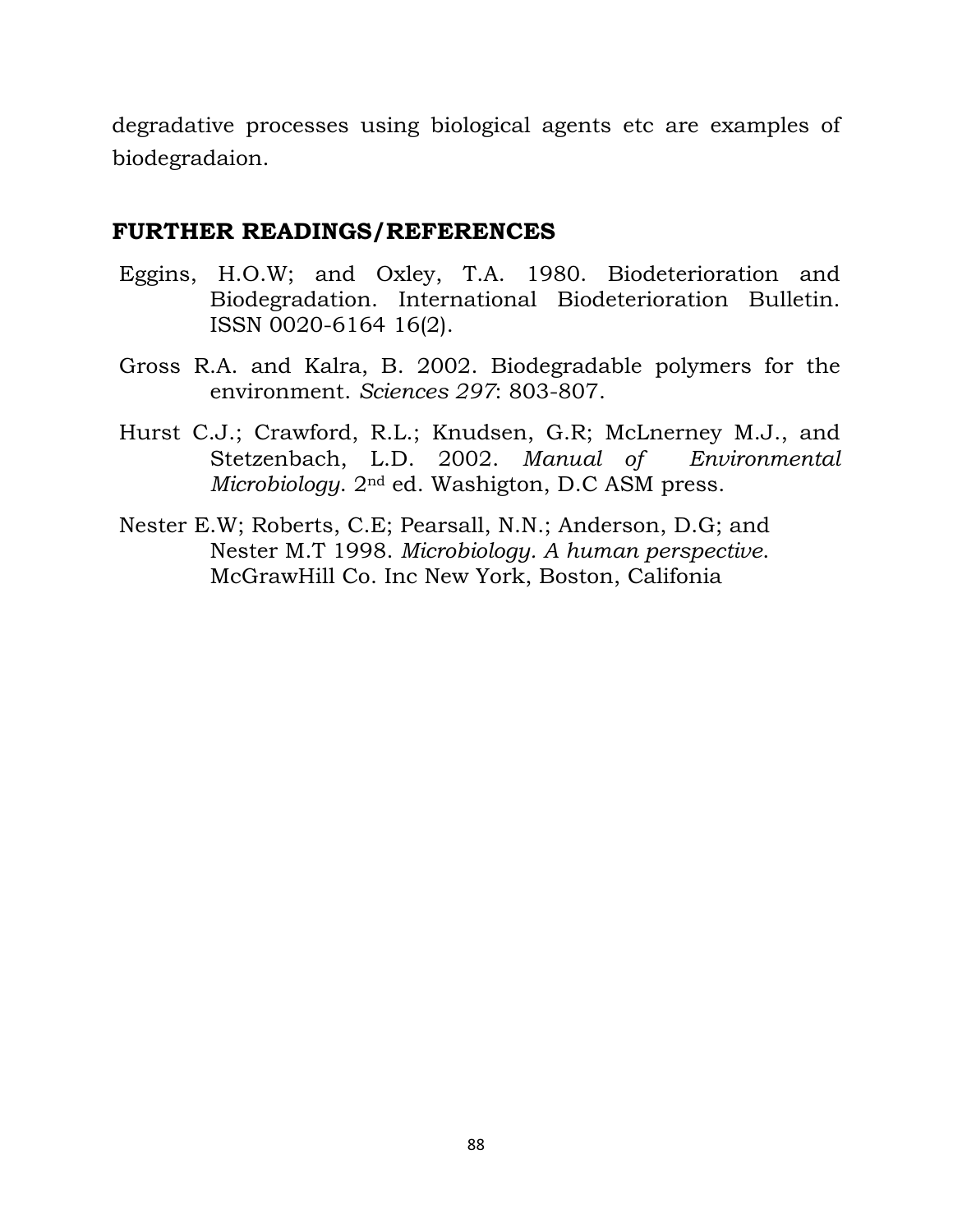# **Unit 5. MICROBIAL INTERACTIONS**

# **Introduction**

Our discussion of microbial ecology has so far considered microbial communities in complex ecosystems. However, the ecology of microorganisms also involves the metabolism, physiology and behavior of microbes as they interact with one another and with higher organisms. In this unit, we shall defined and describe various types of microbial interactions and present a number of illustrative examples.

# **Objectives**

The objective of this unit is to show how microorganisms interact and co-exist in common habitats. This will hopefully enable us to appreciate how nature balances up populations of organisms *in vivo*  or *in vitro.*

# **Main contents**

**Neutralism** (00). This is simply a case of non interaction between component species of an environment. Lewis (1967) reported that the mixed growth of a *Lactobacillus* species and a *Streptococcus* species in a chemostat culture produced individual population sizes which were the same as those in separate monocultures under the same growth conditions.

**Mutualism** (++). This type of interaction occurs when both members of the mixed culture derive some advantage from each other's presence in terms of increased growth rates or increased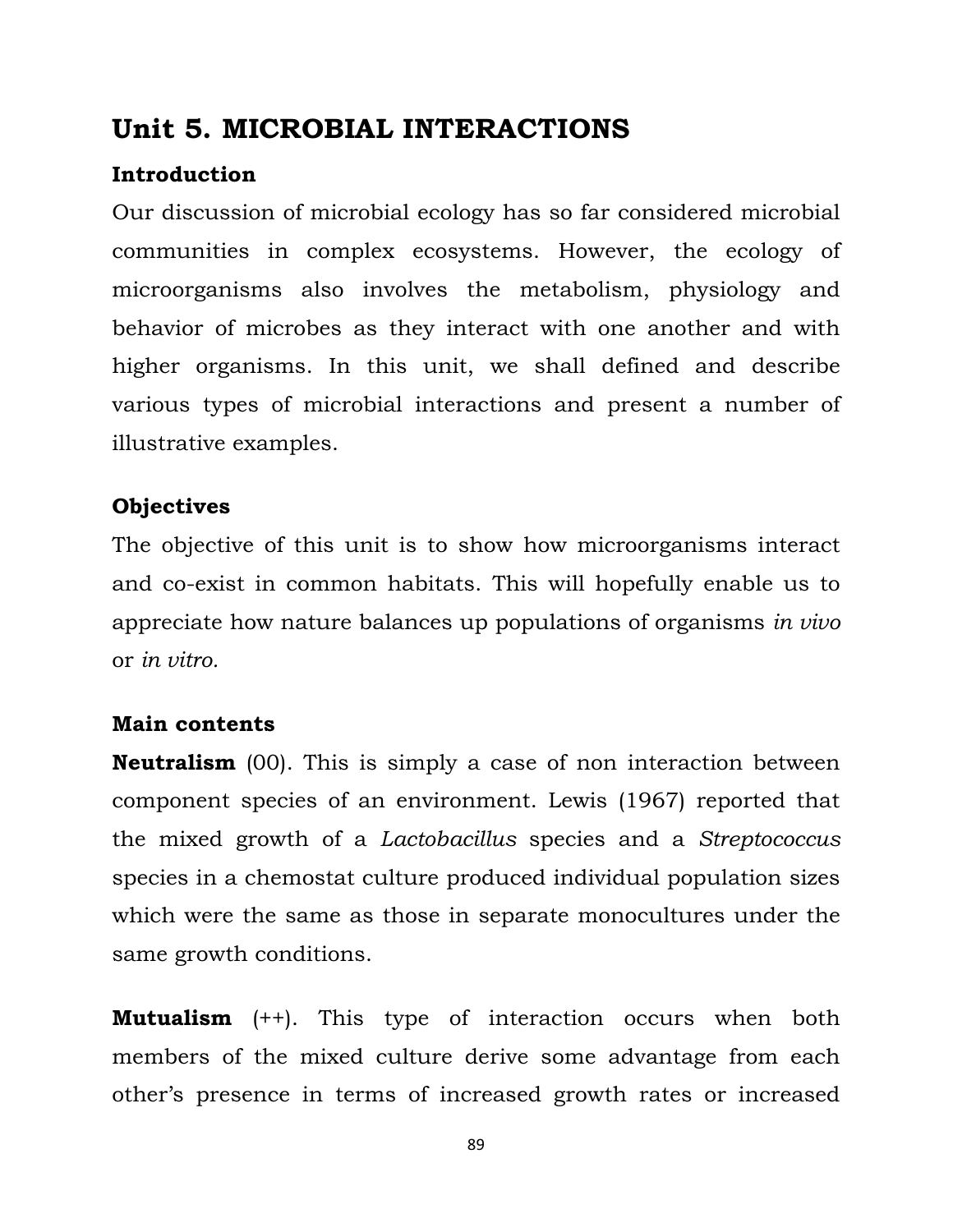population sizes. Yeoh, Bungay and Krieg (1968) described a two membered mixed culture of *Bacillus polymyxa* and *Proteus vulgaris* grown in a carbon-limited chemostat in a simply growth medium which could not sustain the growth of either population on its own. This indicates that each organism was in some way completely dependent on the other population to complement its minimum growth requirements. The *Proteus* species produces nicotinic acid which is essential for the growth of *B*. *polymyxa*, while the *Bacillus* species reciprocated by excreting the vitamin biotin which promotes *Proteus vulgaris* growth. However, in this case regular oscillations were established and ascribed to the effect of a third interaction between the two populations. *P. vulgaris* produces a proteinaceous compound which inhibited the growth of *B. polymyxa* and caused a decrease in its population size. This in turn reduced the rate of biotin addition to environment and as its concentration declined, it could not maintain the original proteus population size which also went into decline. At a point, the concentration of the inhibiting protein was lowered sufficiently to cause a resurgence of the *B. polymyxa* population and the whole cycle was repeated.

**Commensalism (+0).** This is the situation where one member of a community benefits from the presence of a second population which itself does not derive any advantage or disadvantage from the activity of the first organism. Commensalism is an extremely common interaction in nature and the process of organism succession can be thought of as a chain of commensal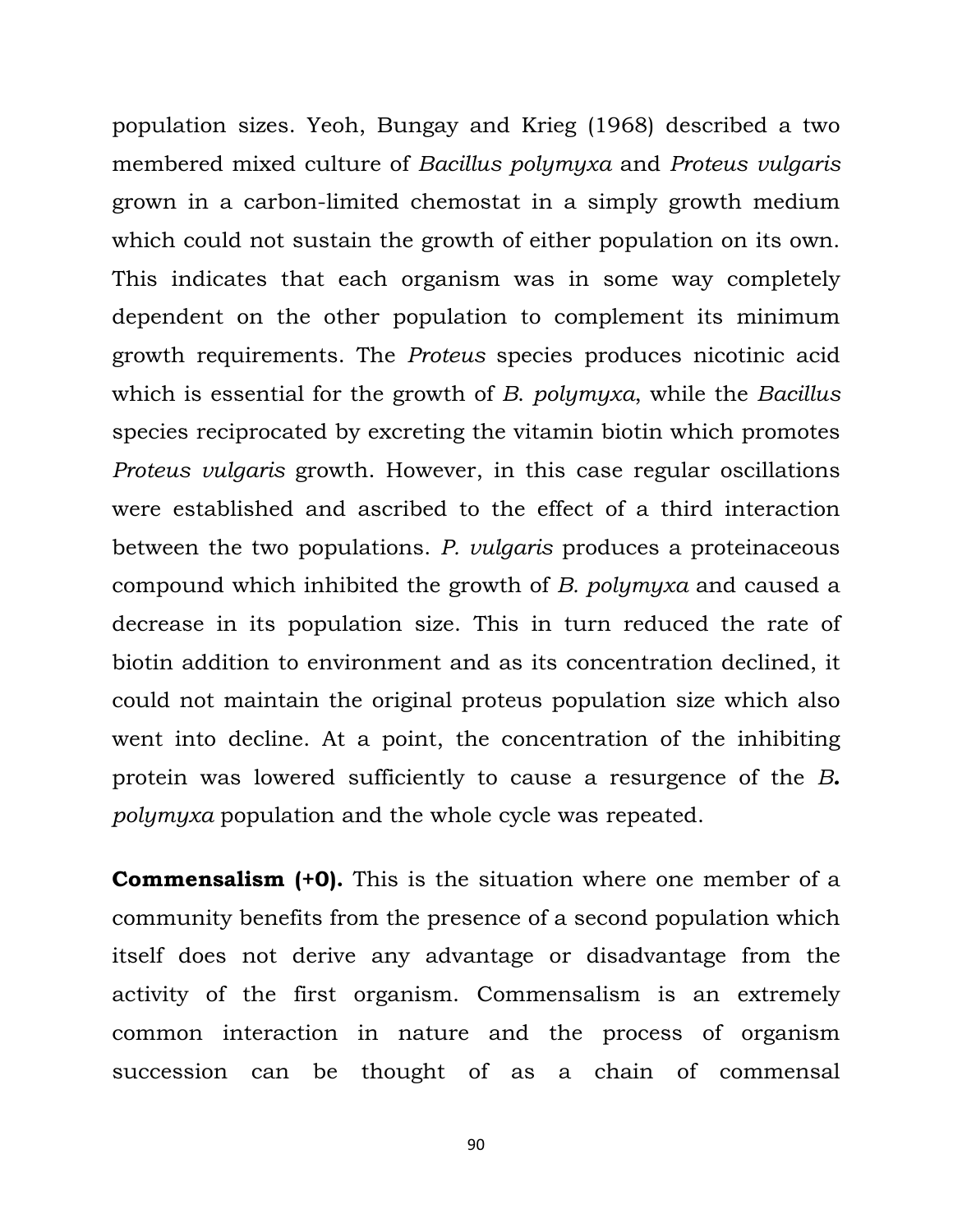relationships; the growth of one population generating a particular set of conditions thereby enabling a second population to develop.

Commensalism can alternatively be called metabiosis, which is the relationship when an organism causes a change in the conditions which then favours the development of other species associated with it. Metabiosis may be caused in any of the following ways:

(i) **Supply of Nutrients.** One organism may produce a substance which becomes a nutrient for another organism e.g the breakdown of large molecules into easily available smaller molecules like the breakdown of starch by *Micrococcus rouxianus* to maltose for use by other micrococci or the breakdown of starch by *Aspergillus oryzae* to glucose which are used by yeasts. Supply of nutrients can also be by synthesis of an essential nutrient which is not supplied by the substrate e.g yeasts and molds produce vitamin B which is used by *Lactobalillus* species. The yeast *Saccharomyces cerevisiae* produces riboflavin (vitamin B2) which is needed by *Lactobacillus casei* for growth. The stability of this community was verified to be due to a second interaction, namely competition for growth limiting quantities of carbon and other sources of energy, glucose. The bacterium has a greater affinity for glucose than the yeast but if the *Lactobacillus*  species used too much of the carbon source, it would cause a decrease in the size of the yeast population and hence a decrease in the rate of the riboflavin supply and this ensured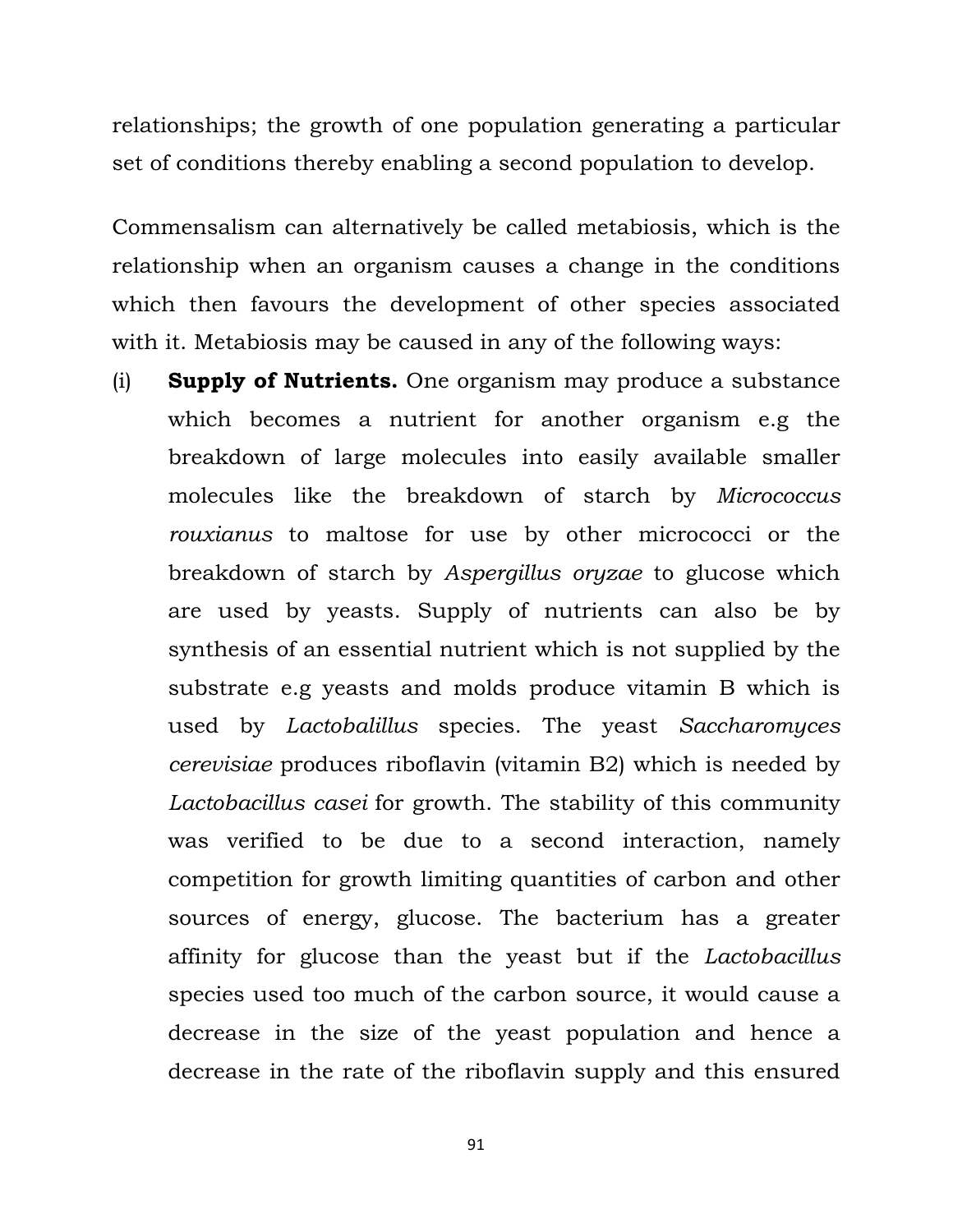that the populations equilibrated to constant sizes under constant growth conditions.

- (ii) **Changes in pH**. One organism may alter the pH of an environment to favour the growth of others e.g *Leuconostoc mesenteriodes* produces acid which lowers the pH for *Lactobacillus* species to grow (in the production of *yoghurt*).
- (iii) **Changes in Electron Potential or Oxygen Tension (Eh).** In cheese manufacture, the Eh is reduced to about-119mV to encourage the growth of microaerophiles. *Streptococcus* species grow on whale meat and reduces the Eh to a level that enables the anaerobic clostridia to grow.
- (iv) **Elimination of antimicrobial factors.** One organism may neutralize or destroy an antimicrobial factor which has been inhibiting the growth of a second organism e.g nisin which is synthesized by some strains of *Streptococcus lactis* is active against Gram positive bacteria including spores of *Clostridium* and *Bacillus* species. However, some strains of *Lactobacillus* species are capable of inactivating nisin against these other organisms.
- (v) **Alternation of water activity (<sup>a</sup> w)**. by one organism may encourage the growth of other organisms e.g Osmophilic yeasts can grow in the presence of high sugar concentrations, breakdown the sugar and lower the  $\alpha$  so that less tolerant organisms can grow in the solution.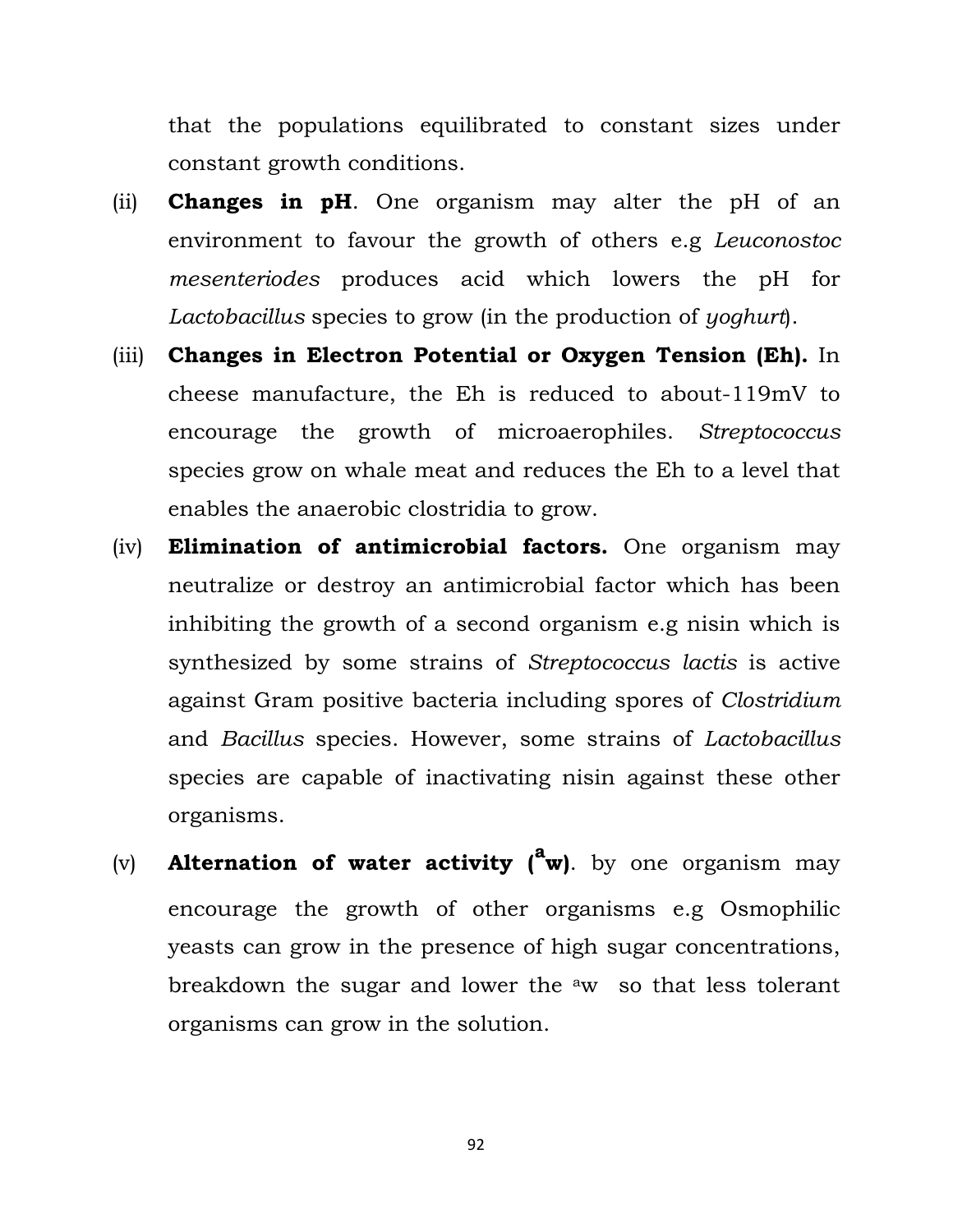(vi) **Alteration of Cellutar Structures.** Biological structures of some foods constitute a physical barrier. However, if this barrier is breached in some way, contamination and growth by invading organisms are encouraged e.g fruit rotting fungi destroy the skin of the fruits thereby laying it open for the entry and growth of other organisms mainly yeasts.

**Amensalism (0-)**. This is an interaction in which the growth of one population is restricted by the presence of a second population which is unaffected by the metabolism of the inhibited population. Amensalism occurs when organisms produce antimicrobial compounds such as antibiotics or colicins or through nonspecific effects such as the elevation of the dissolved oxygen tension or changes in PH.

Amensalism can be alternatively referred to as antagonism, in which case one organisms makes the growth conditions less favourable for other organisms. Antagonism can be achieved in several ways which include:

- (i) **Consumption of essential nutrients**. Here, one organism with a more rapid growth rate quickly consumes the essential nutrients in the medium thereby discouraging the others.
- (ii) **Accumulation of major metabolites to toxic levels.** There are many metabolites that are produced up to toxic levels as end products of metabolism e.g acids which are inhibitory both to other organism as well as the producer. Growth slows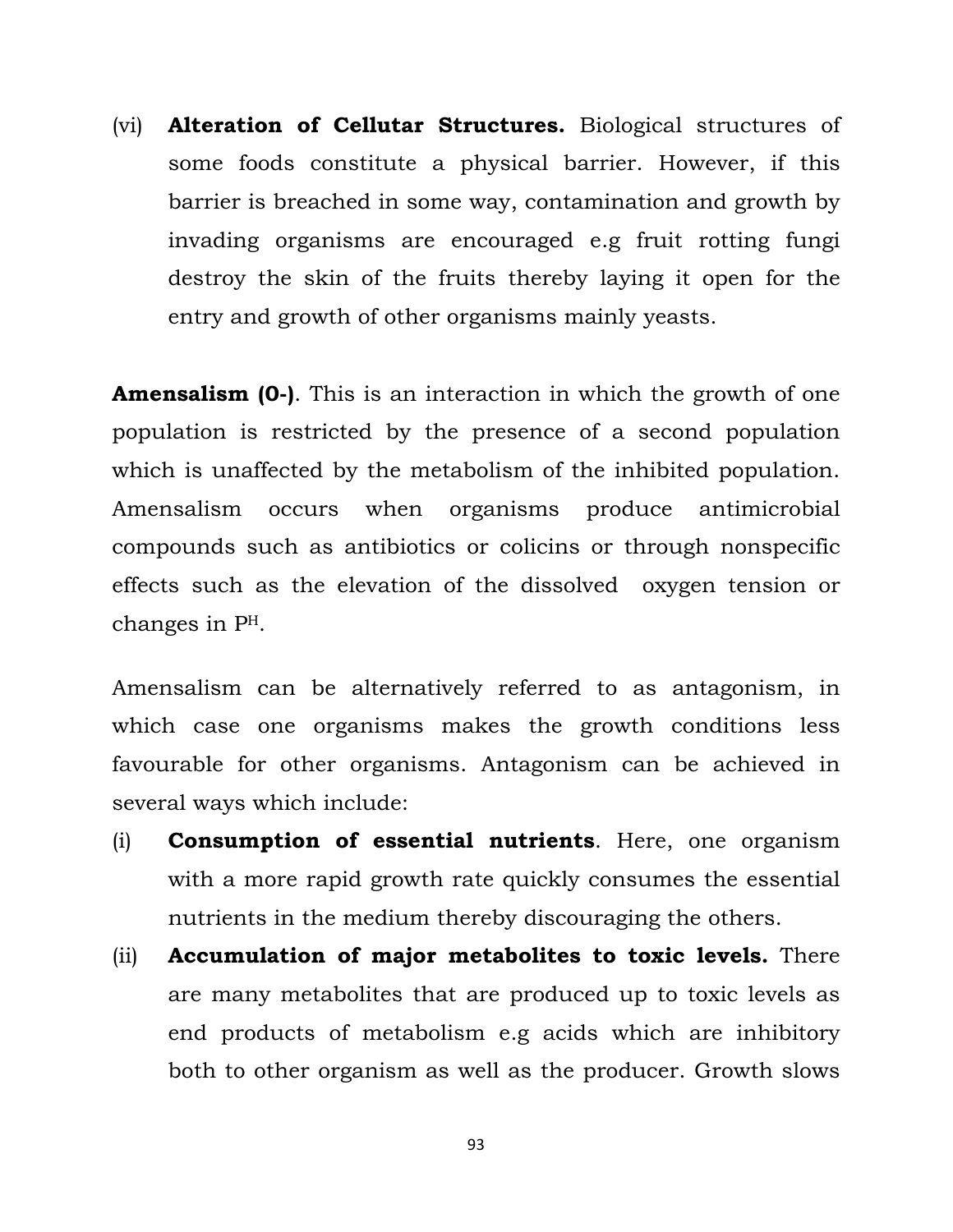down as acidity increases until it stop eventually. This is clearly indicated in the case of alcohol and cheese production.

(iii) **Production of antibiotics.** Nisin is produced by *Streptococcus lactis* that are found naturally in many products. Nisin is active against Gram positive bacteria, and inhibits undesirable organism like *Clostridium* species.

**Prey-predator relationship (+-).** Here one organism, the predator gains directly at the expense of the second organism, the prey since the prey forms the complete nutritional requirements of the predator. In extreme cases, the prey may go into extinction; but typically in open growth systems, continuous oscillations of the two populations can be established with the increasing phase of the predator population lagging behind the increase in the prey population. This has been observed in the case of *Dictyostelium discoidium* (amoebae) feeding on *Escherichia coli* and a number of models have been proposed to describe the population fluctuations.

**Competition (- -).** In this case both populations are limited either in terms of growth rate or final population size by a common dependence on an external factor required for growth. Competition is very important because it provides a selective mechanism for evolution. Competition as Gause observed is the basis of the struggle for existence.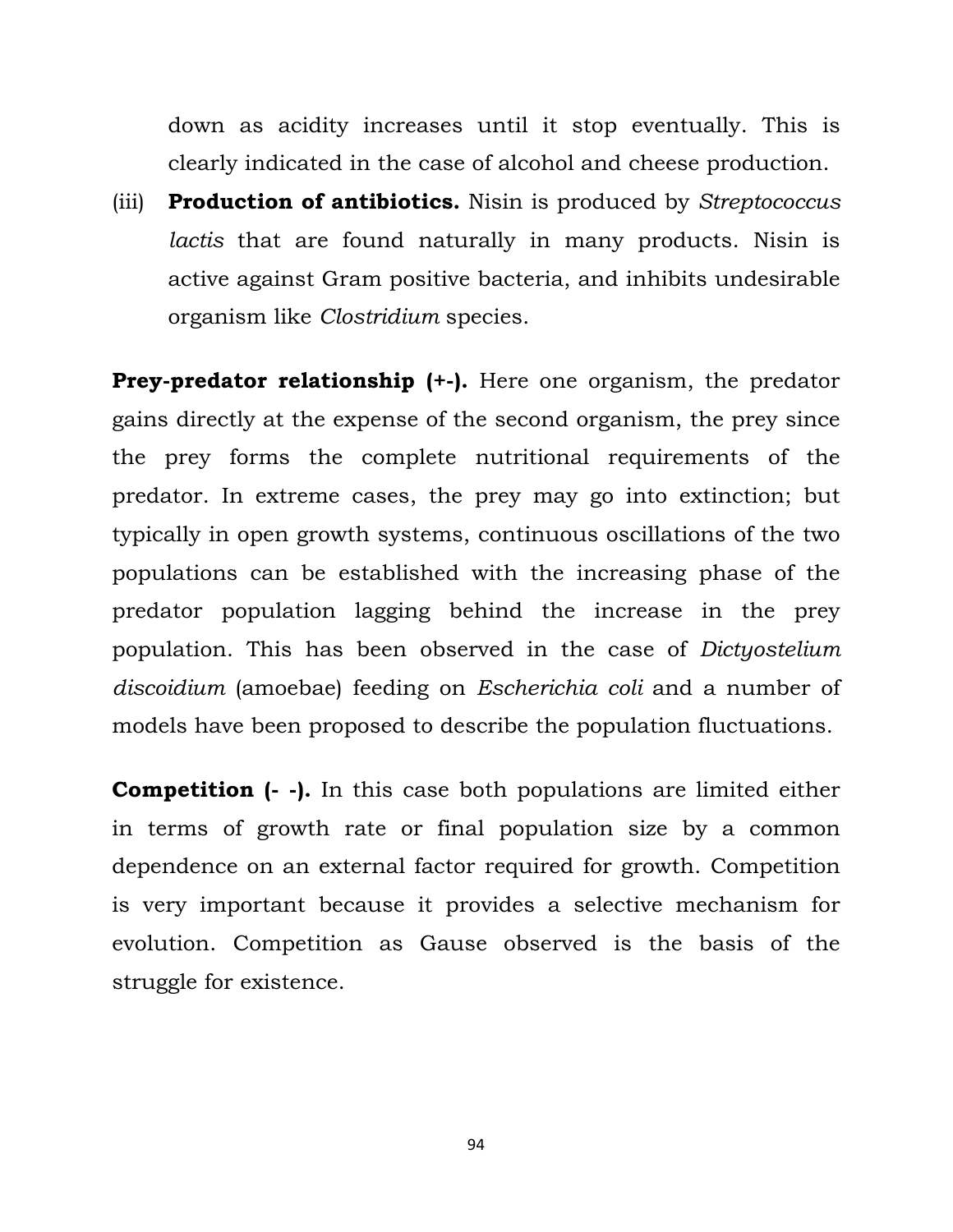## **CONCLUSION**

Many associations of two or more microorganisms have been described in mechanistic terms and these are normally based on aspect of nutrition. All these associations however, may be described by a few basic types of interactions which can be illustrated in the simplest interacting system, namely a two remembered mixed population containing organisms A and B. There are only three possible responses a growing population in this case let us say organism A can make to the presence of the second population organism B.

- a. The growth and metabolic activities of population A may have a beneficial or positive effect on the growth of population B. For example, this could occur if population A excreted a compound which stimulated the rate of growth of population B, compared with its rate in the absence of population A. Alternatively the same positive effect might be achieved if population A utilized a compound initially present in the common habitat which was toxic to population B and hence restricted its development.
- b. The presence of organism A could have a detrimental or negative influence on the growth of organism B. This situation could arise if organism A excreted a metabolite which was toxic to organism B.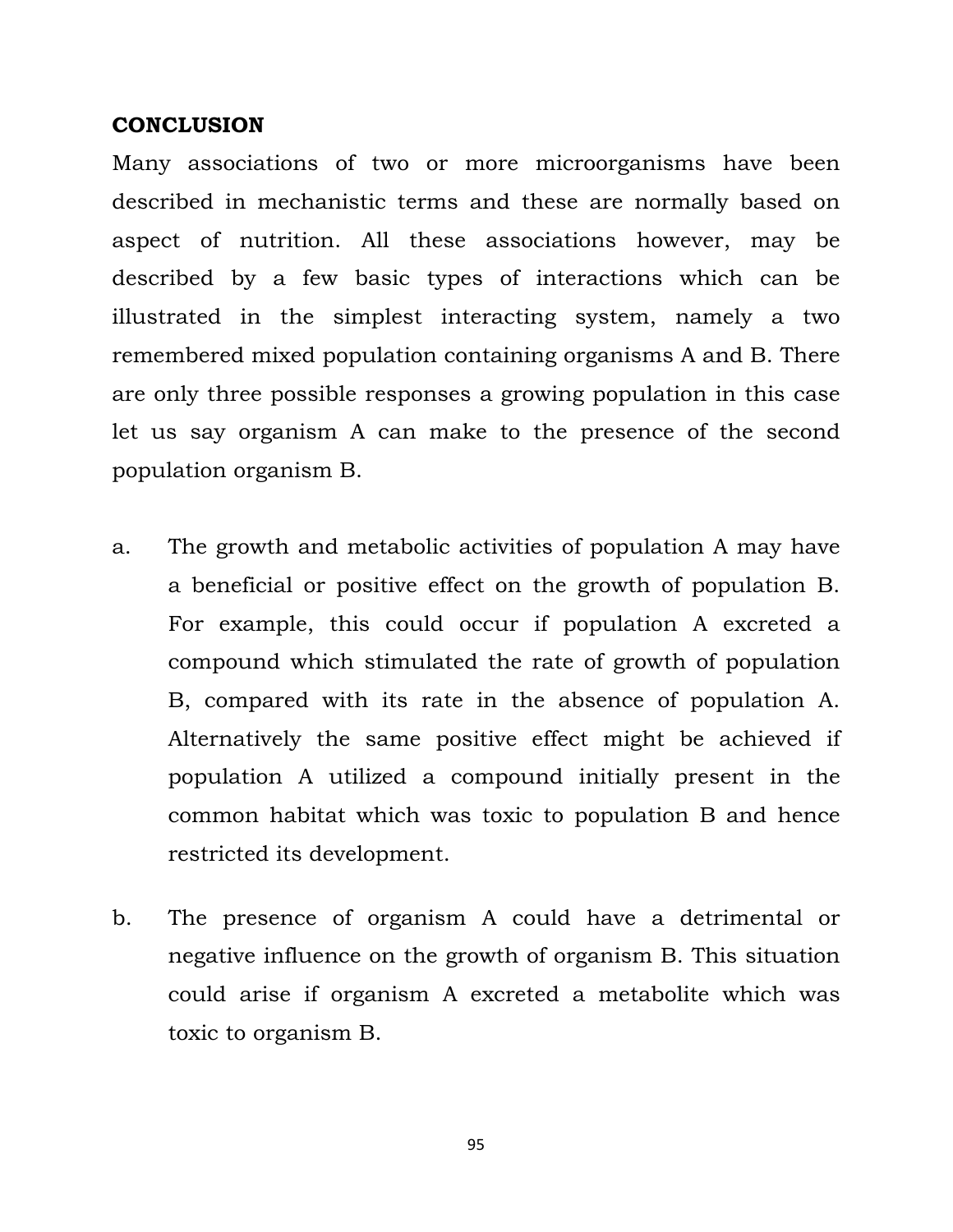c. It is also possible that the growth of population A, the effect of its metabolic activities and its demands upon the resources of the common environment have no effect on the growth of population B. A neutral response of this kind would be shown by similar growth patterns for population B whether or not population A was present.

## **SUMMARY**

The various combinations between any two populations interacting in a common environment may be summarized in a simple matrix as shown below:

|                                       | Effect on the growth of organism B by |        |  |
|---------------------------------------|---------------------------------------|--------|--|
|                                       | the activity of organism A            |        |  |
|                                       |                                       |        |  |
| Effect on the growth of organism B by | $^{\mathrm{++}}$                      | $(1 +$ |  |
| the activity of organism A            |                                       |        |  |
|                                       |                                       |        |  |
|                                       |                                       |        |  |
|                                       |                                       |        |  |

For a two-membered mixture, nine responses could theoretically be established, illustrating a maximum of six fundamental types of interactions.

## **TUTOR MARKED QUESTION**

Question: Describe with elaborate examples, mutualism as a microbial interaction.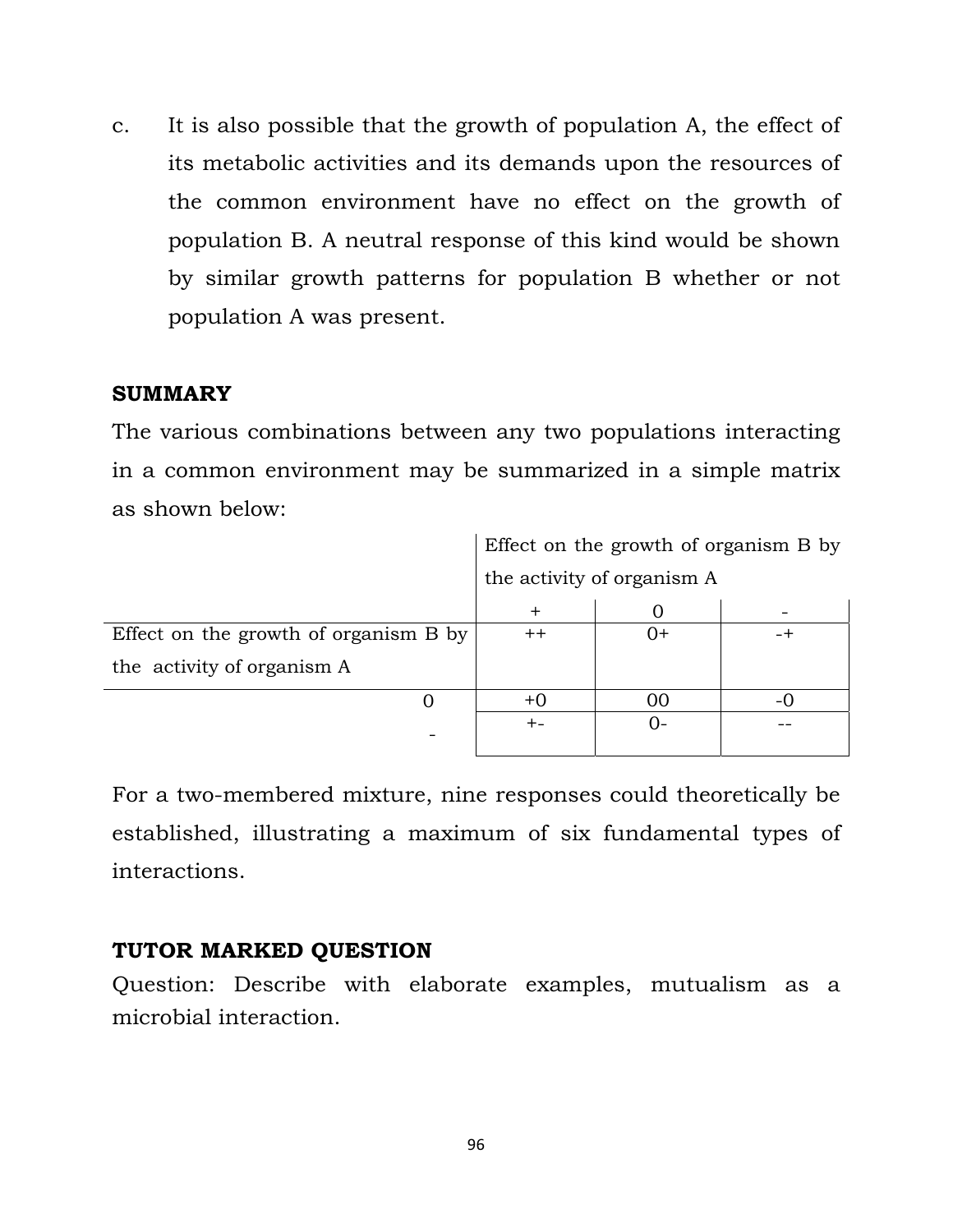**Answer**: Mutualism occurs when members of a mixed culture derive some advantage from each other's presence in terms of increased growth rates or increased population sizes. Yeoh, Bungay and Krieg (1968) described a two membered mixed culture of *Bacillus polymyxa* and *Proteus vulgaris* grown in a carbon-limited chemostat in a simply growth medium which could not sustain the growth of either population on its own. This indicates that each organism was in some way completely dependent on the other population to complement its minimum growth requirements. The *Proteus* species produces nicotinic acid which is essential for the growth of *B*. *polymyxa*, while the *Bacillus* species reciprocated by excreting the vitamin biotin which promotes *Proteus vulgaris* growth. However, in this case regular oscillations were established and ascribed to the effect of a third interaction between the two populations. *P. vulgaris* produces a proteinaceous compound which inhibited the growth of *B. polymyxa* and caused a decrease in its population size. This in turn reduced the rate of biotin addition to environment and as its concentration declined, it could not maintain the original proteus population size which also went into decline. At a point, the concentration of the inhibiting protein was lowered sufficiently to cause a resurgence of the *B. polymyxa* population and the whole cycle was repeated.